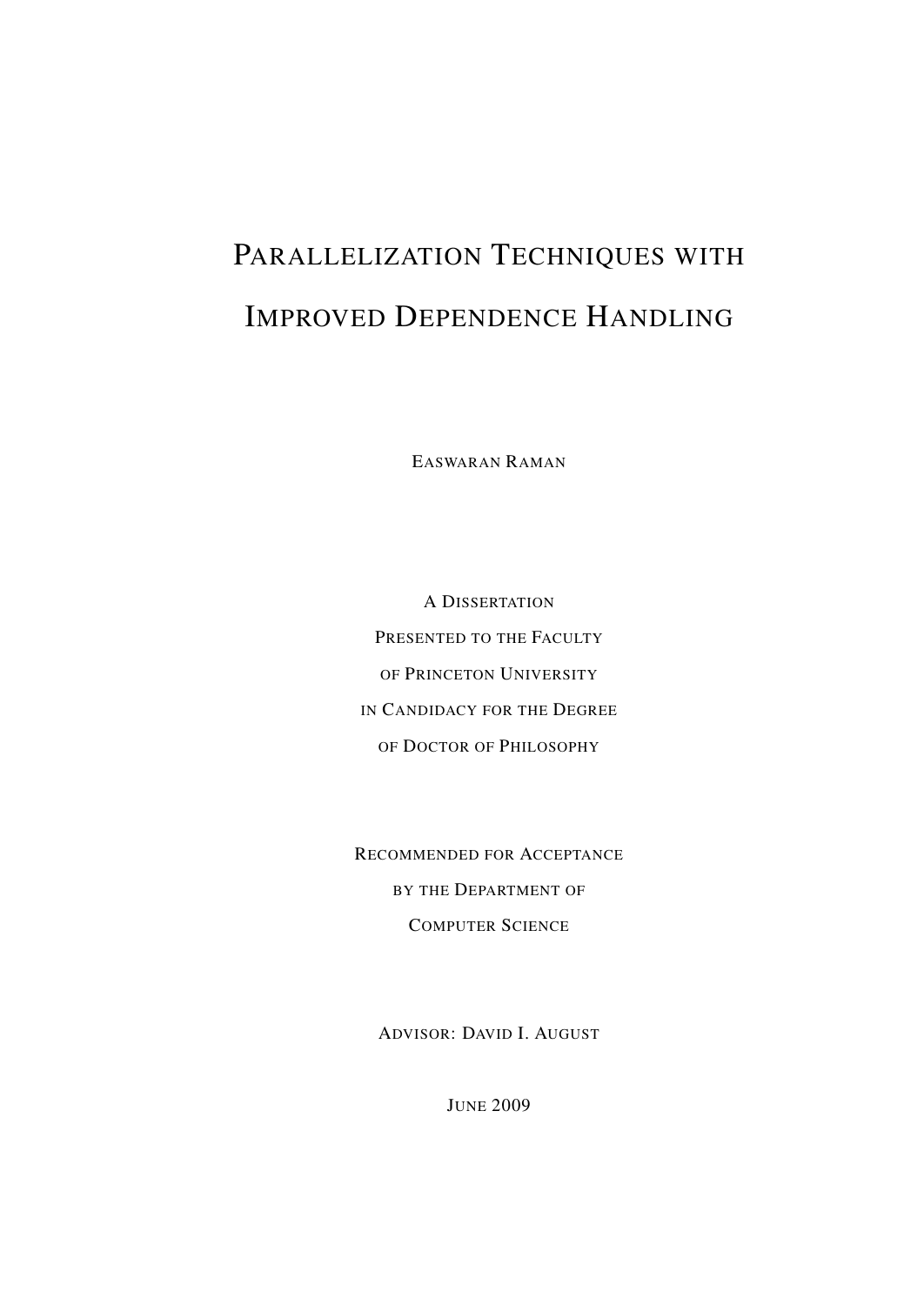c Copyright by Easwaran Raman, 2009.

All Rights Reserved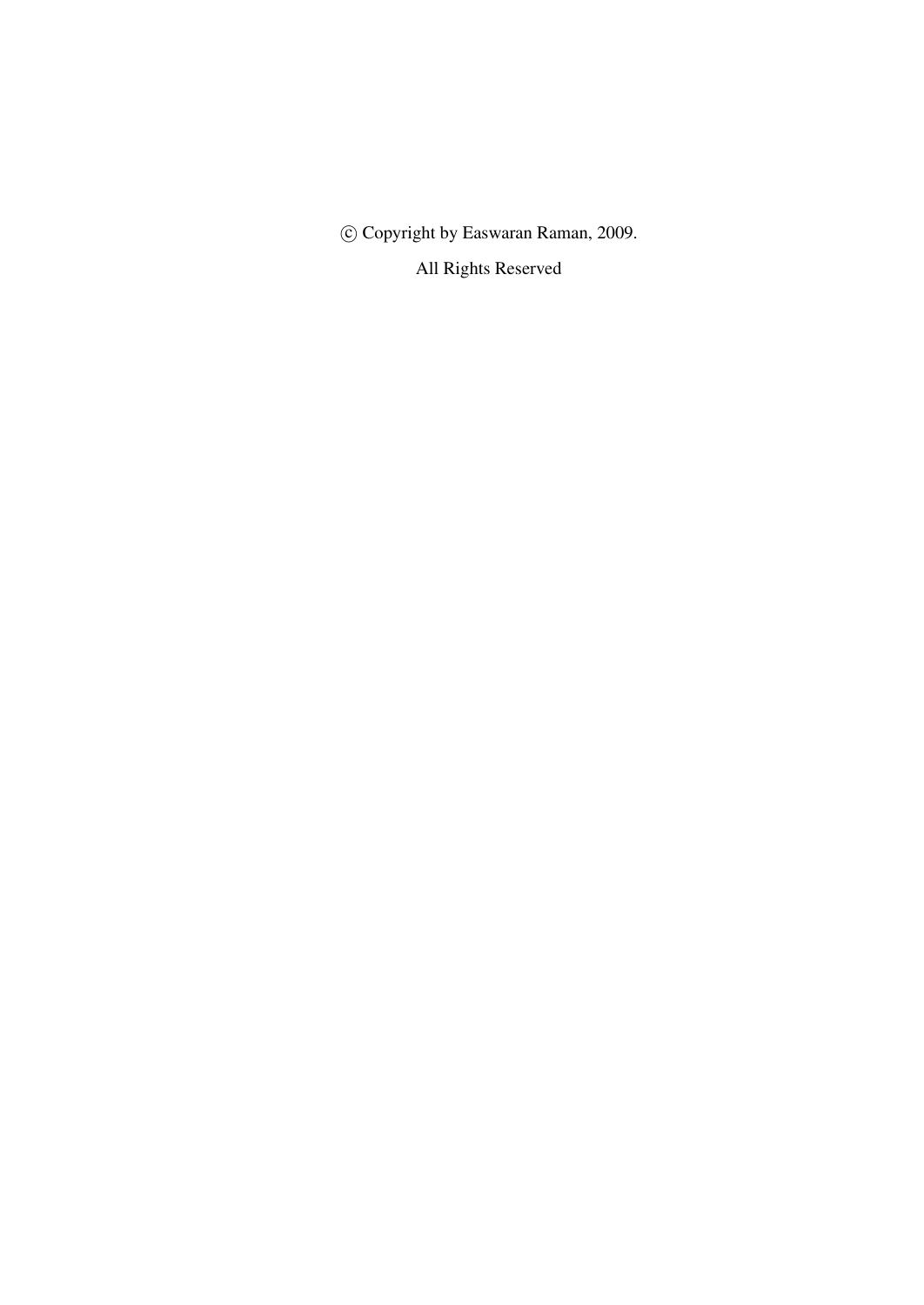### Abstract

Continuing exponential growth in transistor density and diminishing returns from the increasing transistor count have forced processor manufacturers to pack multiple processor cores onto a single chip. These processors, known as multi-core processors, generally do not improve the performance of single-threaded applications. Automatic parallelization has a key role to play in improving the performance of legacy and newly written single-threaded applications in this new multi-threaded era.

Automatic parallelizations transform single-threaded code into a semantically equivalent multi-threaded code by preserving the dependences of the original code. This dissertation proposes two new automatic parallelization techniques that differ from related existing techniques in their handling of dependences. This difference in dependence handling enables the proposed techniques to outperform related techniques.

The first technique is known as parallel-stage decoupled software pipelining (PS-DSWP). PS-DSWP extends pipelined parallelization techniques like DSWP by allowing certain pipelined stages to be executed by multiple threads. Such a parallel execution of pipelined stages requires distinguishing inter-iteration dependences of the loop being parallelized from the rest of the dependences. The applicability and effectiveness of PS-DSWP is further enhanced by applying speculation to remove some dependences.

The second technique, known as speculative iteration chunk execution (Spice), uses value speculation to ignore inter-iteration dependences, enabling speculative execution of chunks of iterations in parallel. Unlike other value-speculation based parallelization techniques, Spice speculates only a few dynamic instances of those inter-iteration dependences.

Both these techniques are implemented in the VELOCITY compiler and are evaluated using a multi-core Itanium 2 simulator. PS-DSWP results in a geometric mean loop speedup of 2.13 over single-threaded performance with five threads on a set of loops from five benchmarks. The use of speculation improves the performance of PS-DSWP resulting in a geometric mean loop speedup of 3.67 over single-threaded performance on a set of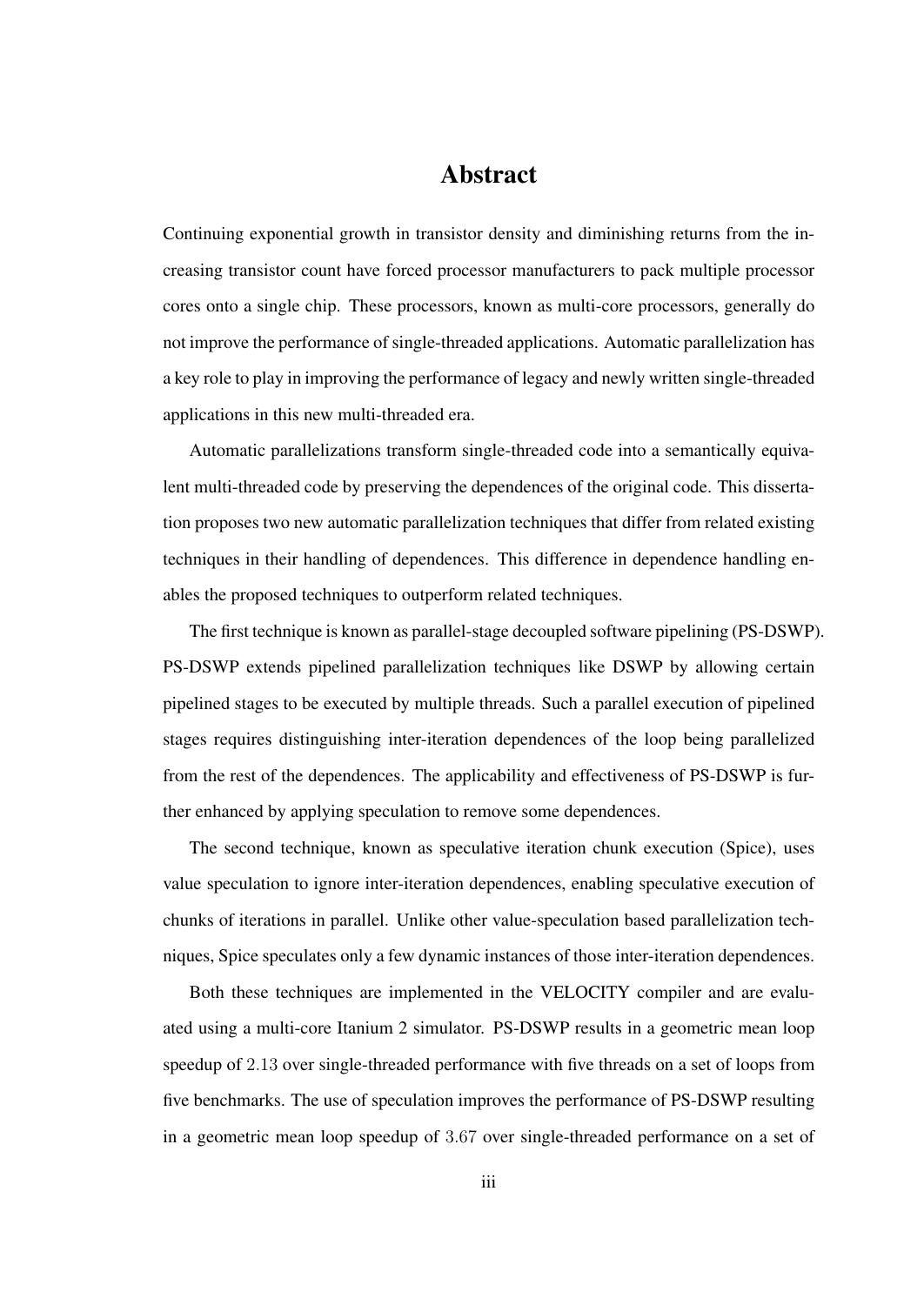loops from six benchmarks. Spice shows a geometric mean loop speedup of 2.01 on a set of loops from four benchmarks. Based on the above experimental results and qualitative and quantitative comparisons with related techniques, this dissertation demonstrates the effectiveness of the proposed techniques.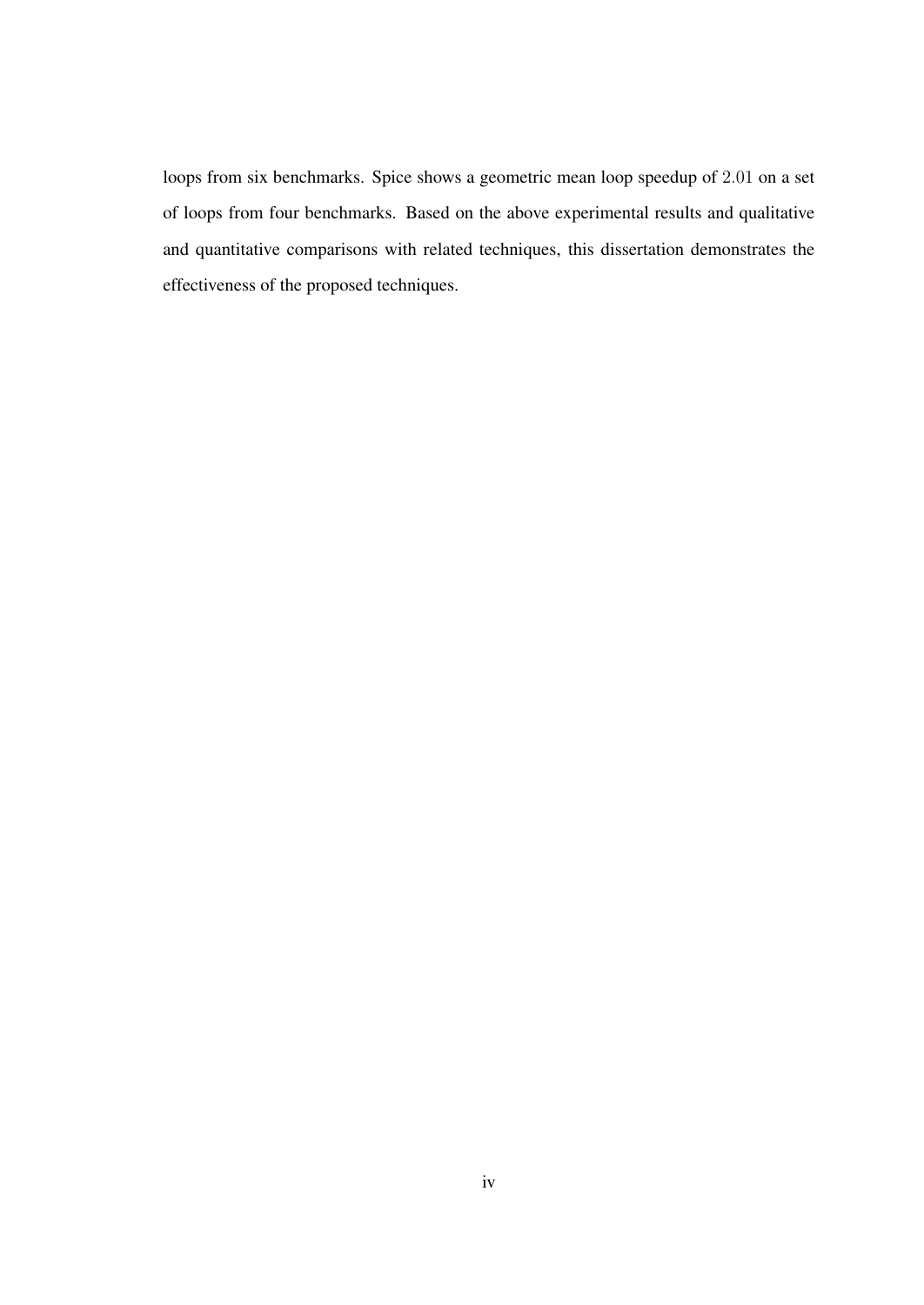## Acknowledgments

First, I thank my adviser David August for supporting me in all possible ways throughout my life as a graduate student. His active encouragement, and the insightful discussions we had led me to work on automatic parallelization. He gave me sufficient freedom to come up with my own ideas and solutions. At the same time, he was always available to discuss anything related to my research and provide appropriate guidance. He insulated me from funding concerns, enabling me to focus on my research. Finally, he taught me the importance of presenting my ideas in a simple and lucid manner.

Next, I would like to thank the rest of the members of my Ph.D committee. Doug Clark and Teresa Johnson agreed to spend their valuable time in reading my thesis and providing their feedback. Their useful feedback improved the quality of this dissertation by weeding out many errors and improving the presentation. They, along with the other members of the committee, Vivek Pai and David Walker, provided insightful suggestions during my preliminary FPO that strengthened this dissertation. I would also like to thank the National Science Foundation for supporting my research work.

The Liberty group provided a wonderful team environment for pursuing my research. Spyros Triantafyllis was the principal architect of the VELOCITY compiler used in this dissertation. David Penry and Ram Rangan contributed to the cycle-accurate simulator used in the evaluation. Many of the ideas presented in my dissertation evolved from the stimulating intellectual discussions on automatic parallelization with Guilherme Ottoni, Neil Vachharajani and Matt Bridges. As office-mates for four years, Guilherme and I have had many interesting conversations. Neil's insightful feedback on many of my presentations provided greater clarity to my thoughts. Tom Jablin and Nick Johnson helped in proofreading my dissertation. In addition to those named above, I thank all other members and alumni of the Liberty group for their help throughout my life as a grad student.

Outside my research group, I want to thank a wonderful set of friends I had during my Princeton years. First and foremost, I'm thankful to my dear friend Ram, who was a major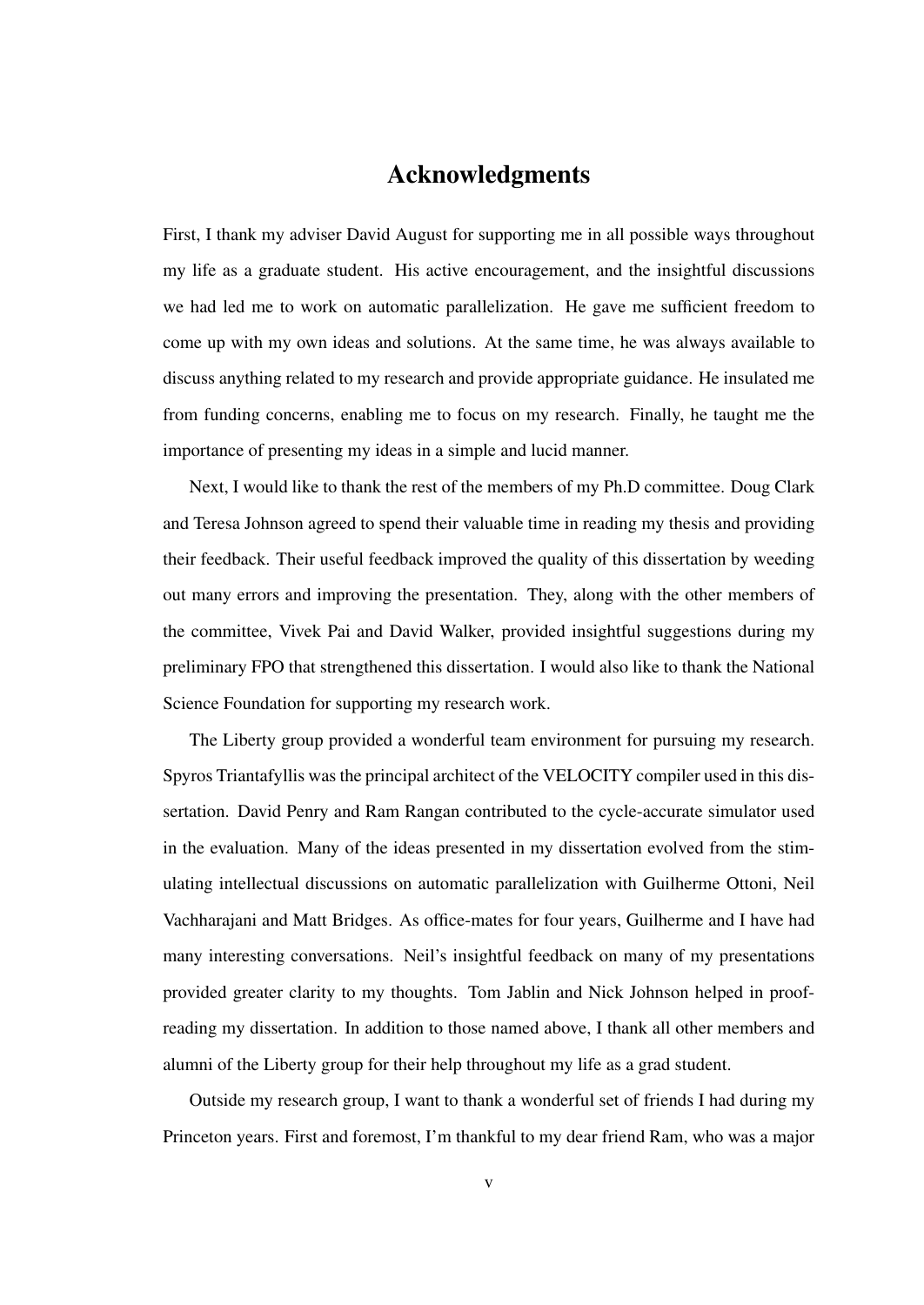influence in my decision to apply to Princeton and join the Liberty group and also was my apartment-mate for two years. Lakshmi gave many words of wisdom during my first few days at Princeton. Fellow Ph.D students who joined Princeton in 2003 including Rohit, Sunil, Sesh, Amit, Ananya, Eddie and Manish helped me keep sane in times of distress and made my Princeton years memorable. My last year at Princeton was fun thanks to the younger grad students including Arun, Prakash, Tushar, Aravindan, Rajsekar, Badam, Aditya and others. During the last 2 1/2 years, the weekly *satsang*s of PHS served as a time for peace and reflection and I am thankful to everyone who actively participated in those *satsang*s.

Several friends who lived away from Princeton stayed in touch and provided moral support. I thank Chandru, Ramkumar, Karthick, Lakshmi, Meena, Man and all my close undergrad friends in India for all the emails, lengthy phone conversations, the occasional vacations together, love and support.

So many teachers have directly or indirectly contributed to my academic progress. In particular, Priti Shankar, my Master's adviser at IISc, played a major part in my interest in compiler optimization. Matthew Jacob taught me the art of reading, understanding and critiquing technical papers. Above all, my undergrad adviser Ranjani Parthasarathi (RP) played an incomparable role in positively influencing my thoughts and ideas both inside and outside the classroom.

I am thankful to my family and relatives for their help and support. In particular I want to thank my *athai*'s family and my *periappa*'s family. My sisters Latha and Uma and their husbands Rajamani and Sriram have always been a strong source of support and encouragement to me in the past 5 1/2 years. In various difficult situations, my sisters' love and encouragement kept me going.

Finally, I would like to thank my father and my mother, the two most important people in my life. They have made numerous personal sacrifices for my sake. My biggest regret in my life is that my father did not live to see me complete my PhD. My mom always wanted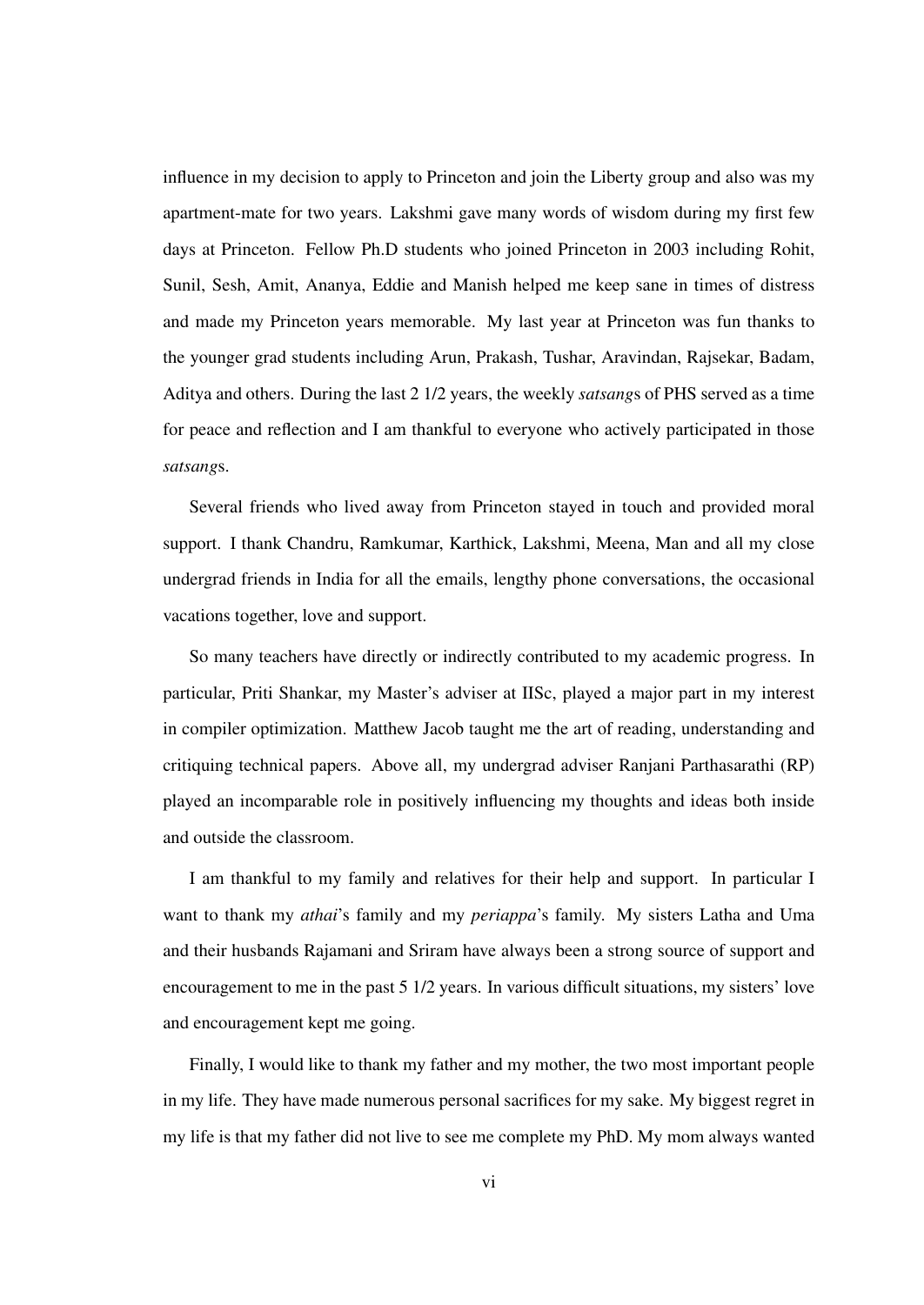me to excel academically and is perhaps the happiest person to see my complete my Ph.D. No amount of words could fully convey my gratitude to her.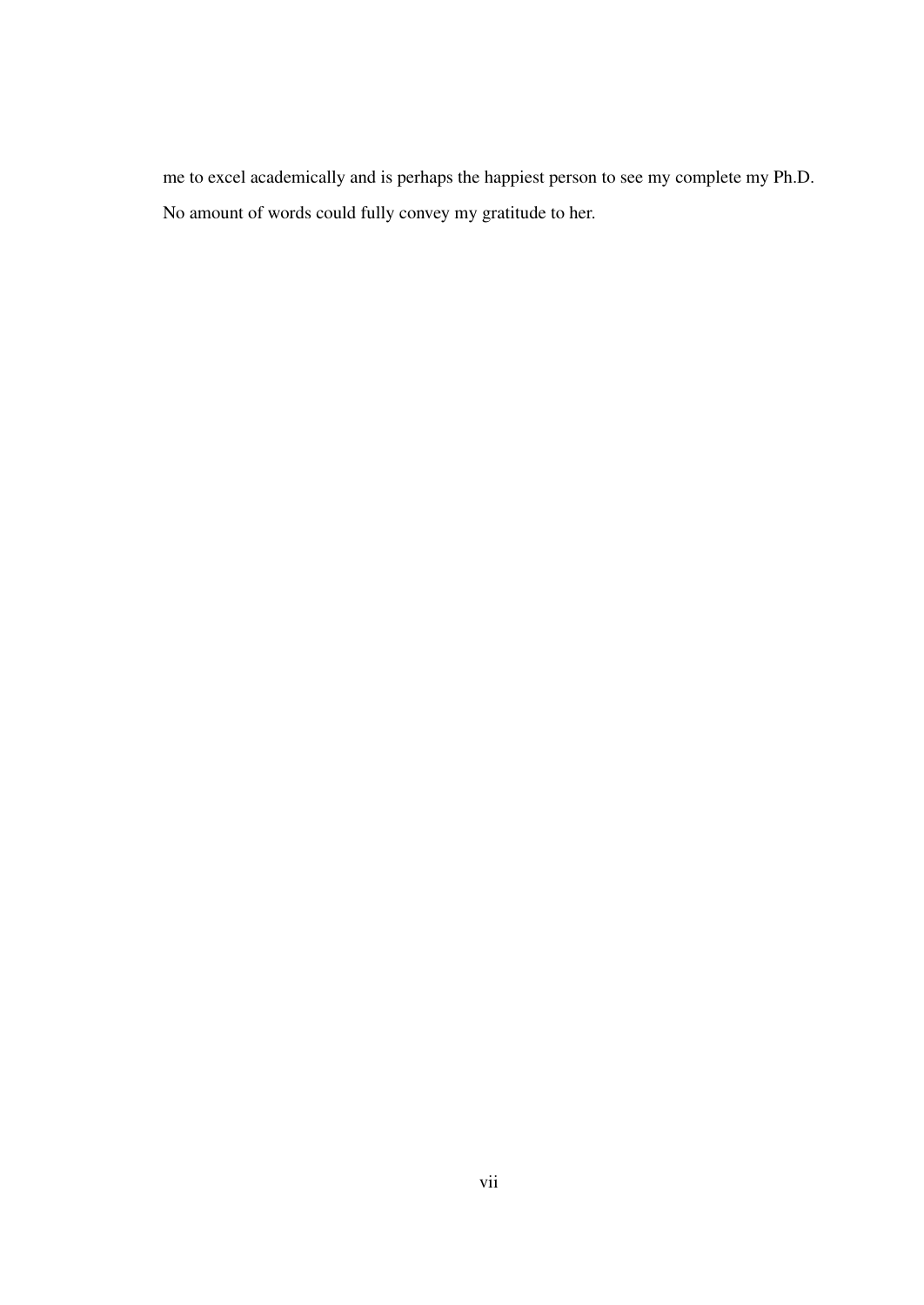# **Contents**

|                |     | iii                                                       |  |
|----------------|-----|-----------------------------------------------------------|--|
|                |     |                                                           |  |
|                |     | xi                                                        |  |
|                |     | xii                                                       |  |
| $\mathbf{1}$   |     | <b>Introduction</b><br>$\mathbf{1}$                       |  |
|                | 1.1 | 3                                                         |  |
|                | 1.2 | 6                                                         |  |
|                | 1.3 | $\tau$                                                    |  |
| $\overline{2}$ |     | <b>Parallelization Transformations</b><br>9               |  |
|                | 2.1 | 9                                                         |  |
|                | 2.2 | 10                                                        |  |
|                |     | 2.2.1<br>11                                               |  |
|                |     | 2.2.2                                                     |  |
|                |     | 2.2.3<br>21                                               |  |
| 3              |     | <b>Parallel-Stage Decoupled Software Pipelining</b><br>27 |  |
|                | 3.1 | 28                                                        |  |
|                | 3.2 |                                                           |  |
|                | 3.3 |                                                           |  |
|                |     | 3.3.1<br>Building the Program Dependence Graph 31         |  |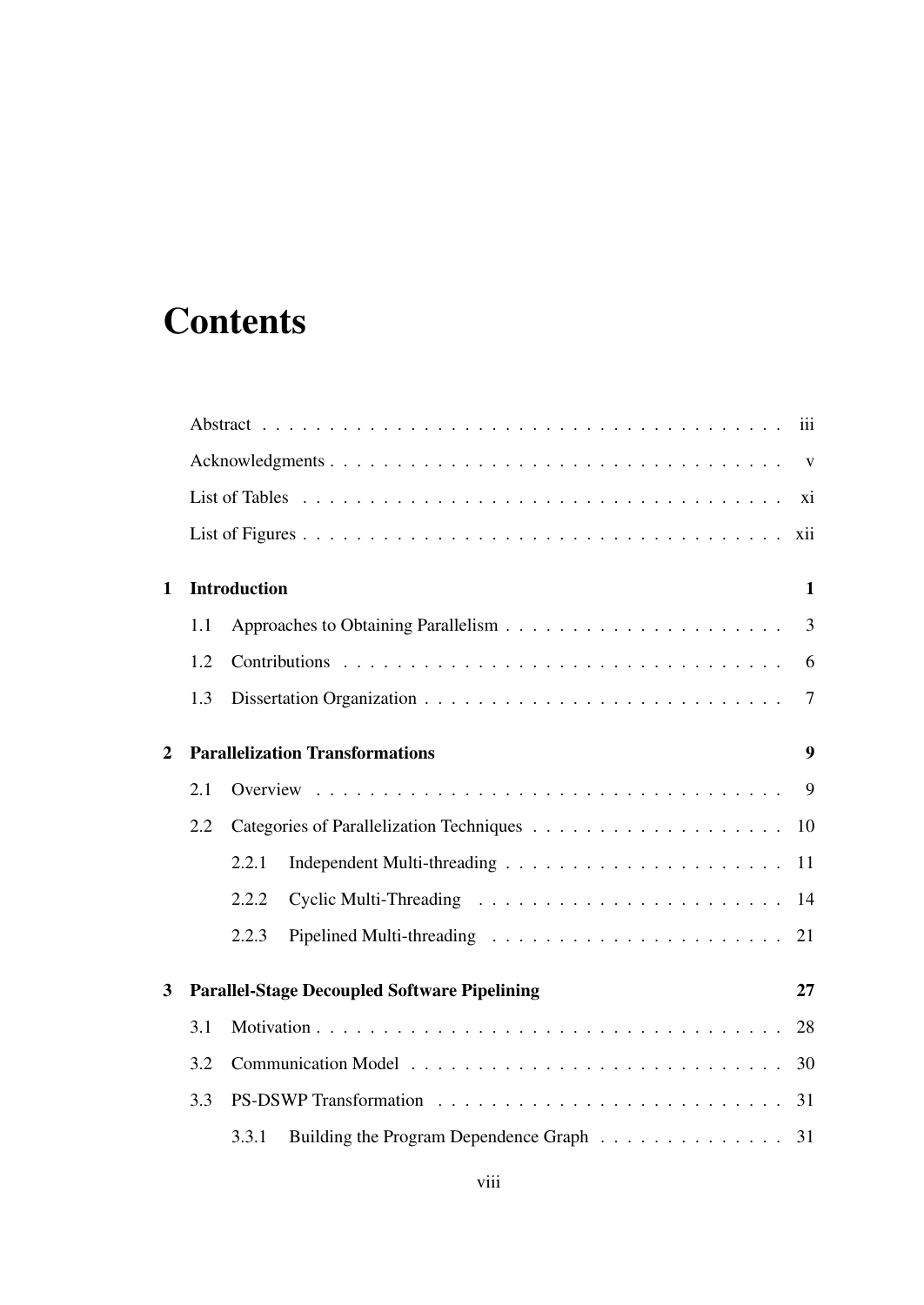|                         |     | 3.3.2                                                                          |    |
|-------------------------|-----|--------------------------------------------------------------------------------|----|
|                         |     | 3.3.3                                                                          |    |
|                         |     | 3.3.4                                                                          |    |
|                         |     | 3.3.5                                                                          | 42 |
|                         |     | 3.3.6                                                                          | 43 |
|                         | 3.4 |                                                                                | 46 |
|                         |     | 3.4.1                                                                          | 47 |
|                         |     | Mis-speculation Detection and Recovery<br>3.4.2                                | 50 |
|                         | 3.5 |                                                                                | 52 |
| $\overline{\mathbf{4}}$ |     | <b>Thread Partitioning</b>                                                     | 54 |
|                         | 4.1 |                                                                                |    |
|                         | 4.2 |                                                                                |    |
|                         | 4.3 |                                                                                |    |
|                         | 4.4 |                                                                                | 61 |
|                         | 4.5 |                                                                                | 66 |
| 5                       |     | <b>Speculative Parallel Iteration Chunk Execution</b>                          | 73 |
|                         | 5.1 | Value Speculation and Thread Level Parallelism 73                              |    |
|                         | 5.2 |                                                                                |    |
|                         |     | 5.2.1                                                                          |    |
|                         |     | 5.2.2                                                                          |    |
|                         |     | Spice Transformation With Selective Loop Live-in Value Speculation 79<br>5.2.3 |    |
|                         | 5.3 |                                                                                |    |
|                         | 5.4 |                                                                                | 87 |
| 6                       |     | <b>Experimental Evaluation</b>                                                 | 89 |
|                         | 6.1 |                                                                                | 89 |
|                         | 6.2 |                                                                                |    |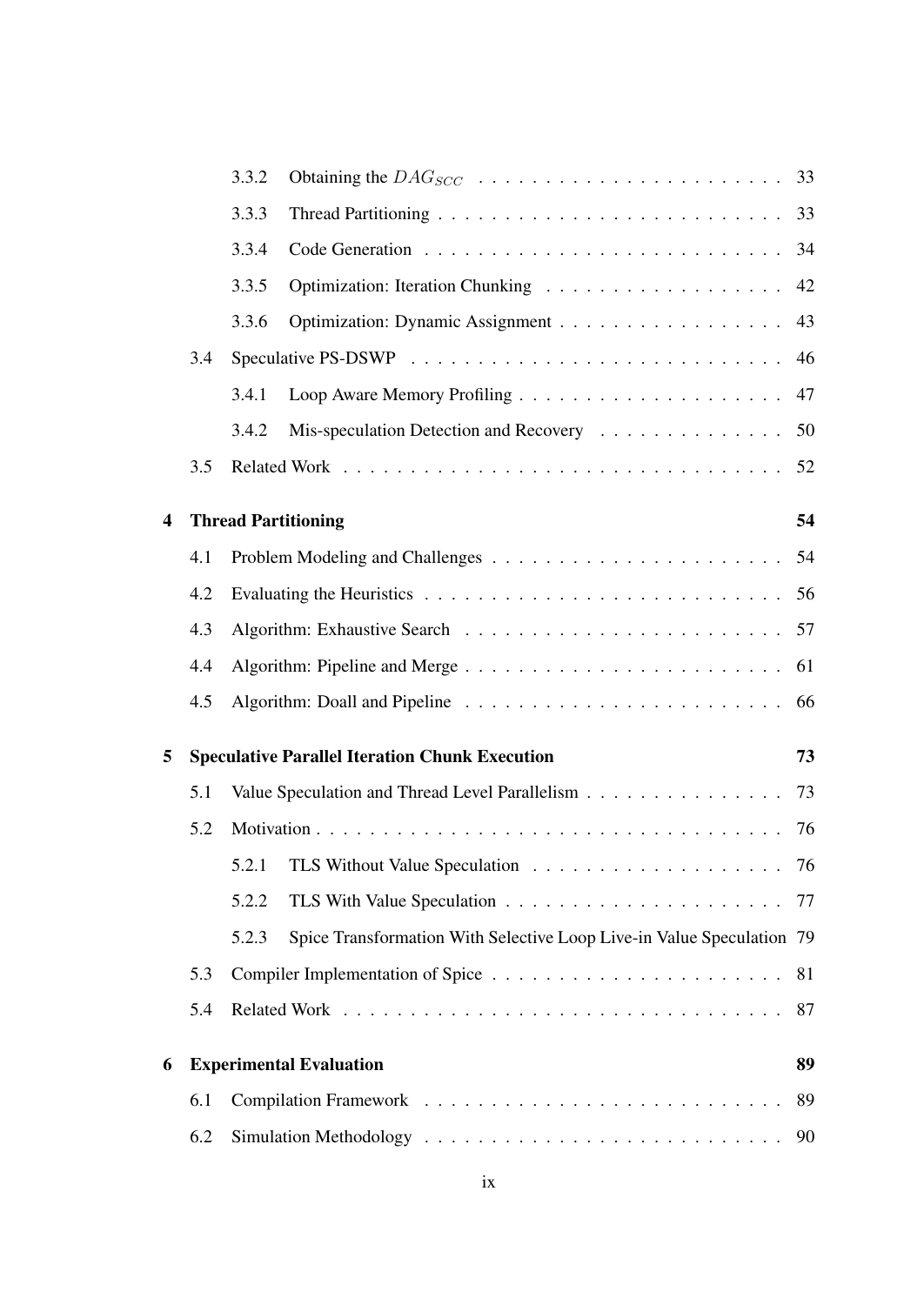|   |     | 6.2.1 |                                                 |
|---|-----|-------|-------------------------------------------------|
|   |     | 6.2.2 | Native Execution Based Simulation 91            |
|   | 6.3 |       |                                                 |
|   | 6.4 |       |                                                 |
|   | 6.5 |       |                                                 |
|   |     | 6.5.1 |                                                 |
|   |     | 6.5.2 |                                                 |
|   |     | 6.5.3 | A closer look: 175.vpr and 456.hmmer 99         |
|   | 6.6 |       | Comparison of Speculative PS-DSWP and TLS 100   |
|   | 6.7 |       |                                                 |
|   | 6.8 |       |                                                 |
| 7 |     |       | <b>Future Directions and Conclusions</b><br>109 |
|   | 7.1 |       |                                                 |
|   | 7.2 |       |                                                 |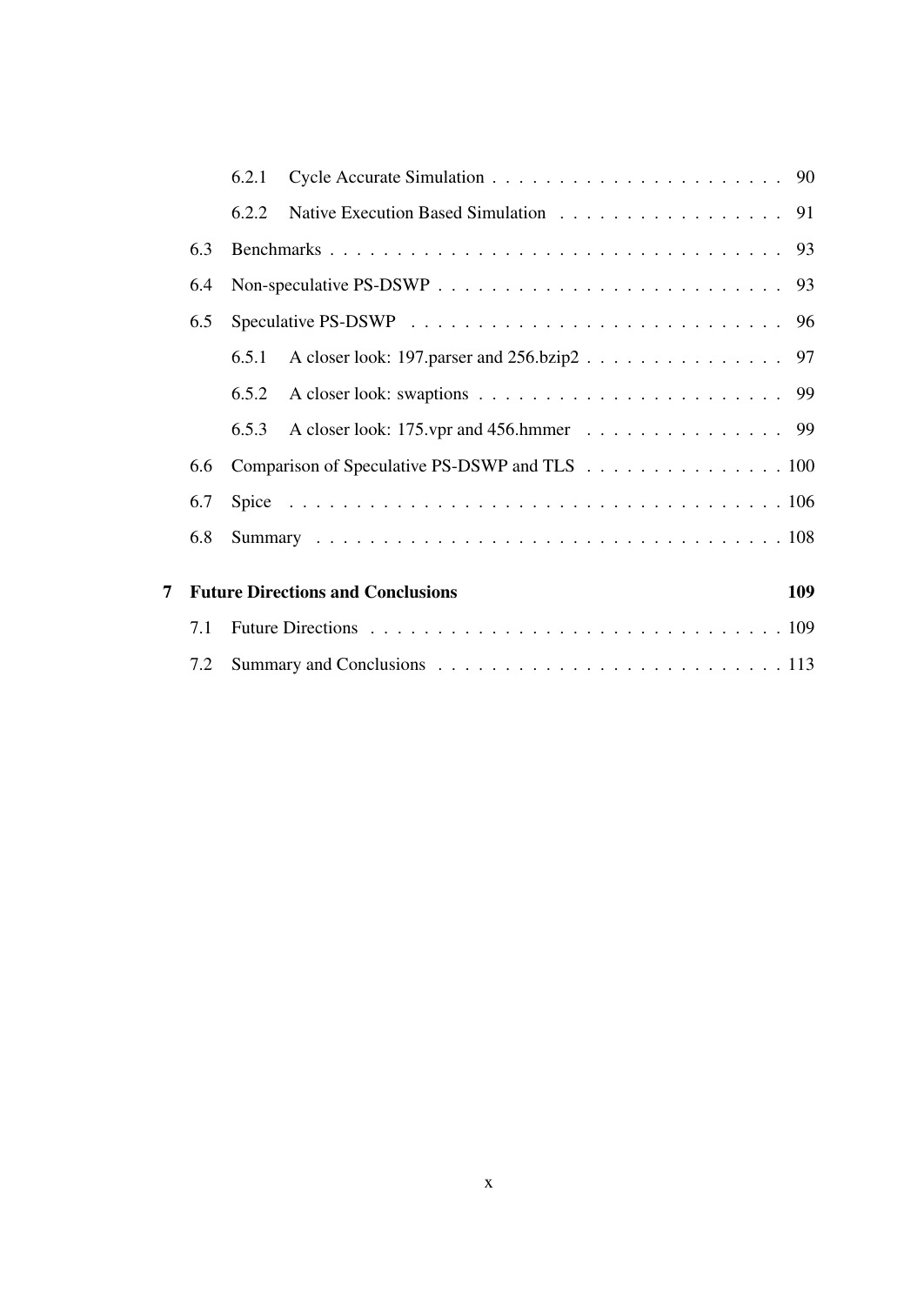# List of Tables

|     | 6.1 Details of the multi-core machine model used in simulations. 90                     |  |
|-----|-----------------------------------------------------------------------------------------|--|
|     | 6.2 A brief description of the benchmarks used in evaluation. 94                        |  |
| 6.3 | Details of loops used to evaluate non-speculative PS-DSWP. The hotness                  |  |
|     | column gives the execution time of the loop normalized with respect to the              |  |
|     | total execution time of the program. In the "pipeline stages" column, an s              |  |
|     | indicates a sequential stage and a p indicates a parallel stage. $\dots \dots \dots$ 94 |  |
| 6.4 | Details of the loops used to evaluate speculative PS-DSWP. 97                           |  |
|     |                                                                                         |  |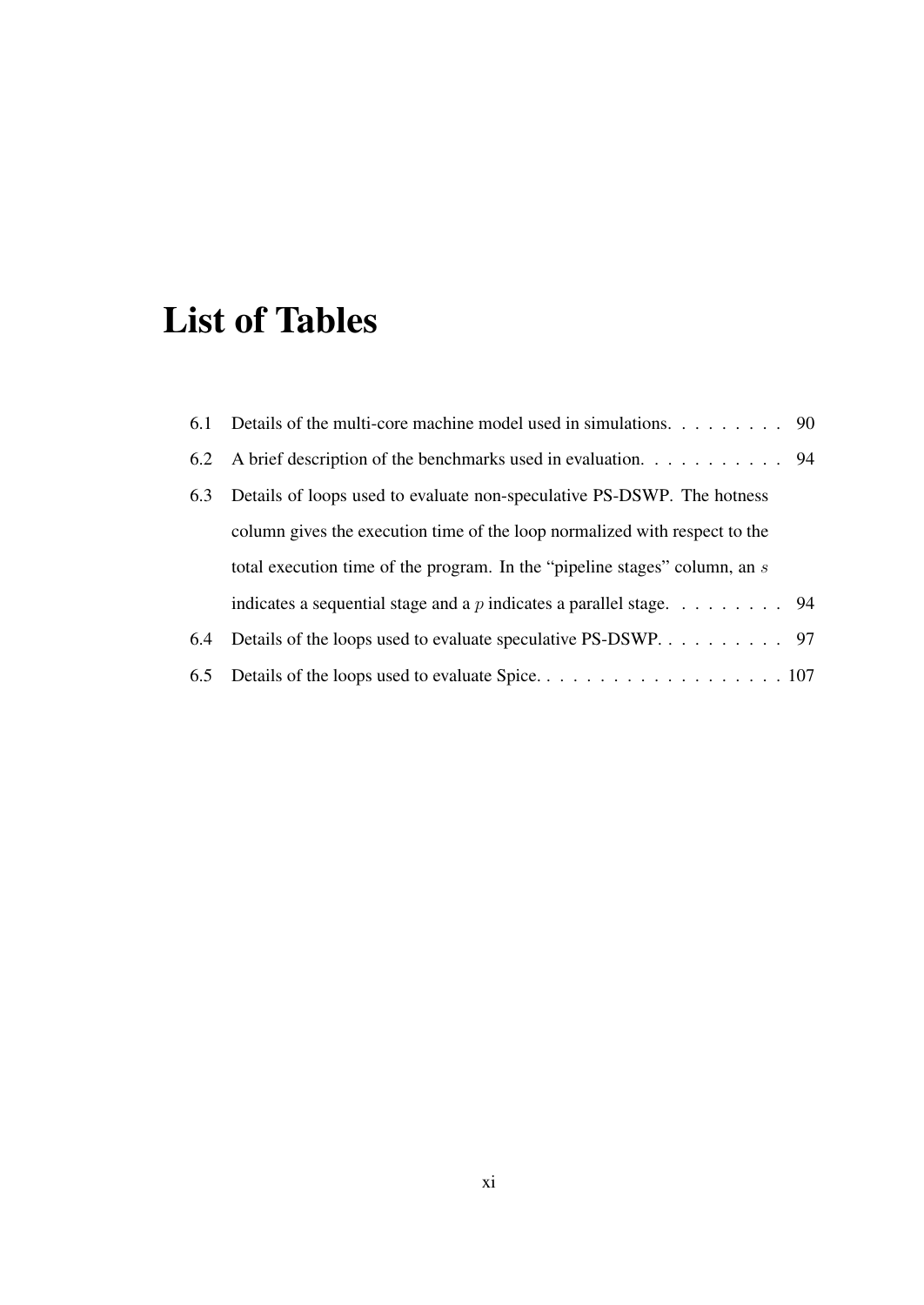# List of Figures

| 1.1 | Normalized SPEC scores for all reported configuration of machines be-                              |                |
|-----|----------------------------------------------------------------------------------------------------|----------------|
|     |                                                                                                    | $\overline{2}$ |
| 1.2 | Transistor counts for successive generations of Intel processors. Source                           |                |
|     |                                                                                                    | $\overline{3}$ |
| 2.1 | An example that illustrates the limits of the traditional definition of depen-                     |                |
|     |                                                                                                    | 10             |
| 2.2 | A candidate loop for DOALL transformation and a timeline of its execution                          |                |
|     |                                                                                                    | 12             |
| 2.3 |                                                                                                    | 13             |
| 2.4 | DOACROSS execution schedule for the loop in Figure 2.3.                                            | 15             |
| 2.5 | This figure illustrates synchronization and associated stalls in DOACROSS                          |                |
|     | for a loop with one inter-iteration dependence. $C$ and $P$ are consume and                        |                |
|     |                                                                                                    |                |
| 2.6 | A loop with infrequent inter-iteration dependence.                                                 | 19             |
| 2.7 | The execution schedule of the loop in Figure 2.6 parallelized by TLS.                              | 20             |
| 2.8 | The execution schedule of the loop in Figure 2.3 parallelized by DSWP. 21                          |                |
| 2.9 | This figure shows how speculation can enable the application of DSWP to                            |                |
|     | a loop with an infrequent dependence. $\ldots \ldots \ldots \ldots \ldots \ldots \ldots \ldots$ 25 |                |
|     | 2.10 Execution timeline of the loop in Figure 2.9 parallelized by speculative                      |                |
|     |                                                                                                    |                |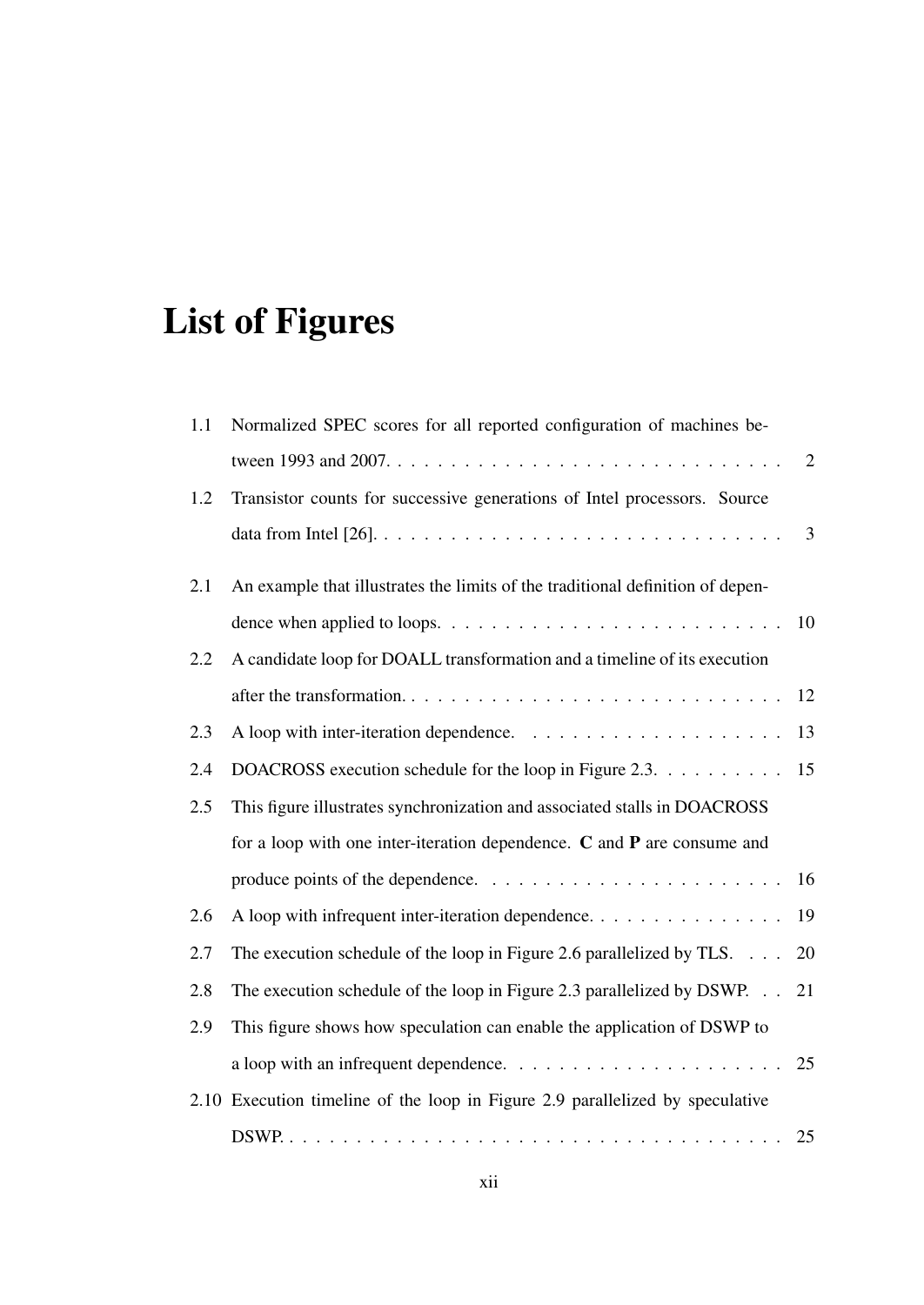| 3.1 |                                                                                                                | 27 |
|-----|----------------------------------------------------------------------------------------------------------------|----|
| 3.2 | PDG and DAG <sub>SCC</sub> for the loop in Figure 3.1. $\dots \dots \dots \dots \dots \dots$                   | 28 |
| 3.3 |                                                                                                                | 29 |
| 3.4 | The execution schedule of the loop in Figure 2.3. Execution latency of LD                                      |    |
|     | is one cycle and A is two cycles. $\ldots \ldots \ldots \ldots \ldots \ldots \ldots \ldots \ldots 30$          |    |
| 3.5 | Inter-thread communication in PS-DSWP for the loop in Figure 3.1. A                                            |    |
|     | two stage partition of the $DAG_{SCC}$ in Figure 3.2(b) is assumed with the                                    |    |
|     | parallel second stage executed by two threads. The $(S1,R1)$ and $(S3,R3)$                                     |    |
|     | pairs communicate the loop exit condition, (S2,R2) pair communicates the                                       |    |
|     | variable $p$ , $(S4, R4)$ pair communicates the branch condition inside the                                    |    |
|     | loop and the $(S5, R5)$ pair communicates the loop live-out sum. 37                                            |    |
| 3.6 | Merging of reduction variables defined in parallel stages using iteration                                      |    |
|     |                                                                                                                | 41 |
| 3.7 | Memory access pattern with and without iteration chunking. 42                                                  |    |
| 3.8 | Comparison of execution schedules with static and dynamic assignment of                                        |    |
|     |                                                                                                                | 44 |
| 3.9 | Application of memory alias speculation in speculative PS-DSWP. 51                                             |    |
| 4.1 | Search tree traversed by the exhaustive search algorithm. 57                                                   |    |
| 4.2 | Estimated speedup of exhaustive search. Estimated geometric mean speedup                                       |    |
|     |                                                                                                                |    |
| 4.3 |                                                                                                                |    |
| 4.4 | Parallel stages containing operations with loop carried dependence 62                                          |    |
| 4.5 | Estimated speedup of pipeline-and-merge heuristic over single-threaded                                         |    |
|     | execution. Geometric mean of the estimated speedup is $2.65. \ldots \ldots$ 63                                 |    |
| 4.6 | Estimated speedup of randomized pipeline-and-merge heuristic over single-                                      |    |
|     | threaded execution. Number of trials is 1000 and the estimated geometric                                       |    |
|     | mean speedup is $2.99. \ldots \ldots \ldots \ldots \ldots \ldots \ldots \ldots \ldots \ldots \ldots \ldots 65$ |    |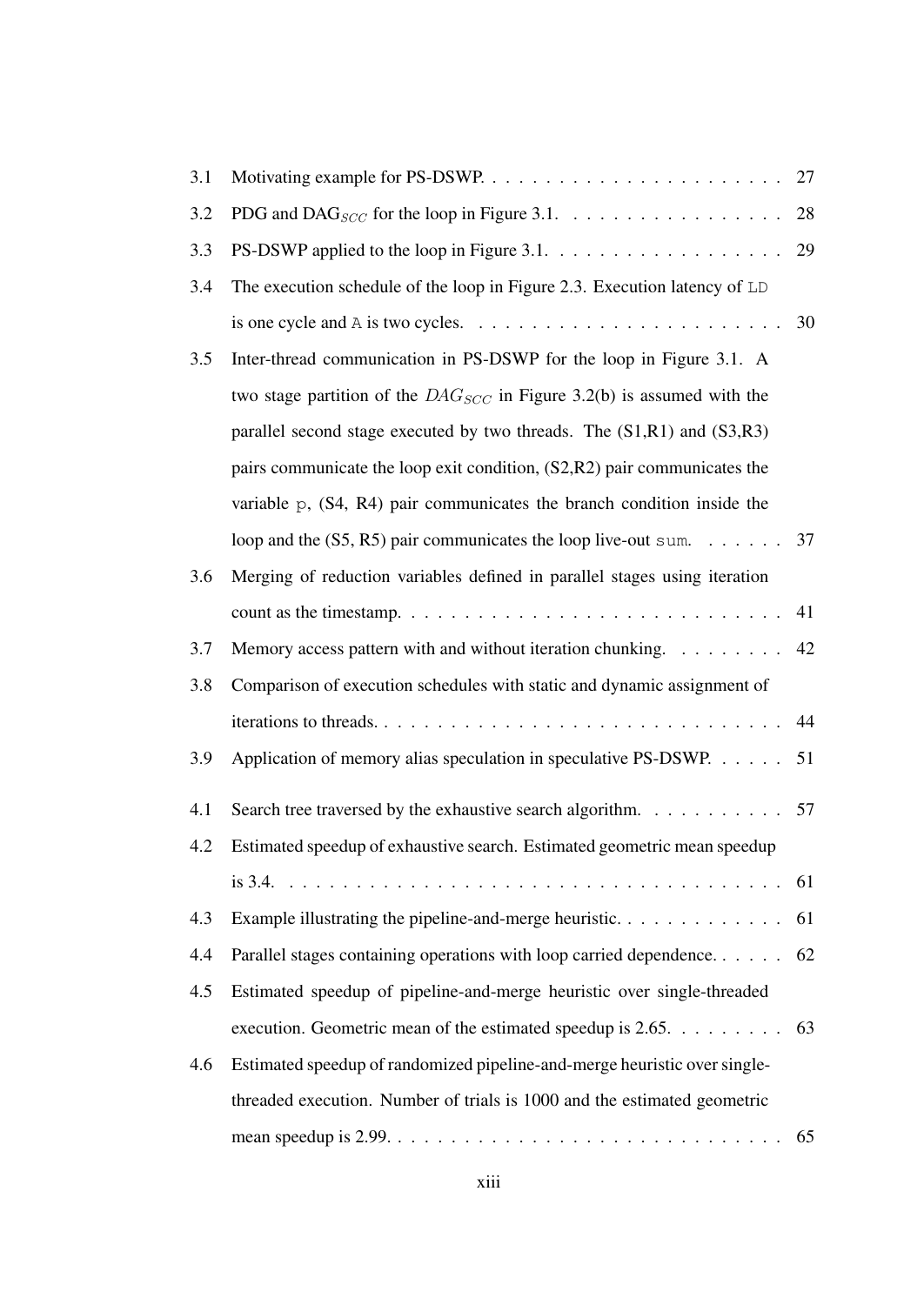| 4.7 | Example illustrating the steps involved in obtaining the largest parallel          |    |
|-----|------------------------------------------------------------------------------------|----|
|     |                                                                                    | 68 |
| 4.8 | Estimated speedup of doall-and-pipeline heuristic relative to single-threaded      |    |
|     | execution. Estimated geometric mean speedup is 3.57. 72                            |    |
| 5.1 | A list traversal example that motivates the value prediction used in Spice.        | 74 |
| 5.2 | Execution schedule of the loop in Figure 5.1(a) parallelized by TLS. $\dots$ . 76  |    |
| 5.3 | Execution schedule of the loop in Figure 5.1(a) parallelized by TLS using          |    |
|     |                                                                                    |    |
| 5.4 |                                                                                    |    |
| 5.5 | Execution schedule of the loop in Figure 5.1(a) parallelized by Spice. $\ldots$ 80 |    |
| 5.6 | Figure illustrating the effects of the removal of a node on Spice value pre-       |    |
|     |                                                                                    |    |
| 6.1 | Block diagram illustrating native-execution based simulation.                      | 91 |
| 6.2 | Construction of PS-DSWP schedule from per-iteration, per-stage native ex-          |    |
|     |                                                                                    |    |
| 6.3 | Speedup of non-speculative PS-DSWP and non-speculative DSWP over                   |    |
|     | single-threaded execution. Geometric mean speedup of PS-DSWP with 6                |    |
|     | threads is 2.14. Geometric mean speedup of DSWP with 6 threads is 1.36. . 95       |    |
| 6.4 | Speedup of speculative PS-DSWP and speculative DSWP over single-threaded           |    |
|     | execution. The horizontal dashed line corresponds to a speedup of 1.0. 98          |    |
| 6.5 | Comparison of TLS and speculative PS-DSWP. Worker threads used in                  |    |
|     | speculative PS-DSWP = 8. Threads used by TLS = 9. 102                              |    |
| 6.6 | Insertion of TLS synchronization in the presence of control flow. 103              |    |
| 6.7 | Synchronization of an inter-iteration dependence inside an inner loop by           |    |
|     |                                                                                    |    |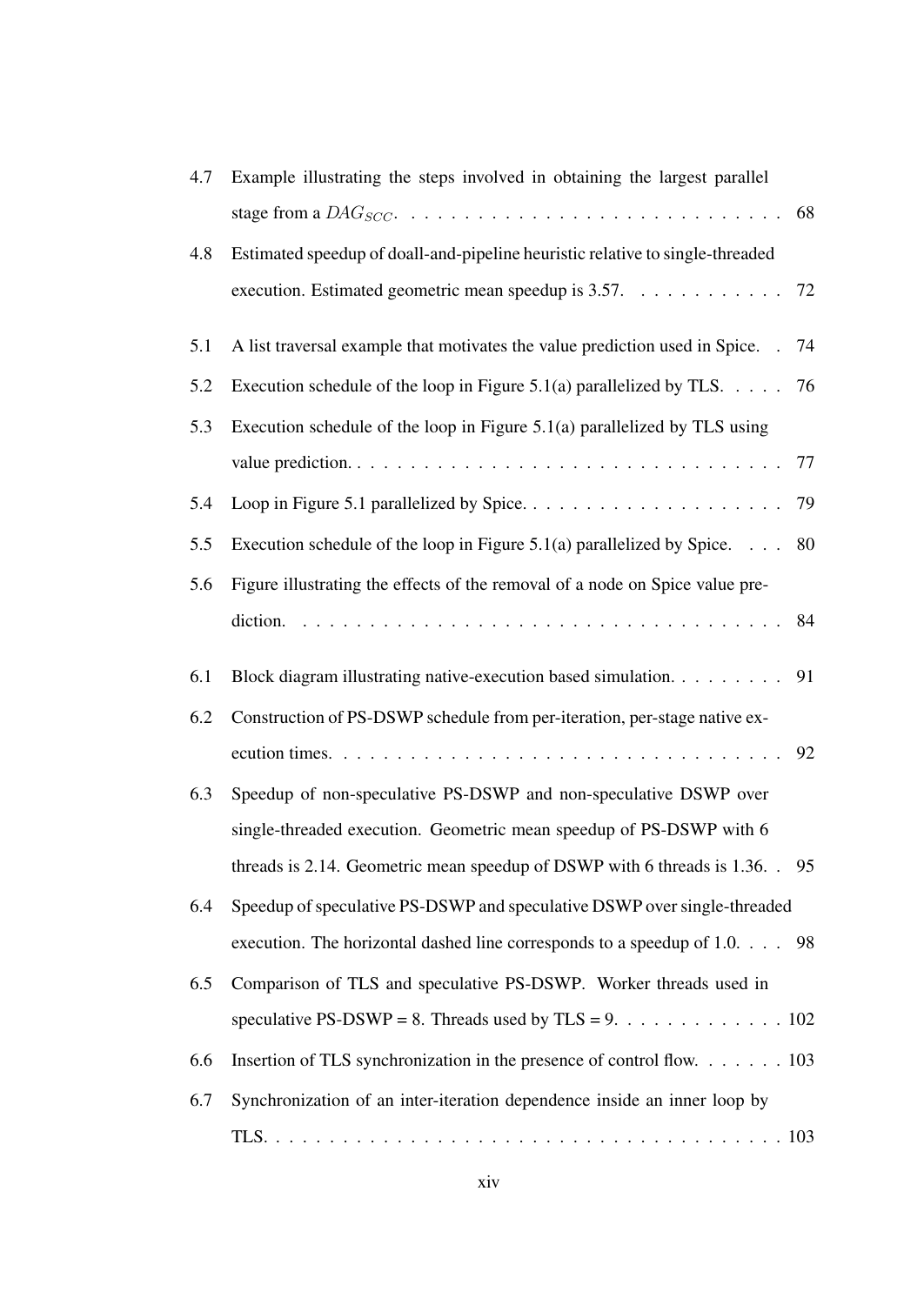| 6.8 | An execution schedule of TLS showing the steps involved in committing          |
|-----|--------------------------------------------------------------------------------|
|     |                                                                                |
| 6.9 | Performance of swaptions with TLS and speculative PS-DSWP for threads          |
|     |                                                                                |
|     | 6.10 Performance improvement of Spice over single-threaded execution. 107      |
| 7.1 | Value predictability of loops in applications. Each loop is placed into 4 pre- |
|     |                                                                                |
|     | dictability bins (low, average, good and high) and the percentage of loops     |
|     |                                                                                |
| 7.2 | Speedup obtained by applying PS-DSWP to the inner loop in FindMaxGpAndSwap     |
|     | method from ks. Beyond eight threads, the sequential stage becomes the         |
|     |                                                                                |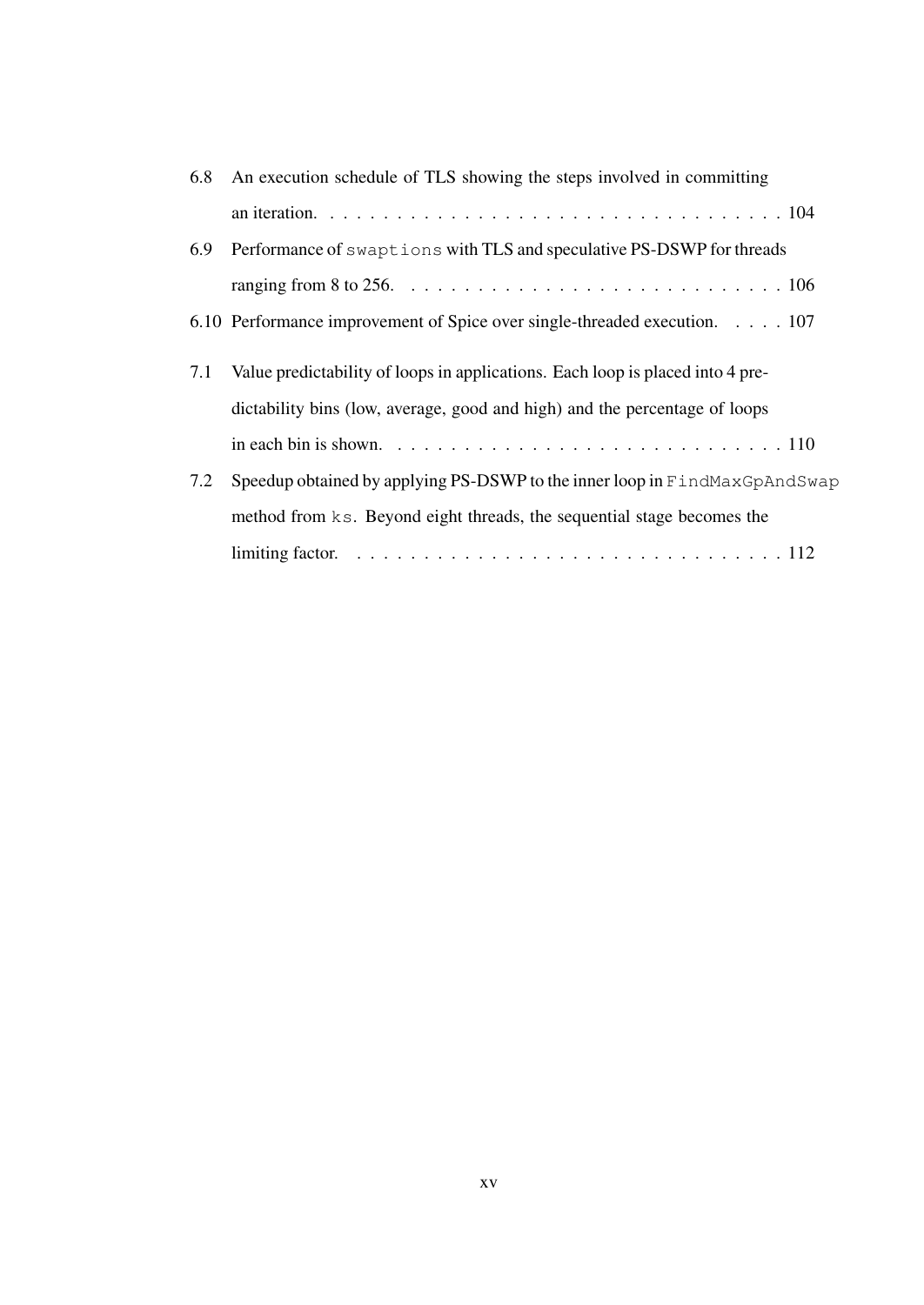## Chapter 1

# Introduction

Today's computing systems provide a much richer experience to the end user than those of the past. Improvements in commodity hardware systems, in conjunction with compiler optimization technology, have sustained a high growth rate of application performance on these systems. As a consequence, application writers are able to focus their attention on developing complex software systems with new features that enhance user experience without concerning themselves too much about the performance implications of these features.

Recent trends point to a future where application developers may no longer be able to focus their attention on adding rich features without having to worry about their performance impact. As a case in point, consider the graph showing historical performance trend in Figure 1.1. This graph evaluates the performance of commodity computers from various vendors using the SPEC [60] benchmark suite. The Y axis shows the performance based on a normalized SPEC score metric. From 1993 to 2004, the performance of these machines have shown a steady growth as indicated by the regression line. However, from 2004, the rate of growth in performance has decreased significantly.

To understand the causes behind this performance flattening, it is essential to know the causes of the performance trend until 2004. From the hardware side, there were two main trends. The first was the exponential increase in clock frequencies of processors. For instance, the clock frequencies of the x86 family of processors have increased from 5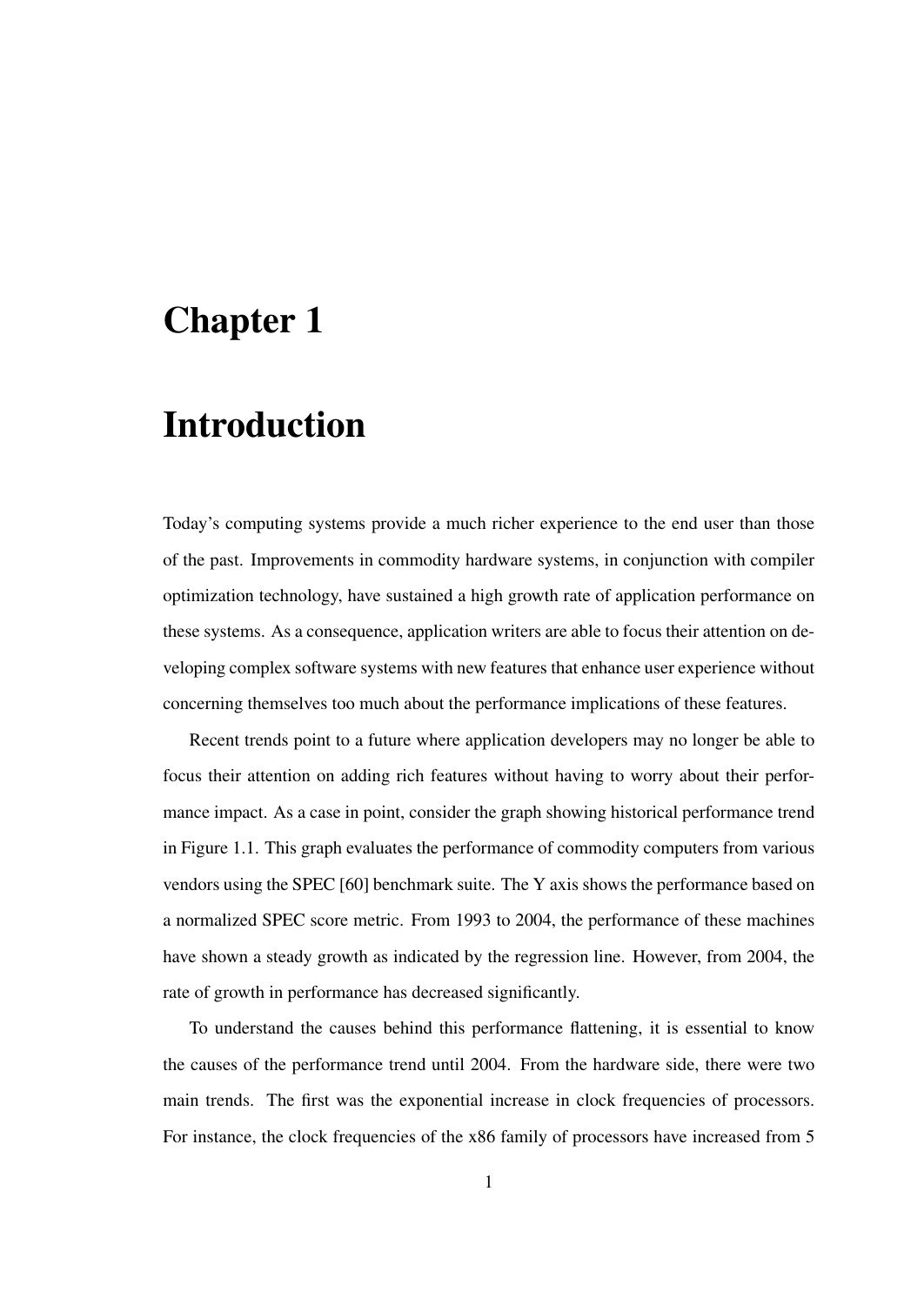

Figure 1.1: Normalized SPEC scores for all reported configuration of machines between 1993 and 2007.

MHz in 8086 to 3.8 GHz in Pentium 4 in less than 30 years. The second was the suite of architectural innovations that made use of the ever increasing transistor counts to reduce execution times. The architectural innovations include improved branch prediction, larger and better caches, multiple functional units, larger issue width, deeper pipelines and outof-order execution among many others. These architectural innovations are complemented by modern compiler technology that exploits these innovations.

However, a shift in design goals and certain inherent physical limits have significantly impacted the performance growth delivered by the hardware. Power has become a firstclass design constraint [41]. This has caused processor manufacturers to scale down the clock frequencies. For instance, the maximum clock frequency of Intel's Pentium M series of processors was 2.26 GHz as against the 3.8GHz of the previous generation Pentium 4 processors. Microarchitectural advancements have also started to give diminishing returns due to design constraints such as power and design complexity.

Amidst this slowdown in performance improvement, the number of transistors available on a die continuesto grow at an exponential rate in line with Moore'slaw [39]. For instance, Figure 1.2 shows how the transistor counts of the current generation Intel processors follow the historical growth trend. The abundance of transistors combined with the inability to leverage them to deliver improved performance has forced a paradigm shift in processor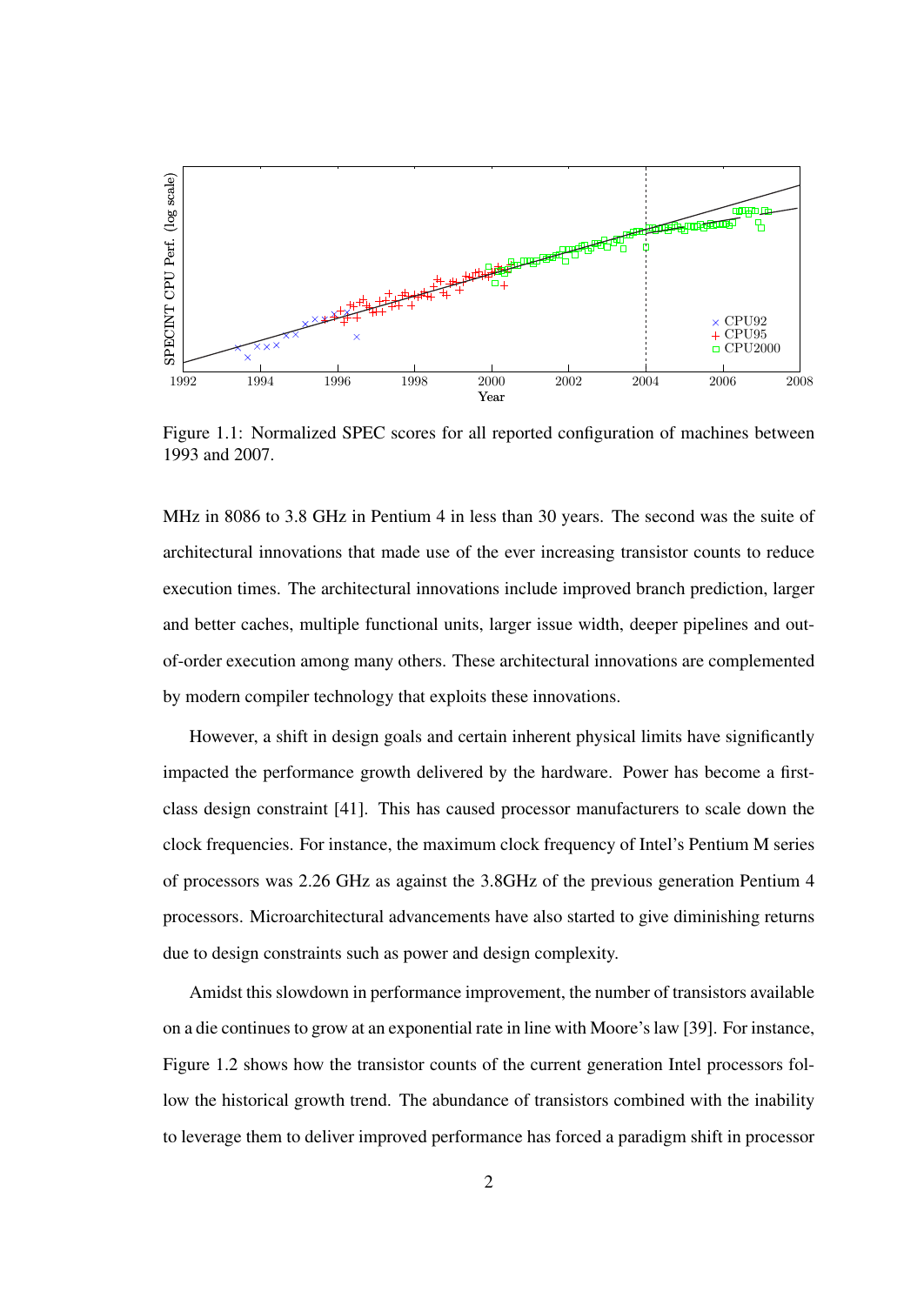

Figure 1.2: Transistor counts for successive generations of Intel processors. Source data from Intel [26].

design. Leading chip manufacturers started to manufacture *multi-core* processors that pack multiple independent processing cores into a single die. Multi-core processors can significantly improve the execution time of certain classes of multi-threaded applications such as servers. However, they do not directly improve the execution latencies of single-threaded applications. Unless the problem of improving the latency of single-threaded applications is addressed, application developers may no longer be insulated from the performance implications of the features they add to enhance end-user experience.

## 1.1 Approaches to Obtaining Parallelism

There are two predominant approaches to producing multi-threaded applications that deliver good performance on multi-core processors. The first approach is to delegate the task of specifying the parallelism to the programmer. This places a huge burden on the programmer as writing efficient multi-threaded code using existing programming models is much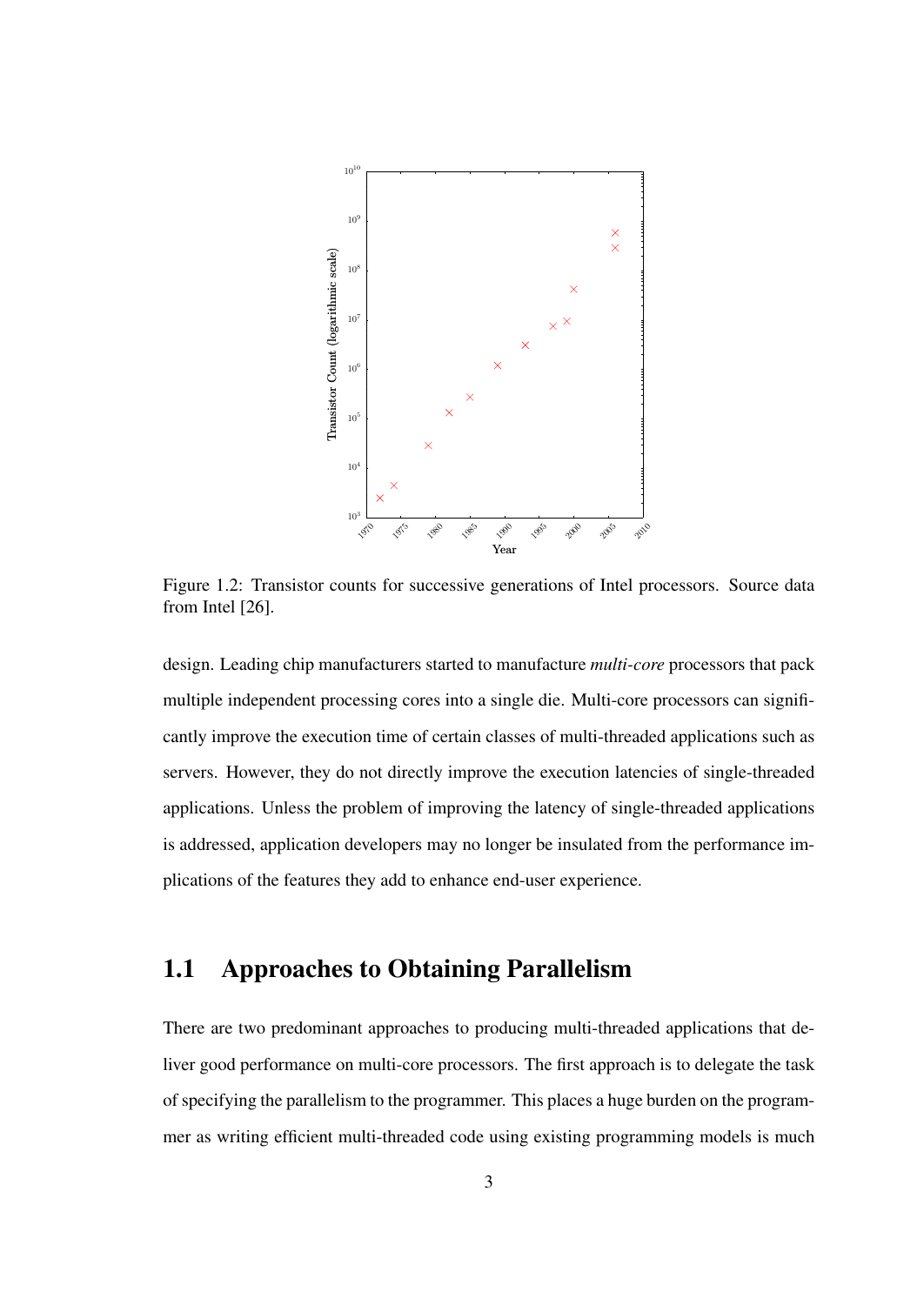harder than writing efficient single-threaded code. The lock based multi-threaded programming model introduces additional correctness issues such as race conditions, deadlocks, and livelocks. In addition, the programmer has to worry about performance issues such as those associated with locking granularity. The vast body of research trying to address these problems [11, 15, 17, 34, 58] is evidence for the complexity of the task of writing efficient multi-threaded code that places it outside the realm of most programmers. Transactional memory [23, 51] was proposed as an alternative to lock-based multi-threading. Transactional memory provides better composability than locks and eases programmers' efforts in handling concurrency correctly. However, the task of identifying parallel regions is still left to the programmer. This task can be simplified by providing constructs to specify parallelism in programming languages. Languages and language annotations such as High Performance Fortran [33], MPI [40], OpenMP [42], Cilk [19], StreamIt [68] and Atomos [7] provide constructs and annotations to express parallelism. However, these languages allow only *regular* and *structured* parallelism to be easily specified by the programmer. Since many general purpose programs do not exhibit that kind of parallelism, the applicability of these languages is limited.

An alternative approach is to automatically translate single-threaded code written by a programmer into efficient multi-threaded code. This translation requires analyzing large segments of code to identify parallelism and is best done primarily by compilers, with support from runtime systems and hardware. Even if advancementsin programming paradigms make the identification and specification of parallelism by the programmer a much easier task, an automatic parallelization solution with comparable performance that insulates the programmer from performance issues is likely to be preferred.

Compiler based automatic parallelization, which is based on the theory of dependences in programs [28], has been used with a high degree of success in the domain of scientific and numerical computation. Several parallelization techniques with varying degrees of applicability and effectiveness have been developed. The DOALL [1, 35] parallelization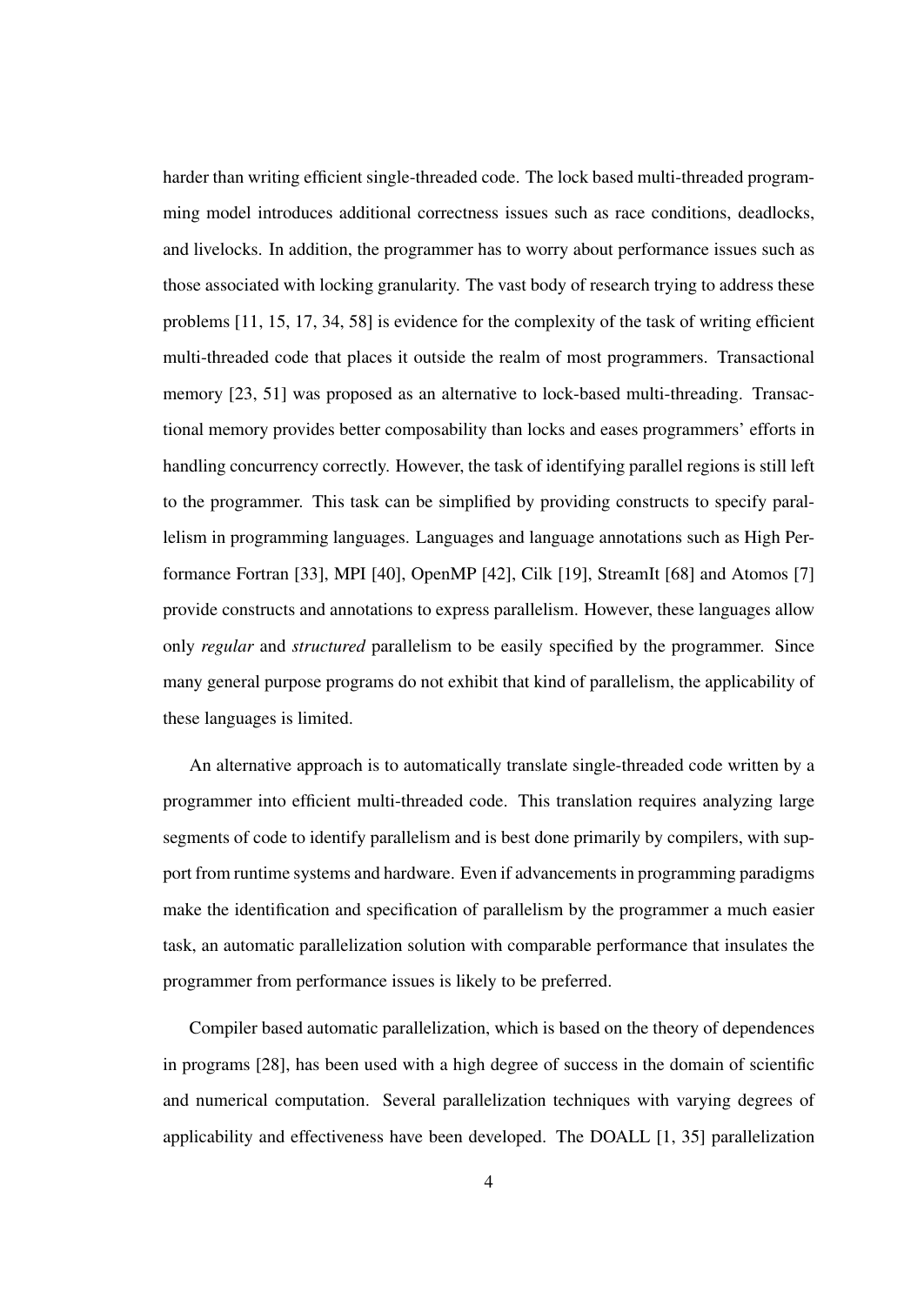technique extracts parallelism by executing multiple iterations of a loop in parallel. This technique is limited by the fact that it is applicable only when the loop has no *inter-iteration dependences*. An inter-iteration dependence occurs when the execution of an operation in a loop iteration depends on the execution of an operation in some prior iteration of that loop. DOACROSS [12, 45] also executes multiple loop iterations concurrently but with synchronizations to handle the inter-iteration dependences. These and various other techniques for detecting dependences in loops and transforming them into parallel code were incorporated into research compilers such as Fortran-D Compiler [24], Suif [21, 61], Polaris [4], etc. However, many of these techniques were successful mainly for loops operating on arrays with regular accesses and with very limited control flow. They do not work well for loops in general purpose programs that are characterized by complex or irregular control flow and memory access patterns.

In the last decade, new parallelization techniques were proposed to parallelize general purpose codes with arbitrary control flow and memory access patterns. A vast body of research on speculative multi-threading techniques [3, 22, 27, 36, 59, 63, 70, 78], including thread level speculation (TLS) and other variants, emerged. TLS improves the performance of DOACROSS by adding speculation. A new non-speculative parallelization technique called decoupled software pipelining [56, 44] proposed a different approach to parallelization. DSWP extracted *pipelined parallelism* from a loop by partitioning the body of the loop into pipeline stages which were then executed by different threads. The applicability and performance of DSWP can be extended by applying speculation [72, 73]. While the above techniques have extended the scope of automatic parallelization to general purpose code, the performance evaluation of these techniques indicates there are many applications whose performance do not improve by these techniques. The inability of these techniques to deliver good performance across a wide range of applications is likely to deter automatic parallelization from being widely embraced.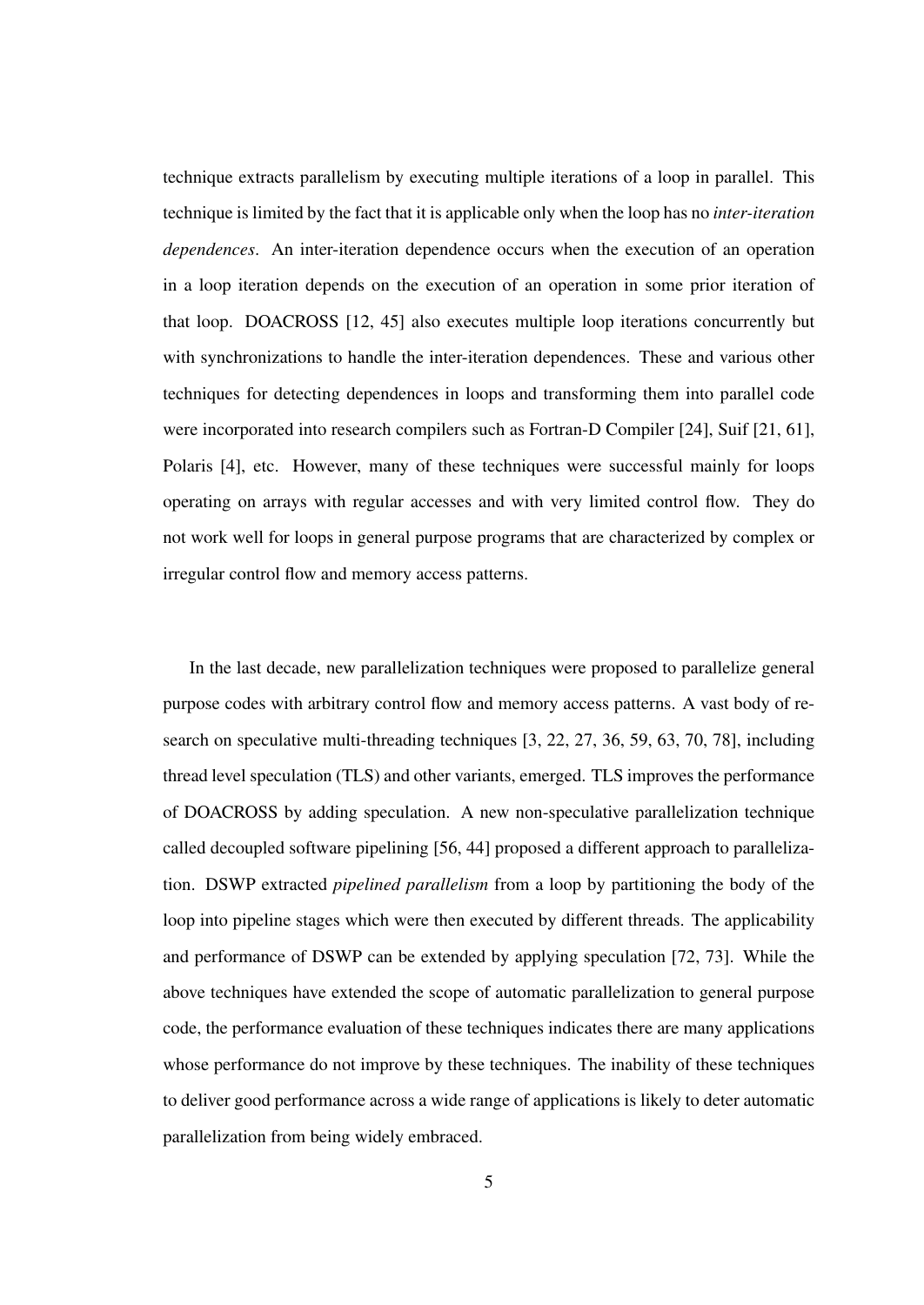## 1.2 Contributions

The contributions of this dissertation are two new compiler transformations to parallelize loops in the presence of inter-iteration dependences. These two techniques can extract thread level parallelism from general purpose programs with arbitrary control flow and memory access patterns. By improving the handling of inter-iteration dependences, these two techniques overcome the limitations of several existing techniques. This results in performance advantages that improve the viability of automatic parallelization as a solution to the challenges of the multi-core era.

The first technique is called parallel-stage decoupled software pipelining or PS-DSWP [52] which improves the performance of DSWP by exploiting characteristics of DOALL parallelization in conjunction with pipelined parallelism. DSWP pipelines a loop body by isolating each recurrence of dependences within a pipeline stage and executes each stage using a separate thread. The performance of DSWP depends on how well the dynamic operations of the loop are distributed across the pipeline stages and, in practice, does not scale well as the number of threads increase. A key insight leading to the idea behind PS-DSWP is that the code in certain pipeline stages may be free from inter-iteration dependences with respect to the loop being parallelized. Those stages could therefore be executed by multiple threads, with each thread executing a different iteration of the code inside the stage, similar in spirit to a DOALL execution. As a result, PS-DSWP retains the improved applicability of DSWP, but with better performance obtained as a result of executing iterations concurrently. This dissertation presents the PS-DSWP technique with a description of the key algorithms used in the transformation as well as their implementation details. An extension to PS-DSWP that applies speculation based on the speculative DSWP technique [73] is also presented.

The second technique is a speculative multi-threading technique called speculative parallel iteration chunk execution (Spice) [53]. Spice relies on a novel software-based value prediction mechanism. The value prediction technique predicts the loop live-ins of just a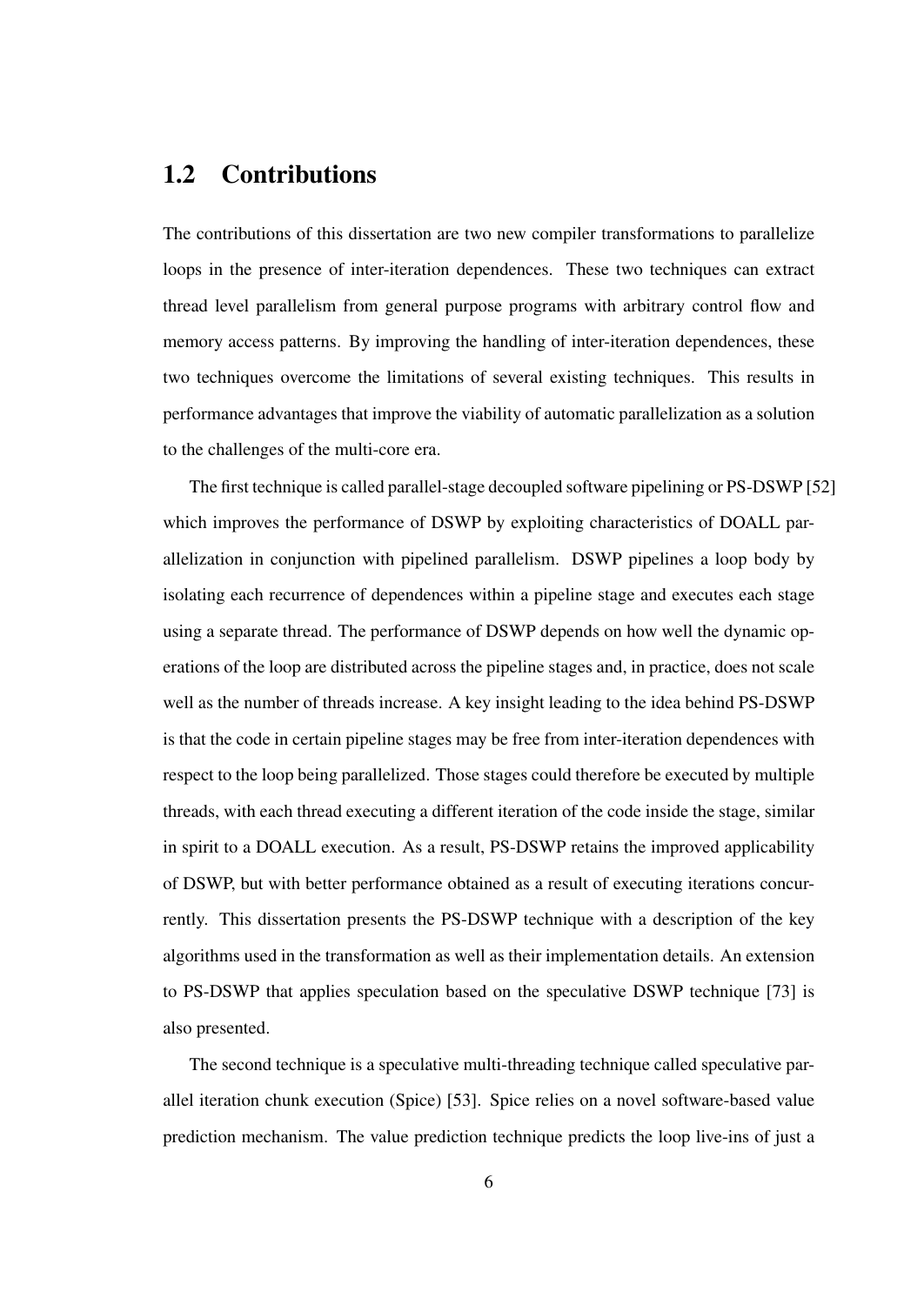few iterations of a given loop. This breaks a few dynamic instances of inter-iteration dependences in the loop, enabling speculative parallelization of the loop. Spice also increases the probability of successful speculation by only predicting that the values will be used as live-ins in *some* future iterations of the loop. These properties enable the value prediction scheme to have high prediction accuracies while exposing significant coarse-grained thread-level parallelism.

These two techniques are implemented in the VELOCITY automatic parallelization compiler. The two techniques are applied to loops from several general purpose applications and evaluated on a simulated multi-core Itanium 2 processor. PS-DSWP results in a geometric mean loop speedup of 2.13 over single-threaded performance when applied to loops from a set of five benchmarks. The use of speculation improves the performance of PS-DSWP resulting in a geometric mean loop speedup of 3.67 over single-threaded performance when applied to loops from a set of six benchmarks. These results are compared with the performance of DSWP and TLS on these benchmarks. Spice shows a geometric mean loop speedup of 2.01 on a set of loops from four benchmarks. The performance results and the comparison with related techniques demonstrate the effectiveness of the proposed techniques.

## 1.3 Dissertation Organization

Chapter 2 introduces some of the existing approaches to compiler based parallelization. A simplified analytical model to characterize the performance potential of these techniques is presented. This discussion on current parallelization approaches is important to motivate and understand the contributions of this dissertation. Chapters 3 and 4 discusses the parallel-stage decoupled software pipelining in detail including the code transformation, thread partitioning heuristics and optimizations that enhance the applicability and the performance of the baseline technique. Chapter 5 describes a new approach to value specula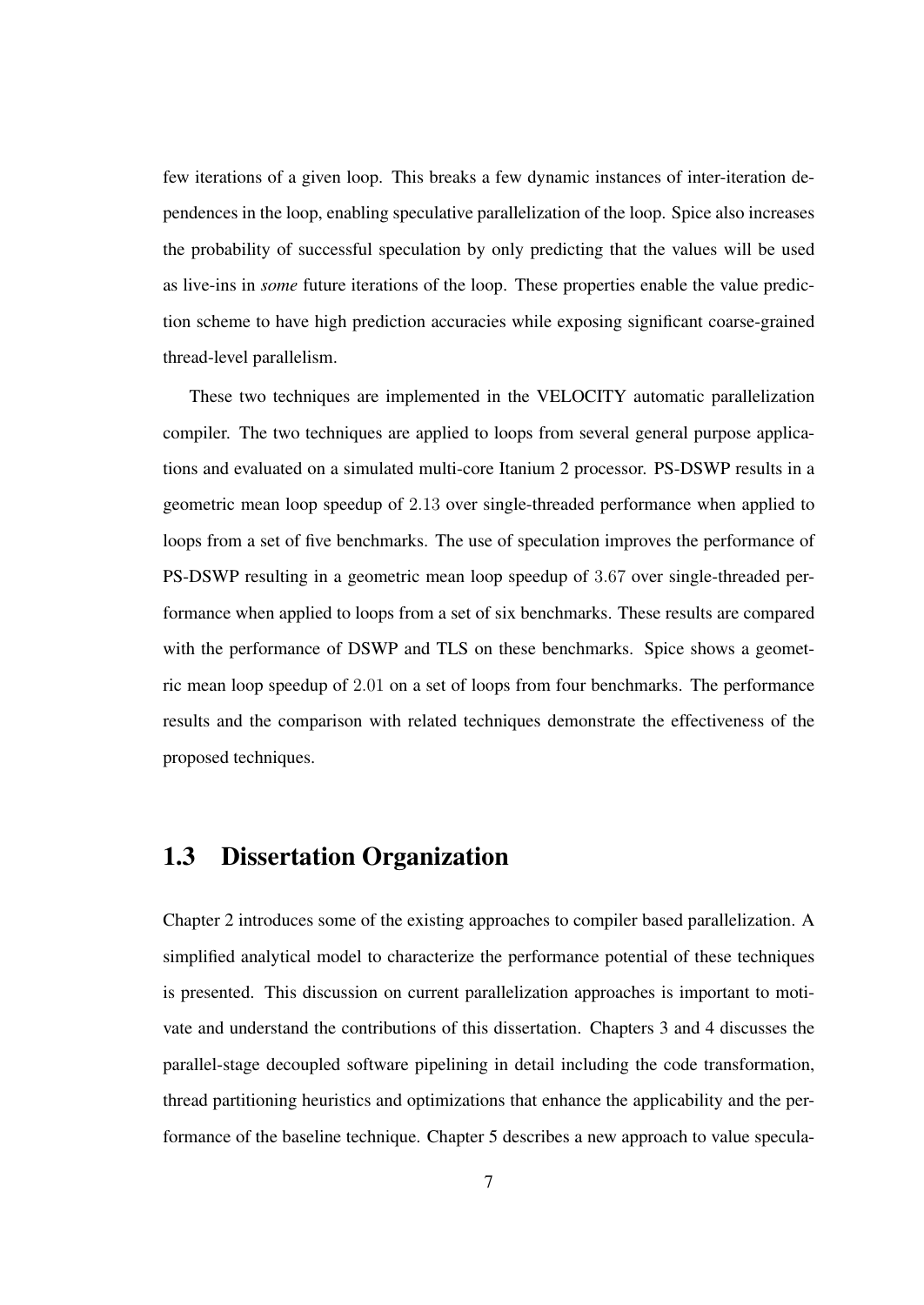tion for thread level parallelism and the Spice technique that relies on this value speculation. Chapter 6 presents an experimental evaluation of the techniques proposed in this dissertation. Finally, Chapter 7 discusses avenues for extending the techniques presented in this dissertation and summarizes the conclusions.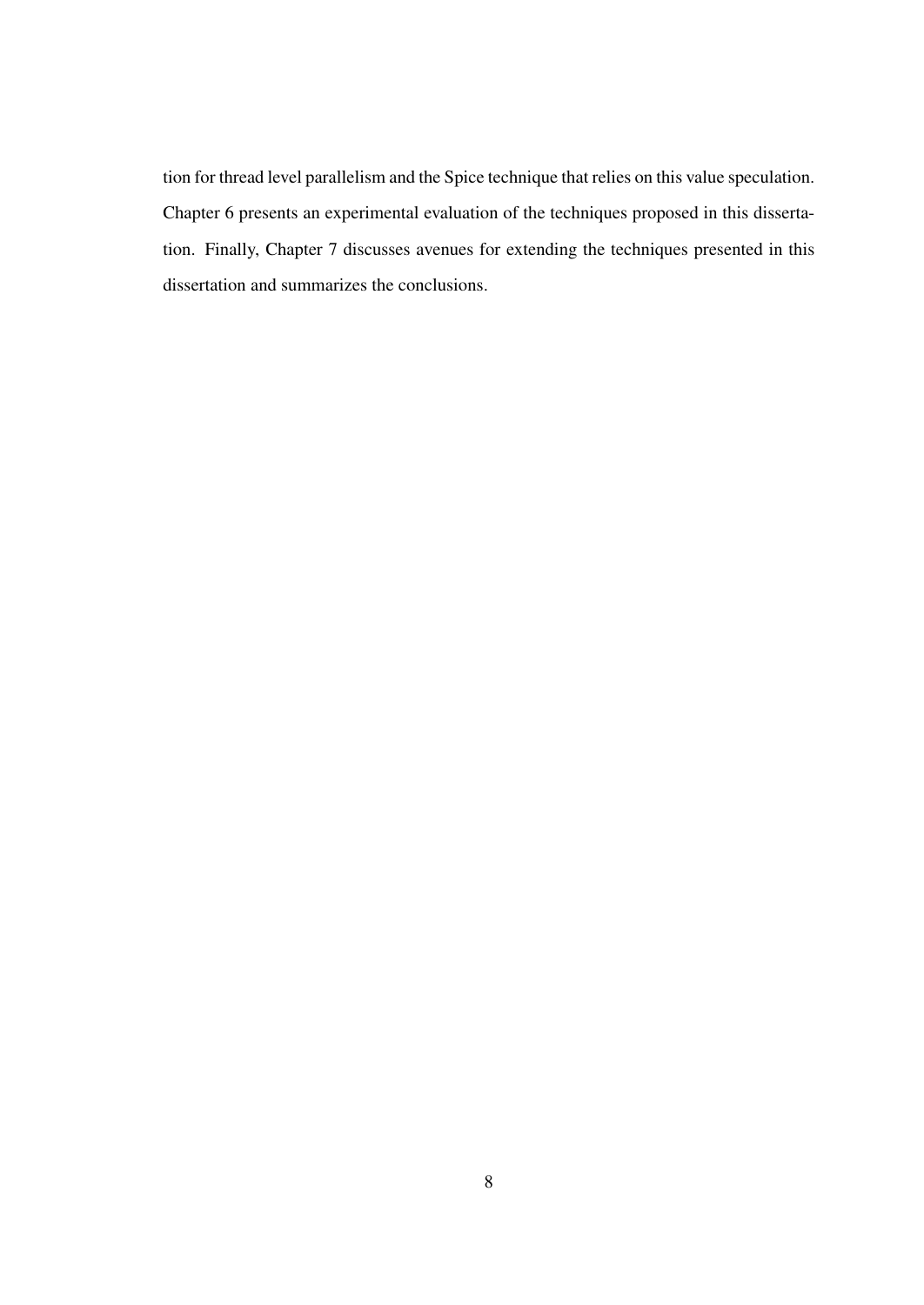## Chapter 2

# Parallelization Transformations

This chapter presents an overview of compiler-based automatic parallelization transformations. Some general ideas and concepts in automatic parallelization are presented first. This is followed by a discussion on some of the important proposed solutions. The two new techniques presented in this dissertation extend these ideas to overcome some of the limitations of these solutions.

## 2.1 Overview

Parallelization transformations convert single-threaded code into a semantically equivalent multi-threaded code. The semantic equivalence is guaranteed by ensuring that the multithreaded execution respects all the dependences present in the single-threaded code. The techniques employ a variety of transformations such as variable renaming, scalar expansion, array privatization and reduction transformations to remove many dependences from the single-threaded code and insert appropriate synchronization to respect the remaining dependences in the multi-threaded code.

While the scope of these transformations can be any arbitrary code region, most of these techniques operate on loops. The iterative nature of the execution of a loop's body and the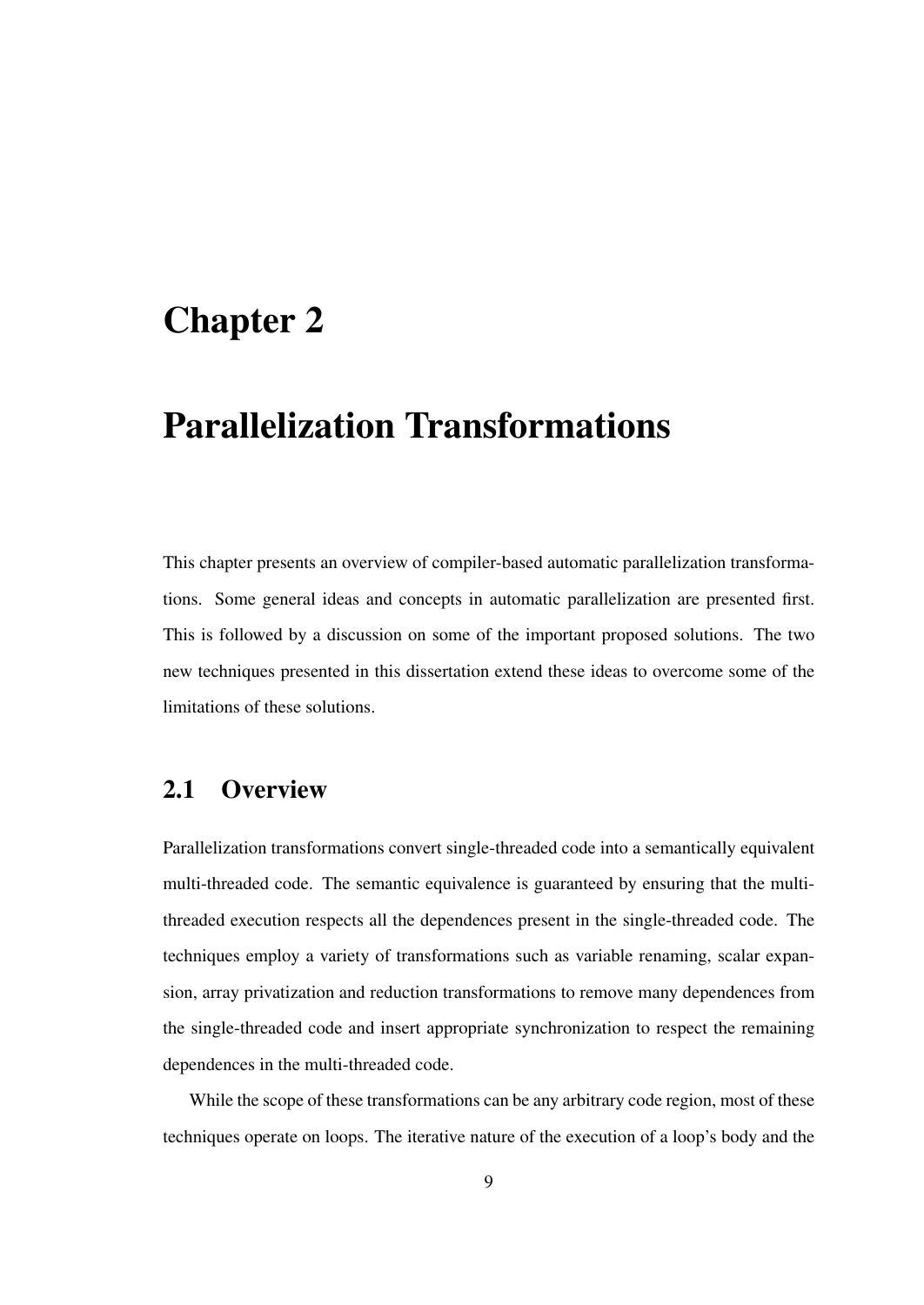for(i = 0; i < 10; i ++){ A: a[i] = b[i-1]+1; B: b[i] = a[i]+1; }

Figure 2.1: An example that illustrates the limits of the traditional definition of dependence when applied to loops.

fact that programs typically spend most of their execution time in a few hot loops make loops a suitable candidate for parallelization. Since the techniques discussed in this chapter also operate on loops, the discussion in this chapter is restricted to parallelization of loops.

Traditional definition of dependences between program statements or operations are insufficient in the context of loops. The code example in Figure 2.1 illustrates its limitations. The statement B depends on A resulting in the dependence arc  $A \rightarrow B$ . However, B in any given iteration is dependent on A from the same iteration of the loop and not A from earlier iterations. This distinction is crucial for many loop parallelization techniques. The dependence in the above example is called *intra-iteration* dependence. On the other hand, A is dependent on B from the previous iteration. If a dependence is between a statement in one iteration to a statement in some later iteration, it is said to be an *inter-iteration* or *loop-carried* dependence. The different techniques described in this chapter differ in the way they preserve the dependences in the multi-threaded code.

## 2.2 Categories of Parallelization Techniques

The different approaches to preserving the original dependences lead to different communication patterns between the threads that execute the parallel code. Many important parallelization techniques can be placed under three broad categories based on the communication pattern between the multiple threads of execution:

Independent Multi-threading (IMT) The IMT techniques are characterized by the absence of any communication between the threads that execute the parallelized loop within the loop body. DOALL is the main parallelization technique in this category.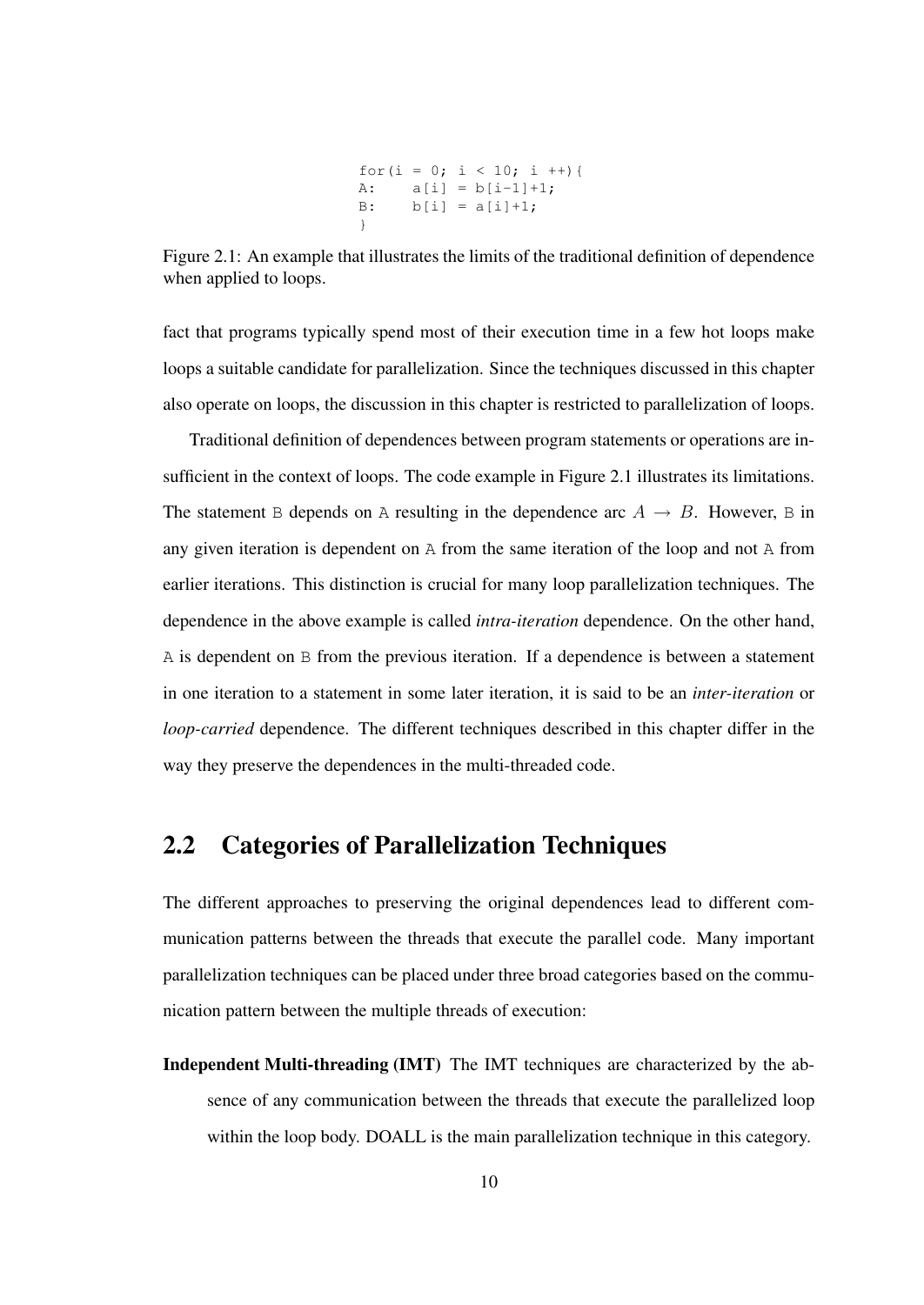- Cyclic Multi-threading (CMT) Unlike IMT, the parallel threads generated by CMT techniques contain communication operations inside the loop body. If threads are represented as nodes of a "communication graph" and directed edges are used to represent communication between a pair of threads, the threads produced by CMT form a cyclic graph. DOACROSS, and its speculative variant TLS, are the major techniques in this category.
- Pipelined Multi-threading (PMT) Like CMT, PMT techniques also generate threads that communicate within the loop body. However, the resulting communication graph is an acyclic graph. DSWP is a major technique in this category.

While the above categorization does not exhaustively cover all proposed automatic parallelization techniques, it is sufficient to cover the important techniques closely related to the contributions of this dissertation. In the rest of this section, each of these types of multi-threaded techniques are discussed in detail. An overview of the major representative in each category is first presented. For each category, a simplified analytical model for performance gain is then discussed. This helps in understanding the advantages and limitations of the techniques. Finally, the use of speculation to improve the parallelization is discussed. Speculation is a useful tool available to compiler engineers to overcome the effects of conservativeness in provable static analyses and is an important component in parallelizing general purpose applications.

### 2.2.1 Independent Multi-threading

One of the earliest proposed IMT technique is DOALL parallelization [35]. IMT techniques are characterized by their ability to extract *iteration level parallelism*. The iterations of the loop are partitioned among the available threads and executed concurrently with no or little restrictions on how the iterations can be partitioned among threads. For instance if a loop executes for 100 iterations and is parallelized into two threads, then a DOALL par-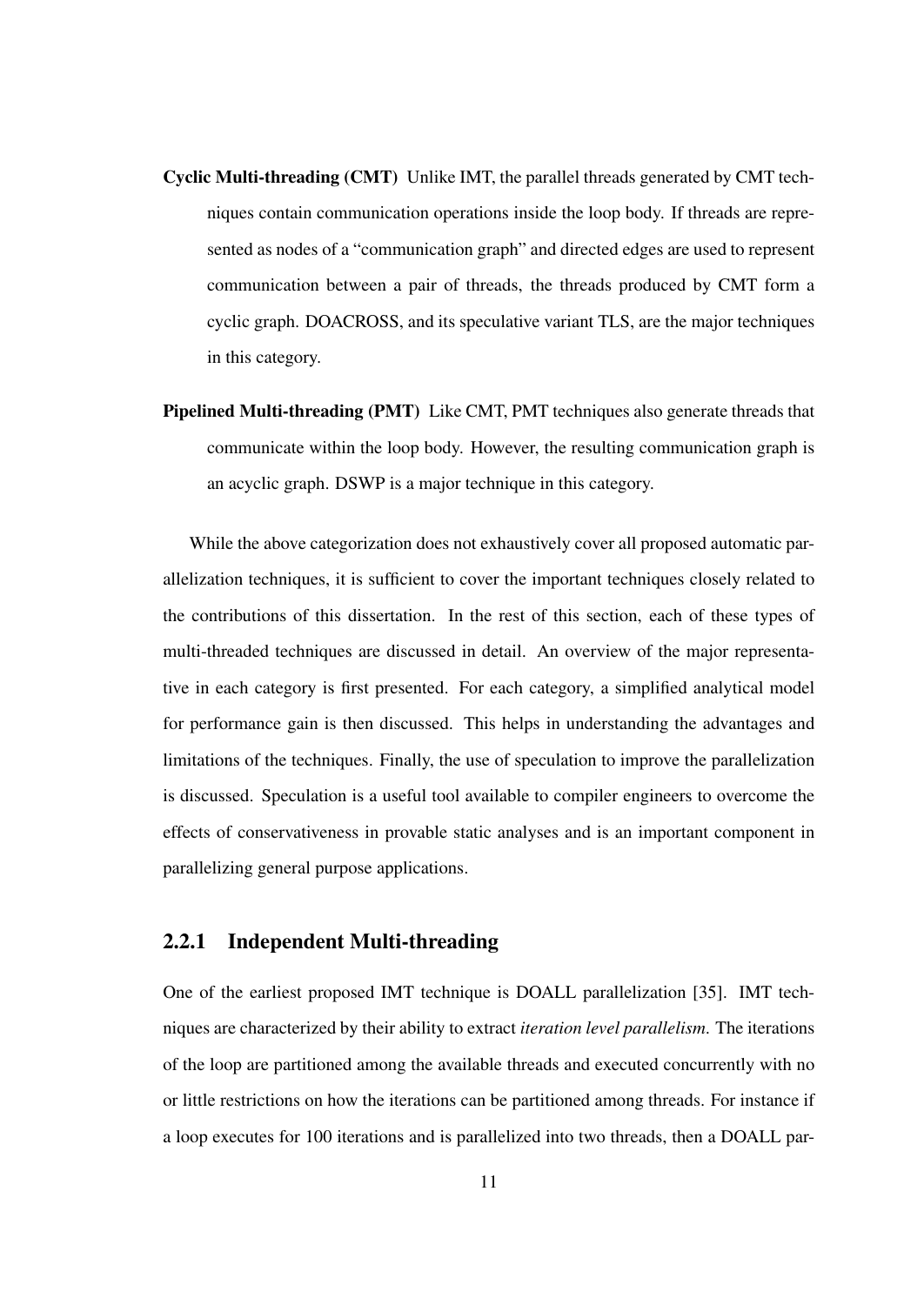

Figure 2.2: A candidate loop for DOALL transformation and a timeline of its execution after the transformation.

allelization could execute the first 50 iterations in one thread and the next 50 iterations in another thread or execute the odd iterations in one thread and even iterations in the second thread.

This unrestricted iteration level parallelism in IMT requires that the loop has no interiteration dependences. Even if the original loop has inter-iteration dependences, transformations such as induction variable expansion, array privatization and reduction transformations can be used to remove or ignore inter-iteration dependences between threads.

Figure 2.2(a) is an example of a loop that can be parallelized using DOALL. The only inter-iteration dependence is the increment of the index  $\pm$  in every iteration. This dependence can be ignored by initializing the value of  $\pm$  in each thread appropriately so that an iteration does not depend on a prior iteration from a different thread. Figure 2.2(b) shows the execution schedule of a DOALL parallelization of this loop for a total of 6 iterations using 2 threads. The first thread executes the first 3 iterations and the second thread executes the next 3 iterations. The body of the loop executed by both the threads is identical. The initial value of  $\pm$  in the second thread is set to  $N/2$  so that the loop carried dependence can be ignored. 12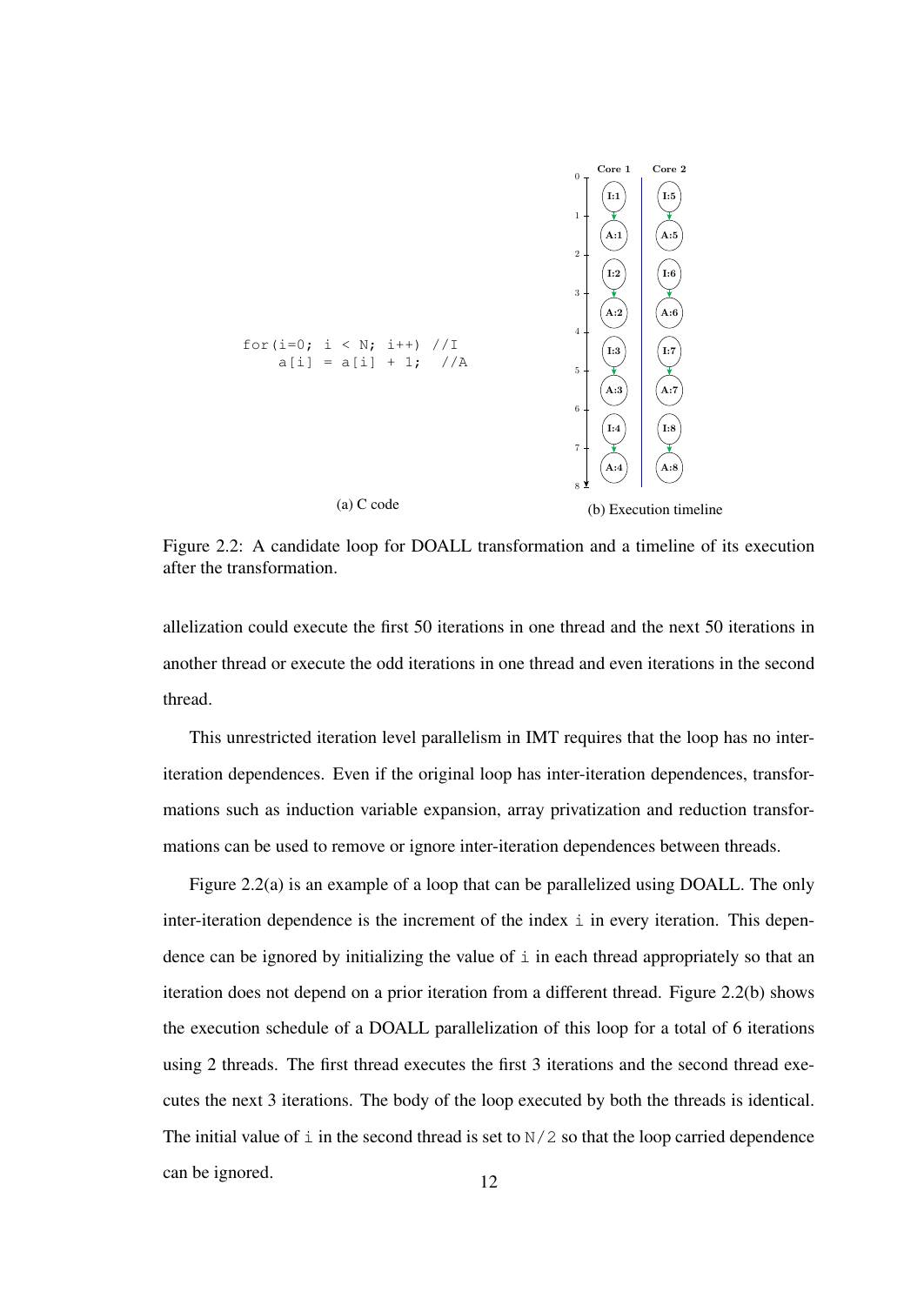### Analytical model

The simple analytical model for measuring DOALL's performance assumes that all iterations of the loop have the same execution latency. In practice, there is some variability in execution latencies of the iterations that could affect the performance of DOALL. Let  $L_i$ be the latency to execute an iteration of the loop and let  $n$  be the number of iterations. The sequential execution time of the loop is  $n \times L_i$ . If the loop is parallelized using m concurrent threads, then the execution time of the parallelized loop is  $L_i$  if  $m > n$  and  $\frac{n \times L_i}{m}$  if  $m \leq n$ . Thus, the speedup obtained by DOALL parallelization is  $\frac{n \times L_i}{\frac{n \times L_i}{Min(m,n)}}$  which is equal to  $Min(m, n)$ .

### Performance characteristics

In the foreseeable future, the number of cores in a chip is likely to increase at an exponential rate. Hence a good parallelization technique should be scalable to a large number of cores. As can be inferred from the analytical model, the speedup of DOALL is linear in the number of cores available as long as there are more iterations than the number of available processors. Since the iteration count of many loops is often determined only by the size of the input set, DOALL scales well as the input size increases. The second advantage offered by DOALL is that its performance is independent of the communication latency between cores since the threads do not communicate within the loop body. Finally, from a compilation perspective, code generation in DOALL is simple since the body of the loop executed by different threads is virtually identical.

$$
\begin{array}{rcl}\n\text{while (ptr = ptr->next) //LD} \\
\text{ptr->val += 1; //A}\n\end{array}
$$

Figure 2.3: A loop with inter-iteration dependence.

The main drawback of IMT is that it is very limited in applicability. The fact that most inter-iteration dependences are precluded by IMT makes it inapplicable to most loops. As an example, consider the loop in Figure 2.3. In terms of functionality, the loop is similar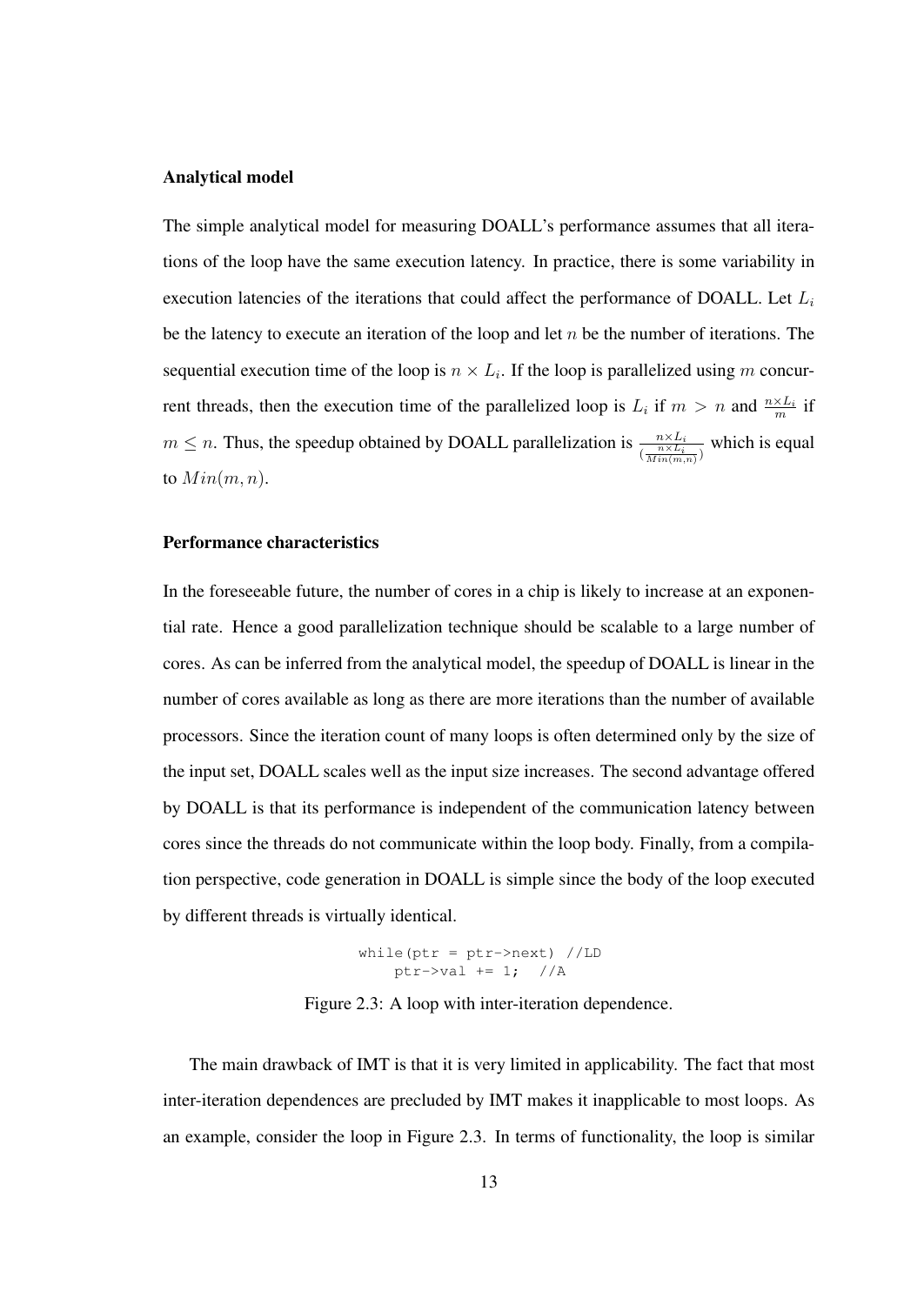to the one in Figure 2.2(a) since both the loops increment a list of integers. The only difference is that the list is implemented as an array in Figure 2.2(a) and as a linked list in Figure 2.3. The linked list implementation contains an inter-iteration dependence due to the pointer chasing load that cannot be ignored making DOALL inapplicable to that loop.

#### Application of speculation

Static analysis techniques have very limited success in classifying dependences as intraor inter-iteration dependences. Most of the techniques presented in the literature work only when the array indices are simple linear functions of loop induction variables and conservatively assume inter-iteration dependences for complex access patterns [1]. Hence speculation of inter-iteration dependences provides a way to improve the applicability of DOALL.

The LRPD test [57] and the R-LRPD test [13] speculatively partition the iterations into threads to execute in a DOALL fashion. Mis-speculation detection and recovery are done purely in software by making use of shadow arrays and status arrays. However this technique is limited to loops with array accesses and does not handle arbitrary loops. Zhong et al. [77] showed that a significant fraction of loops in many programs are speculative DOALL loops particularly after application of several classical transformations.

### 2.2.2 Cyclic Multi-Threading

Even in the presence of inter-iteration dependences, it is possible to extract a restricted form of iteration-level parallelism by synchronizing the inter-iteration dependences. This is the approach used by the CMT techniques. DOACROSS [12, 45] is an important technique in this category. IMT techniques have *restricted* iteration level parallelism. The parallelism in DOACROSS is also obtained by executing iterations concurrently across threads, but the mapping from iterations to threads is restricted by the presence of synchronization and communication.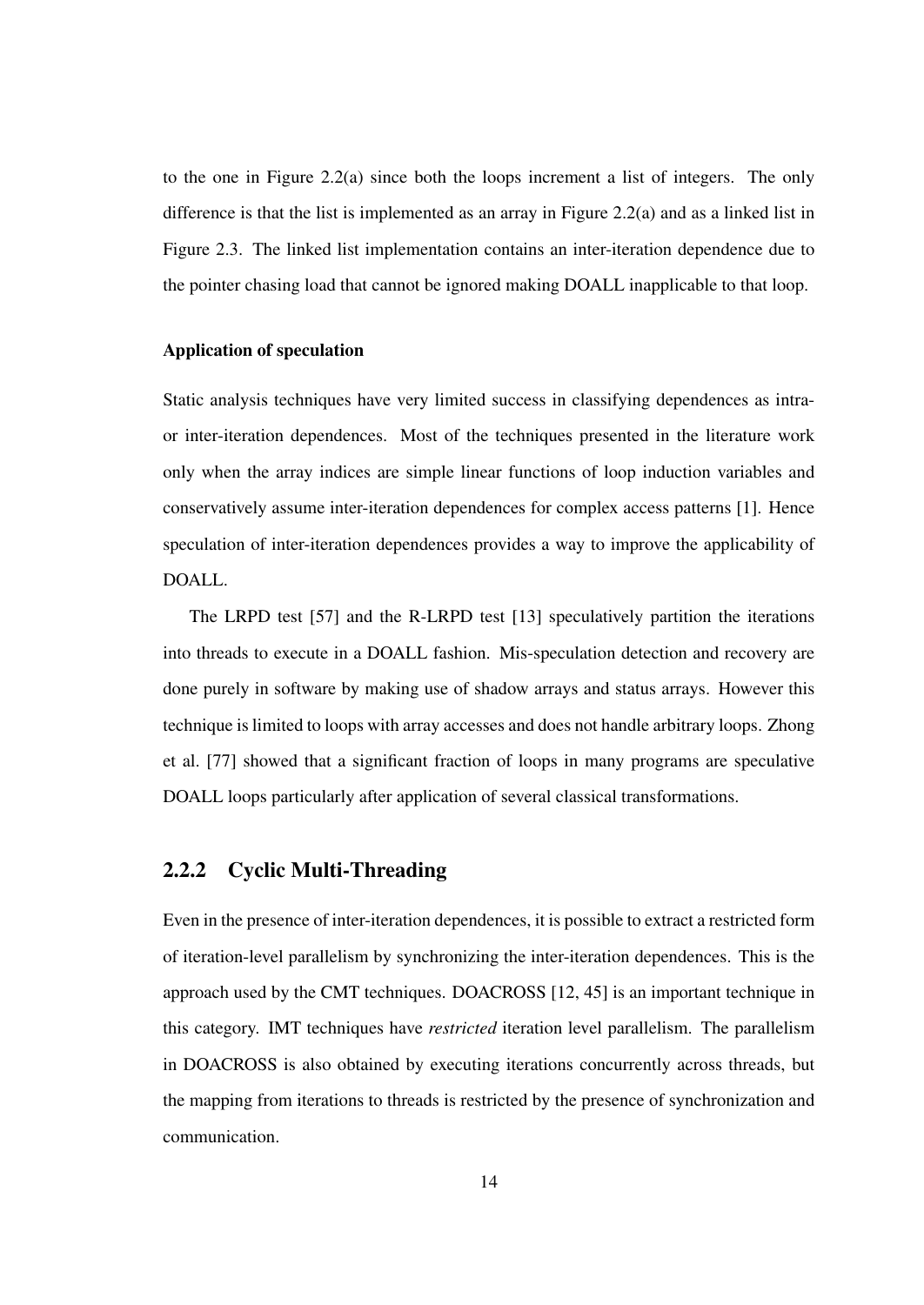

Figure 2.4: DOACROSS execution schedule for the loop in Figure 2.3.

Figure 2.4(a) shows the DOACROSS execution schedule for the loop in Figure 2.3. The DOACROSS schedule has the following characteristics: All the odd iterations of the loop are executed by the first thread and the even iterations by the second thread. Synchronization is inserted to respect the inter-iteration dependence due to the pointer chasing load LD. Both the threads receive and send synchronization tokens from the other thread resulting in cyclic communication between the threads.

### Analytical Model

Let *n* be the number of iterations of the loop and  $m$  be the number of threads used to parallelize the loop. Let us assume that there is only one inter-iteration dependence that needs to be synchronized and let  $P$  and  $C$  be the produce and consume points of that synchronization. Let  $C(i, j)$  and  $P(i, j)$  denote the consume and produce points in iteration i executed by thread  $j$ . In each iteration, let  $t_1$  be the time from the start of the iteration to the consume point,  $t_2$  be the time between the consume point C and the produce point P within a single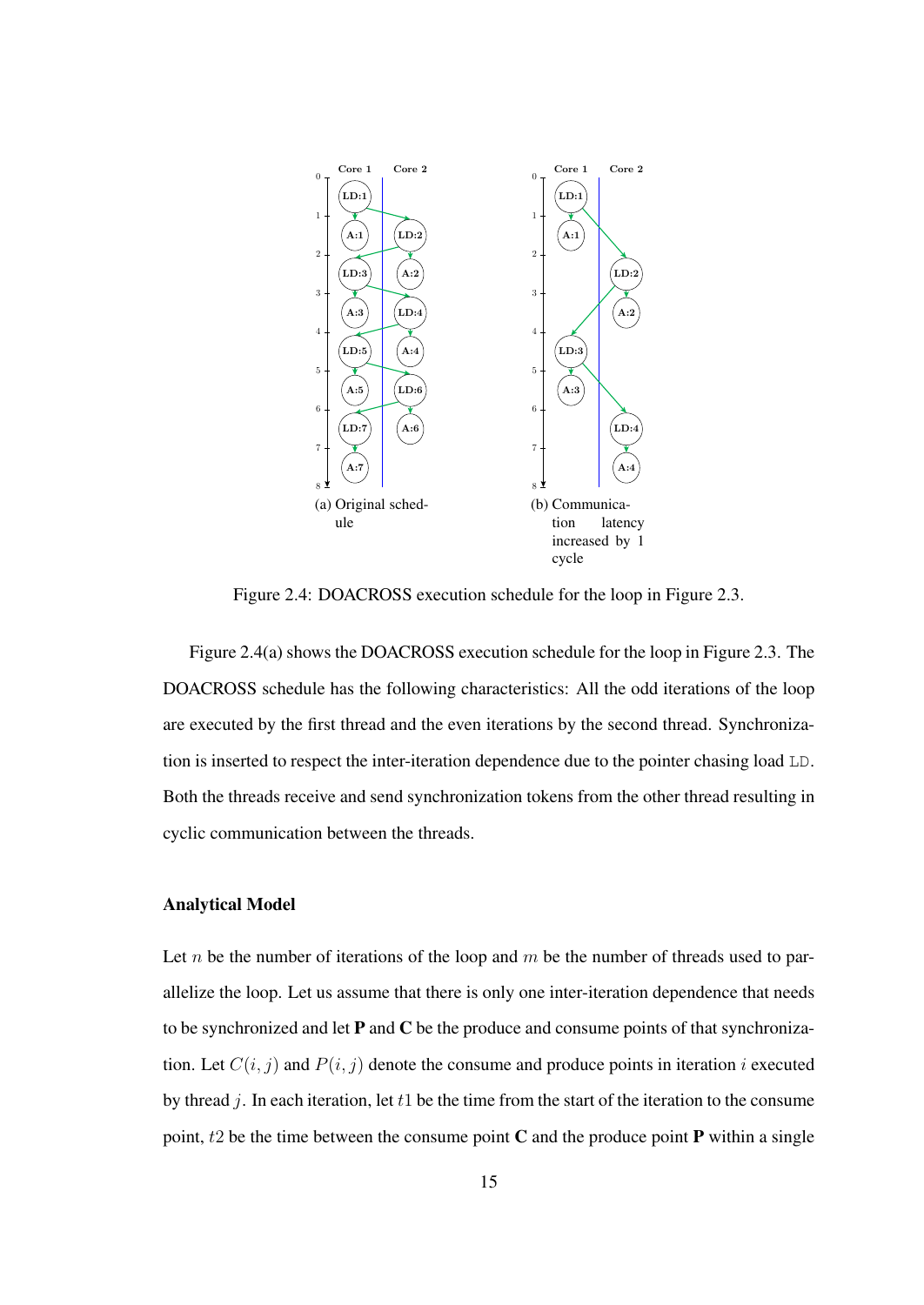

Figure 2.5: This figure illustrates synchronization and associated stalls in DOACROSS for a loop with one inter-iteration dependence. C and P are consume and produce points of the dependence.

iteration and let  $t3$  be the time between the produce point till the end of the iteration. Let CL be the communication latency between two threads.

Figure 2.5 shows the timeline of a DOACROSS execution under these assumptions, with  $m = 3$ . The solid lines represent execution of loop body, the dashed lines represent stall cycles waiting for synchronization and the dotted lines represent communication between threads. Let  $SC$  be the stall cycles incurred by thread 1 between iterations  $i$  and  $i + m$  which are any two consecutive iterations executed by thread 1. SC is thus the difference between the time when the synchronization token for consume point  $C(i + m, 1)$ is available and the earliest time when  $C(i + m, 1)$  can execute. Thus

$$
SC = Max((C_{synch}(i+m, 1) - C_{earliest}(i+m, 1)), 0)
$$

The chain of synchronizations from  $C(i, 1)$  to  $C_{synch}(i + m, 1)$  contains m segments of length  $CL$  (the communication segments) and m segments of length  $t2$  (the execution segments). Hence  $C_{synch}(i + m, 1)$  can be expressed in terms of  $C(i, 1)$  as follows

$$
C_{synch}(i+m, 1) = C(i, 1) + m \times (CL + t2)
$$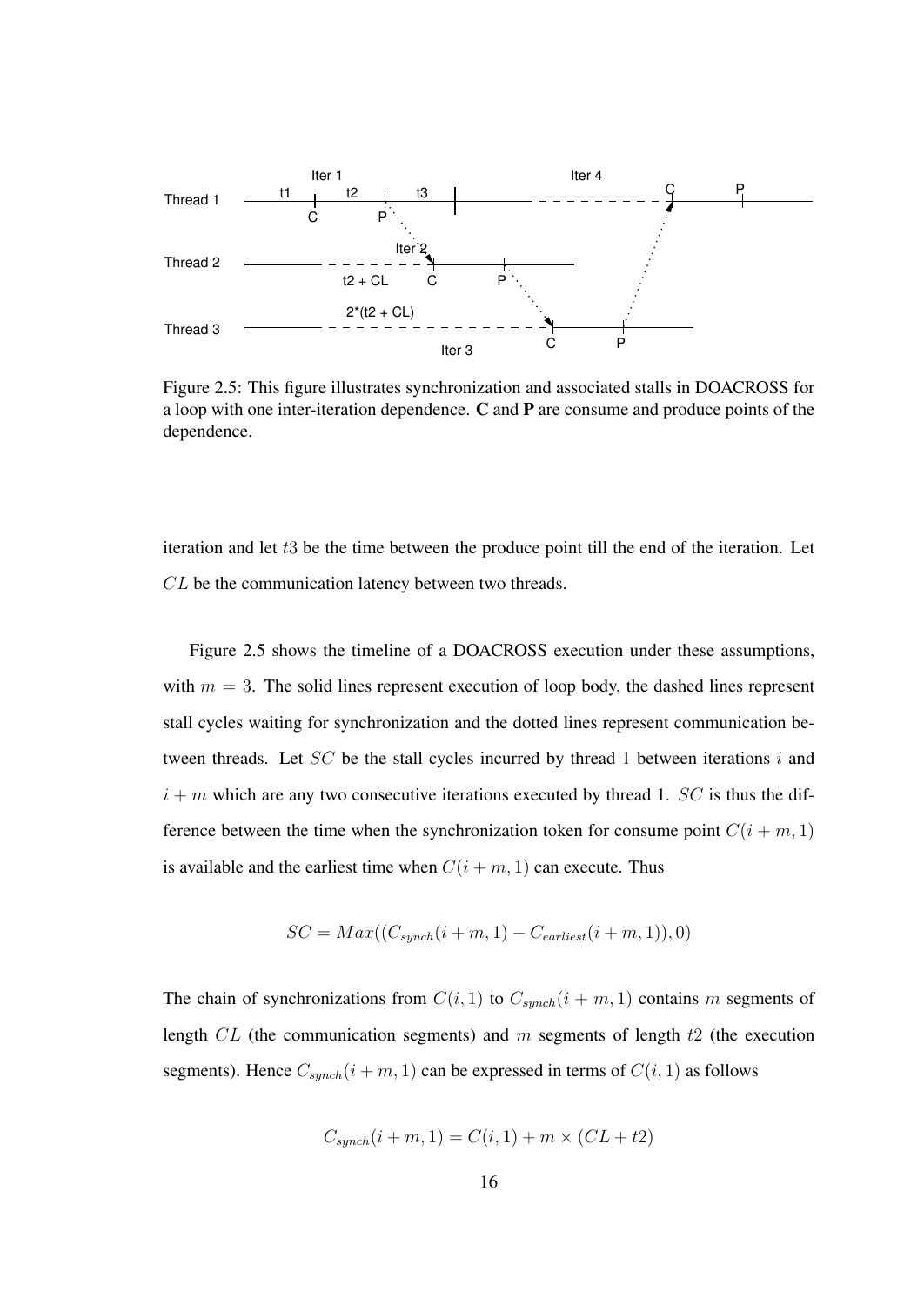Similarly,  $C_{earliest}(i + m, 1)$  can be expressed as

$$
C_{earliest}(i + m, 1) = C(i, 1) + t2 + t3 + t1
$$

Using the above two expressions, the expression for the stall cycles  $SC$  can be simplified to

$$
SC = Max(m \times CL + (m - 1) \times t2 - t3 - t1, 0)
$$
\n(2.1)

Since  $SC$  is the number of cycles stalled for every  $m$  iterations of the loop, the total stall cycles during the entire execution of the loop is  $\frac{n \times SC}{m}$ . If  $L_i = (t1 + t2 + t3)$  is the sequential execution time of an iteration of the original loop, then the total time to execute the parallelized loop  $L_{par}$  is given by

$$
L_{par} = \frac{n}{m} \times (L_i + SC)
$$

and hence the speedup obtained is given by

$$
speedup = \frac{n \times L_i}{L_{par}}
$$
  
= 
$$
\frac{n \times m \times L_i}{n \times (L_i + SC)}
$$
  
= 
$$
\frac{m \times L_i}{L_i + Max(m \times CL + (m - 1) \times t2 - t3 - t1, 0)}
$$

While this analysis has assumed the presence of only one inter-iteration dependence that needed to be synchronized, it can be easily extended for the general case by considering the dependence which has largest value of t2 since the synchronization of other dependences will be subsumed by this dependence.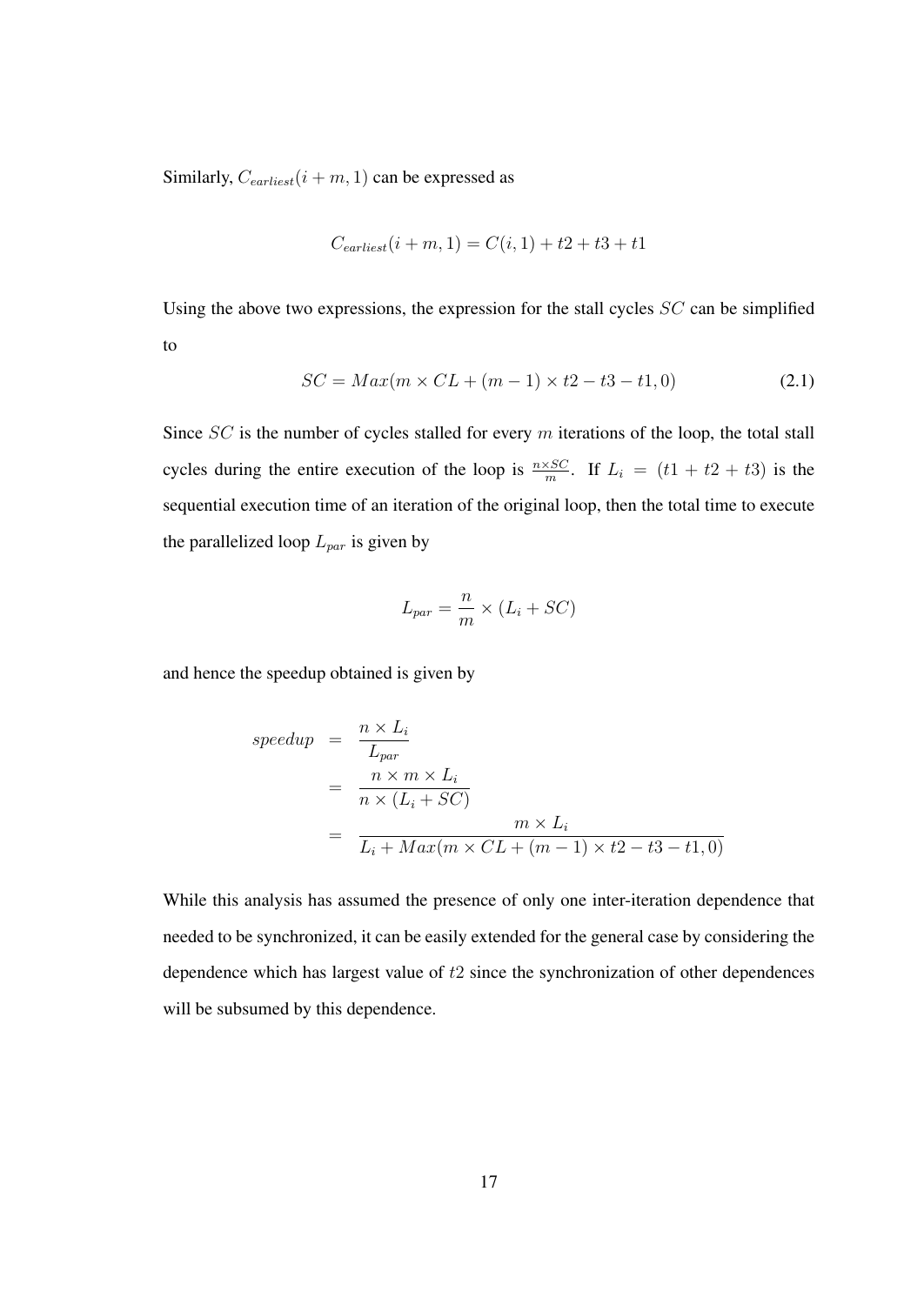#### Performance characteristics

DOACROSS gives a linear speedup with  $m$  threads provided there are no stall cycles. As the number of stall cycles increase, the speedup deviates farther from the ideal speedup of m. Several factors influence the number of stall cycles SC.

In DOACROSS parallelization, the synchronization of dependences becomes part of the critical path when it could not be completely overlapped with the rest of the computation. Under this scenario, as the value of  $CL$  increases, so does the value of  $SC$ . This is illustrated by the execution timeline in Figure 2.4(b). As the number of cores on a chip increase, on-chip memory interconnection networks are likely to be more complex with an increased end-to-end latency. This will critically impact DOACROSS performance. A major consequence of this is that DOACROSS becomes unprofitable when applied to hot loops whose per-iteration execution latencies are nevertheless low.

Another factor that contributes to an increase in  $SC$  is the value of  $t2$ . Consider an optimal placement of the produce and consume points such that the produce is inserted immediately after the source of the dependence is executed and the consume is inserted immediately prior to the destination of the dependence. Since an inter-iteration dependence is usually part of a cycle in the dependence graph<sup>1</sup>, the value of  $t_2$  can be approximated by the length of the cycle. Thus the speedup of DOACROSS is limited by the length of the longest dependence cycle. Finding the longest cycle in a graph is an NP complete problem [20], and in practice an optimal placement of produce and consume points is not possible. For instance, if the source and destination of the inter-iteration dependence are nested within some inner function in the presence of complex control flow, the produce and consume points have to be inserted conservatively causing a further increase in the value of SC. Heuristics have been proposed to eliminate redundant synchronizations and improve the placement of synchronization points [8, 50].

<sup>&</sup>lt;sup>1</sup>Otherwise a transformation like loop rotation [74] can be used to eliminate the dependence.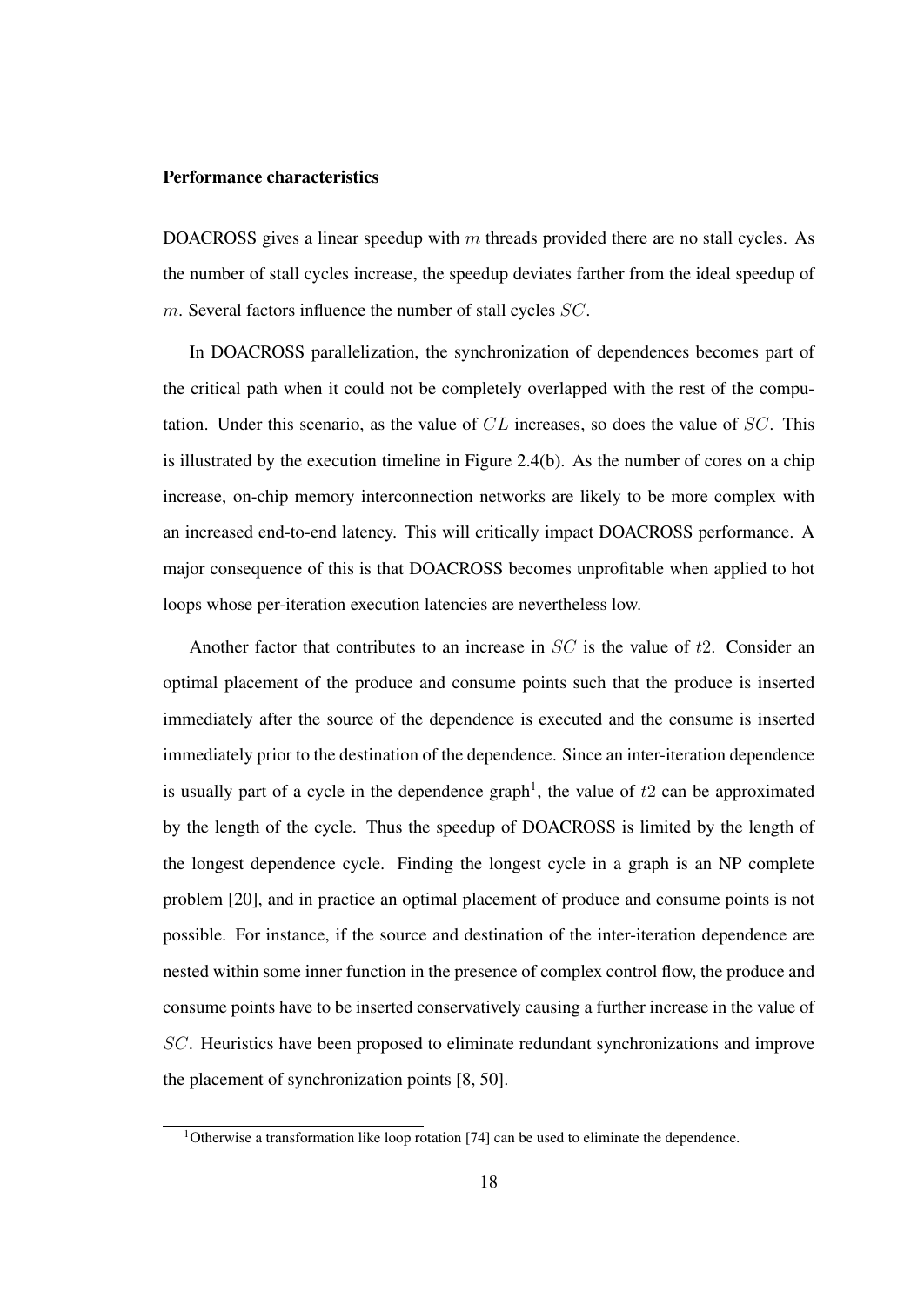The last major factor contributing to the value of  $SC$  is the number of threads available for parallelization. Note that in Equation 2.1, m is a multiplicative factor to  $CL$  and t2. As the number of threads increase the stall cycles also increase. This acts as an inherent limitation to the scalability of DOACROSS.

Despite these limitations, DOACROSS may still be a viable technique if the value of various parameters are such that the stalls due to synchronization are contained. Under those circumstances, DOACROSS achieves a linear speedup under the ideal conditions assumed in the analytical model. From the code generation perspective, DOACROSS code generation is not complex since the body of the loop is identical across all threads.

### Application of speculation



Figure 2.6: A loop with infrequent inter-iteration dependence.

Most TLS techniques [22, 36, 59, 63] are speculative versions of DOACROSS. Speculation is a useful tool in eliminating hard-to-disprove and infrequent inter-iteration dependences. While DOACROSS can parallelize loops that contain inter-iteration dependences, speculating inter-iteration dependences can result in significant reduction of stall cycles thereby improving the performance of DOALL.

Figure 2.6 shows a code example that demonstrates the advantage of applying speculation to DOACROSS. The loop increments the elements of a linked list by inc, similar to the loop in Figure 2.3. However the increment amount is neither constant nor loopinvariant. Instead it gets incremented whenever a list element satisfies a complex condition given by the function foo. Thus the loop has two inter-iteration dependences: one due to the pointer chasing load LD and another from A2 to A1. If foo has a very long latency, then the synchronization of the dependence from A2 to A1 will be the bottleneck contributing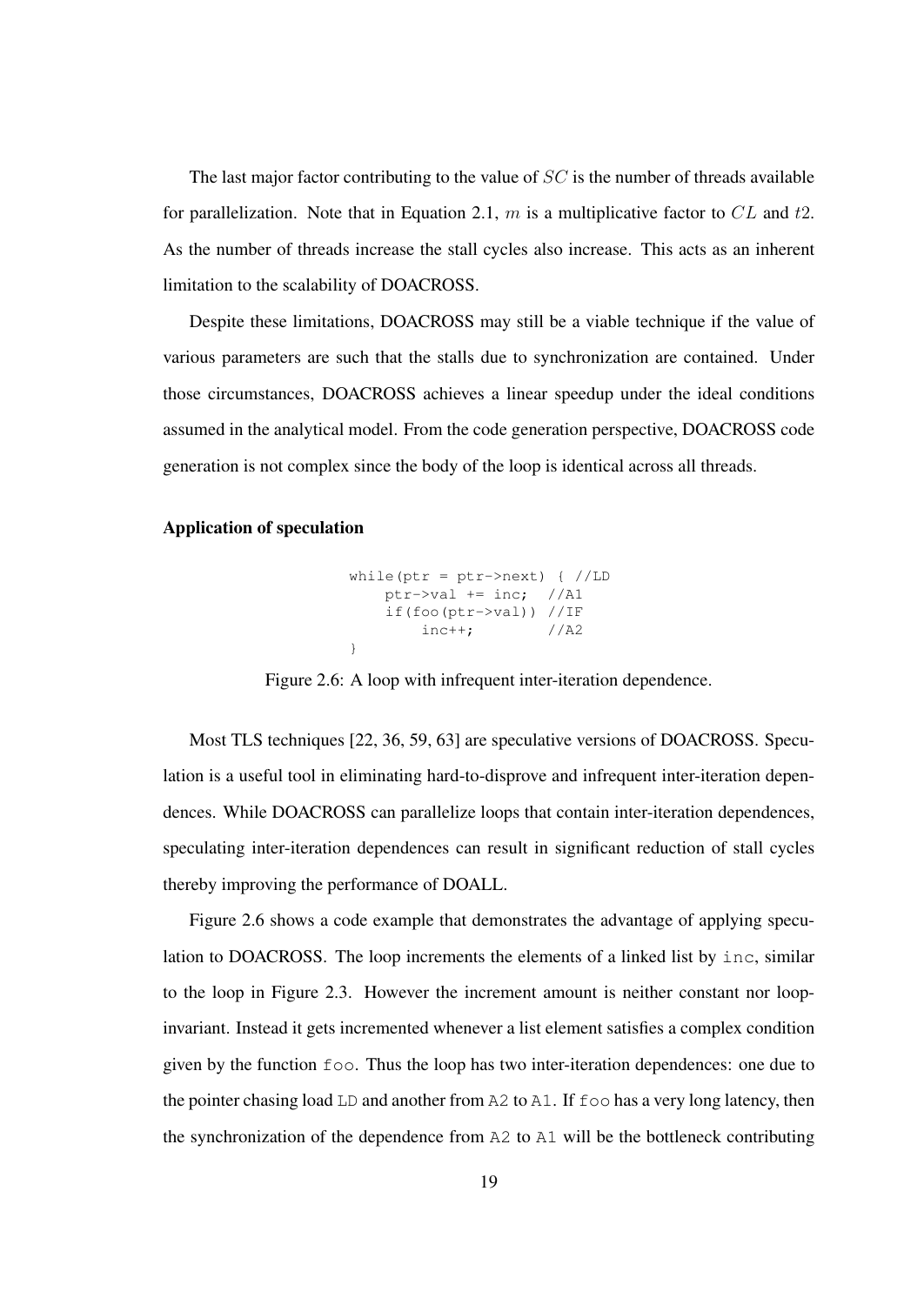to the stall cycles. However, if A2 is infrequently executed, then A1 can speculatively use the previous value of inc instead of synchronizing the dependence. In that case, only the self dependence between LD needs to be synchronized resulting in a significant reduction of stall cycles leading to a better performance.



Figure 2.7: The execution schedule of the loop in Figure 2.6 parallelized by TLS.

Figure 2.7 shows a simplified execution schedule of a TLS parallelization of the loop in Figure 2.6. Each iteration of the loop is represented by a rectangular box with each of the statements demarcated. The self dependence on the LD statement is synchronized and the dependence from A2 to A1 is speculated. As long as the speculation is successful, the execution schedule is identical to that of DOACROSS. If a speculation is unsuccessful in an iteration, the execution of all later iterations are squashed and re-executed. In the example, the speculation of the dependence from iteration 4 to 5 turns out to be unsuccessful. This causes iteration 5 in thread 2 and iteration 6 in thread 3 to be squashed and re-executed after the detection of mis-speculation.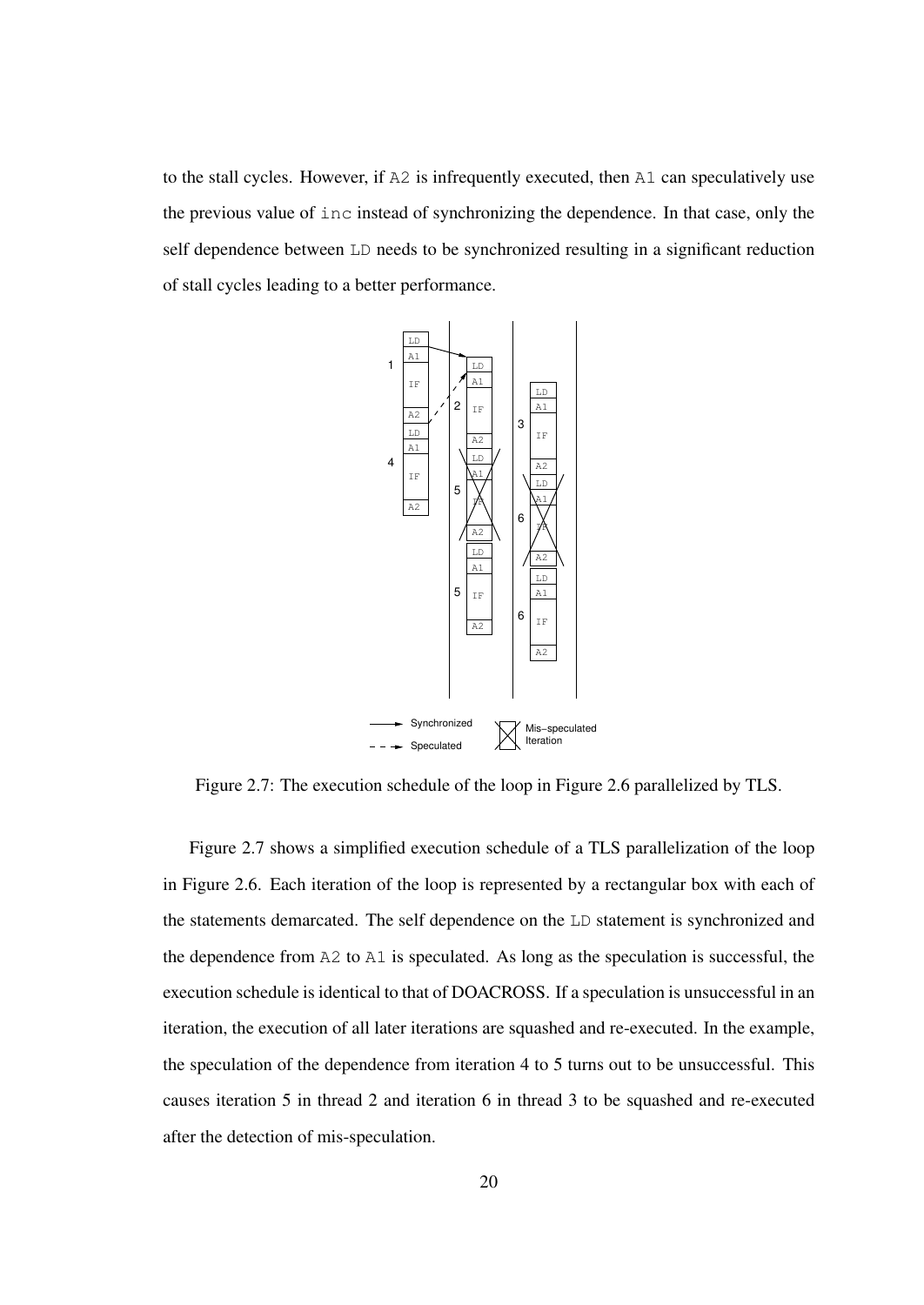The TLS execution model requires hardware support to detect mis-speculations and recover from them. The cache coherence protocol is used to identify if a memory location is written to by an iteration *after* some later iteration has read from it. The updates from speculative iterations are buffered in private caches and written to shared caches or main memory only after it is guaranteed that the iteration cannot suffer any further mis-speculation. The hardware support required for TLS is described in detail by Steffan [62].



### 2.2.3 Pipelined Multi-threading

Figure 2.8: The execution schedule of the loop in Figure 2.3 parallelized by DSWP.

Pipelined multi-threading is another technique for parallelization in the presence of inter-iteration dependences. The first proposed PMT technique is DOPIPE [14]. DOPIPE is restricted to only loops with limited control flow. Decoupled software pipelining or DSWP [56, 44] is a more general PMT technique to extract pipelined parallelism from loops with arbitrary control flow. DSWP partitions the body of the loop into a sequence of pipeline stages. Each stage is then executed by a separate thread. The threads communicate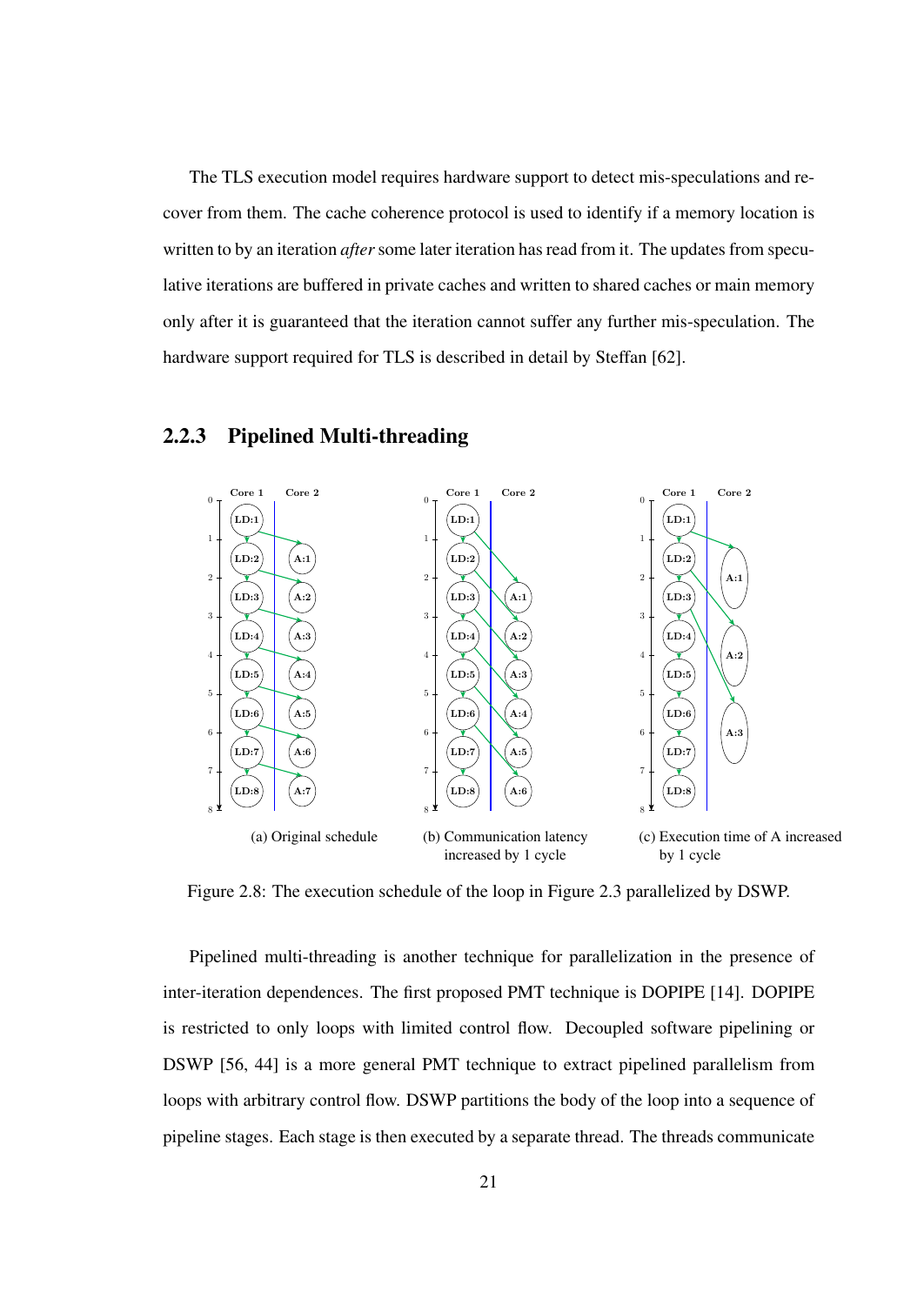either through special hardware structures such as synchronization array [56] or through memory. Figure 2.8(a) shows the DSWP execution schedule of the loop in Figure 2.3. The body of the loop is divided into a two stage pipeline: the first stage executes the pointer chasing load LD and the second stage executes the addition A. Parallelism is achieved by overlapping an earlier iteration of the second stage with a later iteration of the first stage.

#### Pipeline formation

Unlike other techniques discussed so far, DSWP partitions the body of the loop across different threads. While the details on how the code is partitioned across threads can be found elsewhere [44], a brief overview is given here to understand the performance implications of the code partitioning. The goal of the thread partitioning is to ensure that the threads form a pipeline and the work done by the different threads are balanced so that no thread ends up doing most of the work. The DSWP technique first constructs the program dependence graph(PDG [18]) of the loop and operates on the PDG. It then identifies the set of strongly connected graphs in the PDG. All operations in an SCC must be allocated to the same thread as otherwise there will be cyclic communication between the threads that execute the operations of the SCC. To ensure this, the PDG is transformed into another graph in which each SCC in the PDG are represented by a single node. The resulting graph is a DAG. Once the DAG is formed, the nodes of the DAG can be mapped into threads by assigning nodes to threads in a topological order. All these steps ensure that the resulting partition forms a pipeline. To address the problem of ensuring a balance among threads, a bin-packing-like heuristic is used; finding an optimal solution is NP complete [44].

#### Analytical model

Let  $\Pi_1, \Pi_2, \ldots, \Pi_k$  be the set of SCCs in the PDG of the loop. Let  $L(\Pi_i)$  be the latency to execute the set of operations in the SCC  $\Pi_i$ . Let  $\Pi_{T_{j,1}}, \Pi_{T_{j,2}} \dots$  be the SCCs that are mapped to the  $j^{th}$  thread and let  $m$  be the total number of threads. Let  $C_1, C_2 \ldots C_m$  be the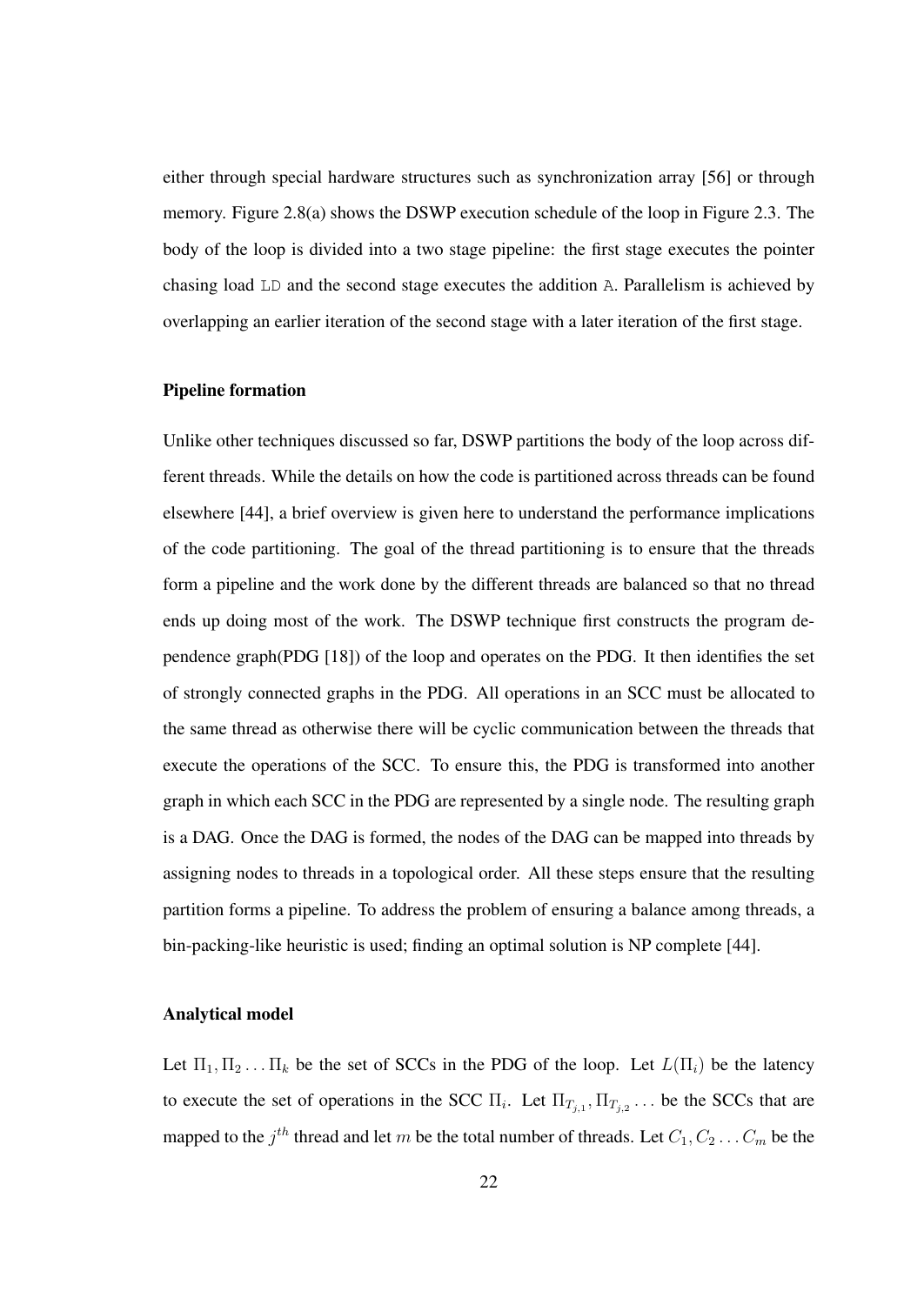set of communication operations that are inserted in each of the threads to communicate and synchronize the dependences between the threads. The latency of execution of the  $j<sup>th</sup>$ thread is given by

$$
L(T_j) = L(\Pi_{T_{j,1}} \cup \Pi_{T_{j,2}} \dots \cup \Pi_{T_{j,k_j}} \cup C_j)
$$

Assuming no variation in the execution latencies across loop iterations, the overall execution time of the parallelized loop is simply the execution time of the thread that takes the longest time:

$$
L_{par} = Max_j(L(T_j))
$$
  
= Max\_j(L(\Pi\_{T\_{j,1}} \cup \Pi\_{T\_{j,2}} \dots \cup \Pi\_{T\_{j,k\_j}} \cup C\_j))

If  $L_{seq}$  is the sequential execution time of the loop, the speedup obtained by applying DSWP is given by

$$
speedup = \frac{L_{seq}}{Max_j(L(\Pi_{T_{j,1}} \cup \Pi_{T_{j,2}} \dots \cup \Pi_{T_{j,k_j}} \cup C_j)})
$$
(2.2)

#### Performance characteristics

Equation 2.2 helps to understand the factors that affect the performance of DSWP. The first observation is that DSWP is not affected by communication latency between cores in the asymptotic case. This naturally follows from the fact that the communication is always unidirectional in DSWP and it is pipelined. The only impact of communication latency is that it increases the "fill" cost of the pipeline which is significant only when the loop has a low iteration count. This is illustrated by Figure 2.8(b). In this execution schedule, the communication latency is increased by one more cycle. This increases the fill cycle in thread 2 by 1. However, after the first iteration is completed, in each cycle an iteration of the loop completes execution. Thus, the asymptotic execution latency is 1 cycle per iteration which is twice as fast as the single-threaded case.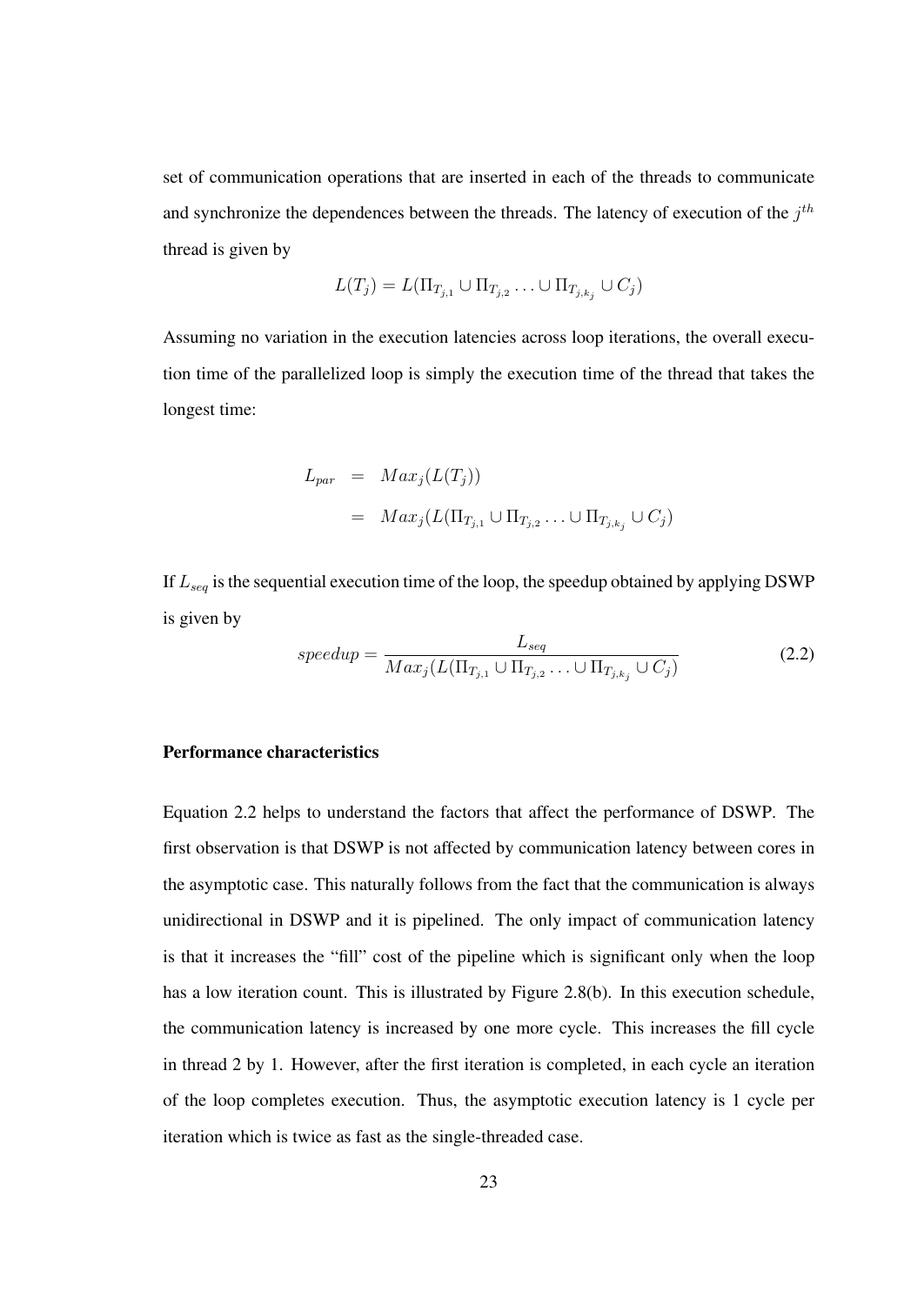While communication latency is not a factor in the expression for speedup, the latency of executing the communication operations  $C_i$  affects the speedup. If a value is communicated immediately after it is generated, the number of communication operations is proportional to the number of inter-thread dependences. However, strategies can be employed to group multiple communication operations together [54] so that the number of communication operations is proportional to the iteration count of the loop.

The factor that significantly affects the performance of DSWP is the execution latencies of the strongly connected components in the PDG. From the expression for speedup, it is clear that the speedup is limited by the execution latency of the thread that takes the longest time to execute. This is lower bounded by the execution latency of the largest SCC as the thread containing that SCC cannot run any faster than that SCC. Thus, if  $\Pi_{max}$  is the largest SCC, then the maximum speedup obtainable by PS-DSWP is  $\frac{L_{seq}}{L(\Pi_{max})}$ . Thus a fundamental difference between DSWP and the other techniques described earlier is that DSWP parallelization does not scale with the iteration count of the loop and hence the size of the input to the program.

#### Application of speculation

Since the speedup obtainable by DSWP is fundamentally limited by the execution time of the largest SCC in the PDG, speculation can be used as a tool to break large SCCs. This allows the DSWP partitioning algorithm to form more balanced partitions with better performance characteristics. The speculative version of DSWP was first proposed by Vachharajani et al. [73].

Figure 2.9 illustrates how speculation can be used to enhance pipelined parallelism. Consider the program dependence graph for the loop in Figure 2.9a. The entire PDG is one single SCC and hence prevents DSWP from being applied to this loop. Speculation can be applied by observing that the loop exit branch BR is highly biased in one direction. In fact, during an invocation of the loop, the branch causes the loop to be exited only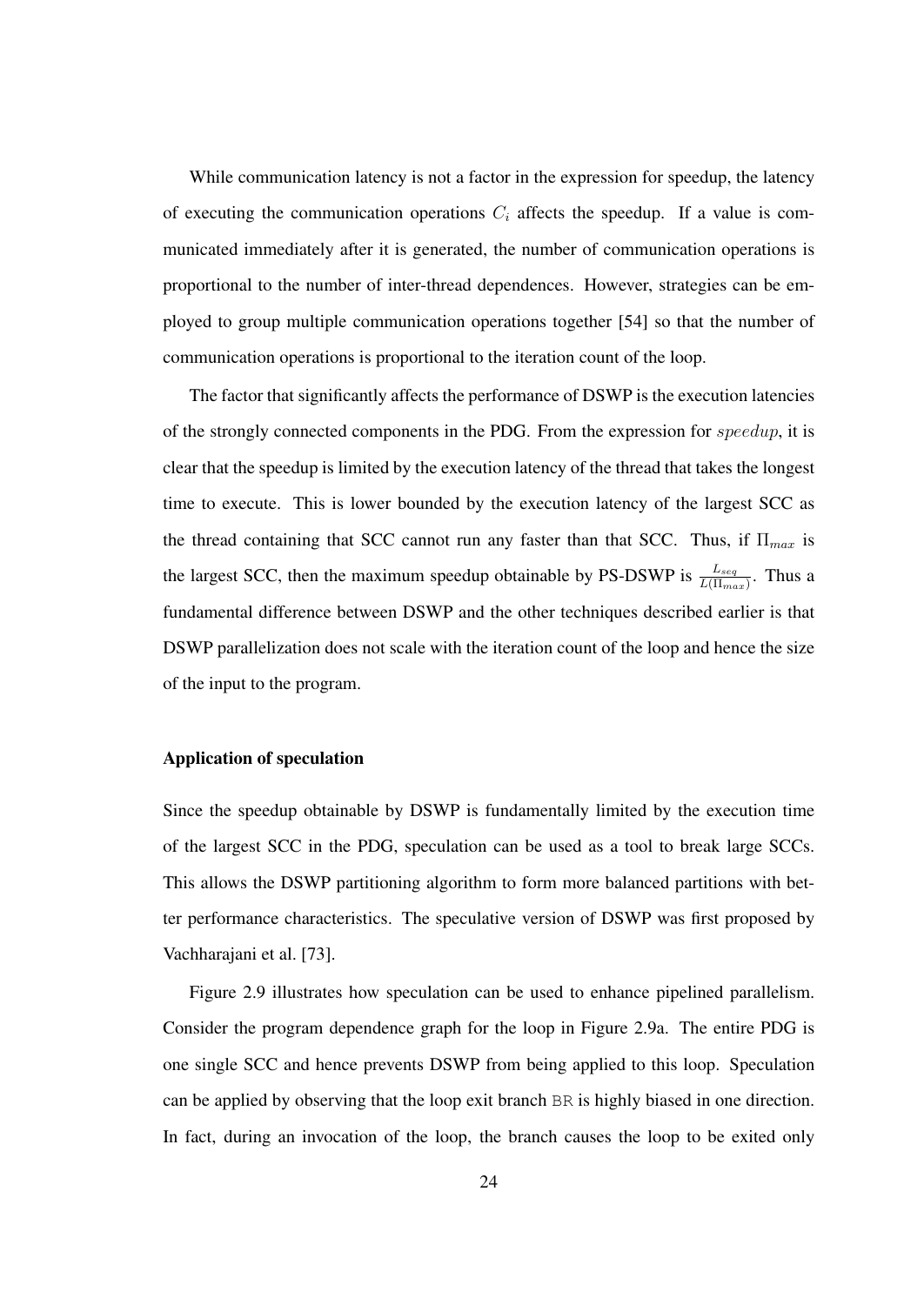

Figure 2.9: This figure shows how speculation can enable the application of DSWP to a loop with an infrequent dependence.

during the last iteration and in the rest of the iterations it always results in control being transferred to the statement F. Hence, the control dependences originating from BR can be speculatively ignored. Figure 2.9(c) shows the resultant *speculative PDG*. Once the dependences originating from the branch BR are removed, the PDG decomposes into 4 different strongly connected components allowing DSWP to be applied.



Figure 2.10: Execution timeline of the loop in Figure 2.9 parallelized by speculative DSWP.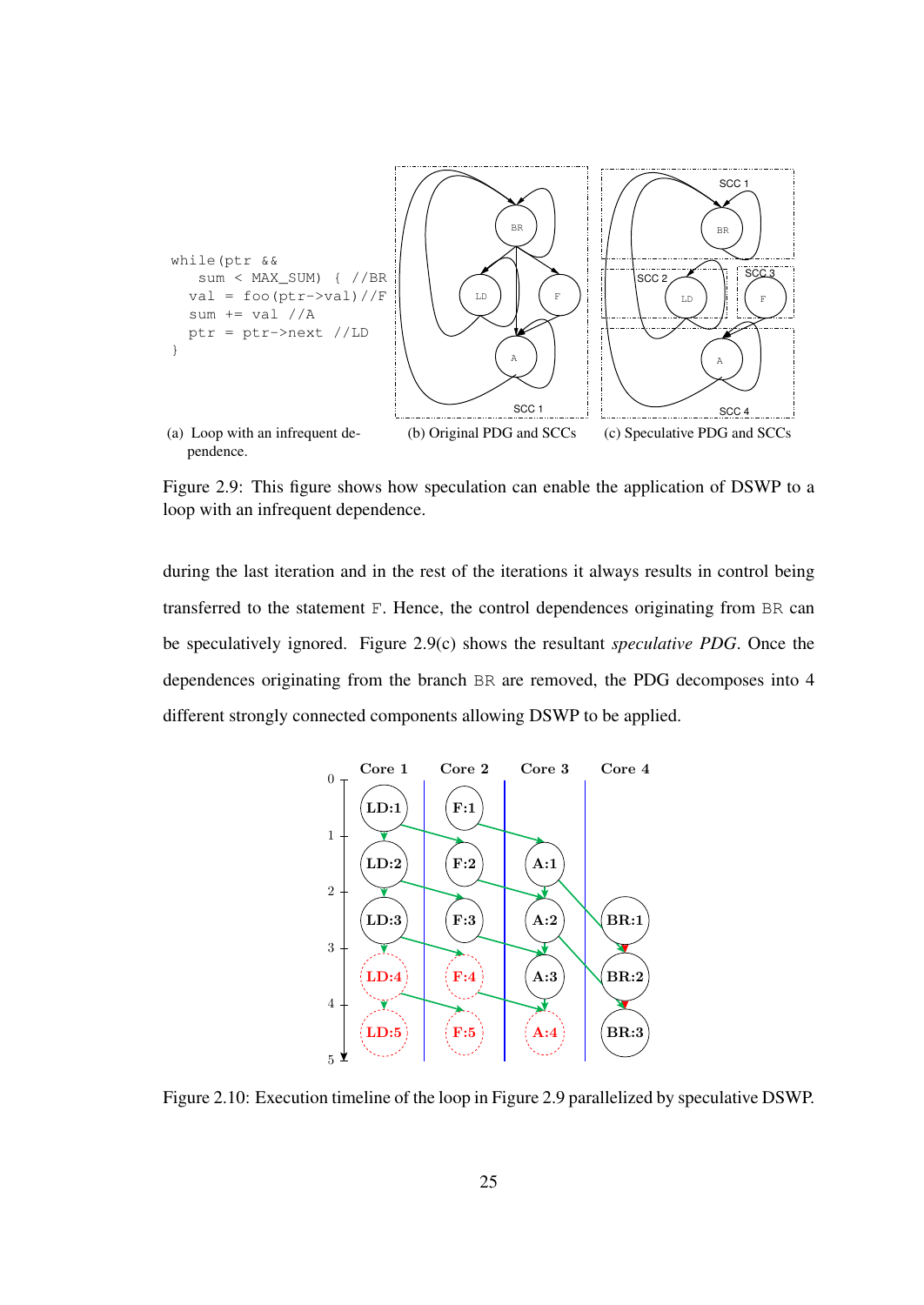Figure 2.10 shows a possible four stage speculative DSWP pipeline of the loop in Figure 2.9. The loop is assumed to have iterated for 3 iterations. The dashed circles denote statements that are mis-speculated. For instance, LD:4 and LD:5 are shown inside dashed circles, denoting the mis-speculation of the statement LD in the fourth and fifth iterations. A separate thread called *commit thread* detects mis-speculation and orchestrates the recovery of the correct state. The recovery involves undoing the effects of the mis-speculated statements and sequential re-execution of the mis-speculated code. To recover from the effects of speculation on memory state, a special form of transactional memory known as *multi-threaded transactions* [72] must be supported in the hardware.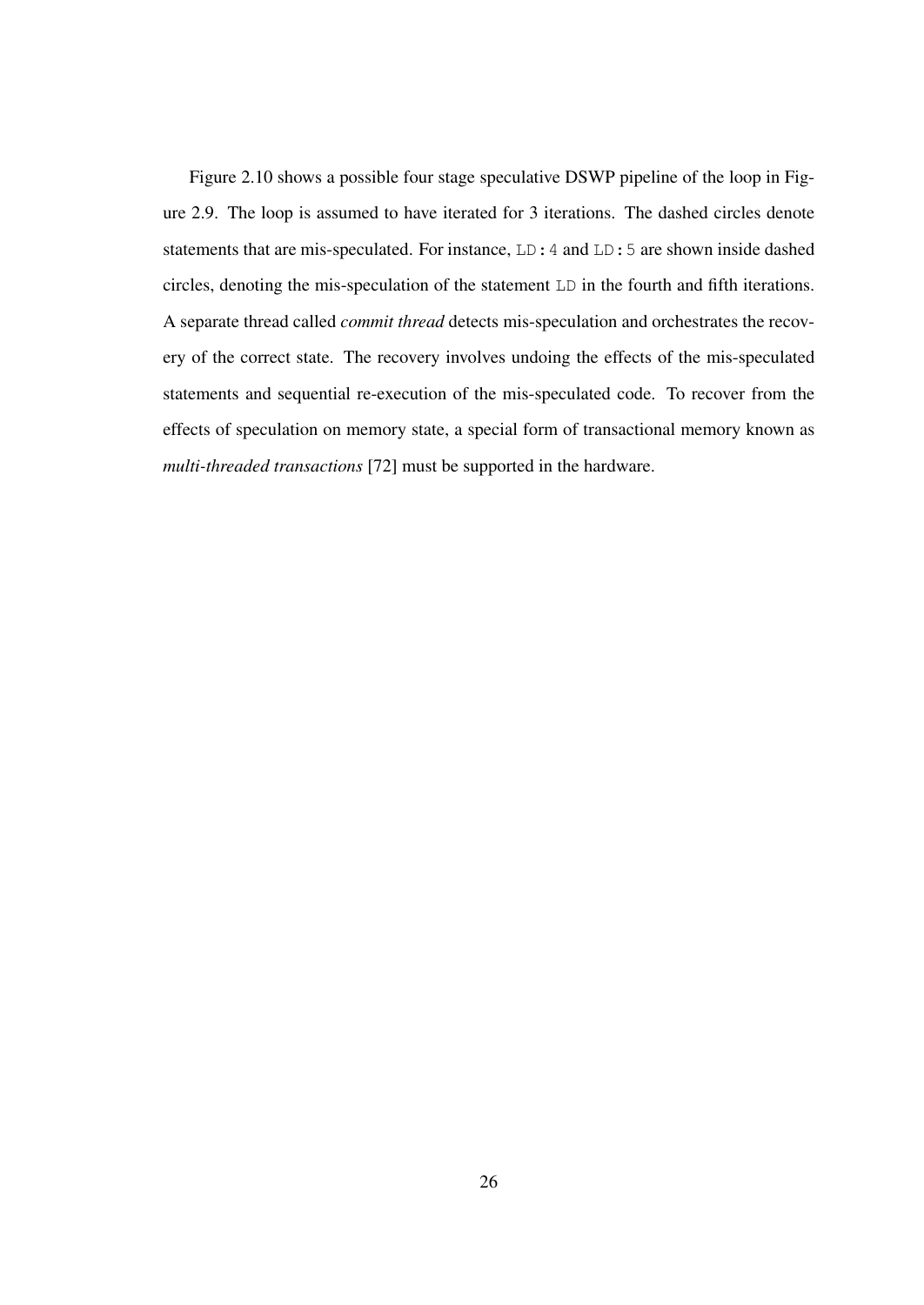# Chapter 3

# Parallel-Stage Decoupled Software Pipelining

This chapter presents the parallel-stage decoupled software pipelining (PS-DSWP) technique, first motivating the technique with code examples and then describing the technique's details. Finally, the use of speculation to improve the performance gains of PS-DSWP is discussed.

```
p = 1ist;
     sum = 0;A: while (p != NULL) {
B: id = p->id;
C: if (!visited[id]) {
D: visited[id] = true;
E: q = p \rightarrow inner\_list;F: while (q != NULL && !q->flag)
G: q = q \rightarrow next;H: if (q := NULL)I: sum += p->value;
       }
J: p = p \rightarrow new;}
```
Figure 3.1: Motivating example for PS-DSWP.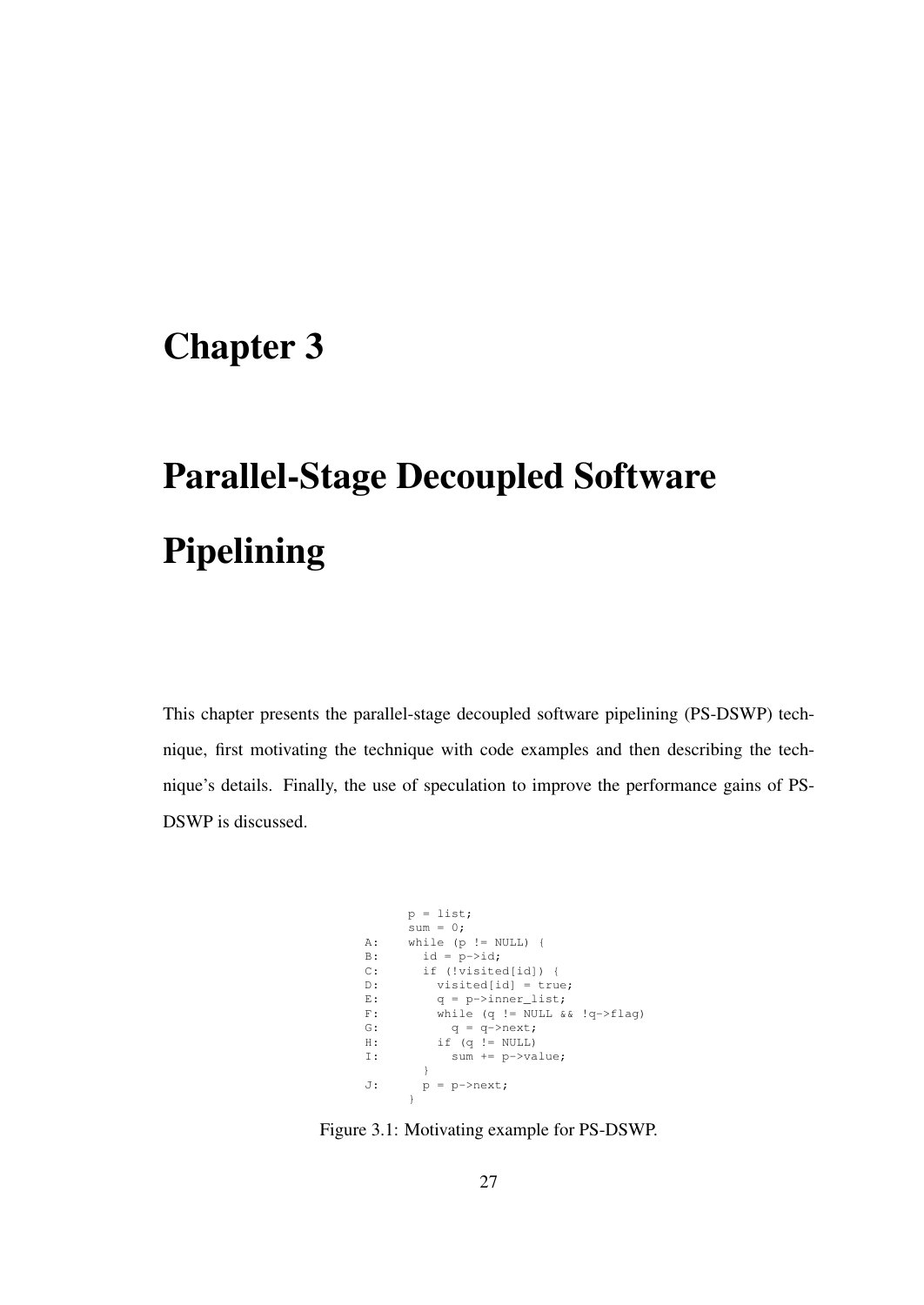

Figure 3.2: PDG and DAG $_{SCC}$  for the loop in Figure 3.1.

### 3.1 Motivation

Parallelizing the loop in Figure 3.1 motivates the PS-DSWP technique. Consider the parallelization of this loop by DSWP. Figure 3.2 shows the PDG and the  $DAG_{SCC}$  for the loop in Figure 3.1. As discussed in the previous chapter, the performance of DSWP is limited by the execution latency of the largest strongly connected component. There are a total of 7 SCCs in this loop, each represented by a  $DAG_{SCC}$  node in Figure 3.2(b). Out of these 7 SCCs, the SCC FG represents the entire inner loop formed by the statements F and G. Assuming that the inner loop has a sufficiently high iteration count, the SCC FG is likely to be the largest SCC and the performance of DSWP is limited by its execution time.

A key observation about the loop in Figure 3.1 is that the execution of different *invocations* of the inner loop are independent. If DSWP is enhanced by allowing concurrent execution of these invocations, the performance of DSWP will no longer be bound by the total execution time of the inner loop. PS-DSWP enables such a concurrent execution by "replicating" the SCC FG so that multiple threads concurrently execute the code repre-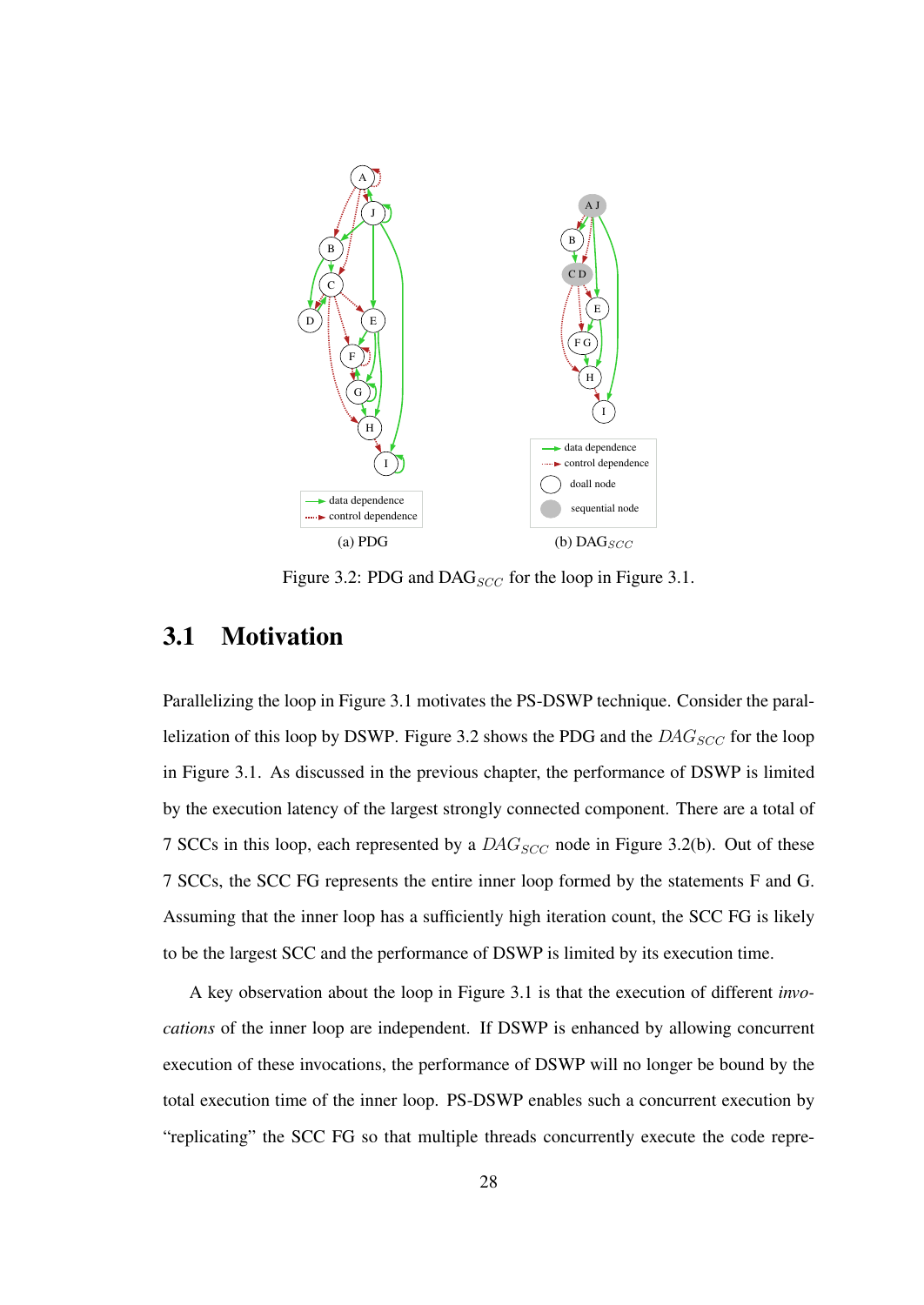

Figure 3.3: PS-DSWP applied to the loop in Figure 3.1.

sented by this SCC in different iterations of the outer loop. Replicating a stage results in the extraction of data parallelism since all replicated copies of a stage execute the same code, but on different pieces of data. Any stage in the DSWP pipeline that is replicated is called a *parallel stage*. This replication is possible because this SCC is created by dependences carried<sup>1</sup> only by the inner loop, and not the outer loop that is parallelized by DSWP. In other words, only dependences carried by the loop being parallelized by DSWP prevent the formation of parallel stages.

In this example, there are dependences carried by the outer loop in the SCCs AJ, CD, and I. While the dependences in the first two of these SCCs cannot be ignored, the dependence in the third SCC (I) can be ignored by applying sum reduction [1], allowing the SCC I to be replicated. Thus, one possible PS-DSWP partition of the  $DAG_{SCC}$  in Figure 3.2(b) is as follows: a first, sequential stage containing SCCs AJ, B, and CD, and a second, parallel stage containing the remaining SCCs. In this partition, the parallel stage can be replicated and concurrently executed in as many threads as available, with the performance limited only by the number of iterations of the outer loop and the slowest stage of the pipeline. Figure 3.3 sketches the code that PS-DSWP generates for the loop in Figure 3.1, with two threads executing the parallel stage. While not shown in this figure, the actual transformation generates code to communicate the control and data dependences appropriately, and to perform the sum reduction.

 $<sup>1</sup>A$  dependence is said to be carried by a loop if it is inter-iteration with respect to that loop.</sup>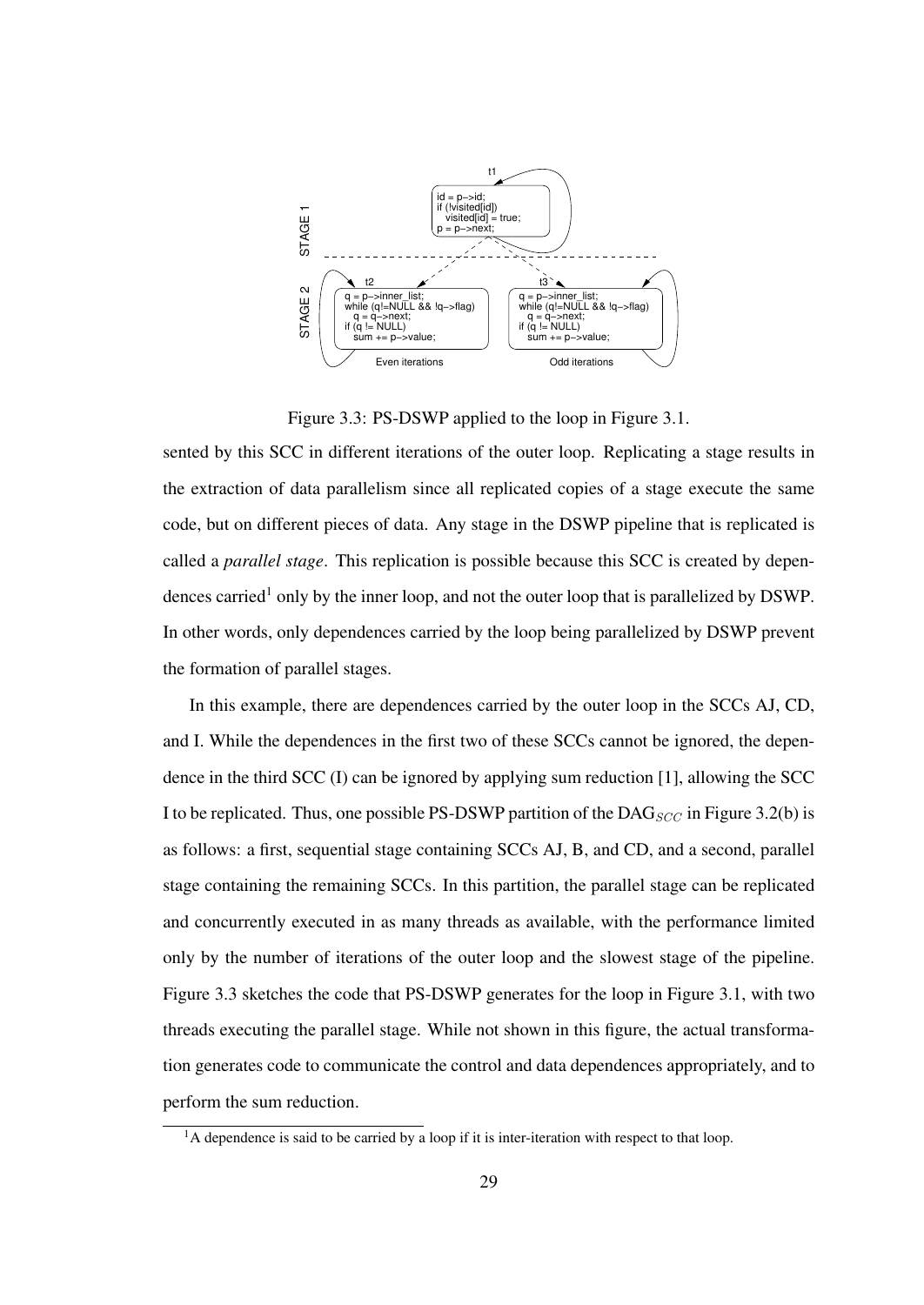

Figure 3.4: The execution schedule of the loop in Figure 2.3. Execution latency of LD is one cycle and A is two cycles.

Figure 3.4 revisits the loop in Figure 2.3 and uses it to contrast DSWP and PS-DSWP. For the purpose of this example, it is assumed that the list traversed by the loop is acyclic. The DSWP schedule for the loop is shown in Figure 3.4(a). DSWP is unable to make use of the third core as the loop cannot be partitioned into more than two stages. Since the increment of the two nodes in an acyclic list can be done in parallel, PS-DSWP can be used to replicate the second stage of the pipeline. The resulting PS-DSWP schedule is shown in Figure 3.4(b).

### 3.2 Communication Model

The threads created by PS-DSWP communicate values between themselves inside the loop body. For this purpose, PS-DSWP assumes the presence of a set of point-to-point communication queues between the threads. The interface to these queues consists of send and receive primitives. The send primitive produces the value in a register to a communication queue and the receive primitive consumes the value at the head of a communication queue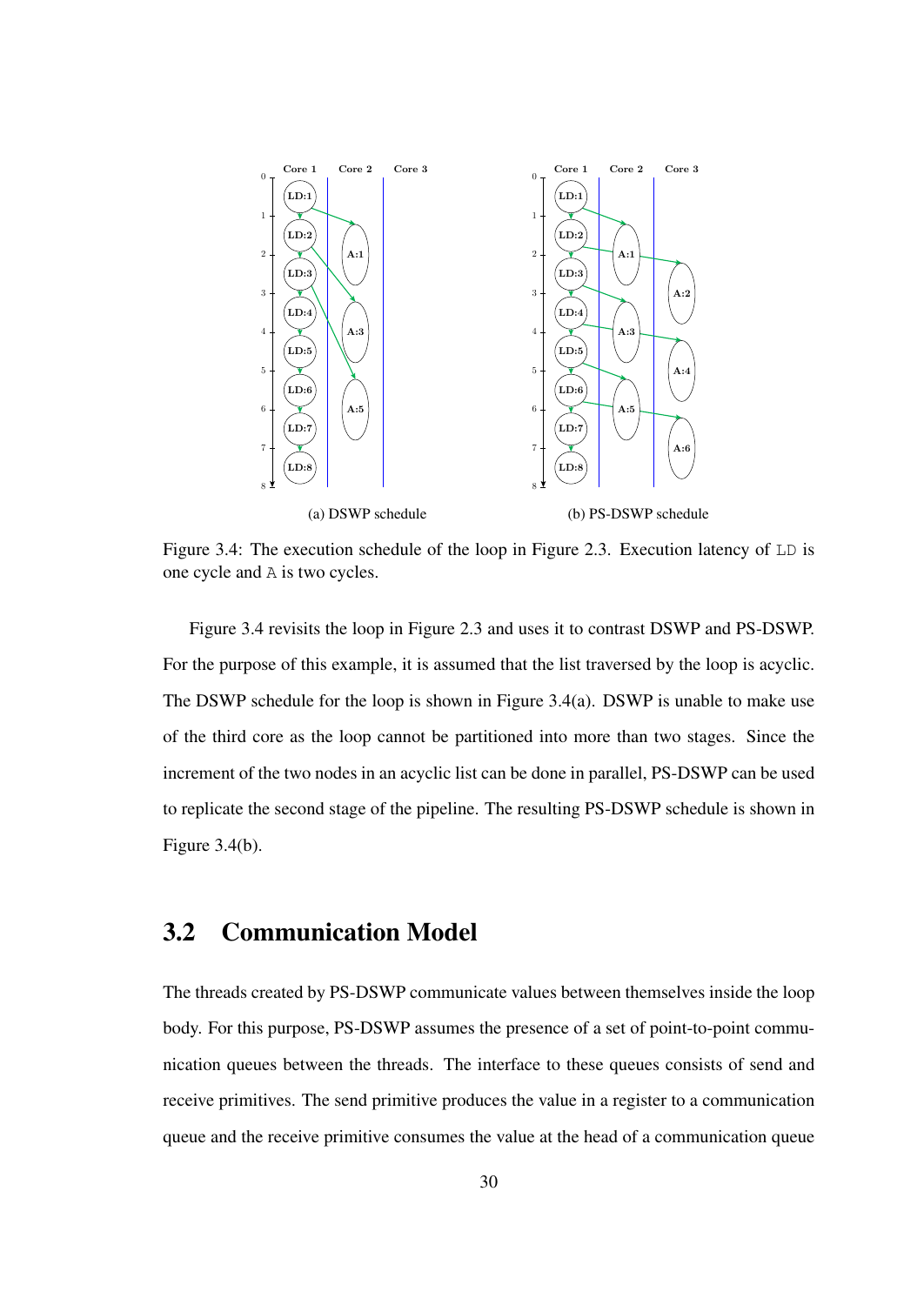into a register. The queues are addressed using a register relative address mode. A special register called *queue base* register (QB) and an immediate value are added together to get the actual queue number. This mode of addressing the queues allows the same copy of the code in a parallel stage to be shared by all the threads executing that stage, and yet be able to communicate with different threads. PS-DSWP does not rely on any specific implementation of the communication queues for its correctness. The queues could be implemented by dedicated hardware structures such as synchronization array [56] and scalar operand networks [67], or by using the memory subsystem [55].

### 3.3 PS-DSWP Transformation

| <b>Algorithm 1 PS-DSWP</b> algorithm                             |  |
|------------------------------------------------------------------|--|
| PS-DSWP (loop $L$ )                                              |  |
| $G \leftarrow$ build_dependence_graph $(L)$<br>(1)               |  |
| $SCCs \leftarrow$ find_strongly_connected_components(G)<br>(2)   |  |
| if $ SCCs  = 1$ then return<br>(3)                               |  |
| $DAG_{SCC} \leftarrow \text{coalesce\_SCCs}(G,SCCs)$<br>(4)      |  |
| $\mathcal{A} \leftarrow$ assign_threads( $DAG_{SCC}, L$ )<br>(5) |  |
| if $ A  = 1$ then return<br>(6)                                  |  |
| generate_code $(L, A)$<br>(7)                                    |  |
|                                                                  |  |

Algorithm 1 shows the pseudo-code for the PS-DSWP transformation. It takes a loop L as its input and parallelizes the loop. The rest of this subsection describes each step of the algorithm in detail, focusing on the extensions to the DSWP algorithm that enable the creation of parallel stages. The loop in Figure 3.1 is used as a running example to illustrate the steps of the algorithm.

#### 3.3.1 Building the Program Dependence Graph

The Program Dependence Graph (PDG) [18] is used to represent the body of the loop L. The nodes of the PDG represent operations contained in the body of the loop. An edge  $u \rightarrow v$  in the PDG indicates that the operation represented by v is dependent on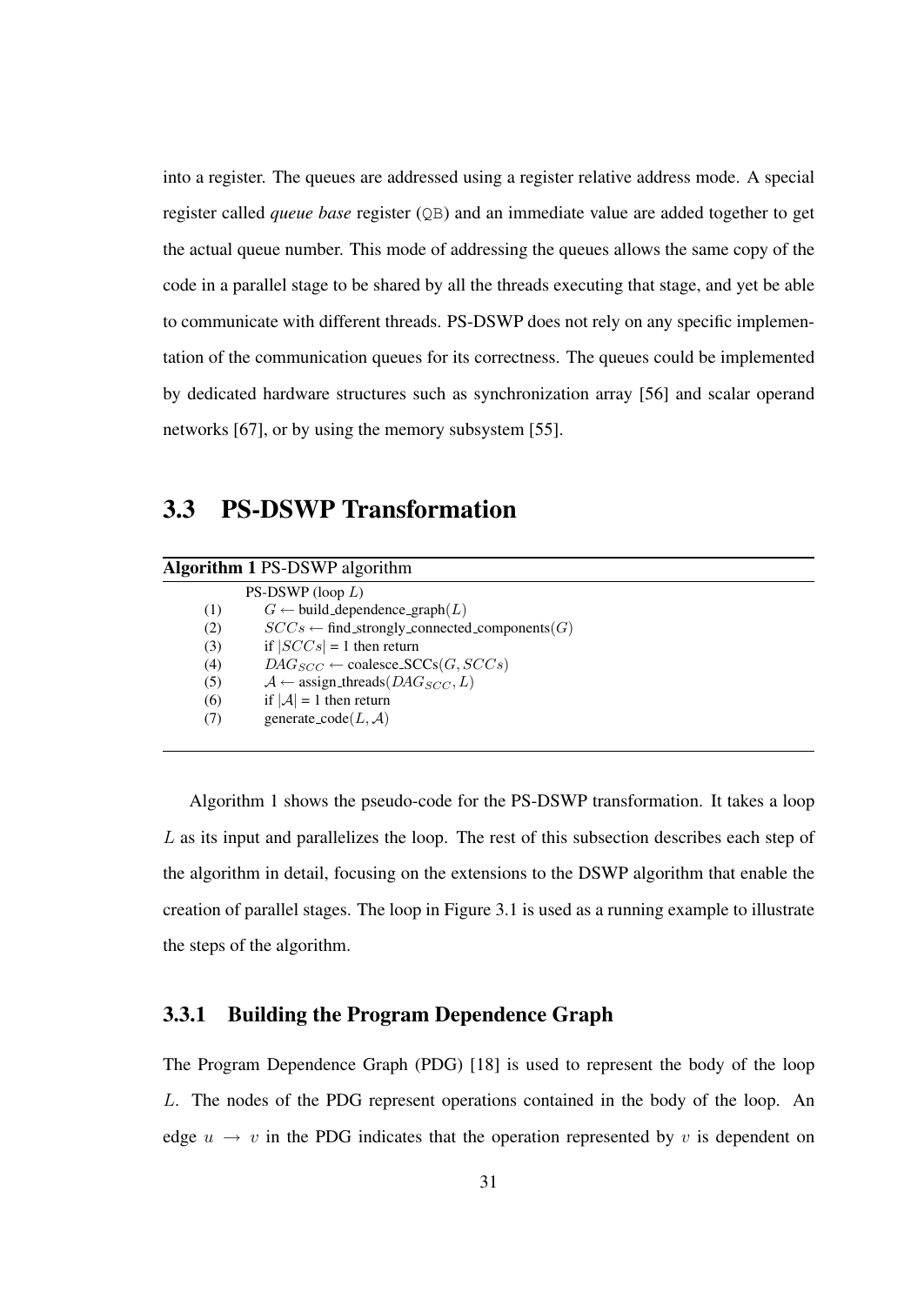the operation represented by  $u$ . A dependence arc can represent either a data dependence through a register,<sup>2</sup> a data dependence through memory, or a control dependence. For registers, only true dependences are represented in the PDG [44]. The dependence arcs in the PDG are annotated with a flag indicating whether the dependence is inter-iteration or not. Inter-iteration dependences are identified as follows:

- For data dependences through memory, if array dependence analysis [1] could be applied, it is used to determine if the dependences are inter-iteration dependences. Otherwise, a dependence is conservatively treated as an inter-iteration dependence.
- For data dependences through registers, data flow analysis is used to determine if they are loop-carried. Consider a dependence arc  $n_1 \rightarrow n_2$ . Let r be the register written by the operation corresponding to  $n_1$ . If the definition of r by  $n_1$  reaches the loop header, and the use of  $r$  by  $n_2$  is upwards-exposed at the loop header, only then the dependence is an inter-iteration dependence.
- For control dependences, a simple graph reachability check is used. If  $n_1 \rightarrow n_2$  is a control dependence and all paths from  $n_1$  to  $n_2$  in the control-flow graph contain the loop backedge, then the control dependence is considered as an inter-iteration dependence.

Irrespective of the above tests, the dependences between operations that can be subjected to reduction transformations and the self-dependences involving induction variables are not considered to be inter-iteration, since suitable transformations can be applied to enable these operations to be executed in a parallel stage.

One limitation of using the PDG representation is that it forces procedures that are called within the loop to be treated as one indivisible unit, unless they are already inlined. As a consequence, if there is an inter-iteration dependence between two operations deep inside a called procedure, then it prevents the SCC containing the caller from being

 $2$ In this discussion, registers denote virtual registers, which are nothing but scalar variables whose addresses are never taken.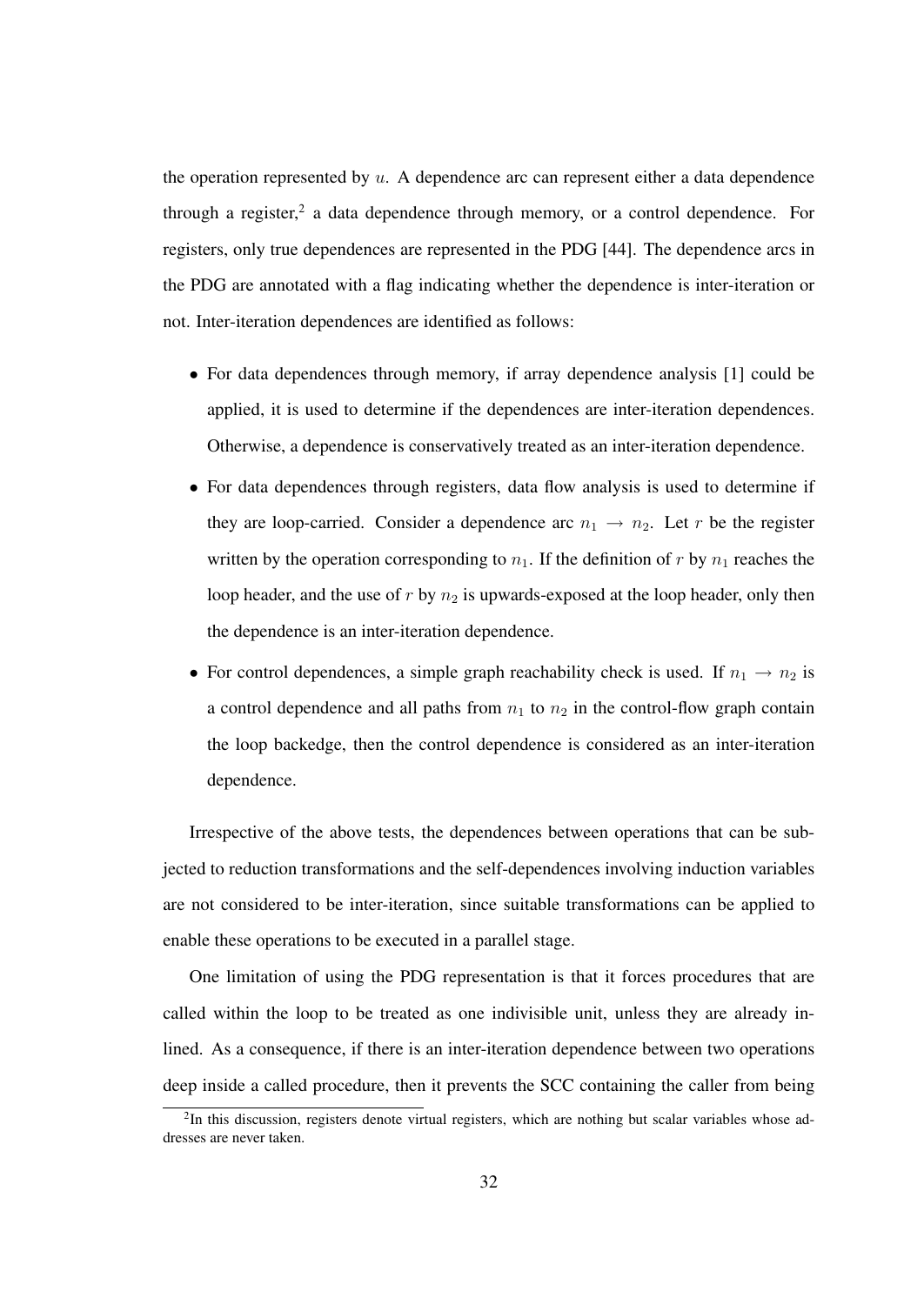replicated. The use of system dependence graph (SDG) [25] overcomes this problem by exposing the operations inside procedures to the dependence graph representation.

#### 3.3.2 Obtaining the  $DAG_{SCC}$

Once the PDG or the SDG of the loop is formed, the strongly connected components (SCCs) in this dependence graph are then identified [66] and a directed acyclic graph of them, the  $DAG_{SCC}$ , is constructed. Each node of the  $DAG_{SCC}$  represents a strongly connected component in the original dependence graph. The  $DAG_{SCC}$  for the PDG in Figure 3.2(a) is shown in Figure 3.2(b). If there is only one node in the  $DAG_{SCC}$ , PS-DSWP cannot parallelize the loop. If none of the edges in a strongly connected component are labeled as loop-carried dependences, the corresponding node in the  $DAG_{SCC}$  is labeled as a doall node. All other nodes are labeled as sequential nodes. If a node is labeled doall, the operations belonging to the SCC corresponding to that node from two different iterations can be executed concurrently.

#### 3.3.3 Thread Partitioning

Let  $D = \{d_1, d_2, \ldots d_k\}$  be the set of nodes in the  $DAG_{SCC}$ . Let the number of target threads be denoted by n, and the set of threads be  $T = \{t_1, t_2, \ldots t_n\}$ . The thread partitioning algorithm takes  $D$  and  $T$  as input and produces the following as output:

- A partition  $P = \{B_1, B_2 \dots B_l\}$  of the nodes in the DAG<sub>SCC</sub>. Each element of P corresponds to one of the l stages of the pipeline.
- An assignment  $A = \{(B_1, T_1), (B_2, T_2) \dots (B_l, T_l)\}\$ , which maps the blocks<sup>3</sup> in the partition  $P$  to subsets  $T_i$  of  $T$ . The  $T_i$ s partition the thread set  $T$ .

<sup>3</sup>An element of a partition is called *block*. Thus, in this dissertation, a block refers to a set of nodes in the dependence graph. Block does not refer to a basic block unless explicitly mentioned as such.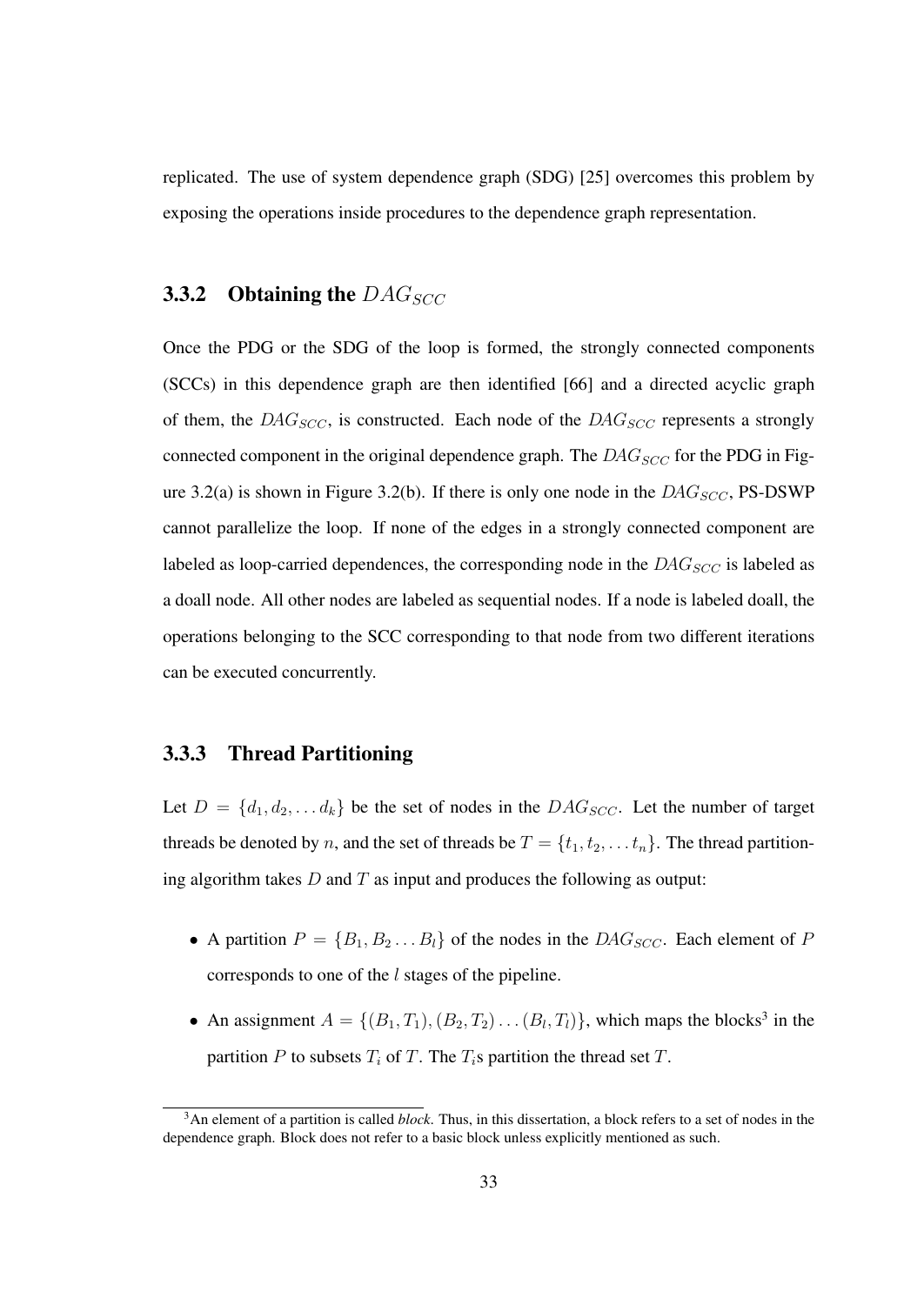To be valid, an assignment A obtained as above must respect the following property:

Property 1 (Valid Assignment). *The assignment* A *is valid iff it satisfies the following conditions:*

- *1.* For  $i \neq j$ , if there is some dependence from  $B_i$  to  $B_j$ , then there are no blocks  $B_{k_1}, B_{k_2} \ldots B_{k_n}$ , where  $k_1 = j$  and  $k_n = i$ , such that there is some dependence arc *from every*  $B_{k_l}$  *to*  $B_{k_{l+1}}$ *. In other words, the dependence arcs between the blocks in the partition do not result in a cycle.*
- 2. *For every*  $(B_i, T_i)$ *, with*  $|T_i| > 1$ *, the DAG<sub>SCC</sub> nodes in*  $B_i$  *must be doall nodes, and none of the dependence arcs among the nodes in* B<sup>i</sup> *is an inter-iteration dependence.*

The first condition ensures that the blocks  $B_i$  can be mapped to threads that form a pipeline. The second condition ensures that only doall nodes are present in a parallel stage and that there are no loop-carried dependences within a parallel stage. In addition to the above two conditions, a third condition is imposed in the implementation described in this work to simplify code generation: for every  $(B_i, T_i)$ , with  $|T_i| > 1$ ,  $|T_i| = k$ . In other words, every parallel stage in a loop is executed by the same number of threads.

An ideal solution to the thread partitioning problem is one that minimizes the overall execution time of the parallelized loop. However, the execution times of the different operations in the loop are not known *a priori* during compilation time. Further discussion on the problem modeling and different thread partitioning algorithms is postponed to Chapter 4.

#### 3.3.4 Code Generation

After the partition and assignment are chosen, multi-threaded code is generated using an extension of the MTCG algorithm [44]. The algorithm described here assumes that the dependence graph is a PDG. The code generation algorithm for SDG is very similar to this with some additional changes to partition the procedures contained within the loop. The code generation extensions specific to the partitioning of SDG are discussed by Bridges [5].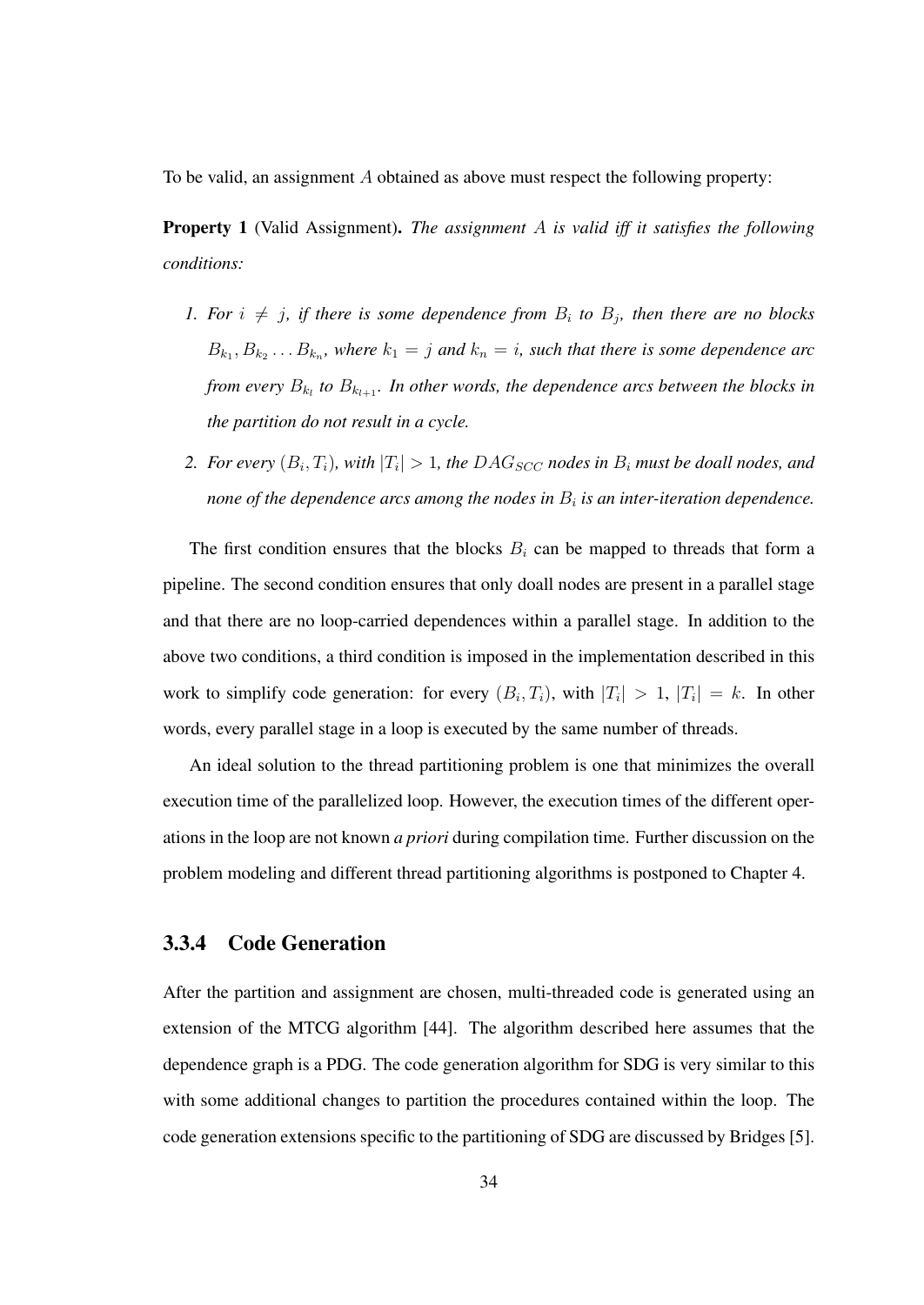#### Thread procedures

Let  $P = \{B_1, B_2 \dots B_l\}$  be the partition obtained by thread partitioning. The instructions in the blocks  $B_2 \ldots B_l$  are removed from the original loop and placed into separate procedures  $F_2$  to  $F_1$ . Placing the operations involves appropriately creating the required control flow in these procedures. This part of the code generation is identical to the original MTCG algorithm and hence is not described here in detail.

If  $B_i$  forms a parallel stage, then it is executed by multiple threads. All these threads execute the same procedure  $F_i$ . However, certain registers, such as loop induction variables, need to be initialized differently by each of the threads. Hence each  $F_i$  is passed a parameter that distinguishes the different threads that execute a given stage.

#### Inter-thread communication

Once the operations are placed in their respective procedures, dependences are communicated between the procedures. Based on the position in the CFG where the communication operations are inserted, inter-thread communication can be classified as follows:

**Communication inside the loop:** Consider two blocks  $B_i$  and  $B_{i+1}$  produced by the thread partitioning algorithm. Let  $P_{B_i}$  and  $P_{B_{i+1}}$  be the PDG nodes contained in the two blocks. Consider the set of PDG edges  $E = \{(u, v) \mid u \in P_{B_i}, v \in P_{B_{i+1}}\}.$  E is the set of edges whose source node belongs to  $P_{B_i}$  and the destination node belongs to  $P_{B_{i+1}}$ . The dependences represented by  $E$  need to be communicated from the thread executing the operations in  $B_i$  to the thread executing the operations in  $B_{i+1}$ . The dependences communicated include both data and control dependences.

Register dependences are communicated by sending the value of the register immediately after the operation at the source of the dependence. In the receiving thread, this value is received at the corresponding program point. Memory dependences are synchronized using send/receive pairs. The communication primitives used for memory synchronization also act as memory barriers by implementing the release/acquire semantics.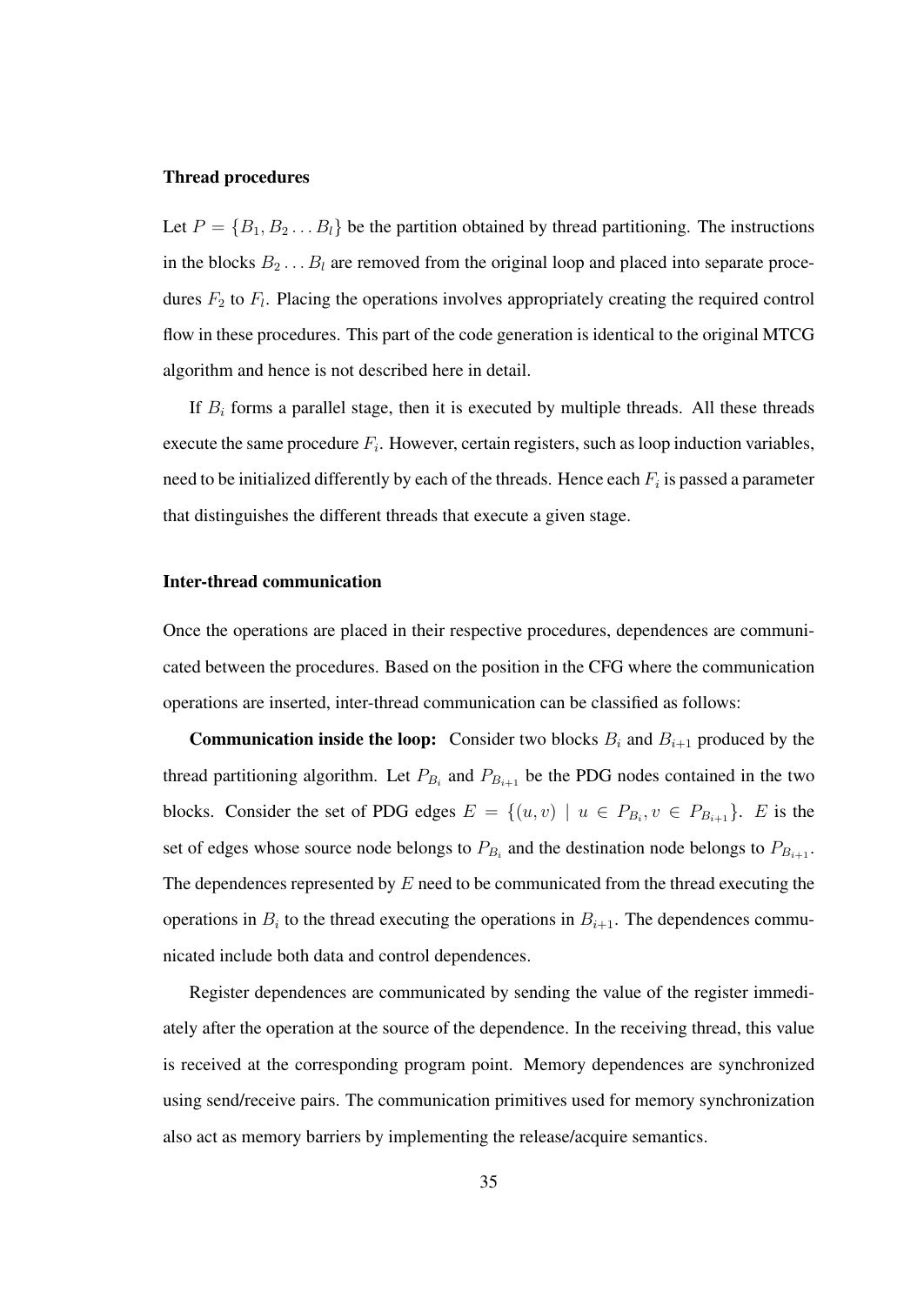Control dependences are communicated by replicating the relevant branches. Consider the control dependence  $n_1 \rightarrow n_2$ . The node  $n_1$  must correspond to a conditional branch instruction. This dependence is communicated by replicating that branch in the thread containing  $n_2$ . The direction of execution of the replicated branch should always mirror the original branch. This requires communicating the branch direction to the other thread, which can be viewed as a data dependence communication. Since all the operations inside the loop are transitively control dependent on the loop exit branch, the loop branch is replicated in all the threads. This recreates the loop structure in all the threads.

Communication between sequential and parallel stages is handled differently. Consider a dependence  $n_1 \rightarrow n_2$  from a sequential stage S to a parallel stage P. Let p be the number of threads that execute the parallel stage. Then, during the  $i<sup>th</sup>$  iteration of the loop, the dependence is communicated to the  $(i \mod p)^{th}$  thread executing the parallel stage P. Initially, all such dependences are communicated as if the dependence exists between two sequential stages. Then the total number of communication queues used  $Q_{used}$  is computed. The total number of available queues  $Q_{max}$  is then divided into a set of  $Q_{used}$  contiguous queues. Each set of  $Q_{used}$  is called a *queue-set*. Let  $t_0 \ldots t_{k-1}$  be the threads that execute the parallel stage P. Each  $t_i$  is assigned a unique queue-set and it uses only the queues in that queue set. The thread  $t_i$  initializes its QB register to  $i \times Q_{used}$  before entering the loop. The sequential stage S sets the value of QB to  $(Q_{used} \times j)$  mod  $(k \times Q_{used})$  at the beginning of the  $j^{th}$  iteration so that the values it produces are communicated to thread  $t_{j \mod k}$ .

Figure 3.5 shows the communication of dependences for the loop in Figure 3.1. For the purpose of this example, a two stage partition of the  $DAG_{SCC}$  in Figure 3.2(b) is assumed. The first stage is a sequential stage with SCCs AJ, B and CD and the second stage a parallel stage with the rest of the nodes in the  $DAG_{SCC}$ . Thread t0 executes the sequential stage and threads t1 and t2 execute the parallel stage. Both t1 and t2 execute the same copy of the loop. The communications within the loop occur from t0 to t1 and t2, alternately. The communications between t0 and t1 are shown in dashed lines, and the communications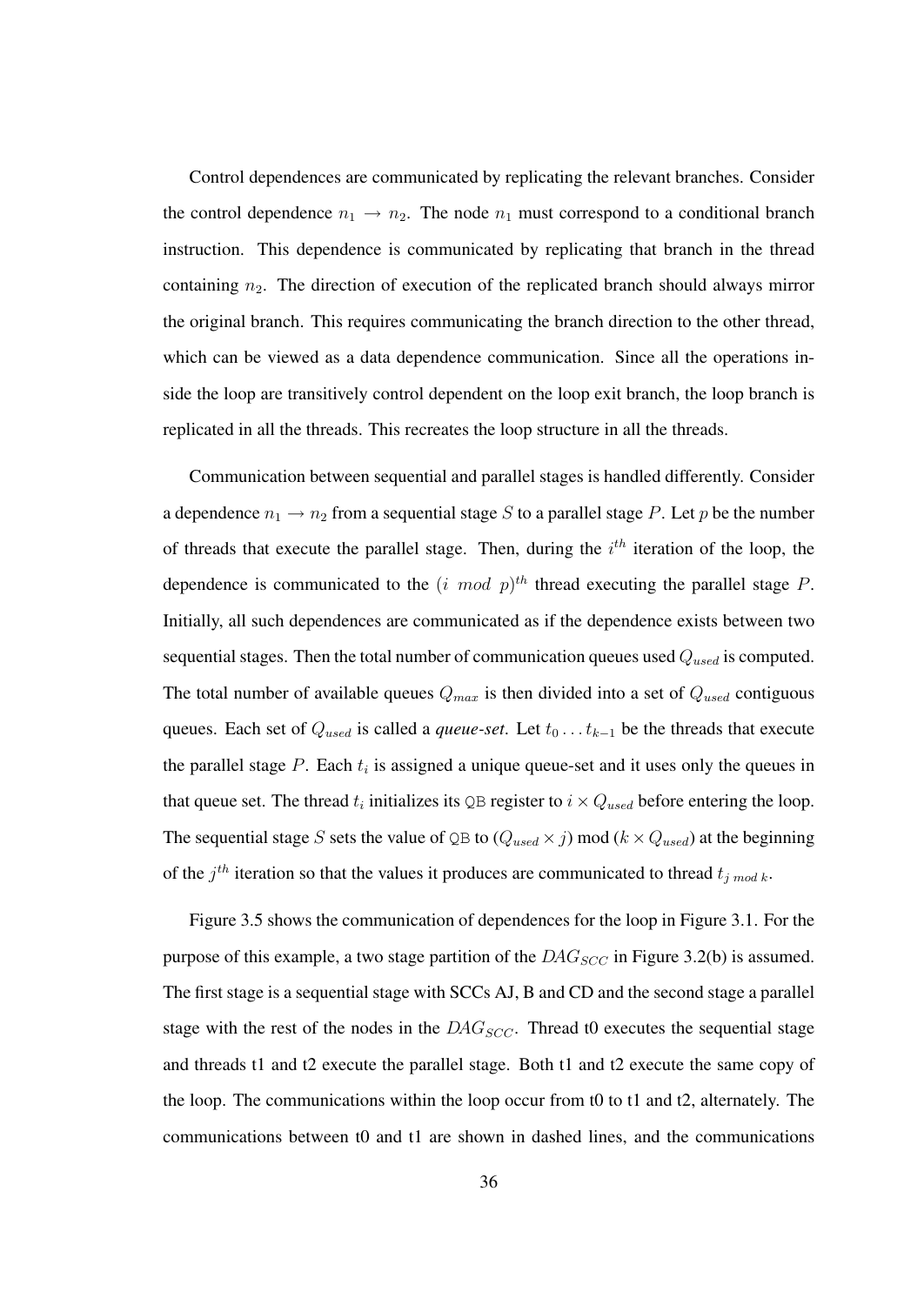

Figure 3.5: Inter-thread communication in PS-DSWP for the loop in Figure 3.1. A two stage partition of the  $DAG_{SCC}$  in Figure 3.2(b) is assumed with the parallel second stage executed by two threads. The (S1,R1) and (S3,R3) pairs communicate the loop exit condition, (S2,R2) pair communicates the variable p, (S4, R4) pair communicates the branch condition inside the loop and the (S5, R5) pair communicates the loop live-out sum.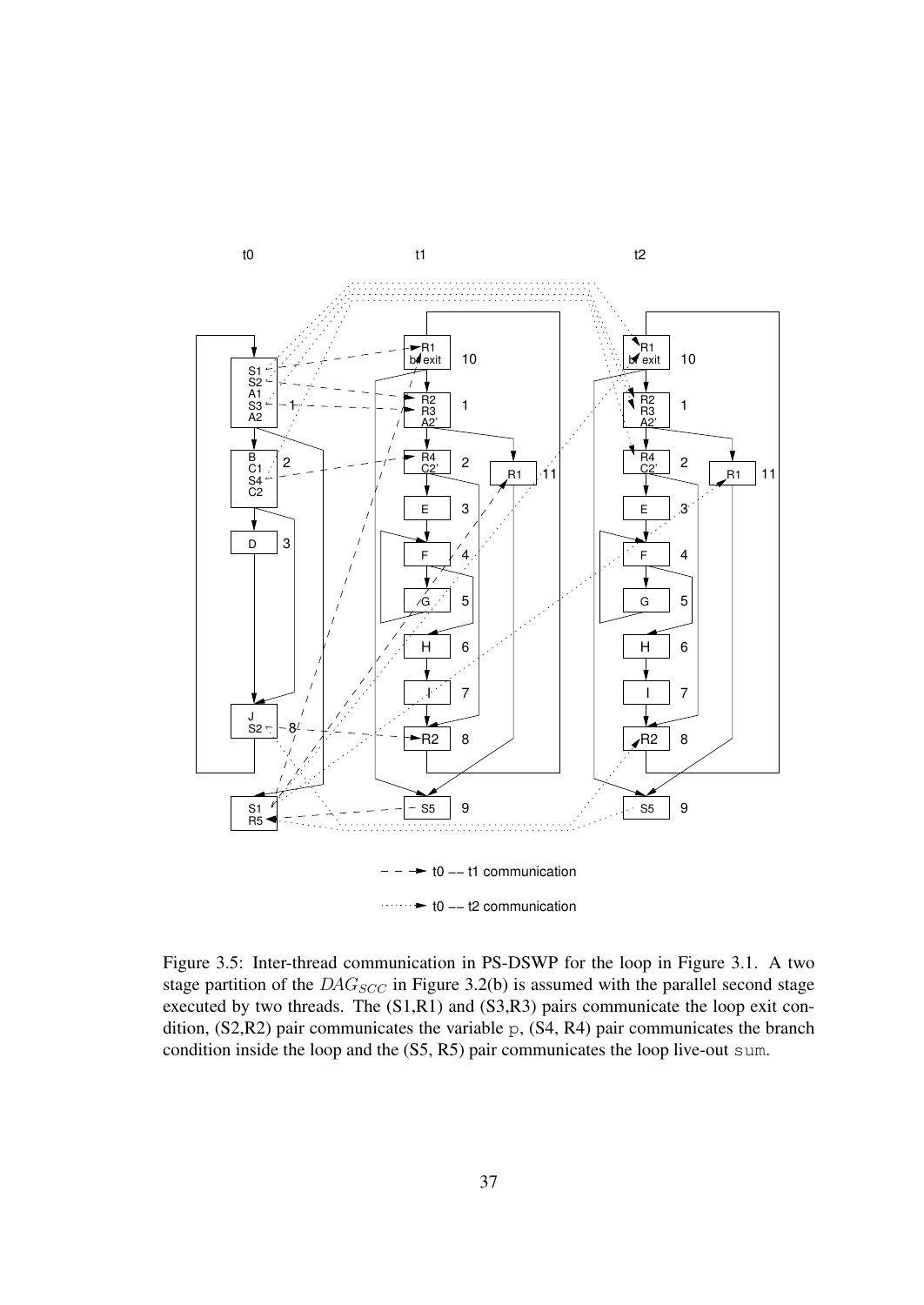between t0 and t2 are shown in dotted lines. The loop exit branch A is split into two statements A1 and A2, where A1 computes the branch condition and A2 is the actual branch. Thread t0 executes A1 and communicates the value to t1 and t2 by means of the send/receive pair  $(S3, R3)$ . The branch A2 is replicated in the parallel stage as A2', thereby completing the communication of the control dependence. This creates the loop structure in the parallel stage. The branch C is similarly communicated to t1 and t2. The data dependence from J that defines the variable  $p$  is communicated using the send/receive pair (S2, R2).

Communication of live-ins: If a register defined outside the loop is used within the loop in the newly created threads, then the value of this register just before entering the loop needs to be communicated. Consider a procedure  $F_i$  that uses a value v defined outside the loop. If  $F_i$  executes a sequential stage, then the value v is communicated to  $F_i$  at the preheader of the loop. If  $F_i$  executes a parallel stage, then the location of communication depends on whether the value is loop-invariant or not. If the variable containing  $v$  is loopinvariant, then the value is communicated at the pre-header. If the variable is not loop invariant, communicating the value in the pre-header will result in incorrect execution. To see this, consider the variable  $p$  in Figure 3.1, which is defined both outside and inside the loop. Let p be communicated to the parallel stage outside the loop at the pre-header. Since all threads executing the parallel stage execute the same thread procedure, all of them would be initialized with the value of p outside the original loop. Only the first thread executing the parallel stage — the one that executes the first iteration of the original loop — has to be initialized with this value. It is incorrect to initialize  $p$  with this value in the rest of the threads executing the parallel stage. For instance, in the second parallel thread, the variable  $p$  needs to be initialized with the value of  $p$  produced by the statement J in the first iteration of the loop, and not the value from outside the loop. Hence, if a variable is defined both inside and outside the loop, its value must be communicated at the loop header, instead of the pre-header.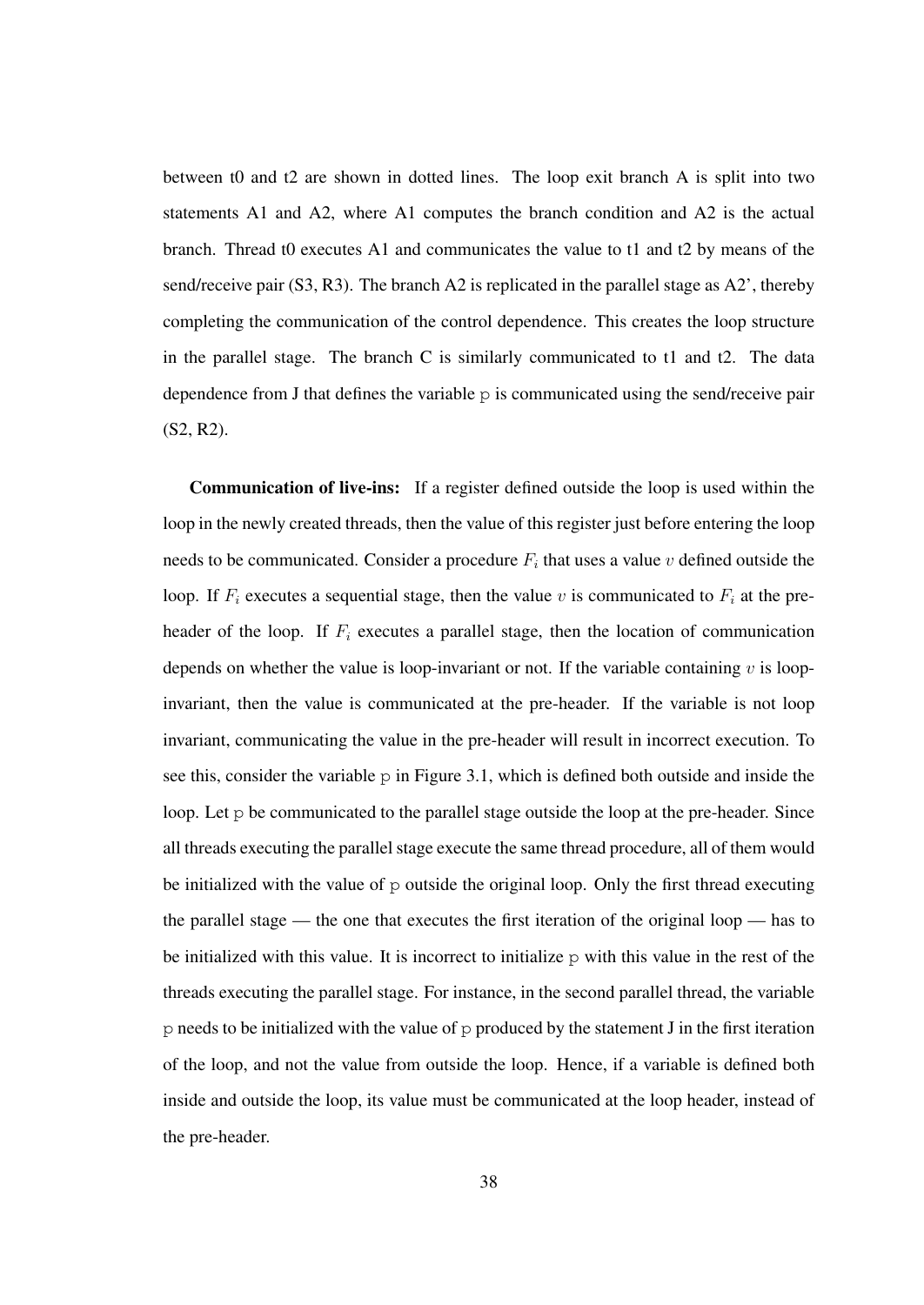In Figure 3.5, the communication of the live-in variable  $\infty$  is shown by the send/receive pair (S2, R2) in basic block 1. Note that  $p$  is also communicated within the loop in basic block 8. In this example, the (S2, R2) pair in basic block 8 can be removed since the R3 in block 1 redefines p.

Communication of live-outs: All the variables that are defined inside the sequential stages, and live out of the loop are communicated back to the main thread. In the parallel stages, for each register that is not control dependent on any branch within the loop, only the thread that executes the last iteration of the loop sends the value of the register. If the variable is an accumulator, all the threads send the value to the main thread where the values are added together. For conditionally defined variables and variables subjected to min/max reduction, all threads executing the parallel stage send both the variable and also the iteration count when the variable was last written. This iteration count acts as a timestamp and its use is is discussed in Section 3.3.4. The only live-out variable in the example loop is the accumulator sum, whose communication is shown by the (S5, R5) pair.

#### Loop termination

The loop exit branches are replicated in all thread procedures to satisfy control dependences. Exit branch replication enables the threads executing sequential stages to properly terminate the loop. However, replicating the exit branches is not sufficient to terminate the parallel stages, since only one of the threads assigned to a parallel stage executes the last iteration of the loop, and only that thread exits the loop by taking the original loop exit. Two different approaches are used to terminate the rest of the threads executing the parallel stages, depending on where a parallel stage is located in the pipeline. If a parallel stage is the first stage of the pipeline, it implies that the loop is counted. This follows from the fact that all operations are control dependent on all loop exit branches, and the loop exit is part of a non-trivial SCC in an uncounted loop. In the case of a counted loop, each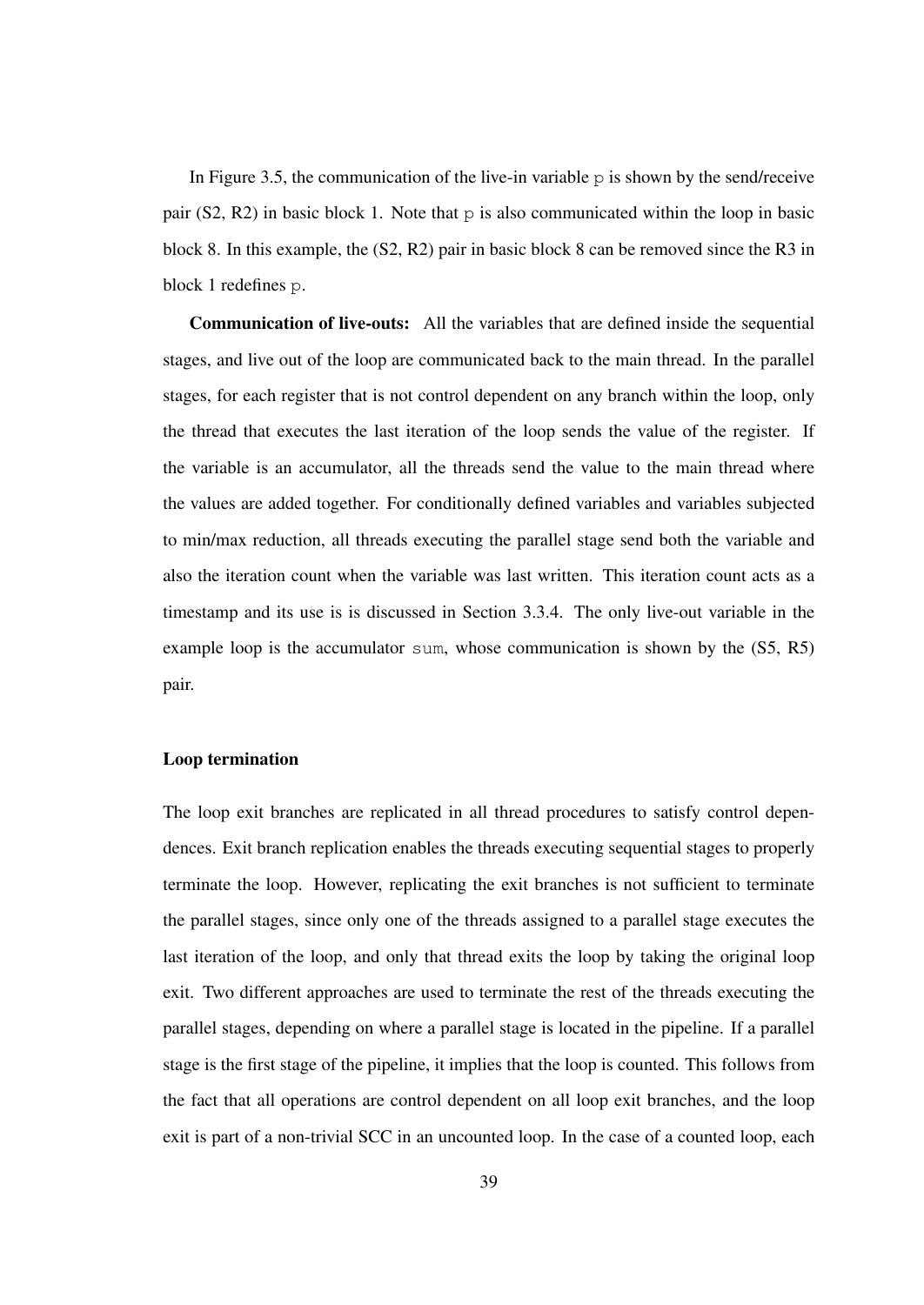thread executing the parallel stage counts the number of iterations they need to run and exit based on that. If a parallel stage is not the first stage, the first (sequential) thread, which is guaranteed to execute the loop exit branch, explicitly communicates loop termination information to the threads executing the parallel stage. The first sequential thread sends a true token at the loop header to the thread that is going to execute the current iteration. On loop termination, it sends a false token to all the threads. Since the parallel-stage thread that has exited the loop by taking the loop exit branch also receives a false token, it has to consume and discard that token after exiting the loop. The communication of this exit token is shown by the (S1, R1) pair in Figure 3.5. Basic block 10 in t1 and t2 has a branch that exits based on the value received by R1. This token is sent by t0 in basic block 1 within the loop, and basic block 9 outside the loop. Either t1 or t2 exits the loop by executing the original loop exit branch and consumes this token in basic block 11.

#### Loop induction variables

When a loop induction variable is assigned to a parallel stage, it needs to be suitably initialized at the beginning of each thread. Consider a basic induction variable of the form  $i = i + k$ . Let  $i_0$  be the initial value of i before entering the loop. Let  $0, 1, \ldots, p - 1$  be the thread identifiers of the threads executing the parallel stage that increments the induction variable. In the parallel stage, the variable i is initialized to  $i_0 + id \times k$  at the loop's pre-header, where id is the thread identifier passed as a parameter to the thread procedure. Thus each thread executing the parallel stage initializes the variable with a different value. Inside the loop, the value of i is incremented every iteration by  $p \times k$ .

#### Loop live-outs

If a loop live-out is an accumulator, all threads executing the parallel stage send the values to the main thread at loop termination, and the main thread sums them up. For other liveouts that are not conditionally defined, only the thread that executes the last iteration of the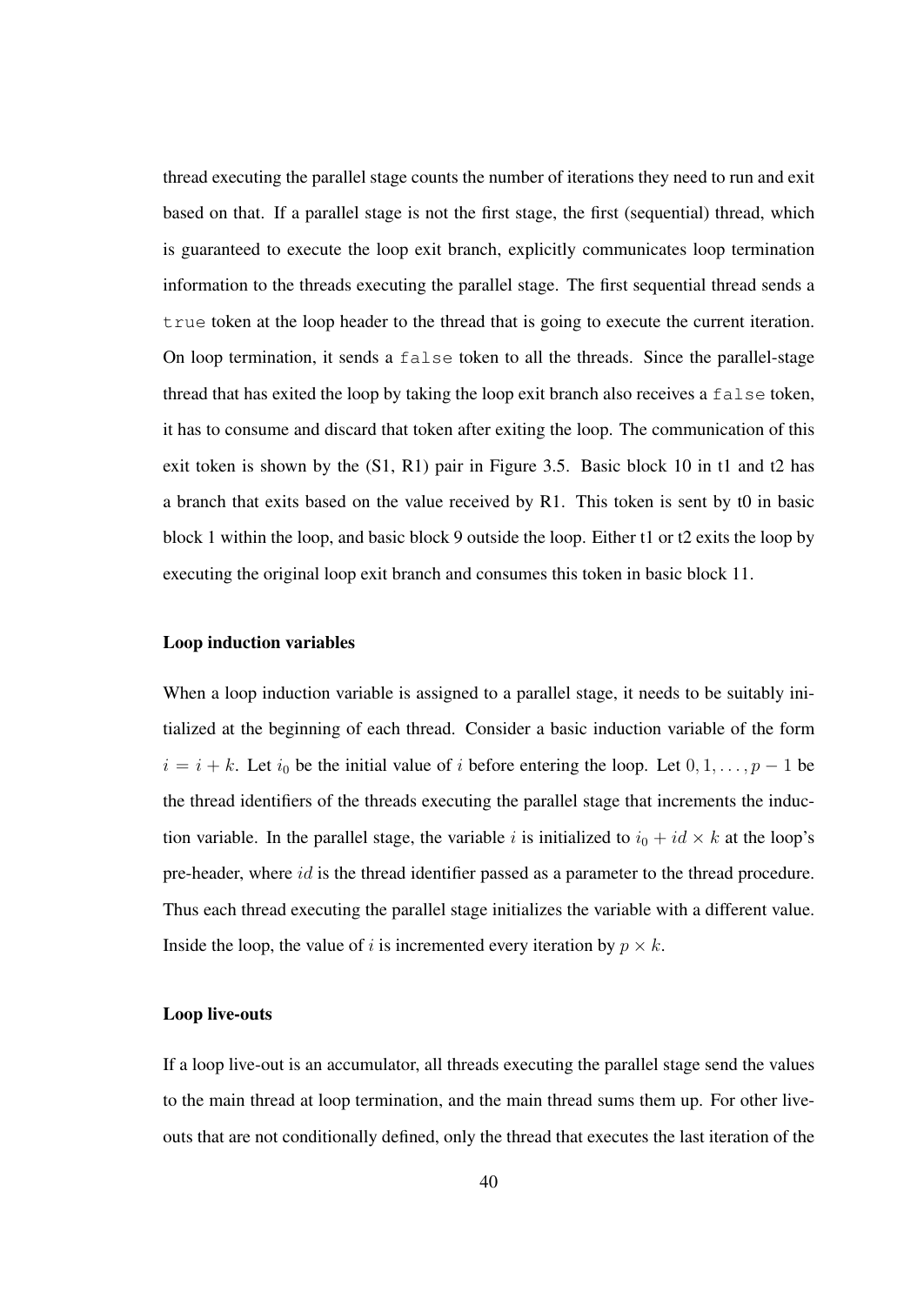```
if(cost < mincost){
 mincost = cost;minnode = node;
}
    (a) Original code
                                   if(cost < mincost){
                                    ic = curr_iteration;
                                     mincost = cost;
                                     minnode = node;
                                   }
                                     (b) Code in parallel stages
                receive(mincost1)
                receive(minnode1)
                receive(ic1);
                receive(mincost2)
               receive(minnode2)
                receive(ic2);
                mincost = mincost1;minnode = minnode1;if(mincost2 < mincost){
                    mincost = mincost2;minnode = minnode2
                }
                else if(mincost2 == mincost){
                   if(ic2 \langle ic1)
                     minnode = minnode2;}
```
(c) Merging of the results

Figure 3.6: Merging of reduction variables defined in parallel stages using iteration count as the timestamp.

loop sends the value to the main thread. Conditionally defined live-outs pose an additional problem as shown by the code fragment in Figure 3.6(a). Assuming that the computation of mincost and minnode can be subjected to reduction, this code fragment can be part of a parallel stage. If that parallel stage is executed by two threads, one of them computes the minimum of the cost variable and the associated node in all even iterations, and the other thread computes the minimal in all odd iterations. To correctly obtain the value of minnode, it is essential to keep track of the iteration in each of the threads that finally defines the mincost variable. Figure  $3.6(b)$  shows that a variable ic is assigned the current iteration count whenever mincost is assigned. Figure 3.6(c) shows how the main thread merges the two values. If mincost produced by one thread is less than the mincost produced by the other thread, the lesser value and the associated minnode is chosen. If the values are equal, then iteration count determines the correct value of minnode.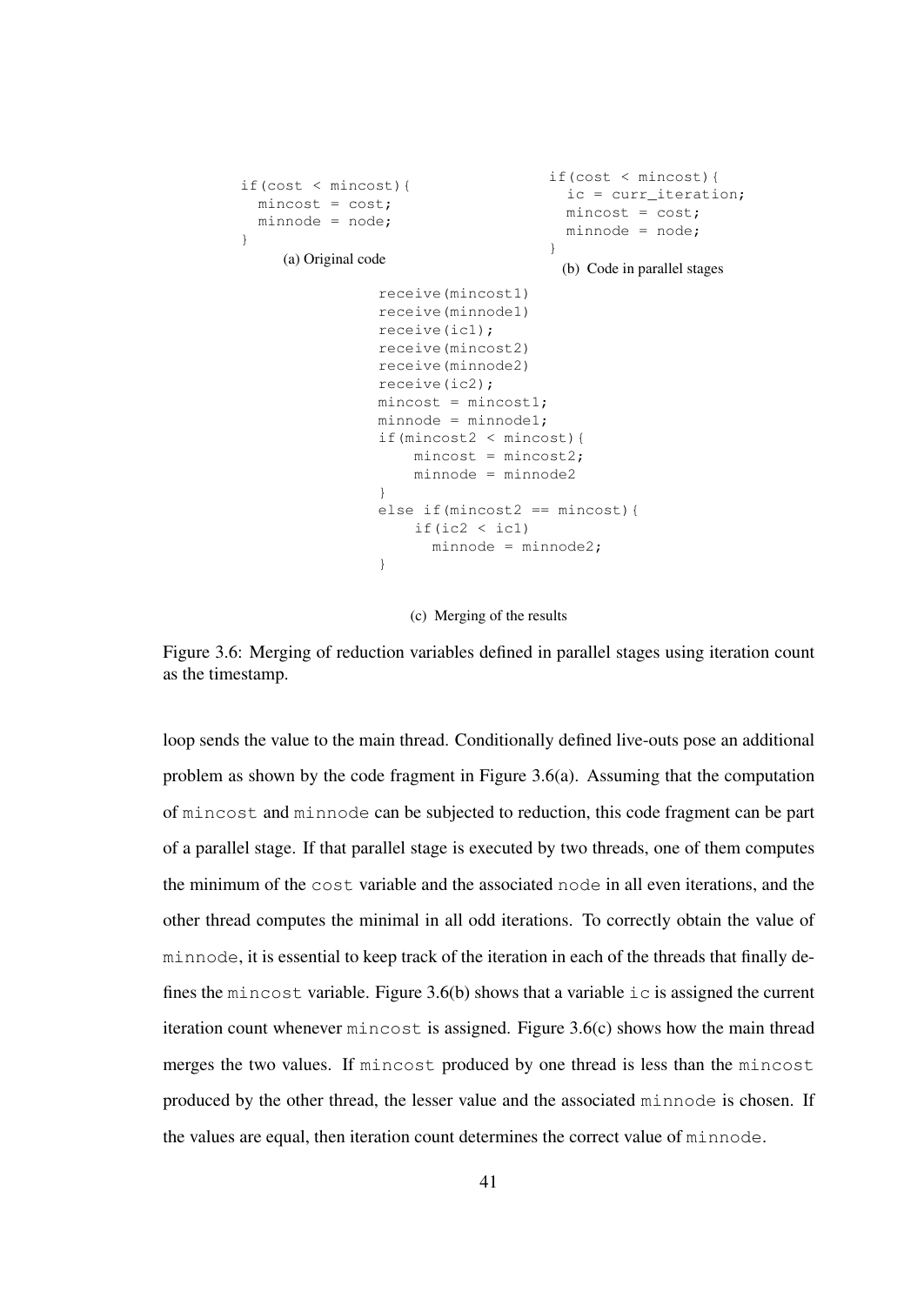

Figure 3.7: Memory access pattern with and without iteration chunking.

### 3.3.5 Optimization: Iteration Chunking

The PS-DSWP transformation causes the iterations of the parallel stage to be executed in a round-robin fashion by the threads assigned to that stage. One of the drawbacks of such a round-robin execution is that it could exacerbate the problem of *false sharing*, thereby negating the benefits of parallelization. False sharing can occur on multi-processors that implement an invalidation-based cache-coherence protocol when two or more different processors alternately write to *different* locations in the *same* cache line.

Consider the loop in Figure 3.7. PS-DSWP can parallelize this loop into a first parallel stage containing statements A and B executed by two threads followed by the sequential stage executing C. The first thread executing the parallel stage writes to array elements a[1], a[3], a[5] and so on, and the second thread writes to even elements of the array a. This is depicted in Figure 3.7(b). Each row in the figure represents a cache line, and each cell in a row represents an array element. For the sake of this discussion, assume that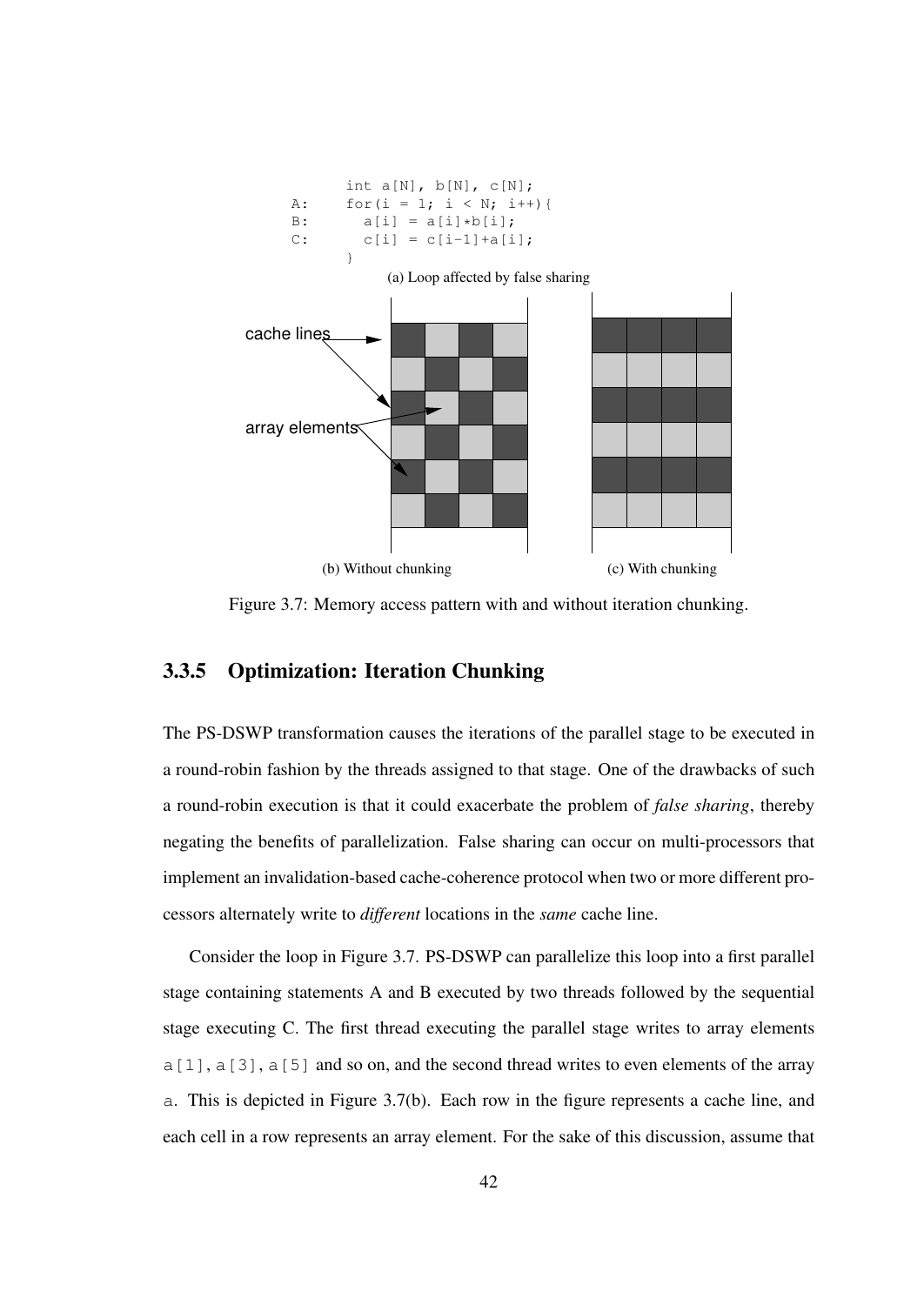the cache-line size is 4 times the size of an element, and that the array is aligned to the cache-line boundary. The two different colors used in the cells represent the two different processors that execute the parallel stage, and hence write to the cache line. Since both threads write to the same cache line, the ownership of the cache lines alternate between the two processors. This increases the latency of every access to a. If this increase in latency is huge, it could negate the benefits of executing the pipeline stage in parallel.

In this example, false sharing can be eliminated by applying *iteration chunking*. With iteration chunking, each of the threads executing the parallel stage executes chunks of contiguous iterations, in a round-robin fashion. For the example in Figure 3.7(a), assuming that the two parallel threads execute chunks of 4 iterations, the writes to array a now exhibit a pattern shown in Figure 3.7(c). Each cache line is written by only one processor, and the two processors write to alternate cache lines, thereby eliminating false sharing. However, chunking could reduce the amount of parallelism. In the extreme case, the chunk size can equal the total number of iterations of the loop in a given invocation, which is equivalent to treating that stage as a sequential stage. The chunk size can be specified as a parameter by the user to the PS-DSWP transformation and defaults to 1. Chunking requires some additional changes to PS-DSWP code generation in the areas of induction-variable handling and the manipulation of the QB register.

#### 3.3.6 Optimization: Dynamic Assignment

In PS-DSWP, the  $i^{th}$  iteration of a parallel stage is executed by thread  $t_{i \text{ mod } k}$  where k is the replication factor of that parallel stage. Such a static assignment of iterations to threads can result in severe performance degradation due to variability in iteration execution times. This is illustrated in Figure 3.8(a). The figure shows the execution schedule of a loop after PS-DSWP transformation. There are two stages in the pipeline: a sequential stage followed by a parallel stage which has a replication factor of two. Consider a case where the first iteration of the parallel stage takes much longer than the rest of the iterations. As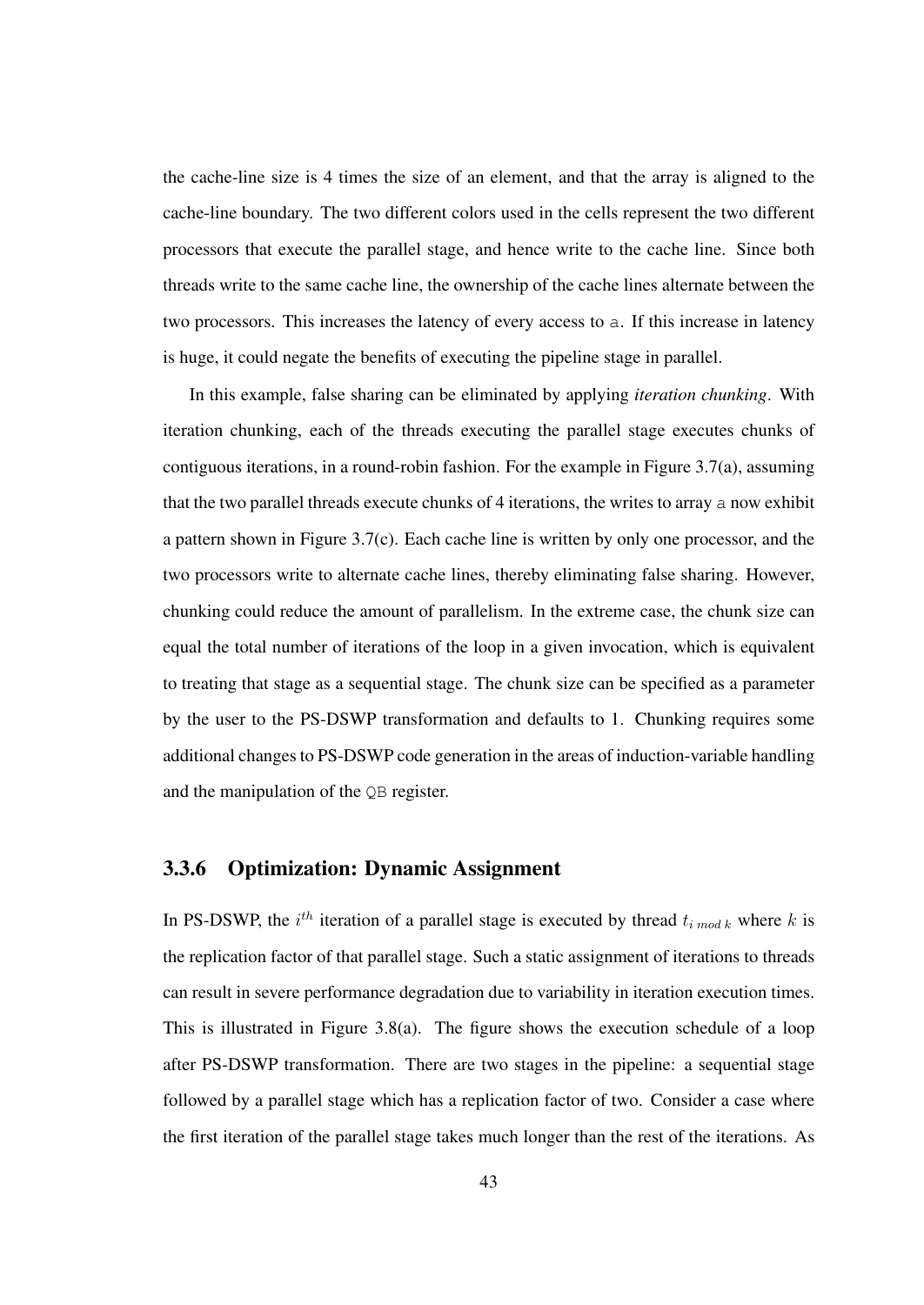

(a) Static Assignment

(b) Dynamic Assignment

Figure 3.8: Comparison of execution schedules with static and dynamic assignment of iterations to threads.

a consequence, thread t1 takes much longer to complete executing its share of iterations than thread t2, while t2 is idle for many cycles between useful work. These idle cycles can be eliminated by *dynamically* assigning parallel-stage iterations to the threads that execute that stage. Figure 3.8(b) shows a dynamic assignment where thread t1 executes just the first iteration of the parallel stage and t2 executes the rest of the iterations, thereby reducing the total run-time.

Two different implementations of dynamic assignment are discussed in this section. Both these implementations assume that the first stage is not a parallel stage as that implies a fixed partition of iterations to threads. The first implementation follows a work-queue model where the threads executing the parallel stage themselves decide the mapping. Let P be a parallel stage and  $S$  be the sequential stage that immediately precedes it in the pipeline. At the beginning of each iteration, the thread executing stage  $S$  writes the queue-set used in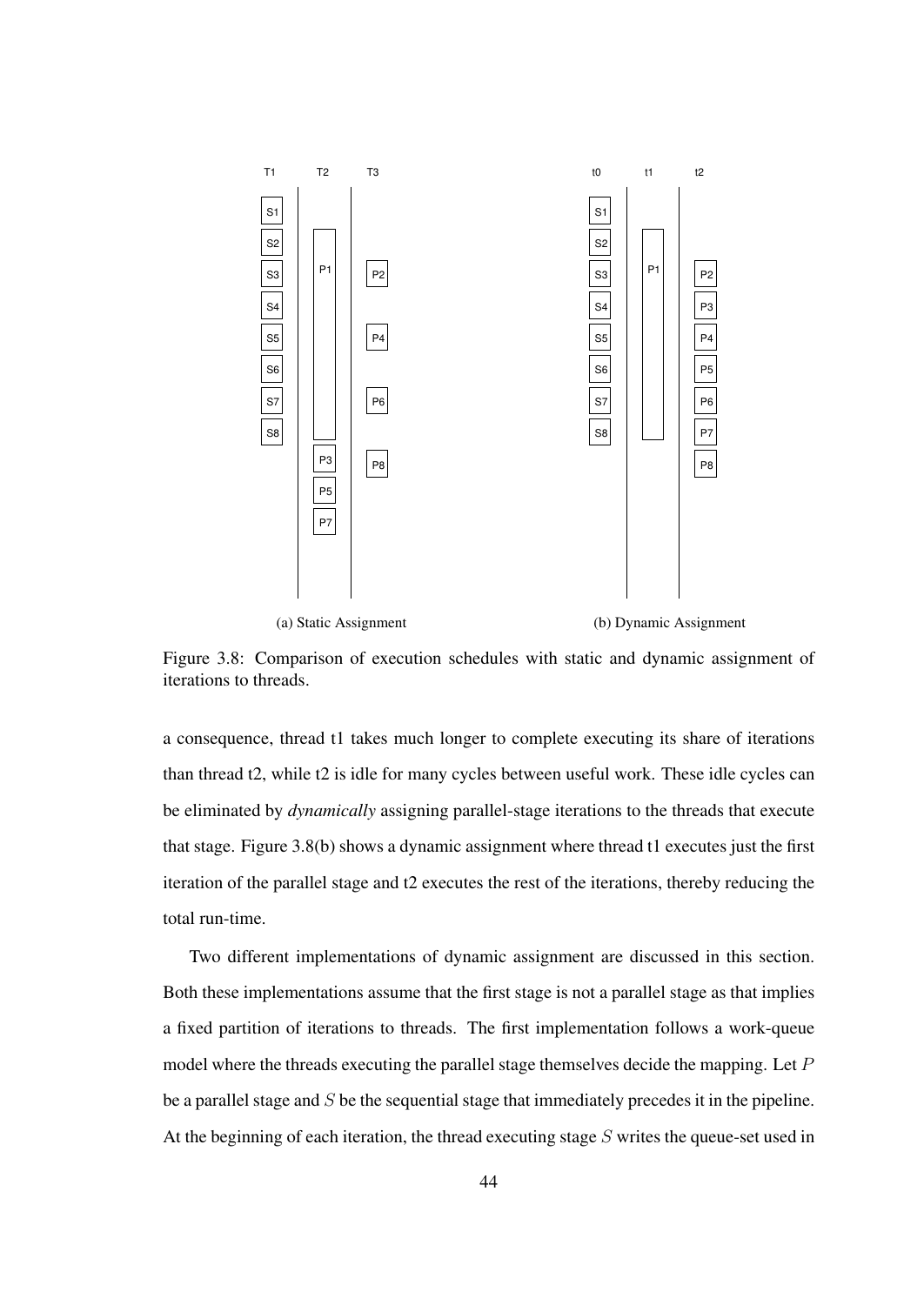that iteration to the head of a shared work queue accessed by  $P$ . The work queue is accessed by all threads executing  $P$  and is guarded by a single lock. The thread that locks the queue consumes the value from the head of the queue and uses it to set the QB register. For this implementation of dynamic assignment to work, the communication model has to be more general than the model described in Section 3.2. The queues in a queue-set have to be accessible to multiple processor cores that execute the threads associated with P. Memory based implementations of the communication queues as proposed by Rangan *et al.* [55] can provide such a functionality. Another drawback of this scheme is that during each iteration, many threads contend for a single lock which could degrade the performance.

The second implementation does not require changes to the communication model and retains the one-to-one mapping from threads to queue-sets. Let  $S_1$  be the first stage of the pipeline, which is a sequential stage. In this implementation,  $S_1$  decides the mapping from iterations to threads. Let i be the current iteration and  $k$  be the number of threads assigned to each parallel stage. Under static assignment, iteration  $i$  gets mapped to thread  $t_j$ , where  $j = (i \mod k)$ . Let  $t_r$  be the candidate thread for this iteration, where  $r \neq j$ . The thread executing  $S_1$  determines the candidate based on processor load or some other related metric that can be obtained from hardware performance counters. Dynamic assignment is achieved by treating the current iteration as if it is iteration l, where  $l \mod k = r$ , so that it gets assigned to thread  $t_r$ . To realize this,  $S_1$  inserts e empty loop iterations into the pipeline, where  $e = (r - j) \mod k$ . An empty iteration is inserted to a pipeline stage by issuing an EARLY EXIT at the beginning of that stage. When a thread receives that token, it skips that loop iteration by jumping to the end of the iteration. When an empty iteration is inserted, threads executing the sequential stages, including  $S_1$ , increment the  $\mathbb Q$ B register so that it points to the next queue-set. After inserting  $e$  empty iterations, the QB register in the sequential stages would point to the queue-set used by  $t_r$ . At this point  $S_1$  executes the original iteration  $i$  normally.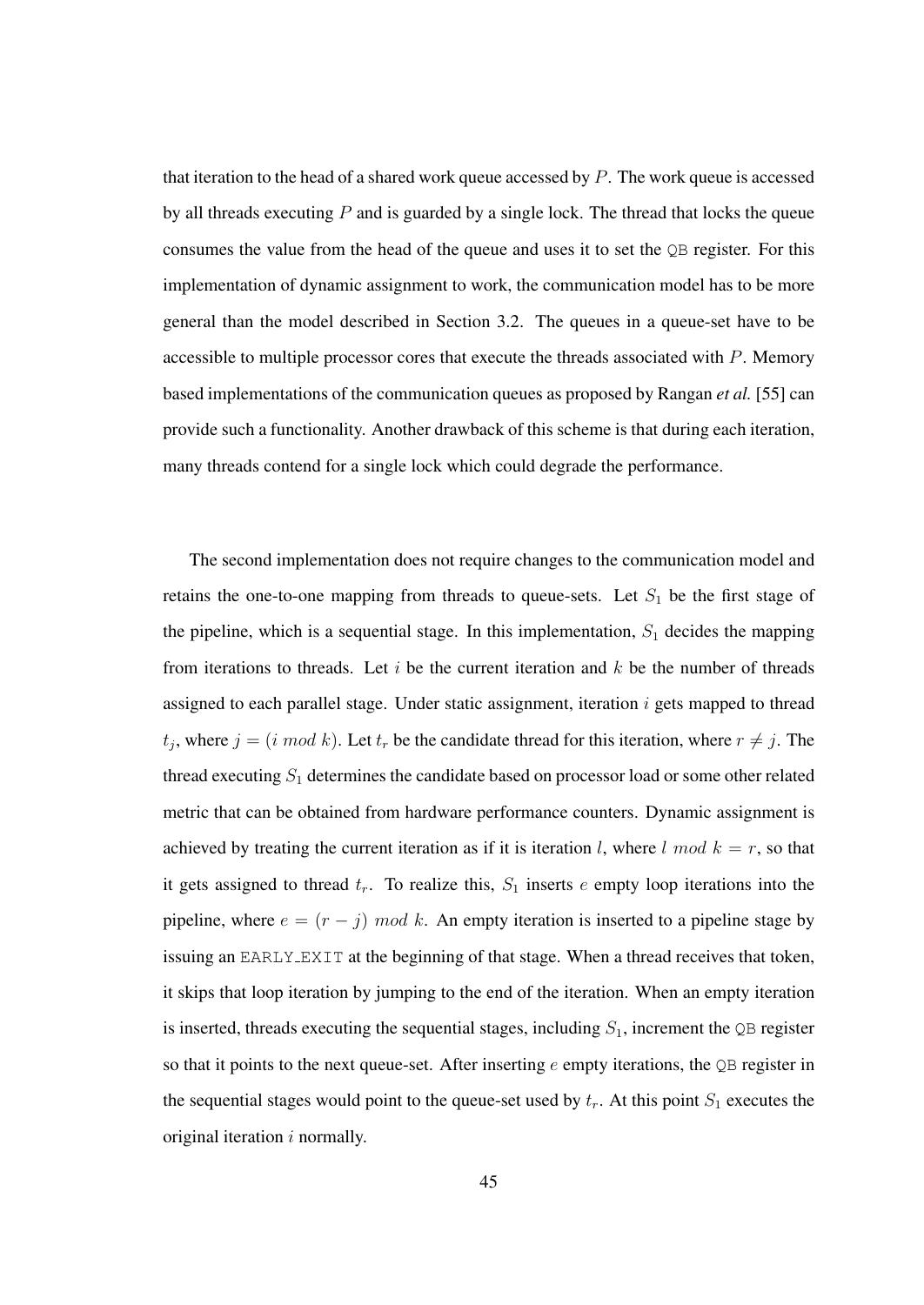As an example, consider a two stage pipeline with a first sequential stage and a second parallel stage with a replication factor of 3. Let  $PT_0$ ,  $PT_1$  and  $PT_2$  be the threads that execute the parallel stage. Iterations numbered 0 to 4 are assumed to be assigned to the threads in a round robin fashion similar to static assignment. When the sequential stage enters iteration 5, it decides which parallel stage is best suited to execute that iteration. Based on some heuristic, it decides to assign iteration 5 to  $PT_1$ . It then sends EARLY EXIT tokens to  $PT_2$  and  $PT_0$ , thereby inserting two empty iterations. As a result, it can treat the original iteration 5 as if it is iteration 7 and gets assigned to  $PT_1$ .

### 3.4 Speculative PS-DSWP

Like other non-speculative parallelization techniques, the performance potential of PS-DSWP is limited by the conservative nature of the underlying static analyses. In particular, the conservative results produced by the memory dependence analysis are often a crucial limiting factor. Even if the analyses are accurate, they cannot ignore the dependences that infrequently manifest and those dependences that are highly input dependent. Speculation can be used in those situations to improve the effectiveness of PS-DSWP. The application of speculation to PS-DSWP is along the lines of speculative-DSWP [72, 73].

Speculative PS-DSWP transformation involves the following steps:

- 1. Perform loop-aware memory distance profiling and annotate the program with the profile information.
- 2. Construct the PDG (or the SDG) for the loop to be parallelized.
- 3. Form the speculative PDG by speculating dependences in the original PDG.
- 4. Construct the  $DAG_{SCC}$  and apply a PS-DSWP thread partition algorithm that generates a valid assignment.
- 5. Compute the set of speculations to retain based on the partitioning.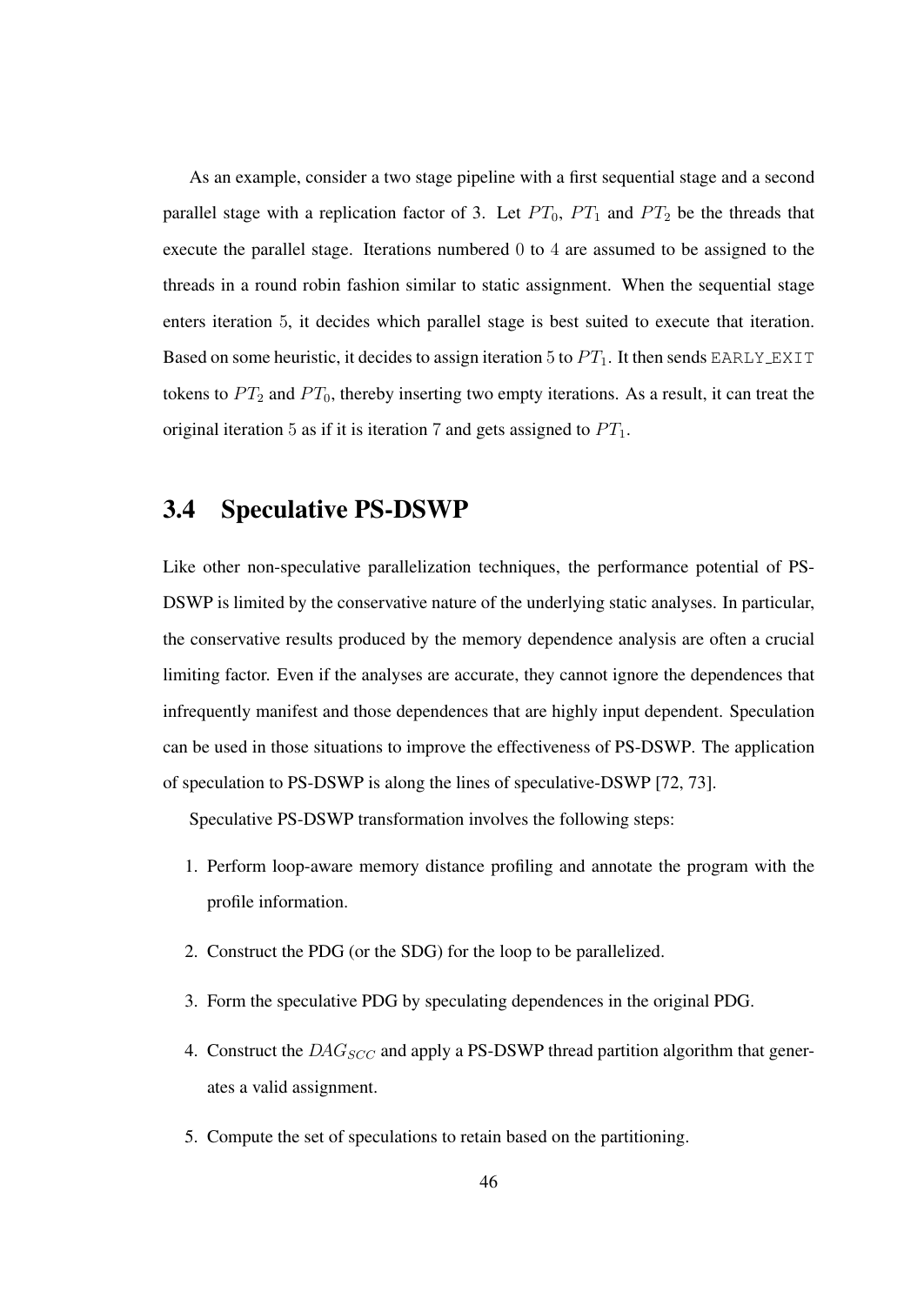- 6. Apply the necessary speculations on the original single-threaded code and insert code for mis-speculation detection.
- 7. Apply the PS-DSWP code generation algorithm on the speculated single-threaded code.
- 8. Generate code for mis-speculation recovery.

A detailed description of these steps can be found in the Ph.D dissertation of Vachharajani [72]. The rest of this section describes loop-aware profiling and some details of mis-speculation recovery that are specific to speculative PS-DSWP but not relevant to speculative DSWP.

#### 3.4.1 Loop Aware Memory Profiling

The application of speculation to PS-DSWP is helpful in two ways. Speculation can cause large SCCs to be broken down into smaller ones. This increases the likelihood of a more balanced partitioning of the loop into pipeline stages. This benefit is the primary motivation for speculative DSWP and does not depend on the presence of parallel stages. The second benefit of speculation is specific to PS-DSWP. Speculation can cause a node originally labeled sequential to be labeled doall. This is possible when an inter-iteration dependence is speculatively treated as intra-iteration. Recall that the classification of intraand inter-iteration dependences is possible using static analysis only for memory dependences involving affine array accesses. All other memory dependences are conservatively assumed to be inter-iteration dependences. Instead of such a conservative classification, the loop aware memory profiling (LAMP) described in this section can be used to speculatively identify intra-iteration dependences, thereby potentially causing many  $DAG_{SCC}$  nodes to be treated as doall nodes.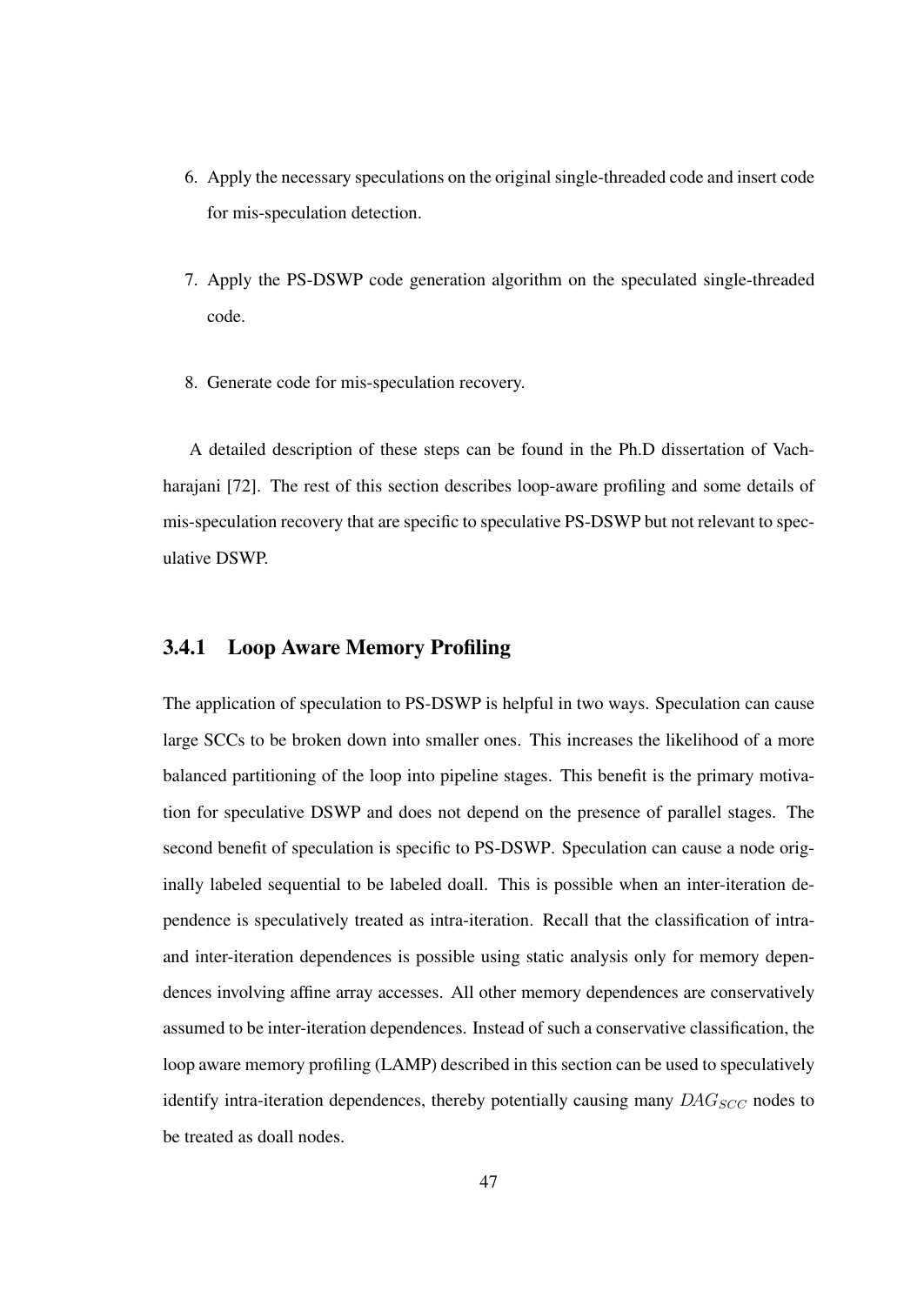#### Profile information

Just like other profilers, LAMP gives runtime dependence information between store/load pairs. Unlike other profilers, this dependence information between store/load pairs is not just a count indicating the number of times the store and the load alias. Instead, LAMP outputs a set of triples  $LP = \{ (H_l, dist, count) \}$ , where  $H_l$  is a loop header, *dist* is dependence distance and count is profile count. A triple  $(H_l, dist, count)$  is to be interpreted as follows: with respect to a loop whose header is given by  $H_l$ , the number of times the load reads a value written by the store that executed *dist* iterations ago is *count*. As a concrete example, the presence of a tuple  $(H_{loop1}, 1, 10)$  in LP indicates that both the load and store are inside some loop *loop*1 and with respect to that loop, load has read the value written to by the store in the previous iteration 10 times. Note that the same pair of operations may also have an intra-iteration dependence if LP contains a triple  $(H_{loop1}, 0, count_{intra})$  as well as a dependence with respect to a different loop loop2 if LP contains a triple ( $H_{loop2}$ , dist, count).

The number of inter-iteration dependences between stores and loads is obtained by adding all values of *count* in triples of the form  $(H_{loop}, dist, count)$ , where *loop* is the loop being parallelized by PS-DSWP and  $dist > 0$ . If this value is below a threshold, the dependence can be speculated as an intra-iteration dependence.

#### Profiler implementation

The program to be profiled is instrumented with calls to the LAMP library. First, unique identifiers are assigned to all memory operations such as loads, stores and external library calls as well as all the loops in the program. Then all memory operations are instrumented with calls to the LAMP API. These calls take the identifier of the memory operation, the address accessed by the memory operation, and the size of the load or store. The preheader and the loop exits are instrumented to indicate the start and end of loop invocations. The loop headers are instrumented to indicate the beginning of a new iteration of a loop.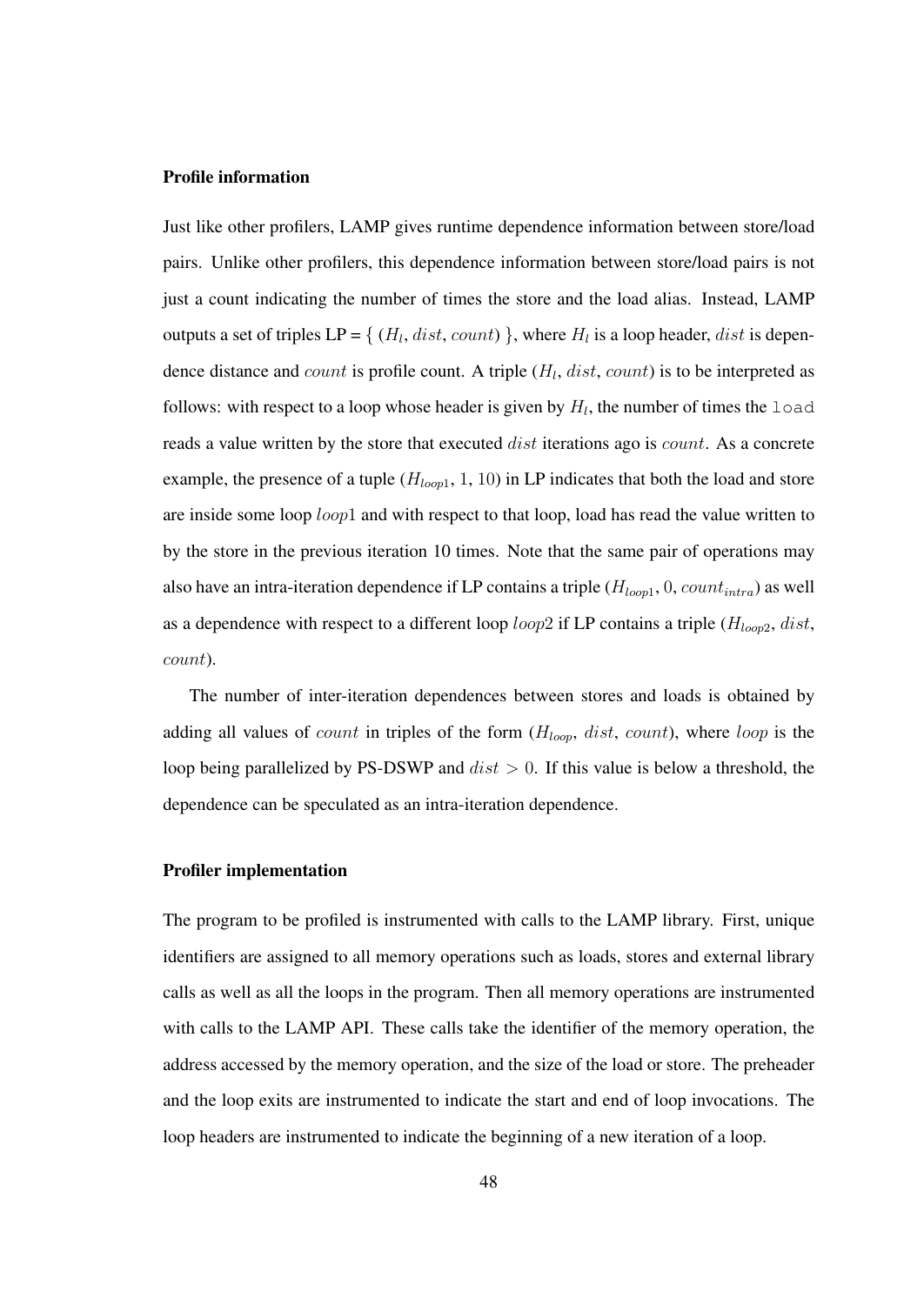The LAMP library maintains several data structures to collect loop-aware profile information. The data structures and how they are used are described below:

- Timestamp A global timestamp counter that is incremented whenever a LAMP API is called.
- Loop nest stack The loop nesting information is maintained as a stack. Whenever the LAMP invocation start API call is made, the identifier of the loop and the current time stamp are pushed to the stack and when the LAMP invocation end call is made the top element of the stack is popped out.
- Loop iteration queues For each loop in the loop nest stack, a circular queue is maintained. Whenever a LAMP iteration start API call is made, the current time stamp is inserted to the tail of the circular queue corresponding to the current loop (i.e the top element of the loop nest stack).
- Memory writer map A map is maintained between each memory location and the store operation that last wrote to that location. Whenever a LAMP<sub>-Store</sub> API call is made, a map is created between the locations that are written by the store and the tuple (id, current\_time\_stamp).
- LAMP arcs map This is the main data structure that contains the final profile information. This is a map between (store id, load id, loop) triples and a list of (iteration distance, count) tuples. This map is updated whenever a LAMP load call is made. The location that is read by the load is looked up in the the memory writer map to get the (store id, time stamp) tuple. The timestamps of the entries in the loop nest stack are scanned from top to bottom to find the innermost loop that encloses both the load and the store. The loop iteration queue for this loop is scanned to find the iteration distance based on the iteration in which the store happened and the current iteration. If dist is the iteration distance, then the list in the LAMP arcs map corresponding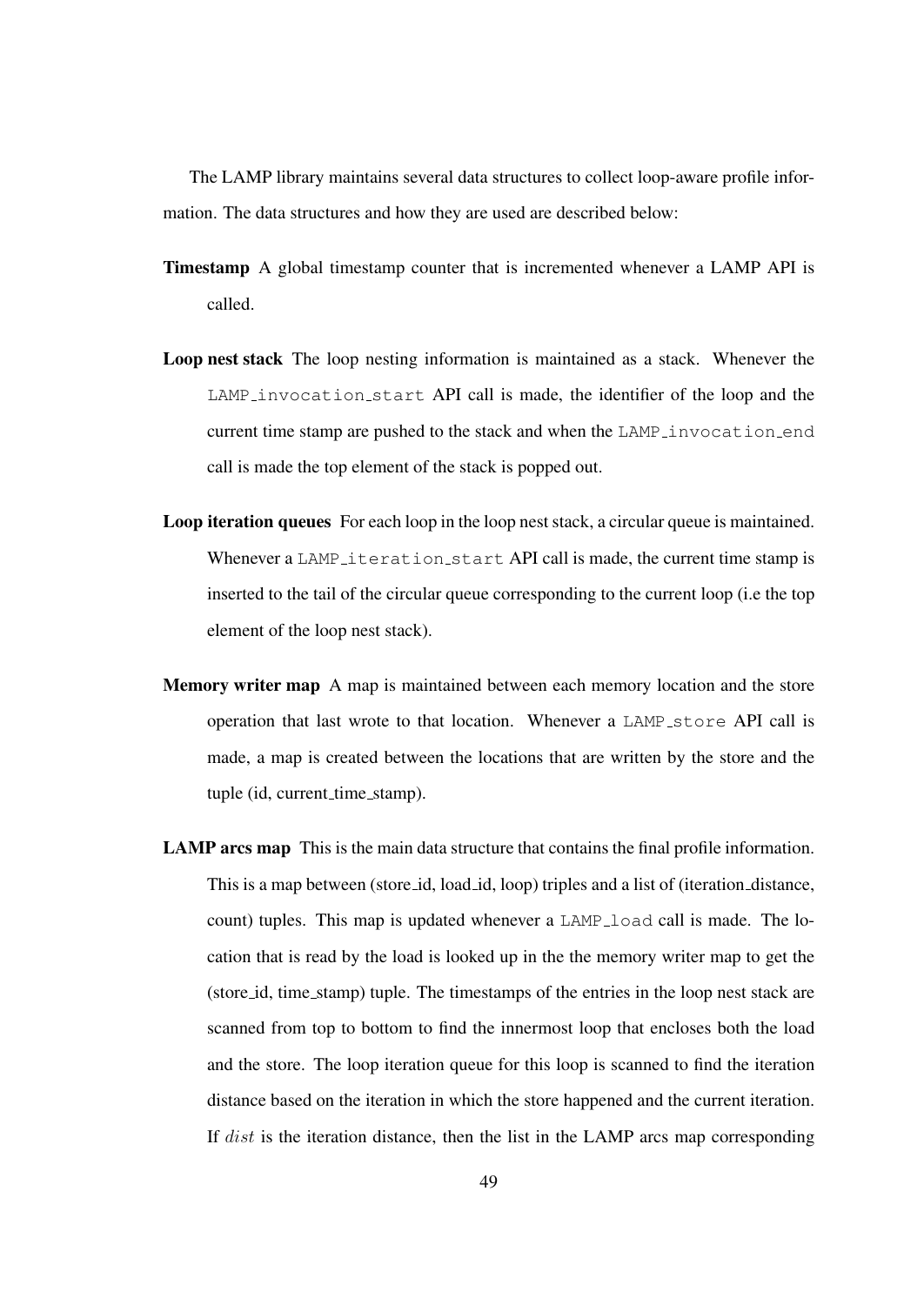to the triple (store id, load id, this loop) is scanned to see if there is a tuple for this iteration distance, and if so, the corresponding count is incremented. If no such tuple is found, a new (dist, 1) tuple is added to the list. If the dist is non-zero (i.e the dependence is an inter-iteration dependence), the process is continued for outer loops in the loop nest. If the iteration distance is 0, then the scanning of the entries in the loop nest stack stops since the iteration distance with respect to any outer loop will also be 0. When the program terminates, the contents of the LAMP arcs map are dumped to a file which is later used to annotate the program

The length of the circular queues determines the maximum dependence-distance that can be tracked by LAMP. If  $l$  is the length of each circular queue, any dependence with distance greater than  $l$  cannot be distinguished from a dependence with distance  $l$  and hence are merged together. For the purpose of speculative PS-DSWP, it is sufficient to distinguish dependences with distance 0 (intra-iteration) and greater than 0 (inter-iteration). Hence the circular queue can be replaced by a scalar that stores the time stamp of the last iteration of the loop.

Among the different data structures, the loop related structures have negligible memory usage. The size of LAMP arcs map in practice turns out to be small, since the set of dependences that manifest in practice are small [38]. The size of the memory writer map is proportional to the working set of the application. Its size can be reduced by keeping information at word level instead of byte level. Various performance optimization techniques including caching and paging have ensured that profile times are of the order of a few minutes for applications in the SPECInt 2000 benchmark suite.

#### 3.4.2 Mis-speculation Detection and Recovery

Speculative DSWP uses a hybrid software-hardware approach to mis-speculation detection and recovery. The hardware support is in the form of multi-threaded transactions (MTX) which is only used to manage speculative updates to the memory, with software taking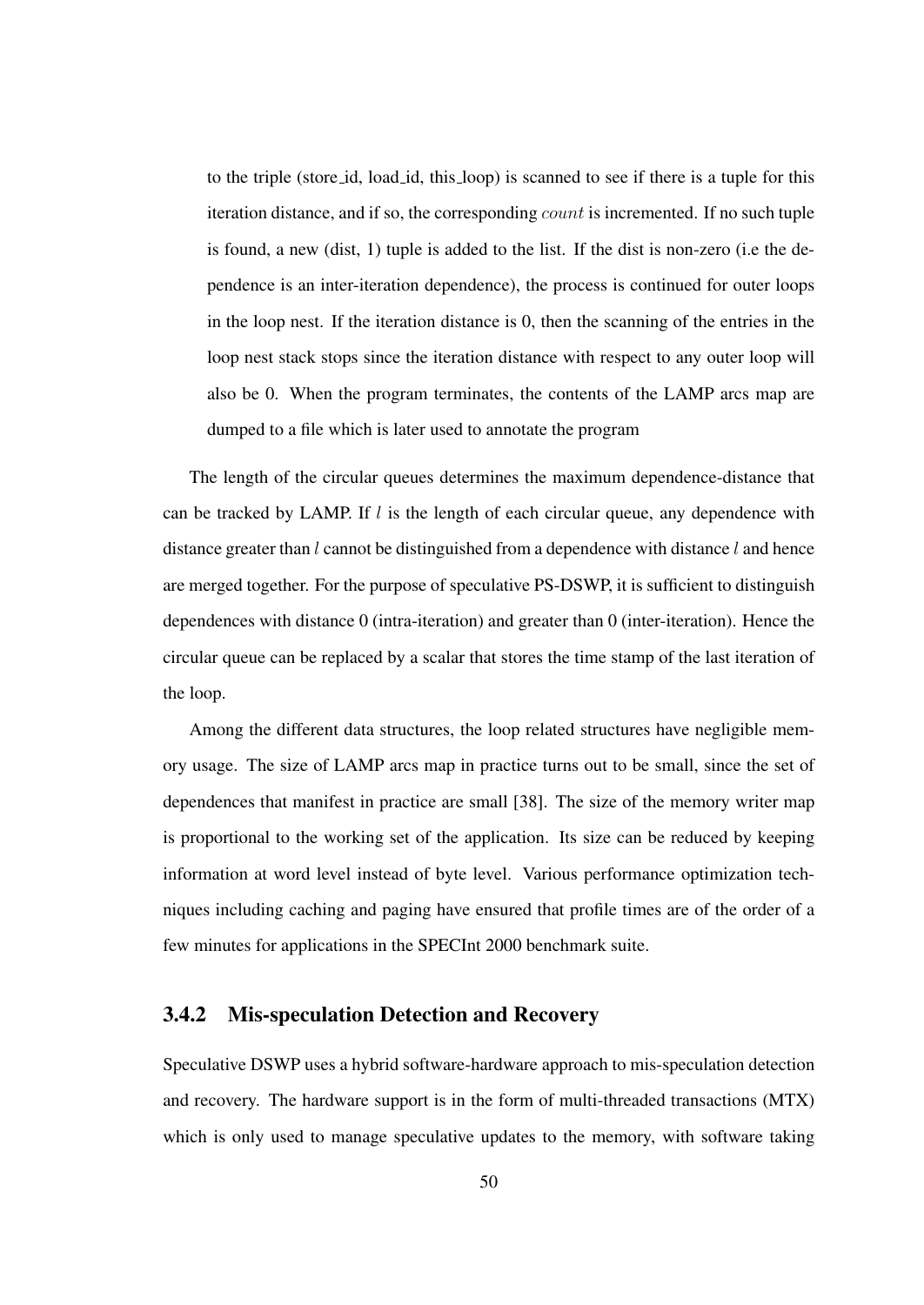```
op1: ld r1 = M[r2]
op1': \text{Id } r1' = M[r2]op3: br r1 == r1', L
 //Mis-speculation
L:...
op2: st M[r3] = r4
```
Figure 3.9: Application of memory alias speculation in speculative PS-DSWP.

care of the rest of the mis-speculation detection and recovery. Each stage contains code to detect violation of any speculated dependence in that stage. It then communicates that information to a separate thread called the *commit thread* that orchestrates the recovery process. The commit thread gathers the set of live-in registers from the individual stages at the beginning of each iteration. When it receives mis-speculation information from a thread, it restores the memory state to the state prior to the mis-speculation, re-executes the mis-speculated iteration sequentially, and sends back the correct set of live-in registers to all the threads. The hardware support and the steps involved in mis-speculation detection and recovery are discussed in detail by Vachharajani [72].

The integration of PS-DSWP with speculative DSWP is almost seamless requiring very minor changes to the two component techniques. Because of the presence of parallel stages, the commit thread maintains multiple copies of the live-in registers that need to be restored in each thread executing a parallel stage after recovery from mis-speculation. It manipulates the queue base register to receive iteration live-in values from each thread in a roundrobin fashion. The queue base register in each thread itself is saved and restored after mis-speculation to allow for correct communication among the different threads after misspeculation.

The addition of memory alias speculation forces the last stage of a PS-DSWP partition to be a sequential stage because of the mis-speculation detection mechanism used in speculative DSWP. In speculative DSWP, all speculations are first applied to single-threaded code before performing the partitioning. The application of memory speculation leads to the insertion of new operations that must be appropriately allocated to a pipeline stage.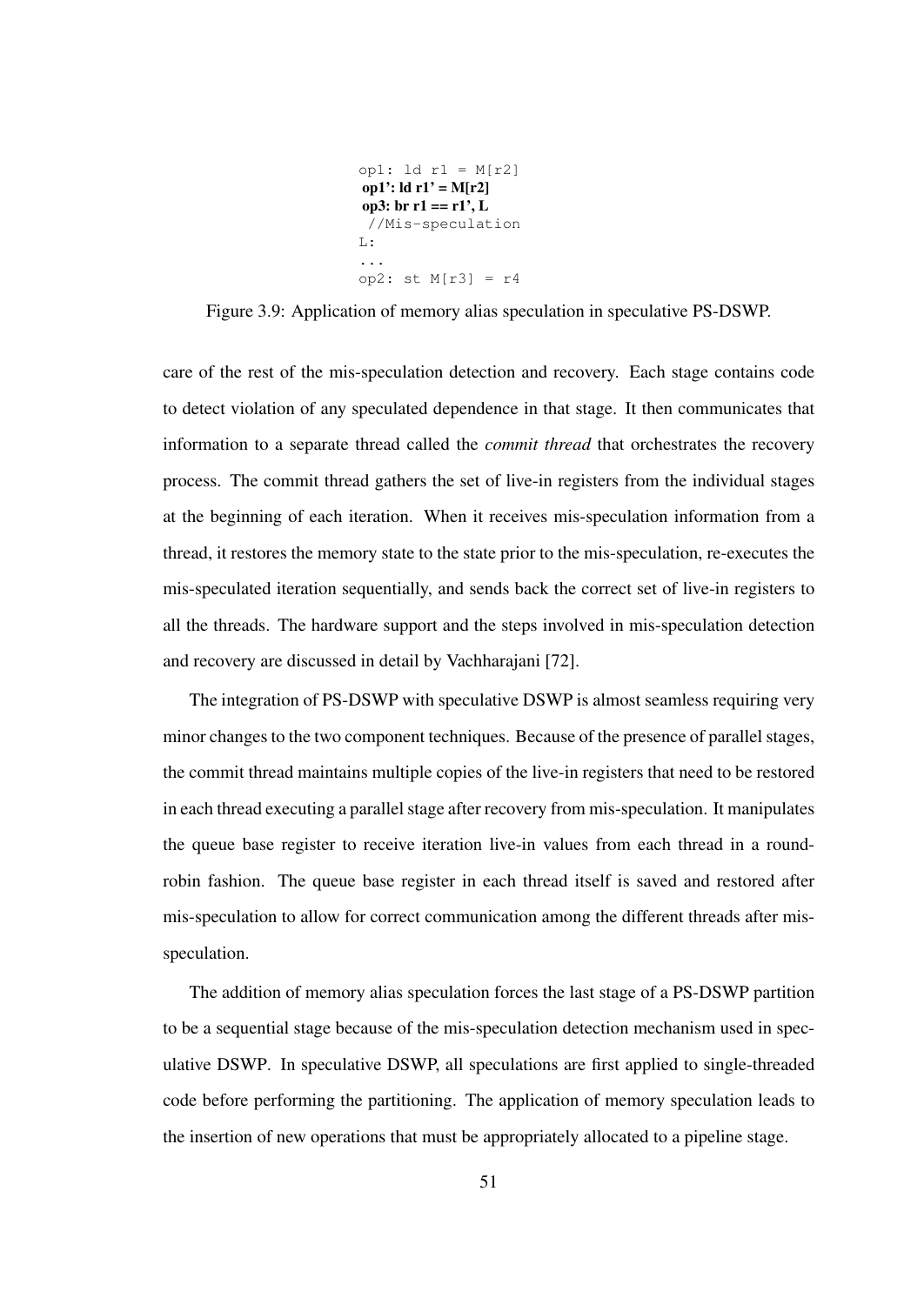In Figure 3.9, the dependence between the store  $\infty$  and the load  $\infty$ 1 needs to be speculated. In the single-threaded code, the load  $\infty$ 1 is first cloned to create another load operation  $\text{op1}'$ . Then, the original load value r1 and the cloned loaded value r1' are compared. Then, during partitioning, the dependence between op2 and op1 is ignored in the PDG but a dependence is created between  $op2$  and  $op1'$ . Furthermore, the branch op3 is speculated to be always taken and control speculation is applied to the branch. If the branch is not taken, it implies that  $r1$  and  $r1'$  are not equal. Since the dependence between  $\infty$  2 and  $\infty$ 1' is enforced, r1 must have the incorrect value, implying the misspeculation of op1.

If the dependence between  $op2$  and  $op1$  is loop-carried, then the dependence between op2 and op1' is also loop-carried. Hence, op1' has to be placed in a sequential stage and the stage containing  $op1'$  must come after the original store and load. Thus, due to the use of alias speculation in speculative PS-DSWP, the last stage of the pipeline must be a sequential stage.

### 3.5 Related Work

Davies [14] proposed an extension to DOPIPE that applies DOALL parallelization to a stage if the stage comprises only an inner loop. The technique is also not general enough to be applicable to loops with arbitrary control flow. PS-DSWP is applicable to loops with arbitrary control flow and parallel stages are not limited to inner DOALL loops. Takabatake et al. [65] proposed the *Do-sandglass* parallelization based on the observation that a loop can be divided into tasks with inter-iteration dependences and tasks that do not have interiteration dependences and they can be executed as a pipeline. However, they do not propose any automatic transformation to achieve the same.

When a loop to which DOALL cannot be applied contains some statements that do not have any inter-iteration dependences, loop distribution [1] can be applied to isolate those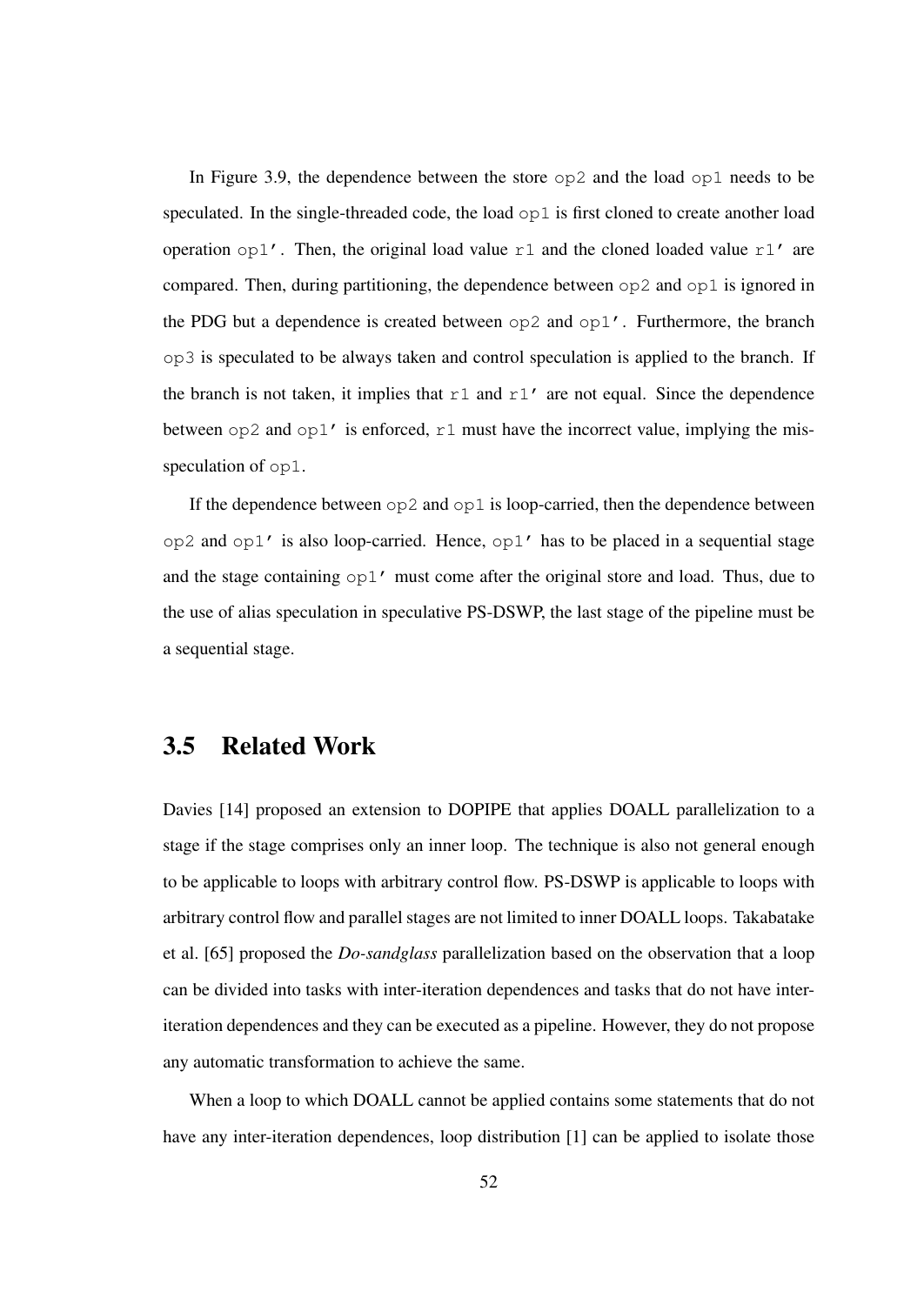statements into separate loops. Then, those loops can be subjected to DOALL parallelization and the rest of the original loop can be executed sequentially. This approach results in computational resources being unused when the sequential portions execute whereas PS-DSWP overlaps the execution of the sequential and DOALL portions to extract pipelined parallelism. Furthermore, loop distribution can be applied only to counted loops.

Some of the advantages of PS-DSWP can be obtained by applying loop unrolling followed by DSWP. If a loop is unrolled twice, an SCC in the original loop body that does not contain an inter-iteration dependence with respect to the loop being parallelized is also replicated twice and forms two separate SCCs in the unrolled loop. Hence a DSWP partition of the unrolled loop could execute the two SCCs in two different threads. This unrolland-DSWP approach has some significant drawbacks when compared to PS-DSWP. The first big disadvantage is the increase in code size due to unrolling, especially when applied to outer loops. To gain the same benefits of applying PS-DSWP inter-procedurally, it is not just enough to unroll the outer loops but also recursively inline the functions in the loop. This causes significant code growth for large unroll factors. Even if the code growth of the final binary can be tolerated, this code growth affects the size of PDG and other data structures in memory, thereby increasing cost of analyses and the transformation. The second major drawback is that this does not allow for dynamic assignment of iterations to threads described in Section 3.3.6. There are also other limitations such as the fact that the replication factor of a parallel stage has to be determined earlier since unroll factor determines the replication factor, whereas in PS-DSWP it is decided after the formation of the PDG.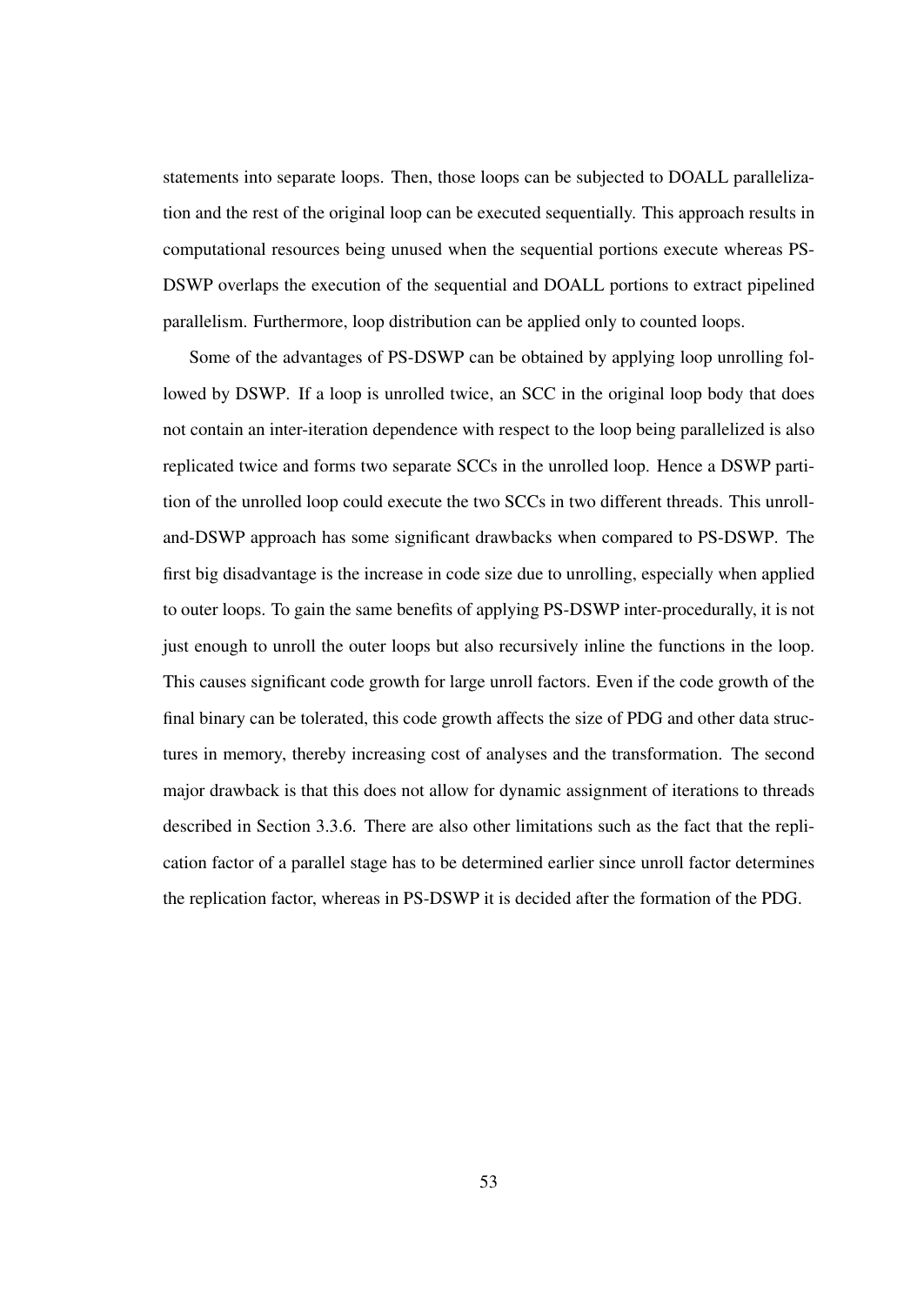## Chapter 4

# Thread Partitioning

This chapter discusses the PS-DSWP thread partitioning problem in detail. The goal of thread partitioning is to obtain a valid thread assignment that minimizes the execution time of the parallelized loop. However, the actual execution time depends on the input set and no compile time algorithm can minimize the execution time for all possible inputs. In this chapter, the problem is simplified and modeled using metrics available at compile time. The hardness of obtaining an optimal solution under this model is then shown, followed by a discussion on three different heuristic solutions. This chapter presents empirical data comparing the three different heuristics and based on the empirical data, a heuristic called *doall-and-pipeline* is found to outperform others. The purpose of this empirical analysis is to identify the heuristic that is likely to have a good *average* performance on a large number of loops, so that it can be used by a compiler implementing PS-DSWP.

### 4.1 Problem Modeling and Challenges

To model the solution for the thread partitioning problem, the following simplifying assumptions are made: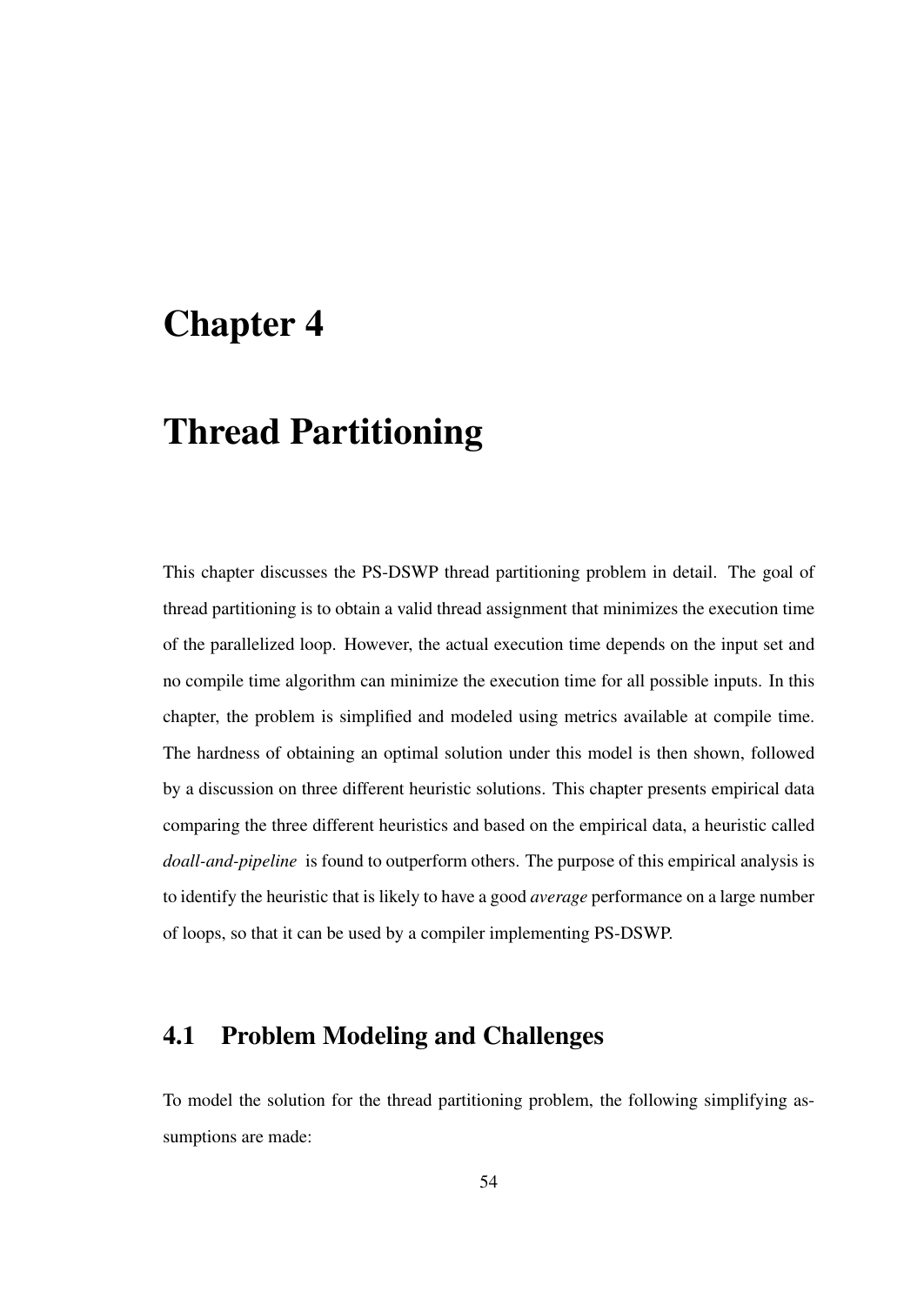- The execution time of each pipeline stage remains unchanged across different iterations of the loop.
- The target processor has a single-issue in-order architecture with each operation taking 1 clock cycle to execute.

Under these assumptions, the execution time of the original operations in a stage  $S_i$ (which is the same as the operations in block  $B_i$  of the partition P) can be approximated by  $W_i$ , the profile weight of those operations. The profile weight  $W_i$  is simply the sum of dynamic execution frequencies of all the operations in that stage. In addition, after the PS-DSWP transformation, each stage executes some additional send/receive operations, whose cost is denoted by  $C_i$ . Finally the number of iterations executed by the loop is assumed to be much larger than the number of threads  $n$  so that all threads executing a parallel stage performs roughly the same amount of work.

Based on the above approximation, an expression for the execution time of the parallelized loop can be derived. The execution time of a sequential stage is just the sum of its  $W_i$  and  $C_i$ . If a stage  $S_i$  is a parallel stage, its work is equally divided across  $|T_i|$  threads and hence its execution time is  $\frac{(W_i+C_i)}{|T_i|}$ . Furthermore, the latency of a pipeline is determined by the latency of its slowest stage. Thus, the execution time of the parallelized loop is given by

$$
E = MAX_i(\frac{W_i + C_i}{|T_i|}).\tag{4.1}
$$

For this simplified model of the problem, the optimal solution is one that minimizes  $MAX_i(\frac{(W_i+C_i)}{|T_i|})$  $\frac{i+U_i}{|T_i|}$ ). Minimizing E can be shown to be NP-hard. The proof is by a reduction from the *bin packing* problem, a known NP-complete problem [20].

#### Theorem 1. *Thread partitioning is NP-hard under the simplified execution model.*

*Proof.* The input to the bin packing problem is a sequence of numbers S, a number of bins  $b$ , and the capacity  $c$  of each bin. The problem is to decide if there exists an assignment of the numbers in S to the b bins such that the sum of the numbers in each bin is at most  $c$ .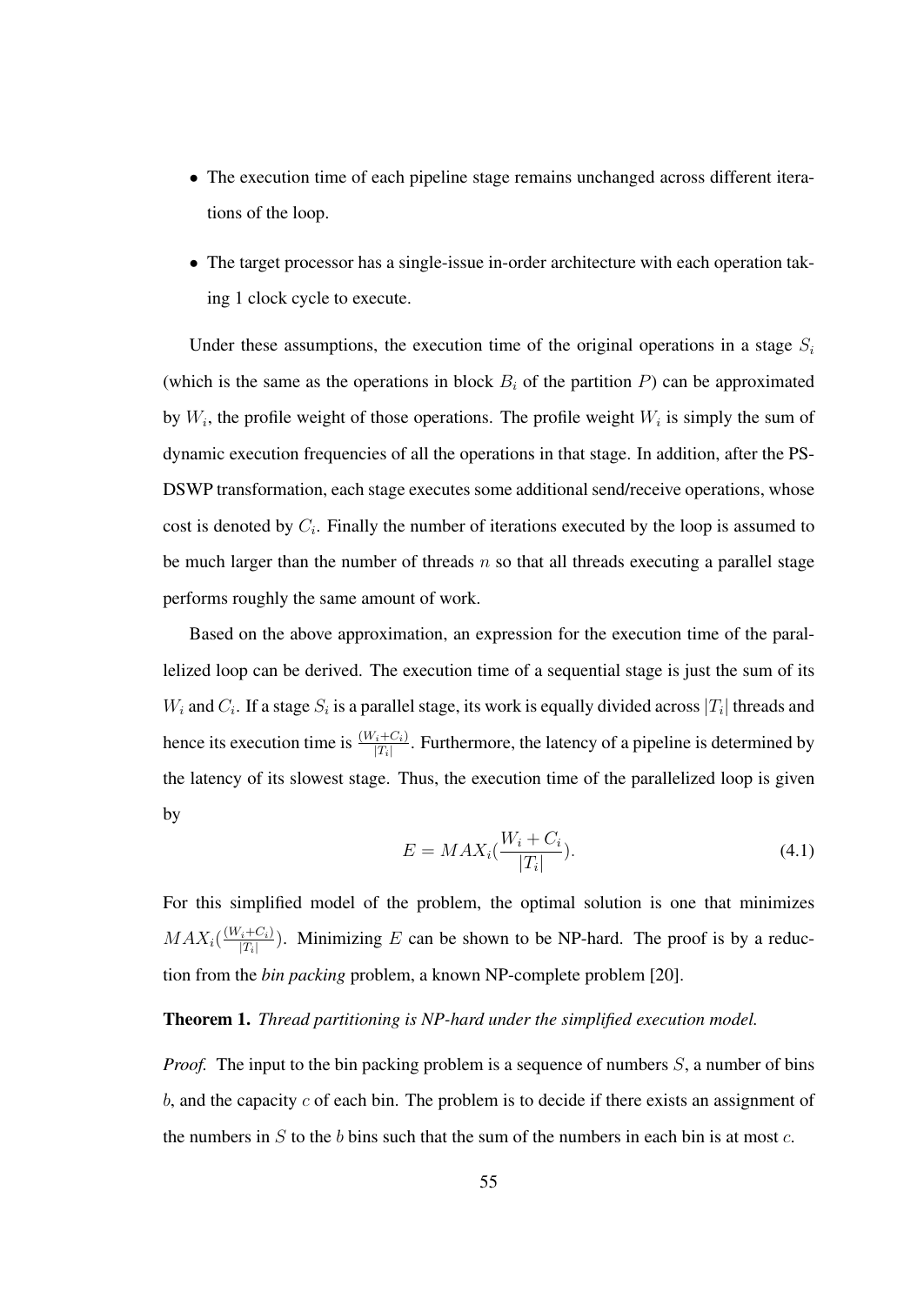The reduction to the thread partitioning problem instance is as follows. For each number  $S_i$  in S, a  $DAG_{SCC}$  node is created whose profile weight is set to  $S_i$ . All nodes are labeled sequential. No edges are created in the  $DAG_{SCC}$  leading to the absence of any communication between the nodes. The number of threads n is set to b, the number of bins.

The solution to this thread partitioning instance returns an assignment  $A = \{(B_1, T_1), (B_2, T_2), \dots (B_l, T_l)\}\)$ , whose execution time E is given by  $MAX_i(\frac{(W_i + C_i)}{|T_i|})$  $\frac{i+U_i}{|T_i|}$ ). Since no stage can be a parallel stage and there is no communication between the stages, the number of stages l becomes the number of bins b and E reduces to  $MAX_i(W_i)$ . Consider a bin packing where all numbers corresponding to the  $DAG_{SCC}$  nodes in stage  $S_i$  are packed into a unique bin. If the solution to the thread partitioning problem is optimal, then the solution to bin packing can be obtained by merely checking if  $MAX_i(W_i) < c$ .

 $\Box$ 

Since the size of the  $DAG_{SCC}$  runs into thousands of nodes when constructed from a system dependence graph, an exact solution is impractical. Hence, the rest of this chapter presents three different *heuristic* algorithms for the thread partitioning problem.

### 4.2 Evaluating the Heuristics

Since all the three algorithms are heuristic solutions, empirical results are used to compare them and find the algorithm that is better on the average. The algorithms are evaluated on a total of 251 loops from 29 benchmarks that include the SPEC2000 and SPEC2006 integer benchmarks [60] written in C, the Mediabench benchmarks [29] and a few Unix applications. Only those loops that account for at least 10% of the total execution time in these benchmarks are used for the comparison.

The system dependence graphs of these loops are first constructed. Then, the following criteria are used to speculate infrequent dependences in the SDG: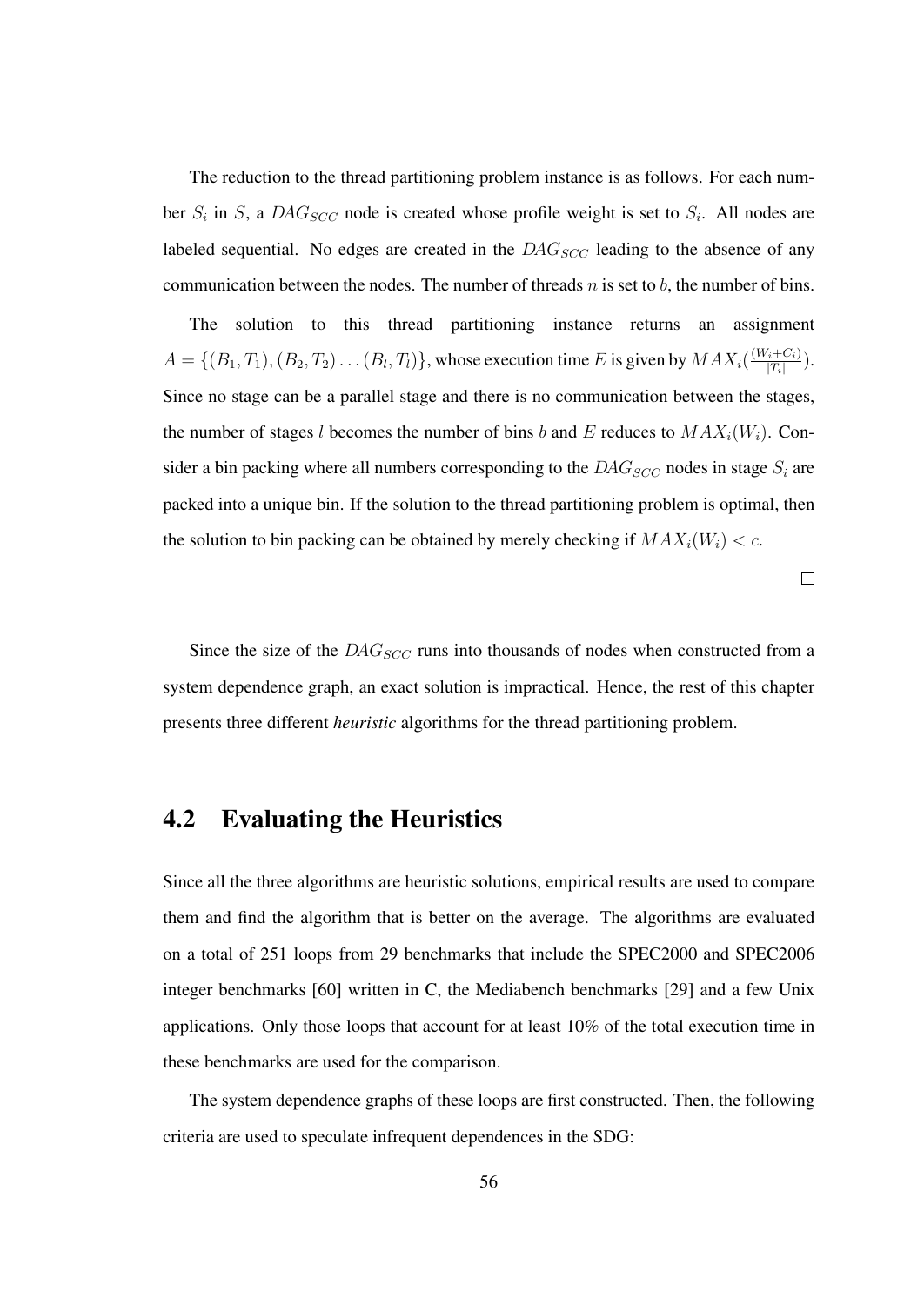

Figure 4.1: Search tree traversed by the exhaustive search algorithm.

- If a branch is highly biased ( $> 95\%$ ), then the control dependences from the branch to all the operations it controls are speculated.
- Dependences between operations that are infrequent with respect to the execution frequency of the outer loop are speculated.
- Memory dependences that never manifested during the profiling run are speculated.

The  $DAG_{SCC}$  is constructed from the speculated SDG and the partitioning algorithms are applied on the  $DAG_{SCC}$ . For each loop, an estimated speedup metric is computed based on the parallel execution time in Equation 4.1 and its sequential execution time. This speedup estimate does not take into account the cost of mis-speculation detection and recovery.

### 4.3 Algorithm: Exhaustive Search

The first approach is an exhaustive search algorithm that is based on the assumption that while the PS-DSWP partitioning problem is NP-hard, certain instances may still be tractable if the edges in the  $DAG_{SCC}$  highly constrain the set of legal solutions. For such instances, the algorithm searches all possible legal partitions to find the best partition. For other instances, a time budget is used to stop the search-space prematurely and return the best solution found so far.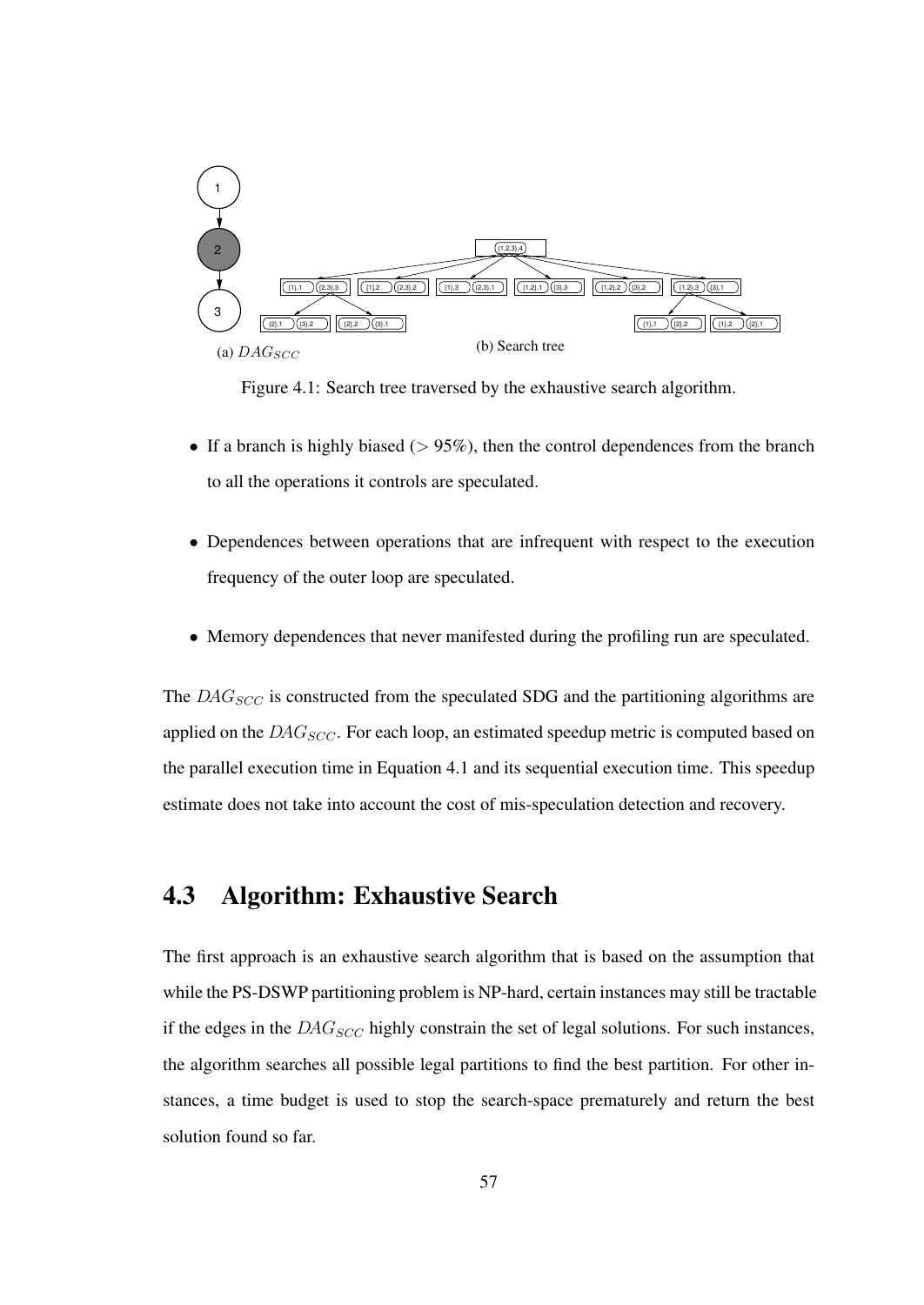The search of solution space is illustrated in Figure 4.1. Figure 4.1(a) shows a simple straight-line DAG with three nodes and Figure 4.1(b) shows the corresponding search tree. Each node of the search tree corresponds to a dependence graph G that needs to be partitioned and the number of threads available to partition the graph. The root of the tree contains the entire dependence graph, represented by the set of nodes  $\{1, 2, 3\}$  and the number of threads given to the partitioner, which is 4 in this case. All nodes, other than the root node, consist of two sub-nodes. This denotes a cut of the dependence graph associated with its parent into two parts. For instance, the leftmost child of the root node corresponds to cutting the graph into a subgraph  $G1$  consisting of just node 1, and a subgraph  $G2$  consisting of nodes  $\{2, 3\}$ . The two subgraphs are represented by the two sub-nodes in the left child of the root. The sub-nodes also contain the information that one thread is available to partition the subgraph  $G1$  and three threads to partition  $G2$ . A pipeline for  $G$  with 4 threads can be obtained by first obtaining a pipeline of G1 with one thread, a pipeline of G2 with three threads and then by appending the second pipeline to the first. By cutting  $G$  in different ways and by assigning different number of threads to the cuts, multiple feasible solutions for  $G$  are obtained. The best among them — the one that maximizes the estimated performance — is then chosen. The solution for each of the parts in a given cut can be similarly obtained recursively. Thus, each of the *sub-nodes* has a set of children in the search tree. A sub-node has no children if the corresponding subgraph is a single-node subgraph in which case it cannot be further partitioned. A node is also a leaf node if it has less than three threads as otherwise its partition cannot contain a parallel stage.

The pseudocode for the SEARCH routine is given in Figure 2. It contains several optimizations to prune the search tree. It first has a series of  $\pm$  f statements that terminate a branch of the search tree. First, it checks if the partition for the given graph for the given number of threads has been already computed and returns it from a table. The search also terminates when there is just one thread available, in which case there is nothing left to partition. If the entire graph is a DOALL graph, then again no partitioning of the subgraph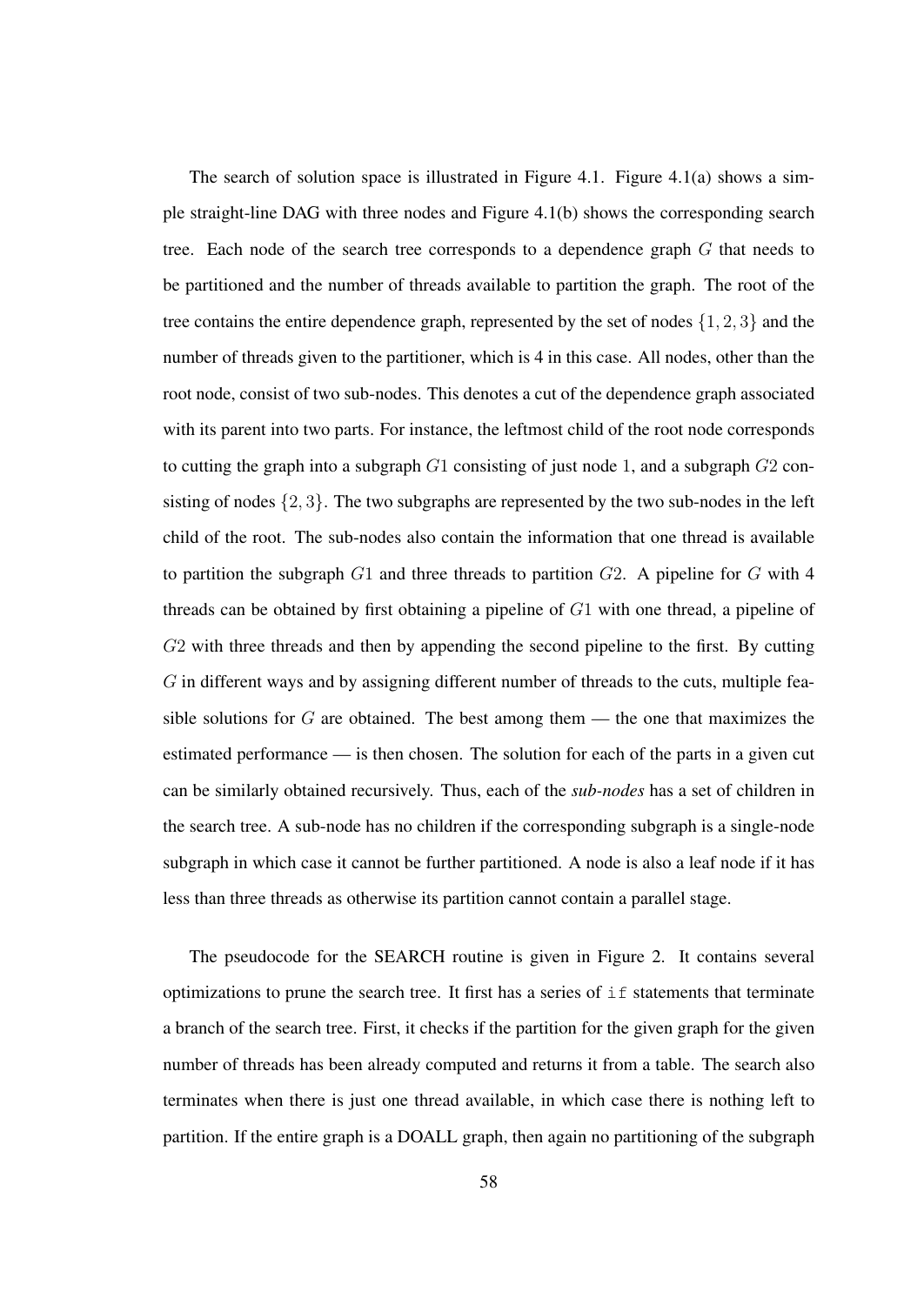#### Algorithm 2 SEARCH

```
Input: DAG G
Input: #Threads n
if Table[G, n] is not empty then
  return Table[G, n]
else if n == 1 then
  return [(G, 1)]else if G is a DOALL graph then
  return [(G, n)]else if n == 2 then
  return DSWP_PARTITION(G, n)
else if Time > TimeBudget then
  return DSWP_PARTITION(G, n)
else if not HAS_PROFITABLE_PARALLEL_STAGE(G, n) then
  return DSWP_PARTITION(G, n)
else
  BEST_WT = \inftyCUTS =PROFITABLE_LEGAL_CUTS(G)
  for each cut (G1, G2) in CUTS do
    for m = 1 to n - 1 do
      P_1 = \text{SEARCH}(G1, m)P_2 = \text{SEARCH}(G2, n-m)WT = \text{ESTIMATE\_WEIGHT}(G1, m, G2, n-m)if WT > BEST<sub>-</sub>WT then
         BEST\_WT = WTBEST_CUT = APPEND(P_1, P_2)end if
    end for
    if Time > TimeBudget then
      break
    end if
  end for
  Table[G, n] = BEST_CUT
  return BEST_CUT
end if
```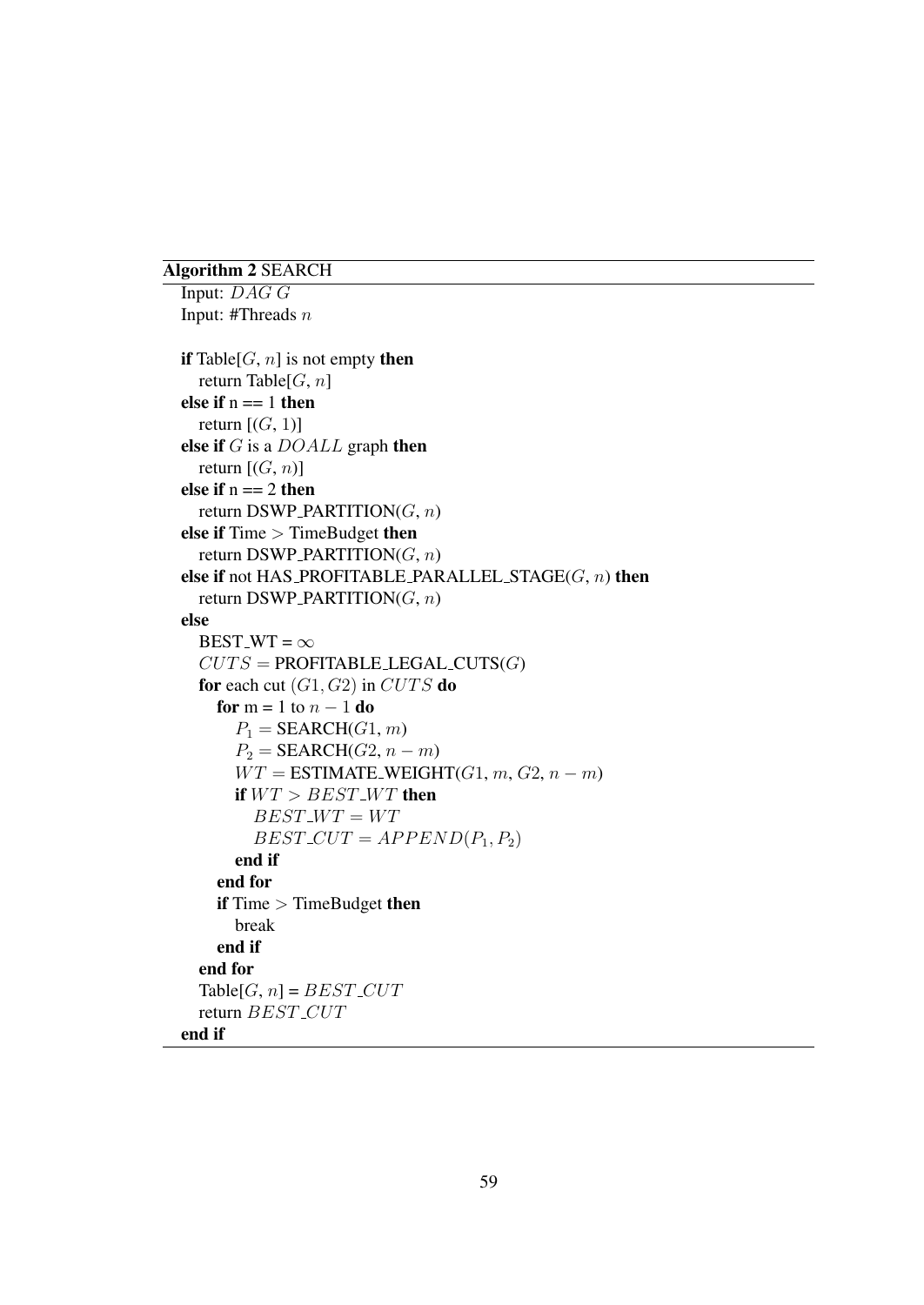is required. Each of the next three conditions, if satisfied, causes the routine to obtain a partition without any parallel stages by calling the DSWP PARTITION routine. The first of these is when there are only two threads available, which rules out the possibility of a partition with at least one sequential stage and a parallel stage. If the time taken to search the tree so far has already exceeded the time budget, a DSWP pipeline of the subgraph is returned. Finally, the DSWP PARTITION routine is invoked if it determines that the profile weight of the nodes that can be assigned to a parallel stage is low.

The else part of the outermost if statement contains the recursive portion of the SEARCH routine. First, the set of legal cuts of the graph is obtained. A cut is simply a partition of the nodes of the graph into top and bottom parts and it is legal if there is no arc from the bottom part to the top part. Given a legal cut, the top and bottom parts could be independently partitioned and fused together. From the set of legal cuts, cuts that are deemed unprofitable are removed.

A cut could be unprofitable in two ways. A cut could be *lopsided* if the weight of one part is much much lower than the other leading to a poor load balance. A cut  $C_1$  of G could also be unprofitable if it is subsumed by another cut  $C_2$ . This happens when exploring  $C_2$ is likely to get a partition of  $G$  that is at least as good as any partition obtained by exploring  $C_1$ . As an example, consider a graph G that contains a sequential node  $n_1$  of weight 0.3, and two doall nodes  $n_2$  and  $n_3$  of weights 0.1 and 0.15. A cut with  $n_2$  alone in one part and the rest of the nodes in the other part is subsumed by a cut that has  $n_2$  and  $n_3$  in the same part since the part containing  $n_1$  is the bottleneck.

Figure 4.2 show the relative speedup when the exhaustive search is used. The time budget was set to 1200 seconds. Only 7% of the loops considered for partitioning exceeded the time budget. The partitions obtained by exhaustive search result in a 240% geometric mean estimated-speedup over single-threaded execution under the execution model described in Section 4.1. On an average, the algorithm takes 211.8 seconds to partition a loop.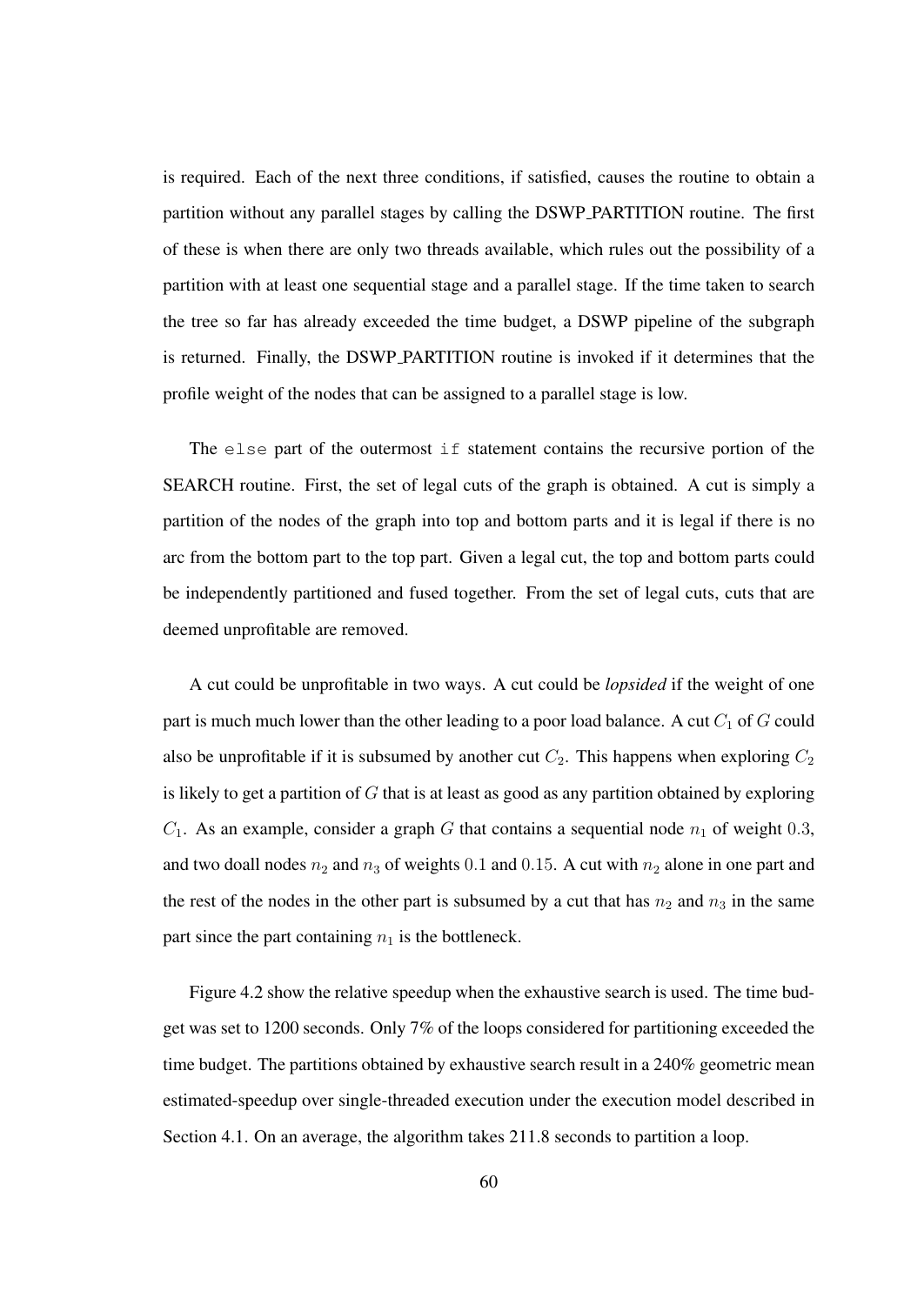

Figure 4.2: Estimated speedup of exhaustive search. Estimated geometric mean speedup is 3.4.



Figure 4.3: Example illustrating the pipeline-and-merge heuristic.

# 4.4 Algorithm: Pipeline and Merge

The second approach to thread partitioning is to obtain a DSWP pipeline and then perform a post-processing pass that merges consecutive parallel stages to obtain larger parallel stages. This algorithm is referred to as *pipeline-and-merge*. The DSWP pipeline is obtained by using the pipeline formation algorithm originally proposed by Ottoni et al. [44]. The algorithm attempts to balance the weights of the stages in the pipeline.

After forming the DSWP pipeline, a post-processing phase repeatedly merges stages to reduce the depth of the pipeline and to maximize the work done by parallel stages. This phase merges only two parallel stages since if a parallel stage is merged with a sequential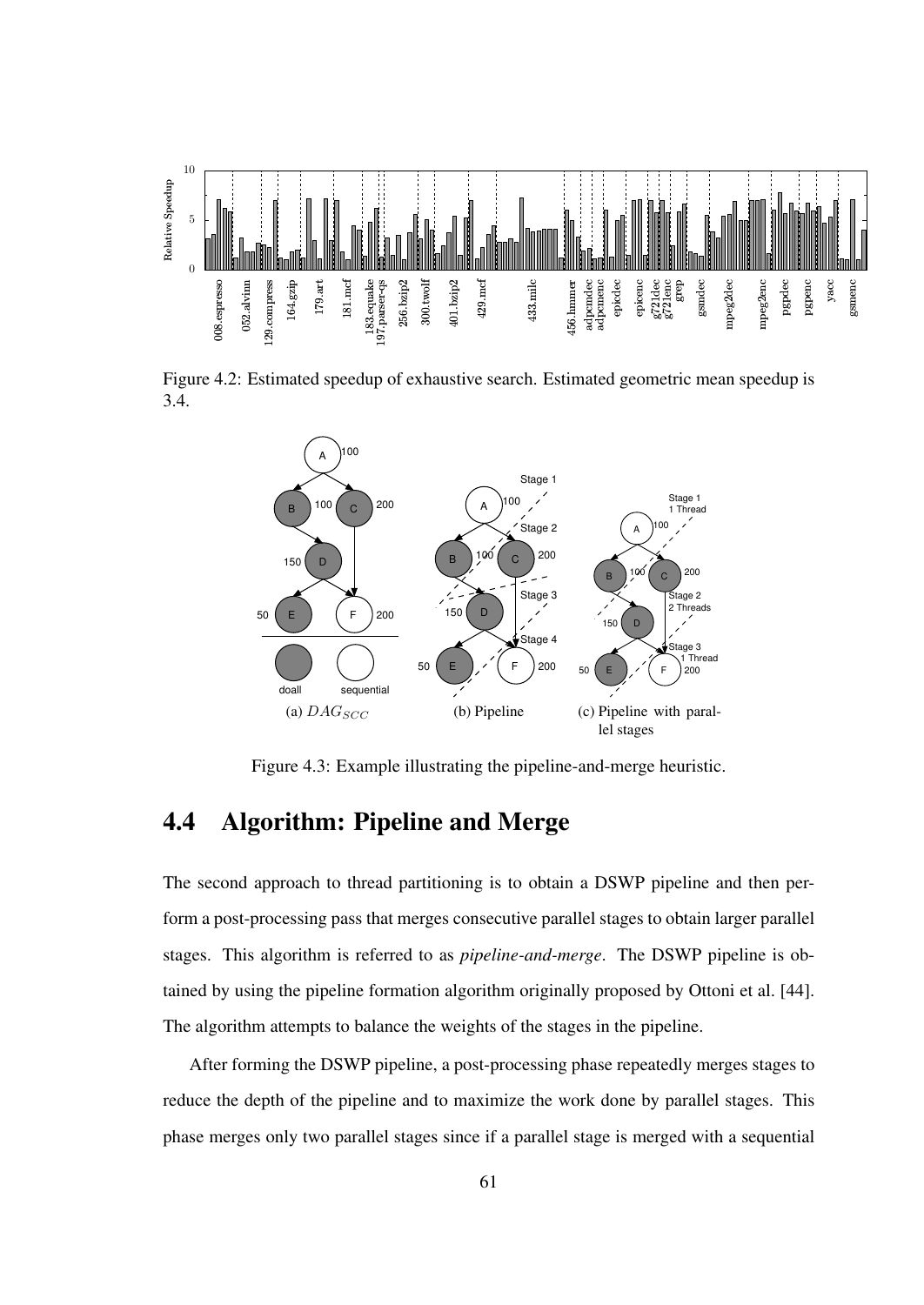

Figure 4.4: Parallel stages containing operations with loop carried dependence.

stage, the resulting stage can only be sequential. Furthermore, only consecutive stages can be merged to prevent cyclical dependences between pipeline stages. The presence of loop-carried dependences can prevent two consecutive parallel stages from being merged. Consider two consecutive stages  $S_i$  and  $S_{i+1}$  in Figure 4.4.  $S_i$  contains an operation that uses a register  $r^2$  defined in stage  $S_{i+1}$ . Note that there can not be any dependence from  $S_i$  to  $S_{i+1}$  as that violates the requirement that there be no cyclic dependences between pipeline stages. If  $S_i$  and  $S_{i+1}$  are merged together, then the resulting stage cannot be a parallel stage because it contains a loop-carried dependence. If there is no loop-carried dependence between operations in  $S_i$  and  $S_{i+1}$ , the stages are merged together. The number of threads allocated to the resulting stage equals the sum of threads allocated to those two stages. It is always profitable to merge two parallel stages instead of keeping them as two separate stages. Let stage  $S_i$  have a weight of  $W_i$  and assigned  $n_i$  threads and stage  $S_{i+1}$ have a weight of  $W_{i+1}$  with  $n_{i+1}$  threads. The weight of the merged stage is at most  $W_i$ +  $W_{i+1}$  since communication operations needed to communicate between  $S_i$  and  $S_{i+1}$  are no longer needed and no additional communication operations are inserted in the pipeline. Clearly,  $\frac{W_i + W_{i+1}}{n + n}$  $\frac{W_i + W_{i+1}}{n_i + n_{i+1}}$  is less than  $\frac{W_i}{n_i} + \frac{W_{i+1}}{n_{i+1}}$  $\frac{W_{i+1}}{n_{i+1}}$ .

Figure 4.3 illustrates this heuristic. The original  $DAG_{SCC}$  is shown in Figure 4.3(a). The shaded nodes are doall nodes and the numbers adjacent to the nodes are the node weights. Figure 4.3(b) shows a pipeline with four stages. Excluding the communication cost, the pipeline is perfectly balanced. Stages 2 and 3 are parallel stages and the edges connecting the nodes in those stages are not loop carried. Hence they can be merged to form a single large parallel stage that is executed by two threads as shown in Figure 4.3(c).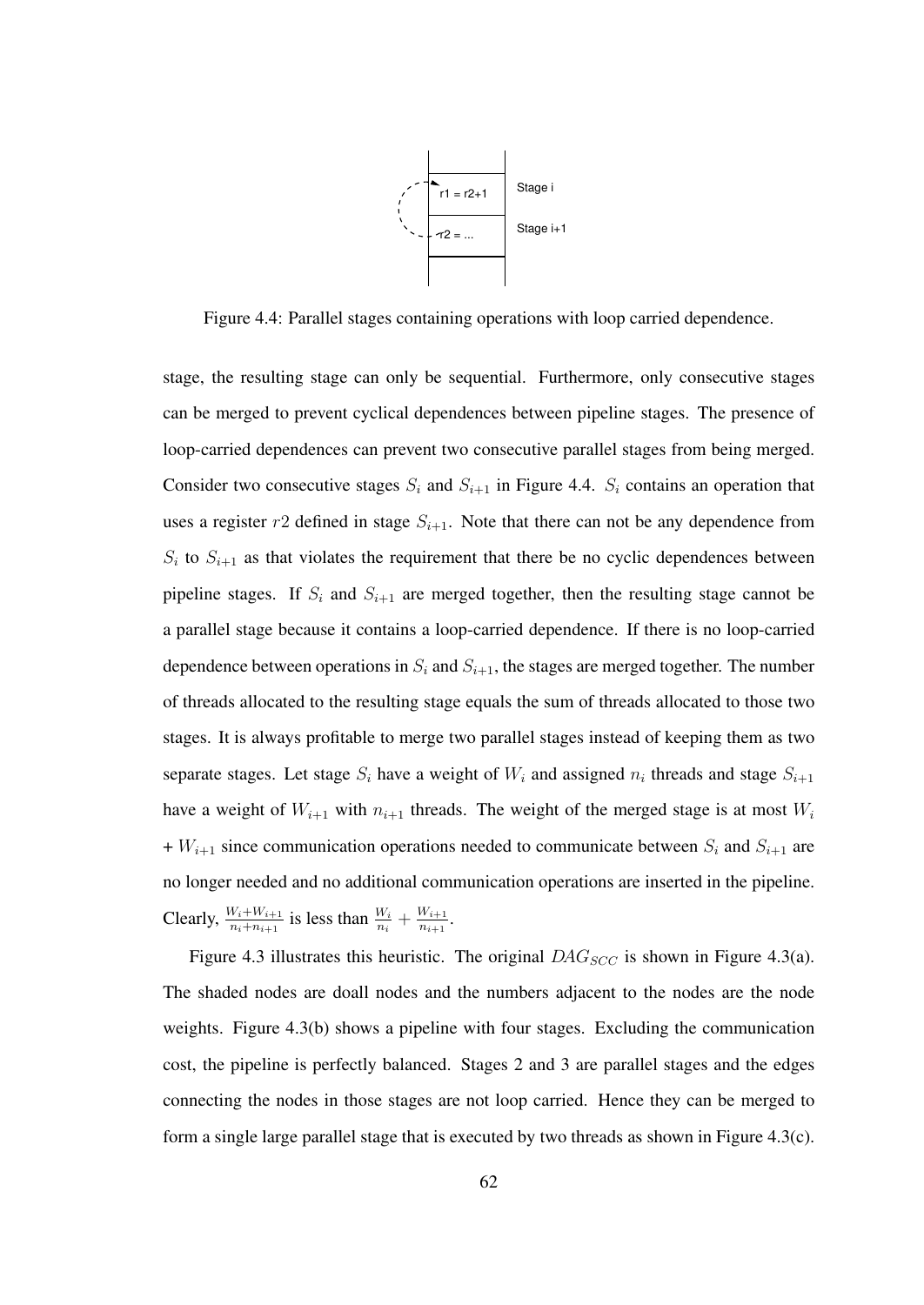

Figure 4.5: Estimated speedup of pipeline-and-merge heuristic over single-threaded execution. Geometric mean of the estimated speedup is 2.65.

Figure 4.5 shows the estimated speedup of various loops using the pipeline and merge heuristic. For the loops that are considered, the pipeline and merge heuristic results in a 165% geometric mean estimated-speedup over single-threaded execution. This compares poorly against the speedup obtained by the exhaustive search algorithm. However, the pipeline-and-merge algorithm takes only 4.8 seconds to partition a loop.

#### Randomization

One drawback with the pipeline-and-merge approach is that a stage formed by the DSWP partitioning algorithm may comprise of mostly doall nodes, but a few sequential nodes in that stage may prevent it from being merged with another stage to form a larger parallel stage. Randomization can be used to overcome this problem. There are two ways in which the use of randomization can aid in bringing more operations to parallel stages:

- DSWP partitioning algorithm traverses the  $DAG_{SCC}$  in topological order to form pipeline stages. There are many legal topological orderings of a DAG and DSWP explores only one of them. Randomization helps in exploring other valid topological orderings.
- While the DSWP partitioning tries to exactly divide the work among pipeline stages, allowing some slack in load balancing could result in more parallel stages being merged together in the post-processing pass.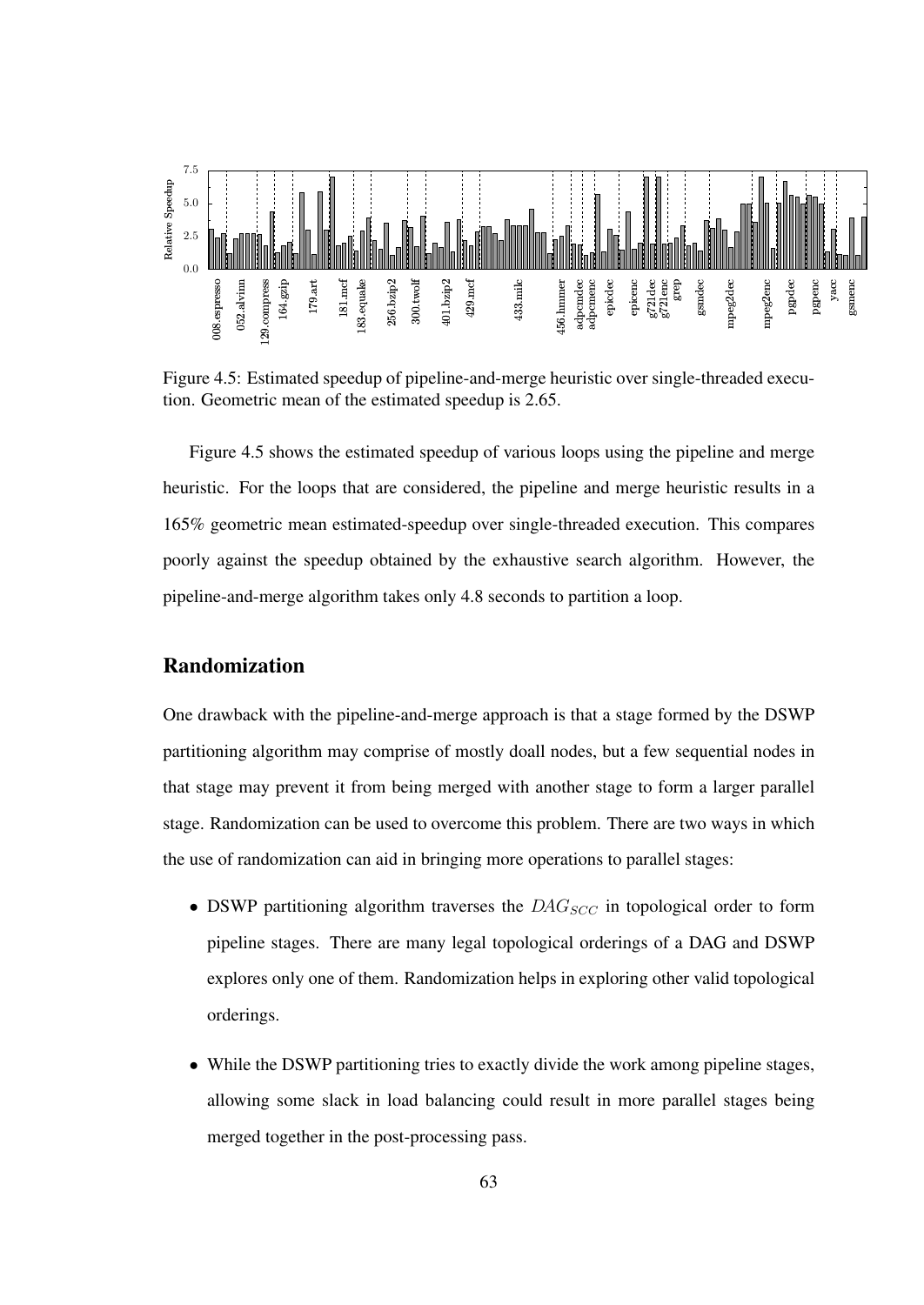The randomized version of the pipeline-and-merge algorithm conducts a large number of random trials, where each trial corresponds to choosing one particular partitioning of the  $DAG_{SCC}$ . While the weight of each stage in a trial may be unbalanced, the algorithm attempts to achieve load balancing based on the expectation of the weights of the stages over a large number of trials.

Algorithm 3 shows how a pipeline stage is formed. For each stage, the algorithm generates a Gaussian random number R. This number determines the weight of the operations in that pipeline stage, normalized with respect to the total weight of all the operations in the  $DAG_{SCC}$ . If the stages are perfectly balanced, this number has to be  $\frac{1}{n} + \delta$ , where *n* is the number of threads or pipeline stages and  $\delta$  is the estimated communication cost per stage. By generating R with a mean  $\mu$  of  $\frac{1}{n} + \delta$ , the algorithm ensures that over a large number of trials, it generates balanced pipeline stages. The standard deviation  $\sigma$  of the Gaussian distribution is set to  $\frac{\mu}{6}$ . Since more than 99% of the trials under a normal distribution lie in the range  $\mu \pm 3\sigma$ , the value of  $\sigma$  chosen by the algorithm ensures that most of the numbers fall in the range  $\frac{\mu}{2} - \frac{3\mu}{2}$  $\frac{3\mu}{2}$ .

This algorithm also maintains a work list and picks a random node from the work list to add to the current pipeline stage  $S_i$ . If the weight of a stage exceeds the Gaussian random number generated for that stage, then it stops adding operations to  $S_i$  and starts the new stage  $S_{i+1}$ , unless the current value of i is n, in which case all the remaining operations are added to  $S_n$ . In the post-processing phase, consecutive parallel stages that do not have any inter-iteration dependences are merged and the threads are added up. Since the number of pipeline stages created by the randomized partitioner could be less than the available number of threads, some unused threads may remain. These are proportionately allocated to the parallel stages based on the weight of the stages. The algorithm repeats this procedure a large number of times and retains the best partition.

Figure 4.6 shows the results for the randomized version of the pipeline and merge heuristic. The algorithm uses a total of 1000 trials and chooses the best of those 1000 trials.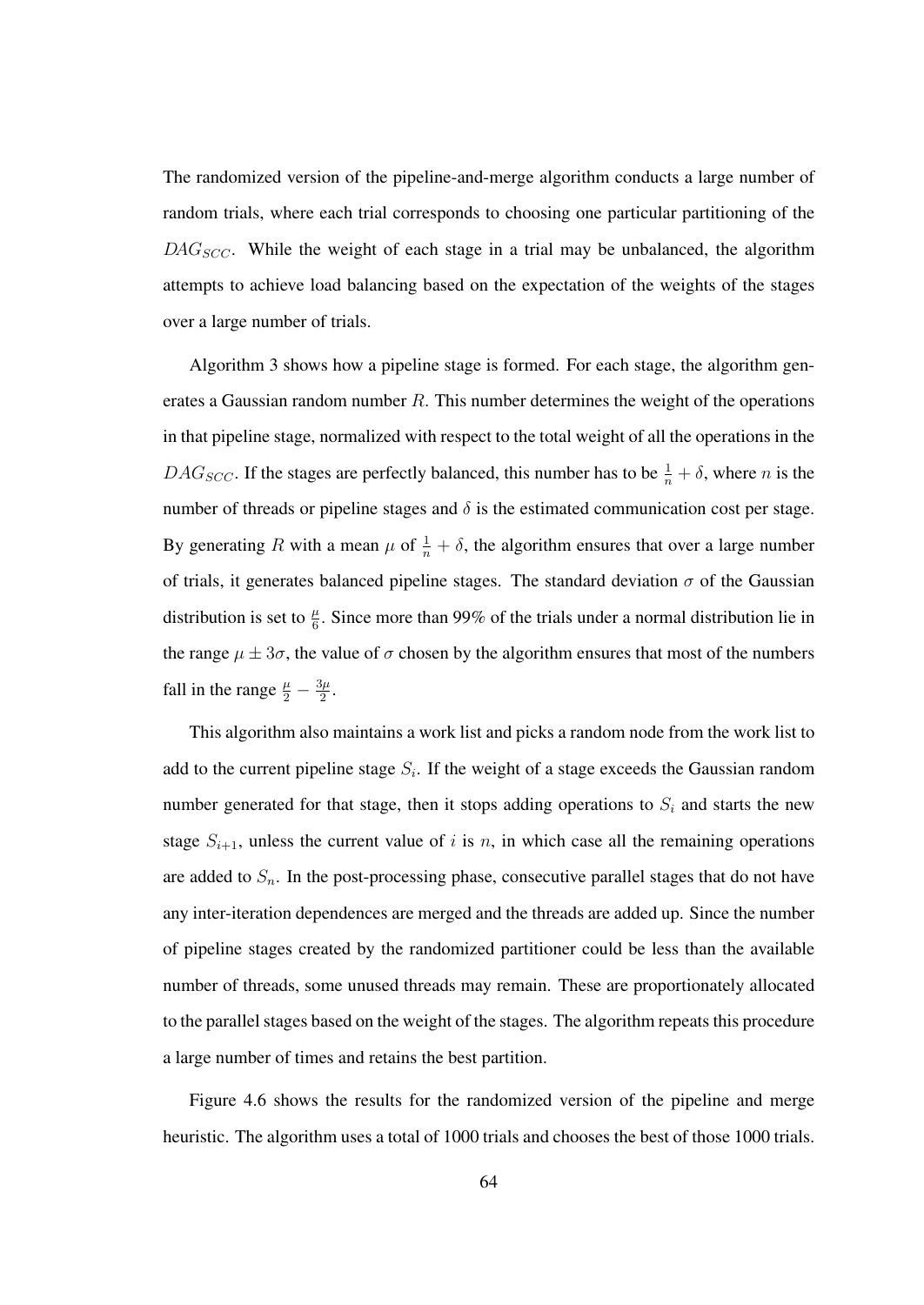#### Algorithm 3 Randomized Pipeline Formation

Input:  $DAG_{SCC}$ Input: n, number of threads  $\mu = \frac{1}{n} + \delta$  $\sigma = \frac{\mu}{6}$ 6  $R = N(\mu, \sigma)$ while worklist not empty do  $r =$  random element from worklist  $S_i = S_i \cup r$  $W_i$  = weight( $S_i$ )/weight( $DAG_{SCC}$ ) for each successor  $s$  of  $r$  do if all predecessors of  $s$  are processed then add s to worklist end if end for if  $W_i > R$  and  $i \leq n$  then  $i = i+1$  $S_i = \emptyset$  $R = N(\mu, \sigma)$ end if end while



Figure 4.6: Estimated speedup of randomized pipeline-and-merge heuristic over singlethreaded execution. Number of trials is 1000 and the estimated geometric mean speedup is 2.99.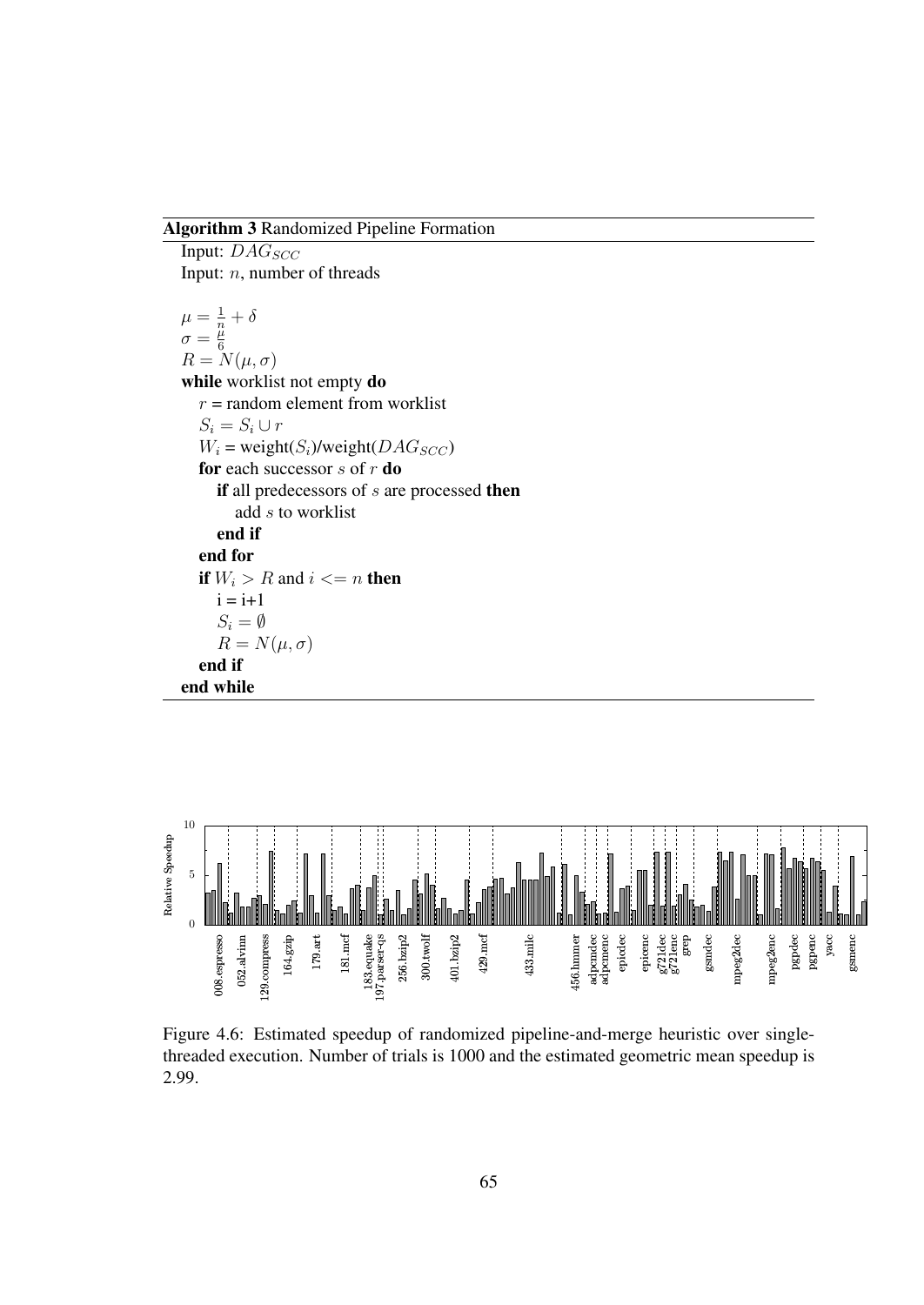The geometric mean estimated-speedup obtained by this algorithm is 199%. While, this speedup is significantly better than the deterministic version, it is still less than the speedup obtained by the exhaustive search algorithm. Compared to the deterministic version, the freedom given by randomization in slicing the graph in different ways results in large parallel stages to be extracted. However, the average time to partition a loop has increased from 4.8 seconds in the case of the deterministic version to 95 seconds for the randomized version. Increasing the number of trials does not significantly improve the performance, but significantly increases the partitioning time.

## 4.5 Algorithm: Doall and Pipeline

The doall-and-pipeline algorithm is based on the hypothesis that executing more code as part of parallel stages is more important than getting a balanced pipeline. Executing most of the code in a parallel stage reduces the depth of the pipeline, thereby reducing the communication overhead. The doall-and-pipeline heuristic is shown in Algorithm 4. It first finds the largest subgraph in the  $DAG_{SCC}$  that can be assigned to a single parallel stage. Then it estimates if it is profitable to assign the nodes of that subgraph to a parallel stage. It is profitable to assign a set of operations to a parallel stage only if the execution time of those operations is significant enough that at least two threads can be assigned to execute that parallel stage. If there is no profitable parallel stage, then it just invokes the DSWP pipeline algorithm. Otherwise, it divides the rest of the  $DAG_{SCC}$  into two subgraphs: a predecessor graph  $P$  from which dependence edges reach the parallel stage and a successor graph  $S$  that is fed by the nodes of the parallel stage. The rest of the nodes that do not have any edges incident on the parallel stage are added to either the predecessor part or the successor part based on a load balancing heuristic. Then, it assigns  $pt$  threads to the parallel stage, where pt ranges from 2 to t, the total number of threads available. For each assignment of  $pt$ , the algorithm is recursively applied to the two subgraphs  $P$  and  $S$ , which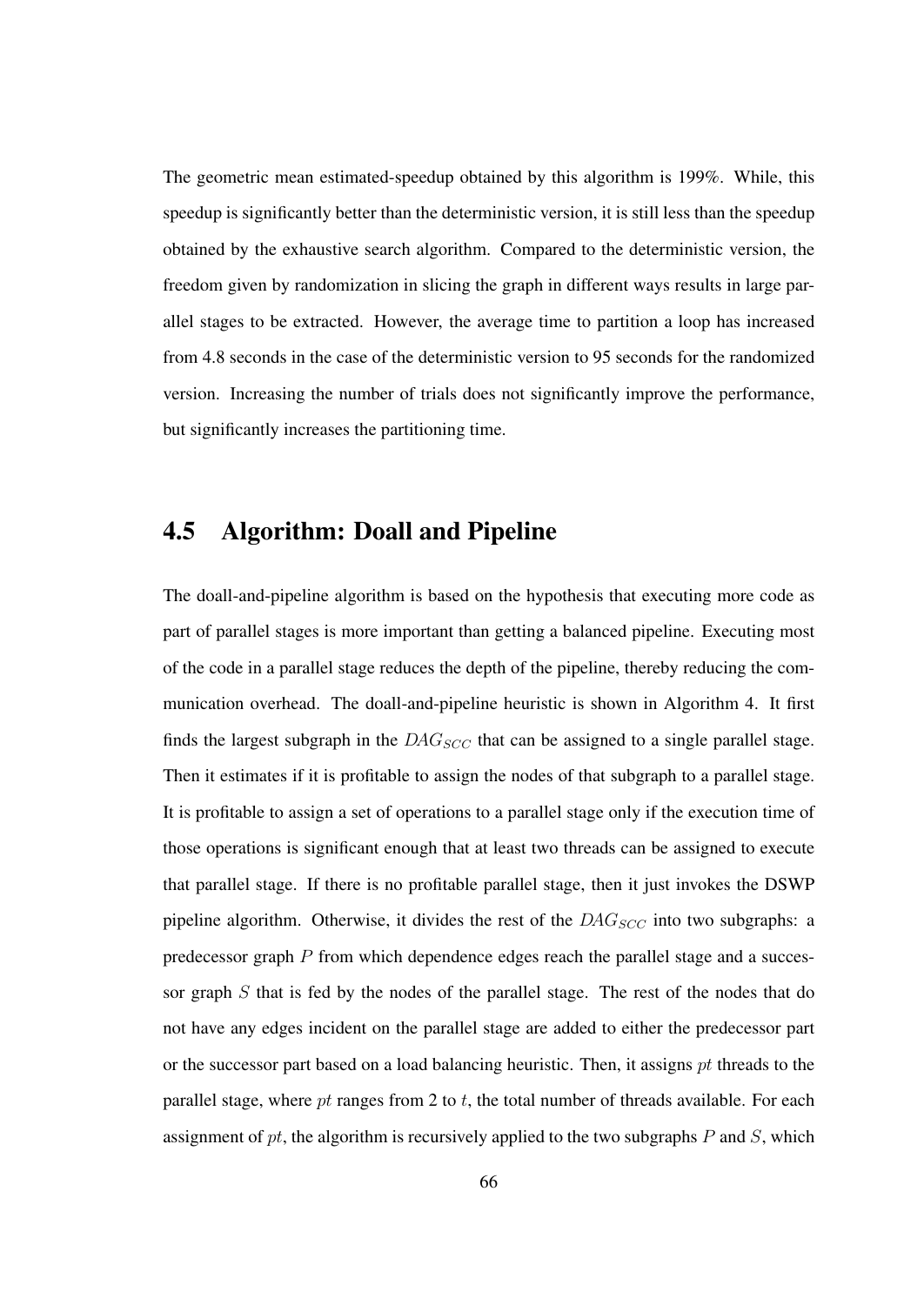are allotted all possible combinations of the remaining  $t - pt$  threads. The combination with the best speedup estimate is chosen.

#### Algorithm 4 DOALL AND PIPELINE

```
Input: DAG_{SCC} G
Input: #Threads n
if G is a DOALL graph then
  return [(G, n)]end if
PS=LARGEST_PARALLEL_STAGE(G, n)
ps_graph=SUBGRAPH(G, PS)if NOT PROFITABLE(PS) then
  return DSWP_PARTITION(G, n)
else
  pred\_graph = FIND\_PRED(G, PS)succ\_graph = FIND\_SUCC(G, PS)best\_speedup = 0for pt = MIN\_THREADS(ps_graph) to n do
    for st1 = MIN\_THREADS(pred\_graph) to n do
      st2 = n - (pt + st1)part1 = DOALL AND PIPELINE(pred graph, st1)part2 = DOALL AND PIPELINE(ps_graph, pt)
      part3 = DOALL AND PIPELINE(succ graph, st2)
      speedup = ESTIMATE SPEEDUP(part1, part2, part3)
      if speedup > best_speedup then
        best_s peedup = speedup
        best-part = APPEND(part1, part2, part3)end if
    end for
  end for
  return best part
end if
```
#### Largest Parallel Stage in a  $DAG_{SCC}$

The main component of the doall-and-pipeline algorithm is an optimal algorithm to compute the subgraph that can be assigned to a parallel stage and has the maximum profile weight among all such graphs. In other words, the algorithm finds the subset PS of the nodes of  $DAG_{SCC}$  that satisfies the following conditions: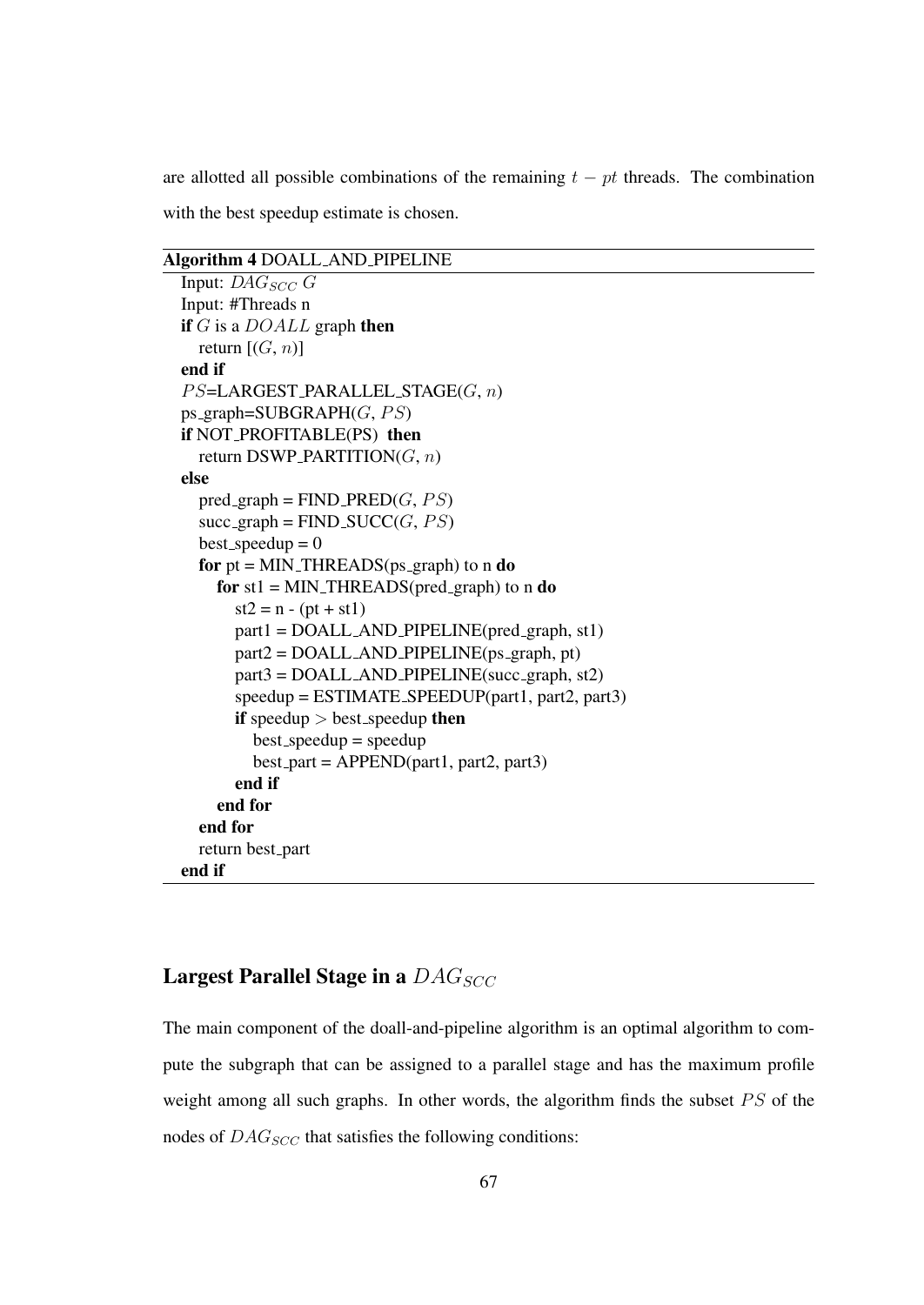

Figure 4.7: Example illustrating the steps involved in obtaining the largest parallel stage from a  $DAG_{SCC}$ .

- All nodes in  $PS$  are doall nodes.
- It is legal to place any pair of nodes of  $PS$  in the same parallel stage.
- There is no other subset  $PS'$  of  $DAG_{SCC}$  nodes satisfying the above two conditions such that  $W(PS') > W(PS)$ .

Figure 5 outlines the algorithm to compute such PS. The rest of this section explains the algorithm in detail. The algorithm is illustrated using the example in Figure 4.7. Figure 4.7(a) shows the  $DAG_{SCC}$  that is to be partitioned. Node B is the sole sequential node and the rest of the nodes, shaded in gray, are all doall nodes.

| <b>Algorithm 5</b> Largest parallel stage |  |  |  |
|-------------------------------------------|--|--|--|
|-------------------------------------------|--|--|--|

Input:  $DAG_{SCC}$ 

Construct the non-mergeability graph NM Construct the bipartite graph  $B_{NM}$  from  $NM$ Construct the flow graph  $F_{NM}$  from  $B_{NM}$  $MC =$ MINCUT $(F_{NM})$ Obtain the largest parallel stage from MC

#### Non-mergeability graph

The information on the pairs of doall nodes in a  $DAG_{SCC}$  that can be merged together can be represented using a *mergeability graph*. Figure 4.7(b) gives the mergeability graph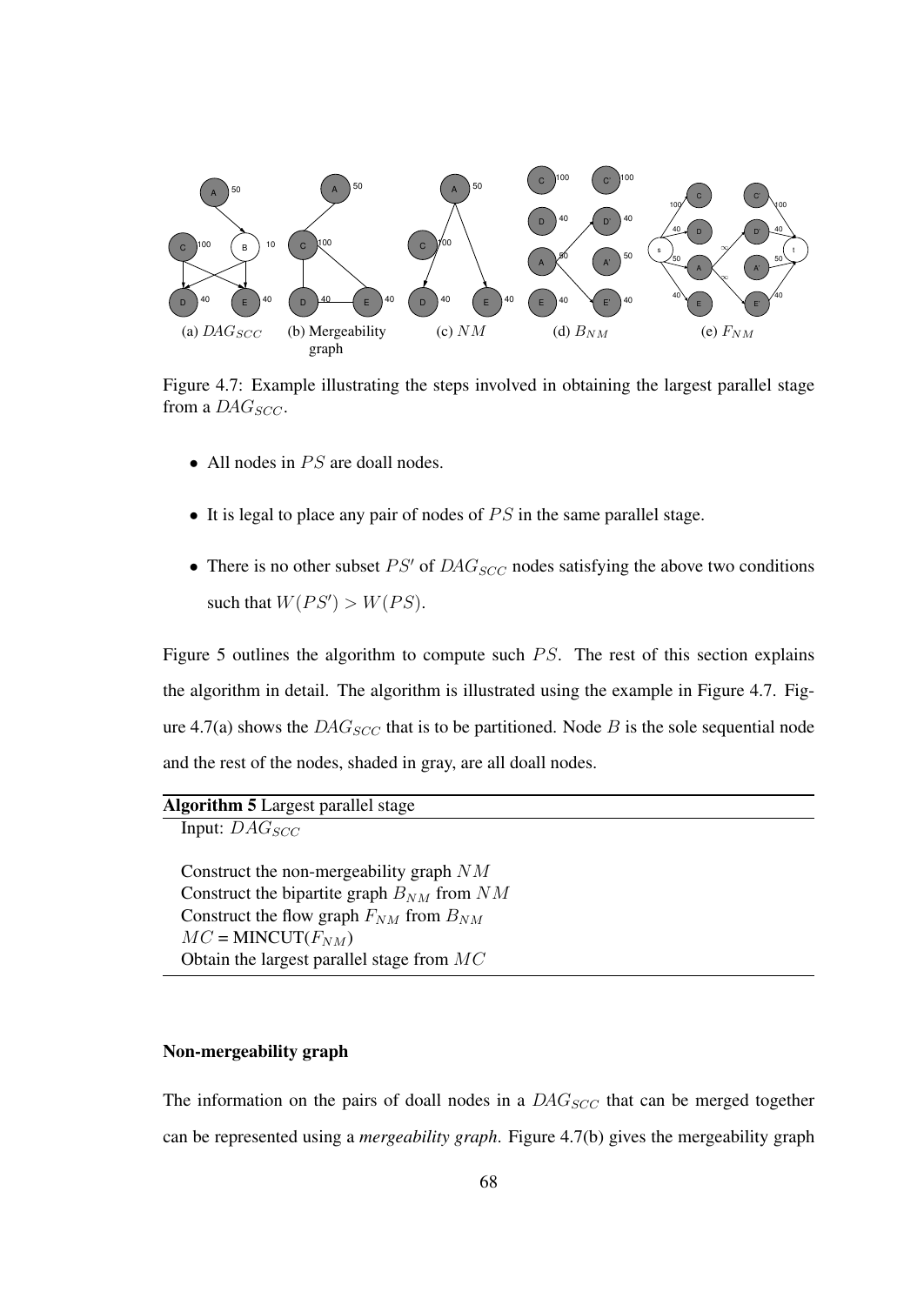for the  $DAG_{SCC}$ , which contains only the doall nodes of  $DAG_{SCC}$ . Mergeability is not a transitive relation. Hence, in any parallel stage, the nodes in that stage must be pairwise mergeable. In other words, the set of nodes in any parallel stage forms a clique in the mergeability graph. Hence, finding the largest parallel stage involves solving the maximum clique problem which is NP complete. However, the structure of the *complement* of the mergeability graph — the non-mergeability graph — can be used to solve the problem optimally in polynomial time. Finding the maximum clique in a graph is equivalent to finding the maximum independent set in its complement graph, the non-mergeability graph. Finding the maximum independent set is NP complete for a general graph, but has a polynomial time solution on a directed acyclic graph [2].

The nodes of the non-mergeability graph  $NM$  are again the doall nodes of  $DAG_{SCC}$ , but an edge between two nodes indicates that they cannot be merged and assigned to the same parallel stage. The edges can be assigned directions based on the partial order of the nodes in the DAG<sub>SCC</sub>. This follows from the fact that if two nodes  $n_1$  and  $n_2$  in the  $DAG_{SCC}$  are not comparable, then they can be merged since doing so cannot create a cycle. Conversely, if  $n_1$  and  $n_2$  cannot belong to the same parallel stage, then they must be comparable and hence either there is a directed path from  $n_1$  to  $n_2$  or from  $n_2$  to  $n_1$ in  $DAG_{SCC}$ . Thus, the non-mergeable graph is a transitive closure of the  $DAG_{SCC}$  after removing edges between any two nodes that can be merged. Figure 4.7(c) shows the nonmergeability graph for the  $DAG_{SCC}$  in Figure 4.7(a). Node C can be merged with any of the other doall nodes and hence there is no edge incident on it in  $NM$ . Node A cannot be merged with nodes D and E and in the  $DAG_{SCC}$ , there is a directed path from A to D and from A to E. Hence NM contains the edges  $A \rightarrow D$  and  $A \rightarrow E$ 

#### Maximum independent set

Given the non-mergeability graph, the goal is to find the weighted maximum independent set. A weighted maximum independent set of a graph is a set of nodes  $I$  such that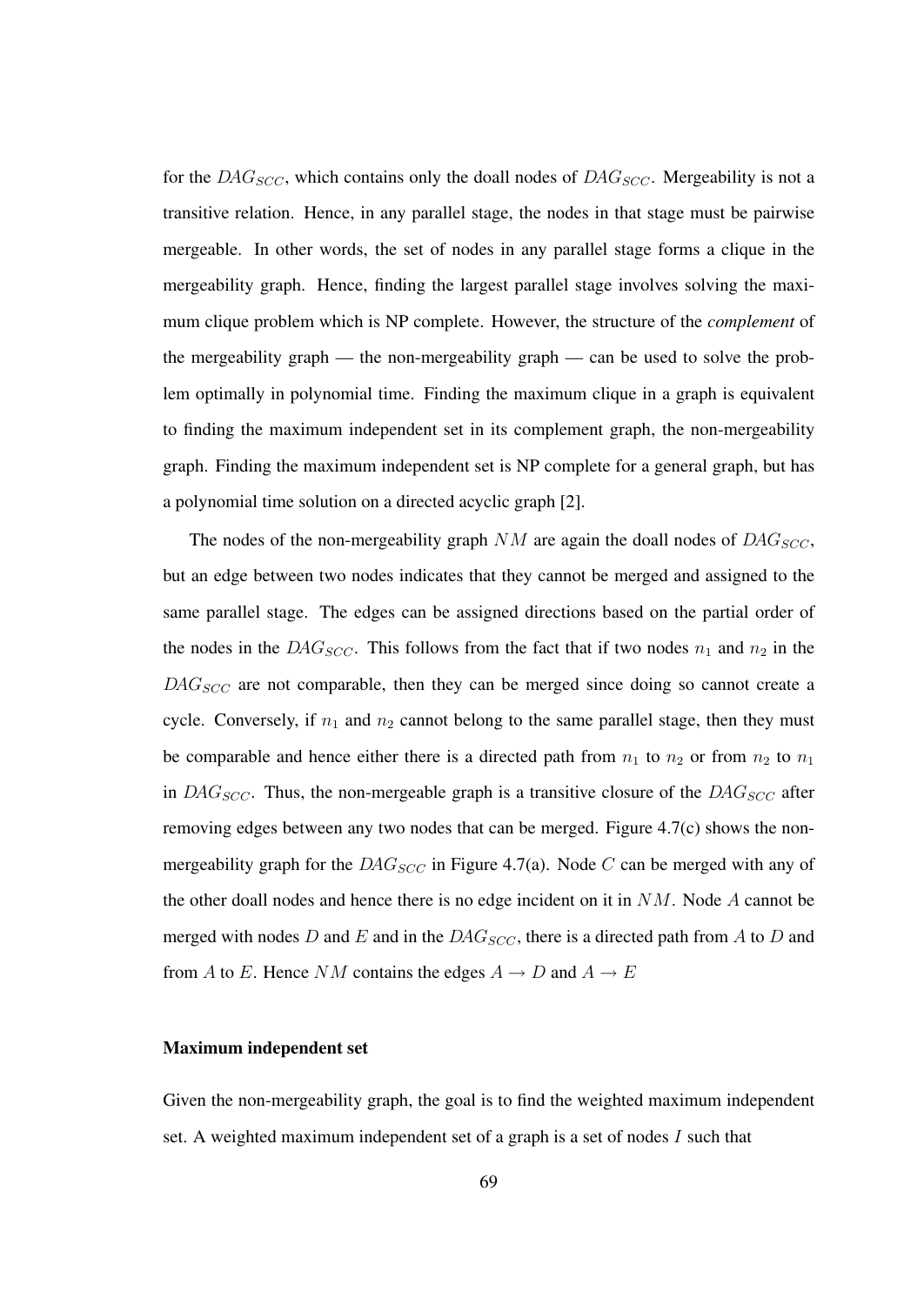- 1. No two elements of I are connected by an edge.
- 2. There is no other I' that meets condition 1 such that  $W(I') > W(I)$ .

An algorithm to compute the maximum weighted independent set on a DAG was proposed by Berenguer *et al.* [2]. A brief overview of that algorithm is presented below and illustrated with an example. Further details and the proof of correctness of the algorithm can be found in Berenguer *et al.* [2].

The first step of the algorithm involves constructing a bipartite graph  $B_{NM}$  from the non-mergeability graph NM. Let  $NM = (V, E)$ . Then,  $B_{NM} = (L \cup R, E')$ , where

- $L = \{v_i^l | v_i \in V\}$  and  $R = \{v_i^r | v_i \in V\}$ ,
- $E' = \{(v_i^l, v_j^r) | v_i^l \in L, v_j^r \in R \text{ s.t } (v_i, v_j) \in E\}$

In other words, L and R are both copies of V and if there is an arc  $v_i \rightarrow v_j$  in NM, an edge is added from the copy of  $v_i$  in L to the copy of  $v_i$  in R. The weights of the nodes in the original graph are preserved in the two copies. Figure 4.7(d) shows the bipartite graph for the running example. For each node *n* in  $NM$ ,  $B_{NM}$  has two nodes *n* and *n'*. Since  $NM$ has the arcs  $A \to D$  and  $A \to E$ ,  $B_{NM}$  has  $A \to D'$  and  $A \to E'$ .

The next step is to construct the flow graph  $F_{NM}$  from the bipartite graph  $B_{NM}$ . Formally, the flow graph  $F_{NM} = (V'', E'')$  is specified by

- $V'' = L \cup R \cup \{s\} \cup \{t\}$
- $E'' = E \cup \{(s, l) | l \in L\} \cup \{(r, t) | r \in R\}$
- $C(e) = \infty, \forall e \in E'$
- $C(e) = W(l), \forall e = (s, l) \quad s.t \quad l \in L$
- $C(e) = W(r)$ ,  $\forall e = (r, t)$  s.t  $r \in R$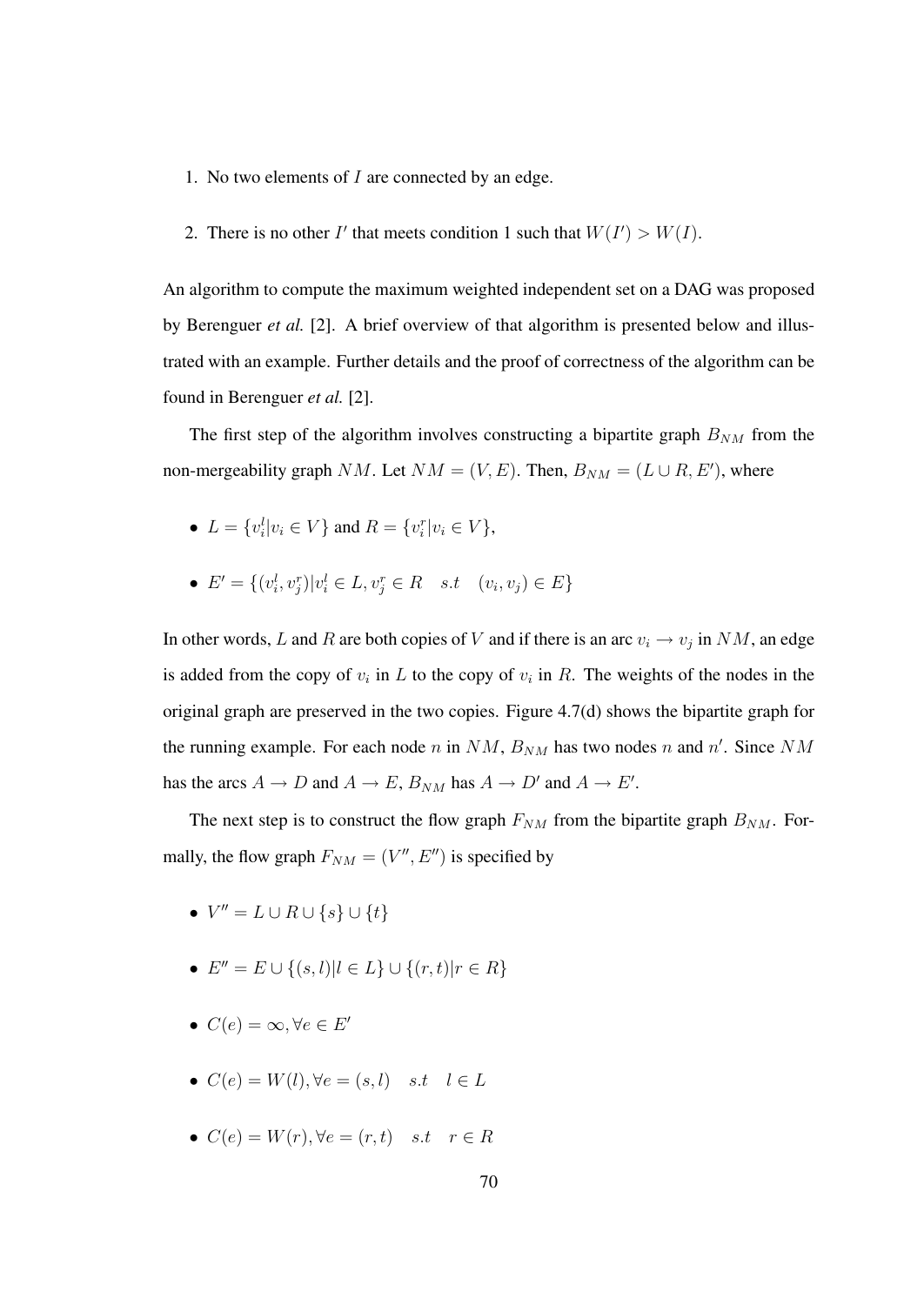$F_{NM}$  has two nodes in addition to the nodes in  $B_{NM}$ : a source node s and a sink node t. Edges are added from the source node to each of the nodes in  $L$  and from each of the nodes in R to the sink node t. Capacities are assigned to the edges in  $F_{NM}$ . For all the edges in  $F_{NM}$  that are also in  $B_{NM}$ , the edge capacities are set to infinity. For an edge connected to the source node or the sink node, the edge capacity is set to the weight of the other node incident on the edge. The flowgraph for the running example is shown in Figure 4.7(e). The next step is to apply a maximum flow algorithm on  $F_{NM}$  to get the min-cut MC. Since the edges connecting the nodes in the left and right parts of the bipartite graph have a capacity of  $\infty$ , those edges are never a part of the min-cut. Thus the edges in the min-cut must have the source or the sink node as one of the end points and a node from  $B_{NM}$  as the other end point. Let  $MCN$  be the set of nodes from  $B_{NM}$  that are incident on the edges of the mincut. Berenguer *et al.* [2] show that  $MCN$  cannot contain both a  $v_i^l$  and  $v_i^r$ . In other words, both the left and the right copies of the same node in V cannot be contained in MCN. Furthermore,  $V - MCN$  gives the maximum weighted independent set in NM. For the example graph, MC contains just the edge  $(s, A)$  and so  $MCN = \{A\}$  and the maximum weighted independent set is  $\{C, D, E\}$  which constitutes the largest parallel stage.

#### Maximum flow implementation

The algorithm uses the Edmonds-Karp algorithm [16] for maximum flow computation. This algorithm has a complexity of  $O(|V||E|^2)$  since there are  $O(|V||E|)$  augmenting paths in the worst-case and the worst case complexity of finding an augmenting path is  $O(|E|)$ . For the flow graph  $F_{NM}$ , there are at most  $O(|V|)$  augmenting paths, resulting in a worst case complexity of  $O(|V||E|)$ . Even then, the running time is prohibitively expensive when the flow graph has thousands of nodes. The running time can be further reduced by making use of the following observation. In  $F_{NM}$ , any augmenting path must have a prefix  $s \to l \to r$ , where  $l \in L$  and  $r \in R$ . So, the algorithm pre-computes all such valid path prefixes  $s \to l \to r$  and maintains a prefix list PL. Whenever an augmenting path has to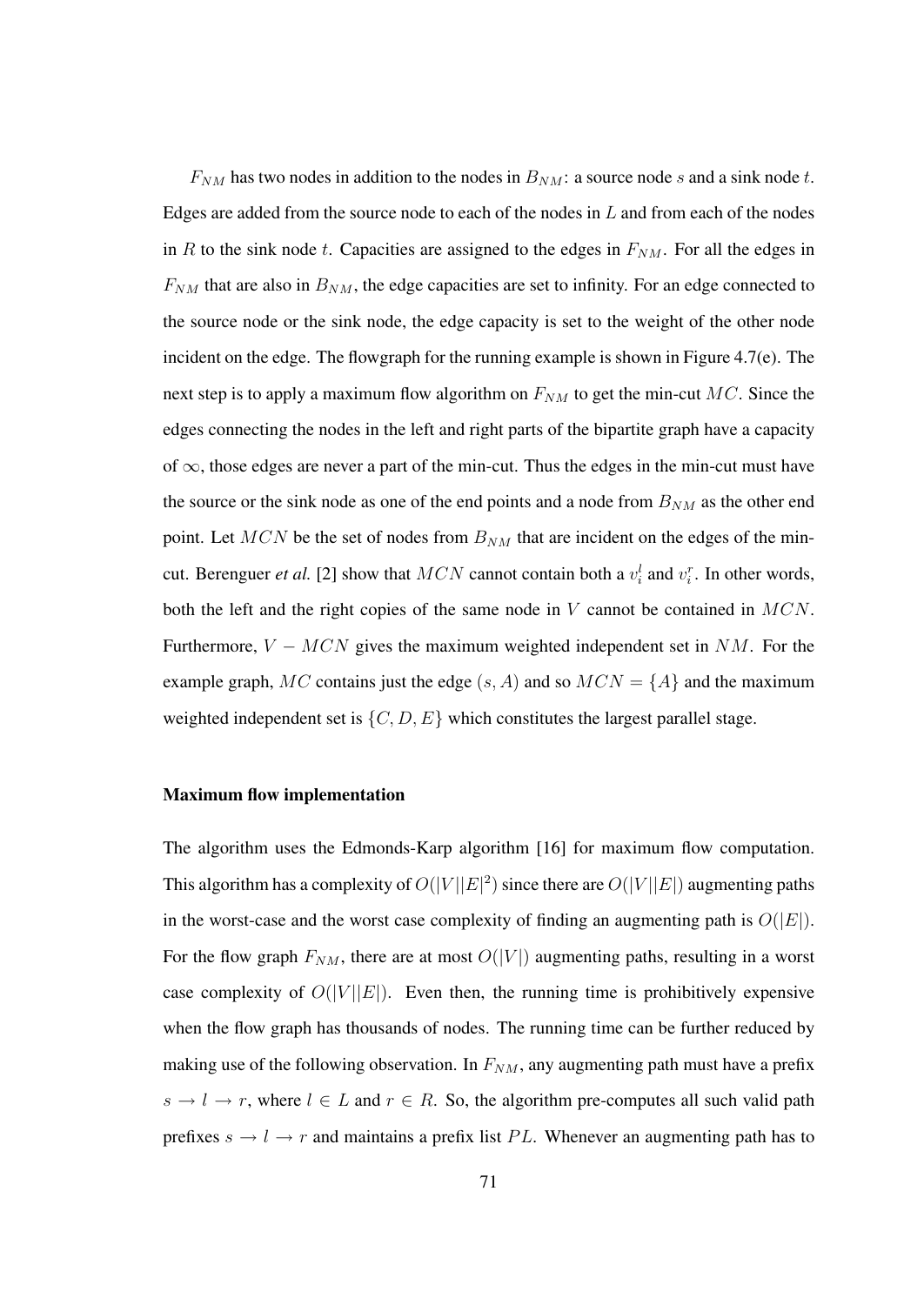

Figure 4.8: Estimated speedup of doall-and-pipeline heuristic relative to single-threaded execution. Estimated geometric mean speedup is 3.57.

be found, the algorithm starts the BFS from r for every  $s \to l \to r$  in PL, instead of the source s. Since all  $r \in R$  have an edge to t, the first step of the BFS results in the formation of the path  $s \to l \to r \to t$ . If the edges on this path are not saturated, an augmenting path has been found in constant time. Once an augmenting path is computed, the prefix list is updated to remove those prefixes that contain a saturated edge.

#### Evaluation

Figure 4.8 shows the estimated speedup when the doall-and-pipeline heuristic is used for thread partitioning. The geometric mean of the estimated speedup over single-threaded execution is 257%, which is an improvement over the other heuristics proposed in this chapter. Furthermore, this algorithm takes an average of just 20.7 seconds to partition a loop, which is more than ten times faster than the next best performing heuristic, the exhaustive search heuristic. The combination of a good average expected speedup and a low average processing time makes doall-and-pipeline a good candidate for thread partitioning in PS-DSWP.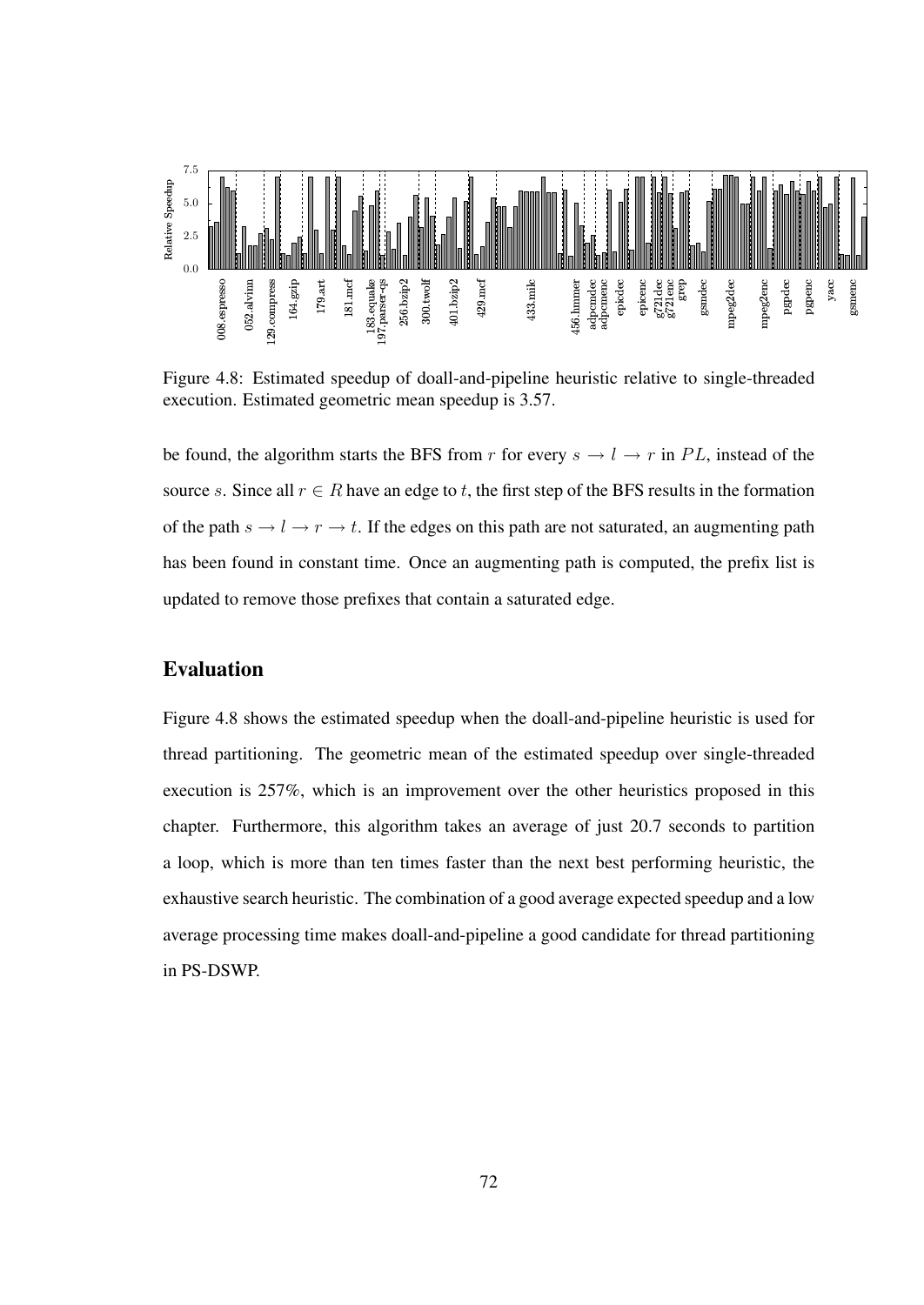# Chapter 5

# Speculative Parallel Iteration Chunk Execution

This chapter presents speculative parallel iteration chunk execution (Spice), a parallelization transformation that uses a new approach to value speculation to obtain thread level parallelism. The value speculation used in Spice is discussed first using a motivating example. This is followed by a detailed description of the implementation of this value speculation and the parallelization transformation.

# 5.1 Value Speculation and Thread Level Parallelism

Thread level speculation, a technique discussed in Chapter 2, speculates infrequently manifested dependences to concurrently execute loop iterations. The most common form of speculation used in TLS is memory alias speculation. In this form of speculation, a load in a given iteration is assumed not to access the same location as a store in some earlier iteration. Memory alias speculation works well as long as the conflict between loads and stores in different iterations are infrequent. If a memory dependence manifests frequently, alias speculation suffers from high mis-speculation rates leading to poor performance. Hence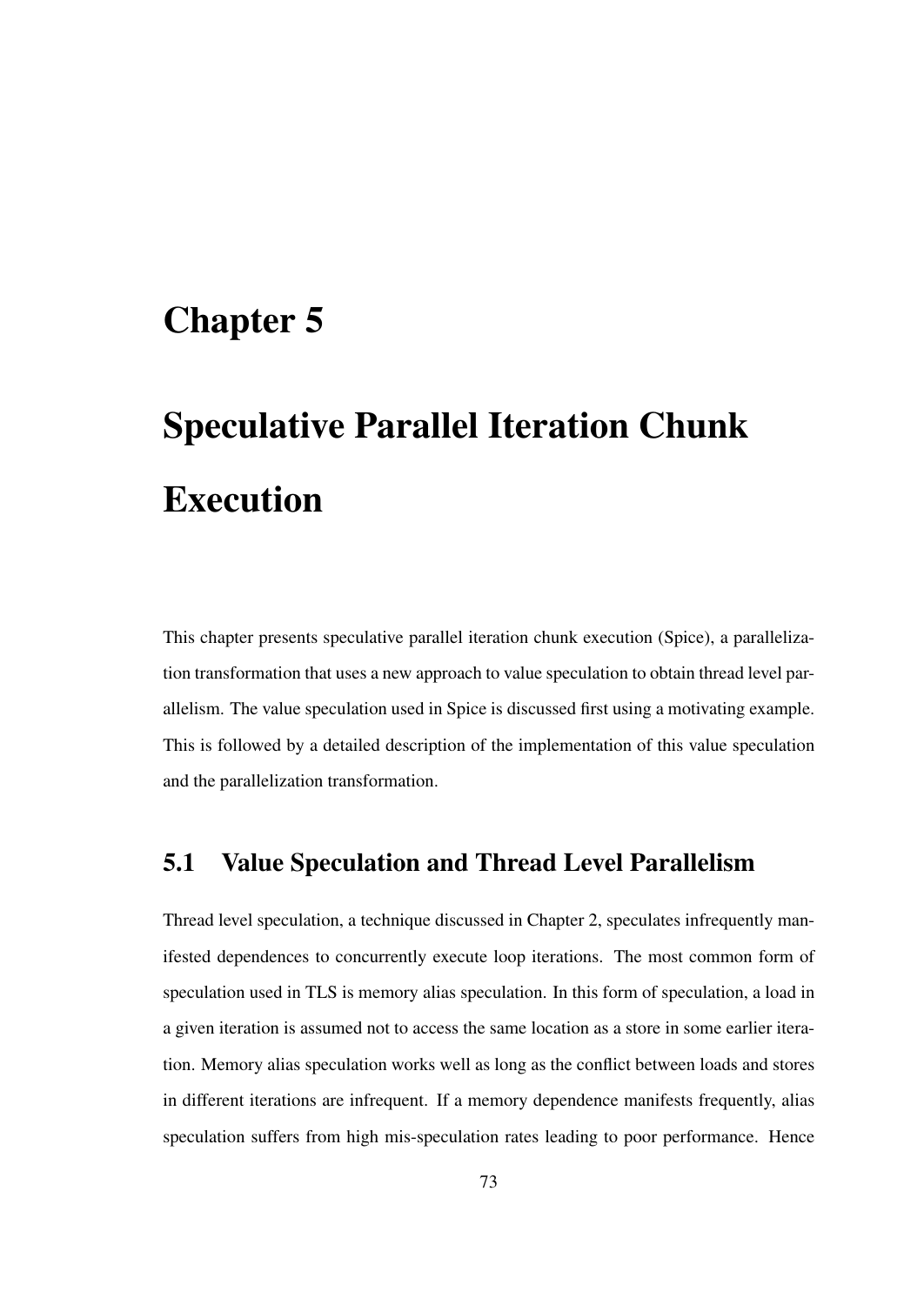

Figure 5.1: A list traversal example that motivates the value prediction used in Spice.

TLS systems typically synchronize store-load pairs that conflict frequently. The drawback of synchronization is a reduction in the available parallelism. An alternative approach to synchronization is to apply *value prediction* [30, 31] and speculatively execute the future iterations with the predicted values.

Several TLS techniques [10, 32, 37, 64] have proposed the use of value prediction to minimize synchronization when alias speculation is not beneficial. TLS techniques with value prediction typically use some value predictor originally proposed to improve instruction level parallelism (ILP). Spice is based on a new value prediction technique with the goal of breaking inter-iteration dependences in a TLS system. The value predictor in Spice is based on two insights into value prediction in the context of thread level parallelism.

The first insight is that, *to extract thread level parallelism, it is sufficient to predict a small subset of the values produced by a static operation.* To see this, consider the loop in Figure 5.1(a) from the benchmark  $\text{other}$  that traverses a linked list. For the sake of this discussion, it is assumed that the if condition in line 4 is rarely true. In that case, a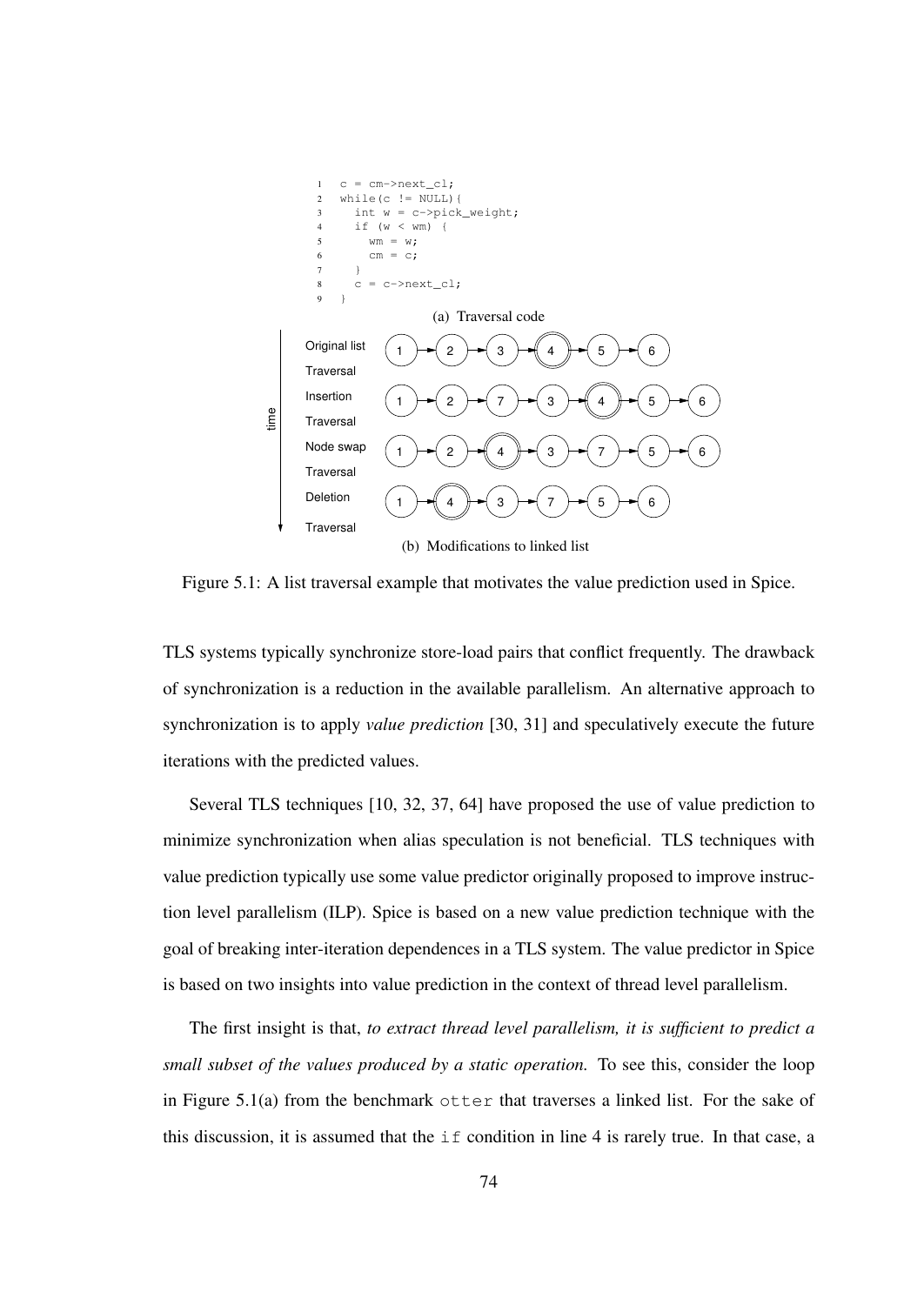TLS system can speculate that the read of wm in the next iteration does not conflict with the write of wm in the current iteration. It can then apply value prediction to predict the value of  $\sigma$  at the beginning of the next iteration and use the predicted value of  $\sigma$  to run that iteration simultaneously with the current iteration. Alternatively, it can also speculatively parallelize the loop by only predicting the value of  $\sigma$  every tenth iteration, instead of every iteration. In that case, the TLS system can speculatively execute *chunks of 10 iterations* in parallel. If the predictions are highly accurate, then it is sufficient to predict only as many values as the number of speculative threads. Predicting more values does not increase the amount of TLP. This is in contrast to the use of value prediction to improve instruction level parallelism. ILP value prediction techniques predict values of a long latency operation to speculatively execute the dependent operations. For every dynamic instance of that operation that is not predicted, the dependent operations stall in the pipeline, thereby reducing the ILP.

The second key insight is that *the probability of predicting that an operation will produce a particular value* some time *in the future is higher than predicting that that value will be produced at a* specific time *in the future.* Predicting that a value will appear some time in the future may be sufficient for the purposes of extracting TLP. To give an analogy, the likelihood that the Dow Jones index will be a particular value  $X$  exactly a year from now is much lower than the likelihood that it will be X *some day* within the next 2 years. To give a more concrete example, consider Figure 5.1(b) which shows the linked list and how it gets modified and accessed over time. Consider a simple predictor that predicts that node 4 is present in the list. In this example, the prediction is always true, even though the relative position of node 4 from the head of the list changes over time. Thus, such a predictor is likely to have a higher prediction rate than a predictor that predicts that node 4 is the fourth element from the head of the list.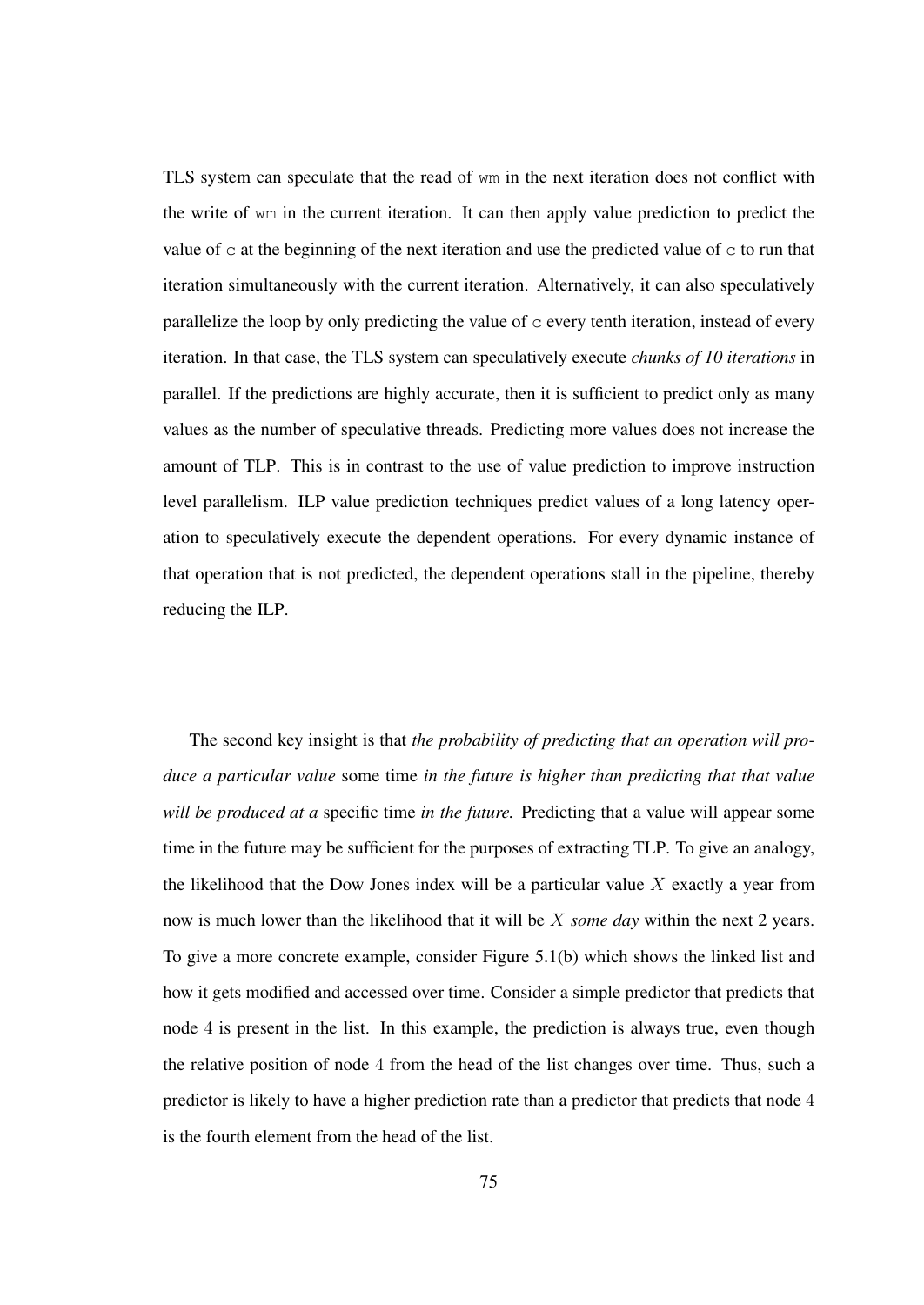

Figure 5.2: Execution schedule of the loop in Figure 5.1(a) parallelized by TLS.

## 5.2 Motivation

This section motivates Spice by looking at TLS parallelizations of the code in Figure 5.1(a) and illustrates how the insights from the previous section can be used to arrive at a better parallelization.

#### 5.2.1 TLS Without Value Speculation

Figure 5.2 shows how the loop from Figure 5.1(a) is executed on two processor cores by existing TLS techniques that do not employ value speculation. The solid lines represent the execution of the code that performs the list traversal which is synchronized between the iterations. The dotted lines represent the code corresponding to the computation of the minimum element, and the dashed lines represent the forwarding of values from one thread to another thread. The numbers below the lines are the iteration numbers. Let  $t_1$ ,  $t_2$  and  $t_3$ respectively denote the latency of each of the above three parts of the execution in an ideal execution model when there is no variance in the execution time of these three components due to microarchitectural effects such as cache misses and branch mis-predictions. Let the total number of iterations of the loop be  $2n$ .

The total time taken to execute the loop by TLS depends on the relation between  $t_1$ ,  $t_2$ and  $t_3$ . If  $t_2 > t_1 + 2 \times t_3$ , then the computation of cm and wm lies on the critical path. In that case, the total execution time is roughly equal to  $n \times (t_1 + t_2)$ , resulting in a speedup of two over single threaded execution. On the other hand, if the computation of cm and wm is not on the critical path, then the list traversal becomes part of the critical path. If  $t_2 \leq t_3$ , then the total execution time becomes  $2n \times (t_1 + t_3)$ . This results in a speedup of  $\frac{t_1+t_2}{t_1+t_3}$ ,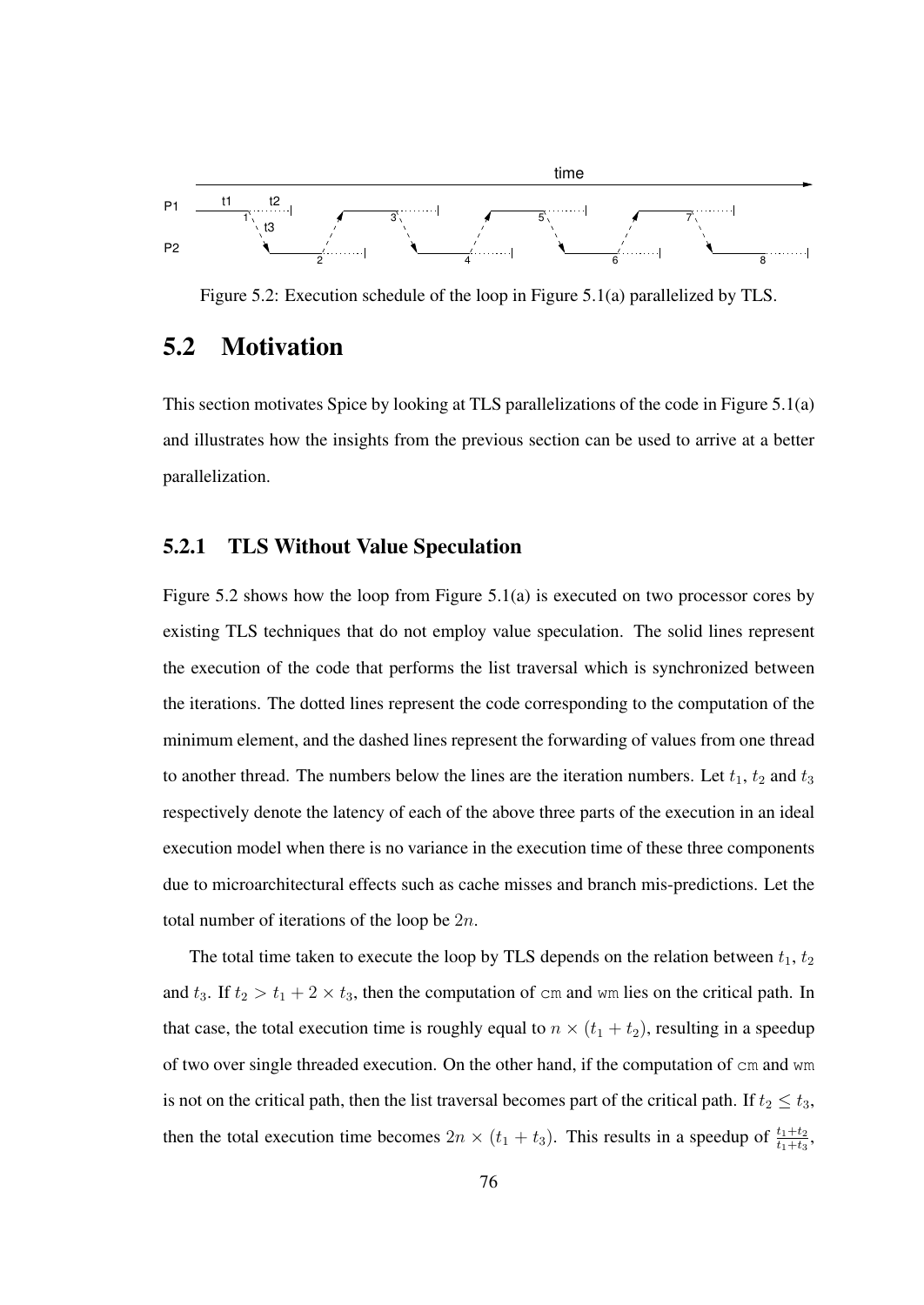

Figure 5.3: Execution schedule of the loop in Figure 5.1(a) parallelized by TLS using value prediction.

which is always less than two, over single-threaded execution. For the loop in Fig 5.1, the list traversal is likely to be on the critical path. This is because of the high cache miss rate of executing the pointer chasing load and also because of our assumption that the if statement mostly evaluates to false. Thus, the expected speedup of this loop in the ideal case is  $\frac{t_1+t_2}{t_1+t_3}$ .

#### 5.2.2 TLS With Value Speculation

As an alternative to synchronization, some TLS techniques employ value prediction to predict the value of  $\sigma$ , eliminating the value forwarding of  $\sigma$  between iterations. Figure 5.3 shows an execution schedule of the loop under TLS with value prediction. In the example, the prediction of iteration 4 is shown to be wrong, causing iteration 4 to be mis-speculated and re-executed. Let p denote the probability that a given value prediction is correct. Assuming that the probability of a prediction being successful is independent of other predictions, the expected speedup is  $\frac{2n(t_1+t_2)}{(n+(1-p)n)(t_1+t_2)}$  or  $\frac{2}{2-p}$ . If *all* the values of c are successfully predicted, then TLS results in a speedup of two over single-threaded execution. Successful prediction depends both on the code sequence that produces the values and the predictor that is used. In this example, the values produced are the addresses of the nodes of a linked list. In  $\circ$ tter, between successive invocations of the loop in Figure 5.1(a), the minimum element found by the loop is removed from the list and some other nodes are inserted into the list. In this scenario, many proposed value predictors have a limited accuracy: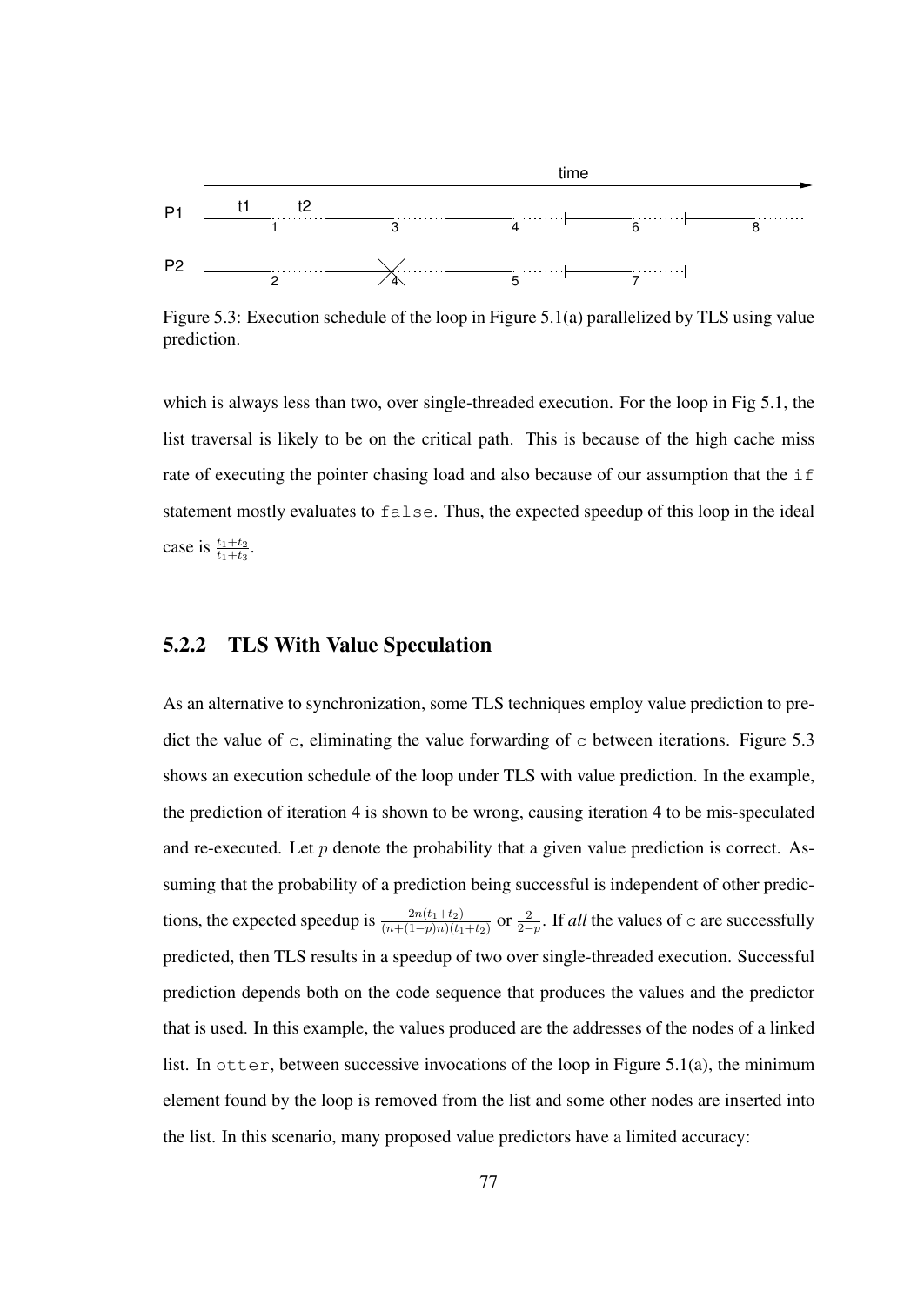- The simplest value predictor is the *last value predictor* that predicts that an instruction will produce the same value that it produced in its previous dynamic instance. Obviously, such a predictor cannot predict the address of the nodes of a linked list.
- Another common predictor is the stride predictor. While this is most suited for predicting array addresses, it can also predict linked list nodes as long as the nodes are allocated contiguously in the heap and the order of the nodes seen during the traversal matches the order in which the nodes are allocated. However, in this example, even if the nodes are allocated contiguously, a stride predictor cannot successfully predict all the values of  $\sigma$  since the insertions and deletions cause the traversal order to be different from the allocation order.
- Some TLS techniques use trace based predictors instead of instruction based predictors. Instead of predicting a value based only on the instruction that produces the value, these predictors try to exploit the correlation of values produced by different instructions in an instruction trace. Marcuello *et al.* [37] proposed the use of trace-based predictors for TLS. They proposed a predictor called *increment predictor* which is a trace based equivalent of a stride predictor. The traces used are loop iteration traces, which are unique paths taken by the program within a loop iteration. There are two paths in the example loop and in both these paths, the value  $\sigma$  is produced only once, by the same instruction. Hence, for this particular example, a trace based predictor is no more accurate than an instruction based predictor.

Thus, even if value prediction is employed, it is unlikely that existing TLS techniques would significantly improve the performance of this loop. In general, for loops with irregular memory accesses and complex control flow, conventional value predictors fail to do a good job. The next subsection describes how Spice predicts values by *memoizing* the values seen during the previous invocation of the loop to break previously hard-to-predict dependences with very low mis-speculation rates.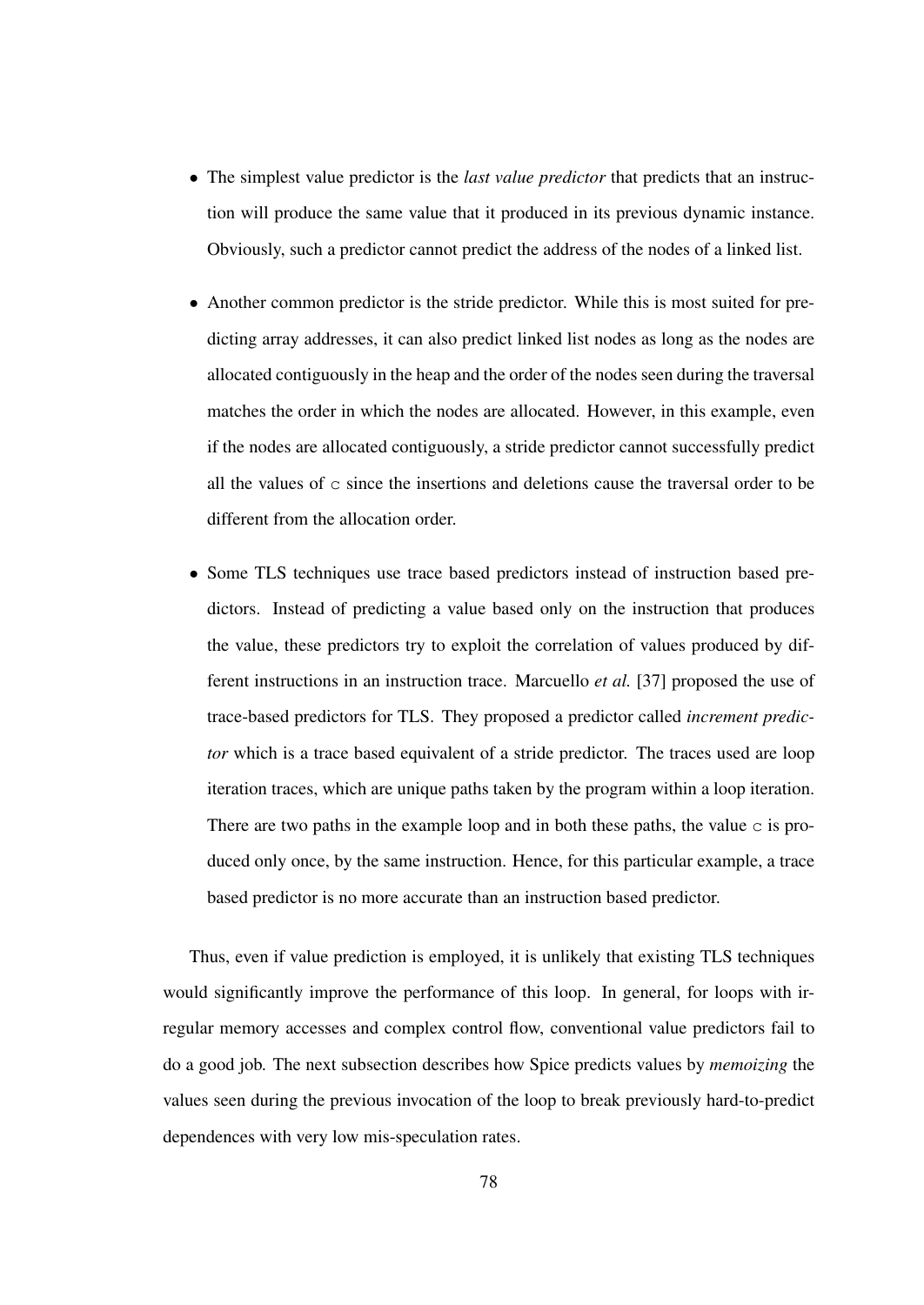```
1 \quad C = \text{cm}->next\text{cl}:2 mispred = 1;
3 while(c != NULL){
4 int w = c->pick_weight;
5 if (w < wm) {
6 wm = w;7 cm = c;
8 }
9 c = c \rightarrow next_cl;10 if (c == predicted_c) {
11 mispred = 0;12 break;
13 }
14
15 \quad \}16 if(!mispred){
17 receive(thread2, wm2);<br>18 receive(thread2, cm2);
       receive(thread2, cm2);
19 if(wm2 < wm){
20 wm = wm2;
21 cm = cm^2;
22 }
23 }
24 else{
25 squash_speculative_thread();
26 \quad \}(a) Non-speculative thread (Thread 1)
                                                1 \quad c = predicted_c;
                                                2 while(c != NULL){
                                                3 int w = c->pick_weight;
                                                4 if (w < wm) {
                                                5 wm = w;
                                                6 cm = c;
                                                7 }
                                                8 \quad c = c \rightarrownextcl;
                                                9 }
                                               10 send(thread1, cm);
                                               11 send(thread1, wm);
                                                        (b) Speculative thread (Thread 2)
```
Figure 5.4: Loop in Figure 5.1 parallelized by Spice.

# 5.2.3 Spice Transformation With Selective Loop Live-in Value Speculation

In the TLS example in Figure 5.3, the iterations of the loop are executed alternately by the two threads necessitating the prediction of  $\sigma$  in every iteration. The Spice transformation avoids the prediction of  $\sigma$  in every iteration in by executing a set of contiguous iterations in each thread. Figure 5.4 shows the loop in Figure 5.1 after applying Spice. This example shows parallelization with two threads, but it can be generalized to any number of threads. If there are only two threads, only one value of  $\sigma$  has to be predicted since there is only one speculative thread. The predicted value is assumed to be present in the variable predicted c. Section 5.3 explains how this prediction is made. Both threads execute the original loop, but with certain differences. The main non-speculative thread contains a check at the end of each loop iteration that checks if the current value of  $\sigma$  equals the predicted value. When the values are equal, the main thread sets a flag indicating a suc-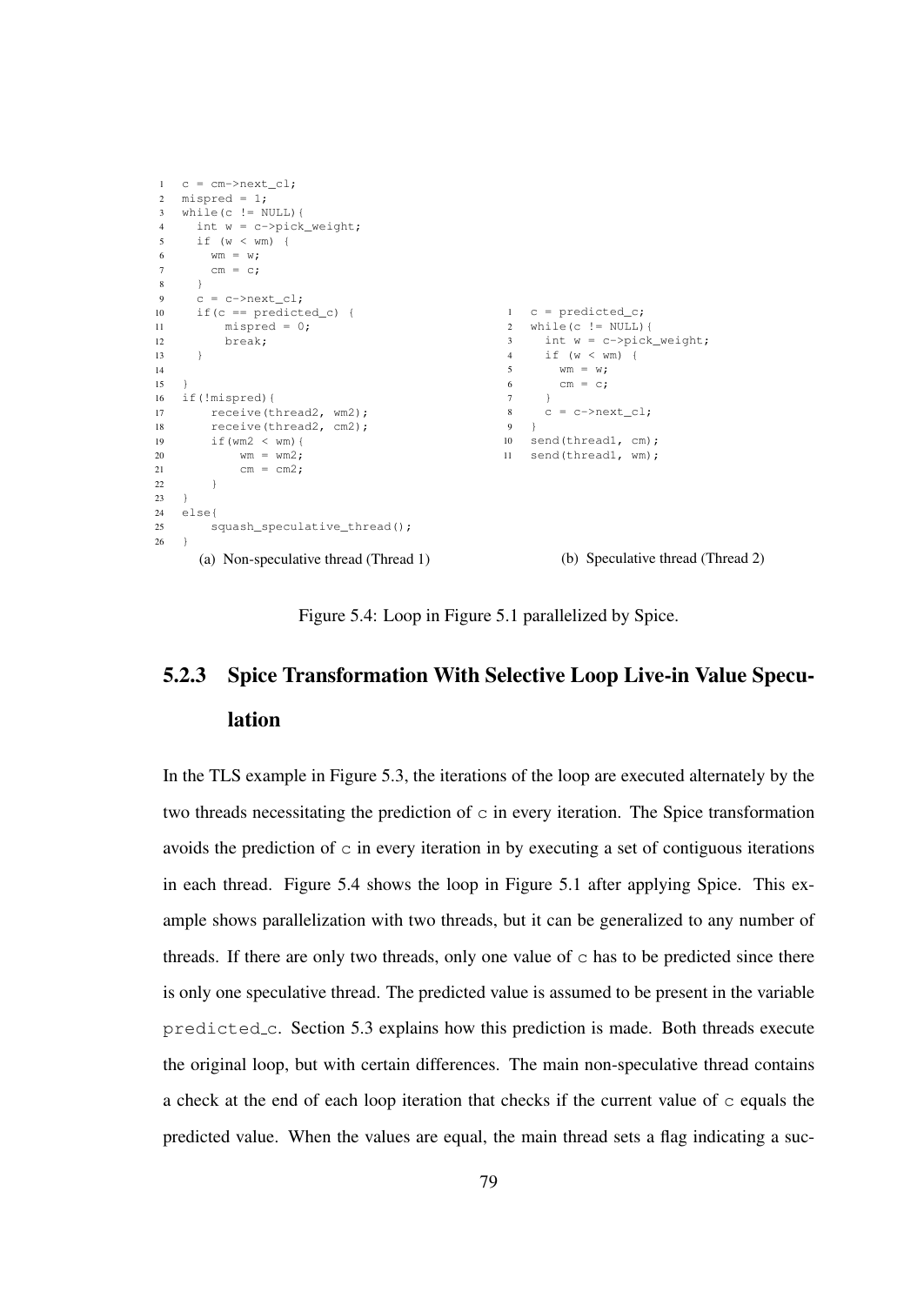

Figure 5.5: Execution schedule of the loop in Figure 5.1(a) parallelized by Spice.

cessful speculation and exits the loop. Outside the loop, the main thread checks if the flag indicating successful speculation is set. If it had exited the loop because of a successful speculation, the main thread receives the wm and cm values from the speculative thread and computes the minimum among the two wms and the corresponding cm. If mis-speculation is detected, the speculative thread is squashed. In the speculated thread, the value of  $\sigma$  is initialized to predicted c. If the thread exits the loop without getting squashed, the speculative thread sends the cm and wm values to the main thread.

Figure 5.5 shows the execution schedule for this transformed code. Instead of alternating the iterations among the two processor cores, Spice splits the iteration space into two halves and executes both the halves concurrently in two different cores. Assuming again that the probability of a given prediction being successful is  $p$ , and that the predicted value splits the list in the middle, applying Spice results in an expected speedup of  $\frac{2}{2-p}$ . The expression for the expected speedup of Spice is the same as that of TLS with value speculation. The difference is that Spice requires only a *few* values to be predicted with a high degree of accuracy to achieve good speedup. Consider a simple value prediction strategy where on every loop invocation, the value of  $\sigma$  in the middle of the list is remembered and used as the predicted value in the following invocation. For the example in Figure 5.1(a), this strategy is likely to result in a high prediction rate since only one node is deleted from the list after each invocation and hence the probability of the remembered node being removed from the list is low.

In general, given n processor cores, the loop in Figure 5.1a(a) can be parallelized into n parallel speculative threads by predicting only  $n - 1$  values of c in one invocation of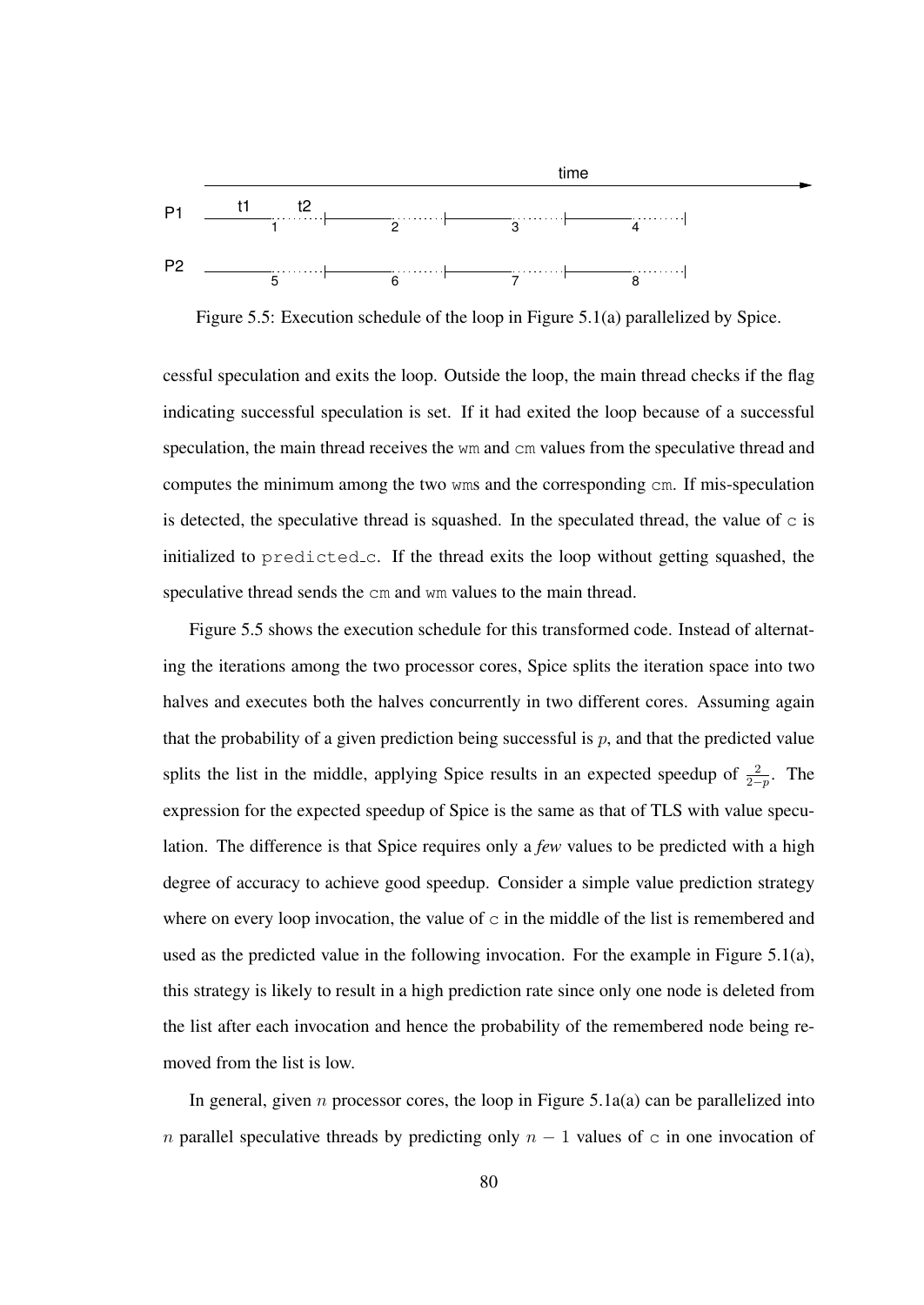the loop<sup>1</sup>. Each of these threads executes a chunk of iterations with a low mis-speculation rate. Each Spice thread is long-running compared to iteration-granular TLS. Consequently, Spice does not incur high thread management overhead.

# 5.3 Compiler Implementation of Spice

This section describes how Spice is implemented as an automatic compiler transformation. Algorithm 6 outlines the Spice transformation. The inputs to this algorithm are the loop to be parallelized and the number of available threads. The algorithm first computes the set of live-ins that require value prediction. This set is obtained by first computing the set of all inter-iteration live-ins. Those live-ins in this set that can be subjected to reduction transformations [1] such as sum reduction or MIN/MAX reduction do not require prediction. The rest of the loop carried live-ins require value prediction. If this set of live-ins contains memory variables that cannot be register-promoted, the transformation cannot be applied to the loop. Otherwise, the compiler then performs the following steps:

| <b>Algorithm 6 Spice transformation</b> |  |  |  |  |
|-----------------------------------------|--|--|--|--|
|-----------------------------------------|--|--|--|--|

- 1: Input: Loop  $L$ , number of threads  $t$
- 2: Compute inter-iteration live-ins Liveins
- 3: Compute reduction candidates Reductions
- 4: Live-ins to be speculated  $S = Lives Reductions$
- 5: if  $S$  contains memory dependences then
- 6: return
- 7: end if
- 8: Create  $t 1$  copies of the body of L into separate procedures
- 9: Insert communication for non-speculative loop live-ins and live-outs
- 10: Generate code to initialize speculative live-ins  $S$
- 11: Generate recovery code in speculative threads
- 12: Insert code for mis-speculation detection and recovery in the non-speculative thread
- 13: Insert value predictor

**Thread creation:** The compiler replicates the loop  $t - 1$  times and places the loop copies in separate procedures. Each of these procedures is executed in a separate thread. To

<sup>&</sup>lt;sup>1</sup>The loop-carried dependence for  $wm$  can be eliminated by applying reduction.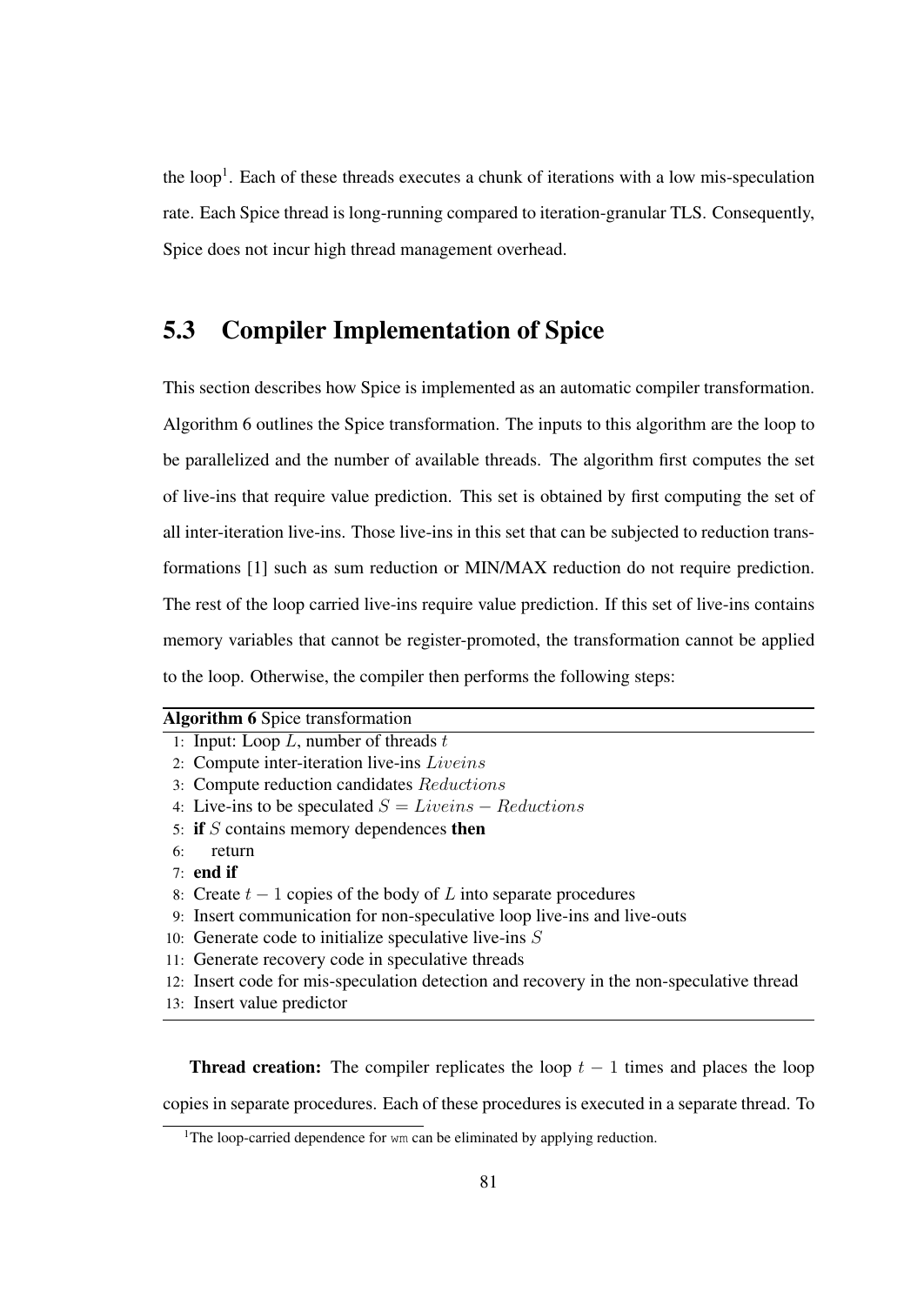avoid spawning these threads before every invocation of the loop, threads are pre-allocated to the cores at the entry to the main thread.

Communication of live-ins and live-outs: The compiler identifies the set of register live-ins to the loop that needs to be communicated to the speculative threads. All liveins except the speculative live-in set  $S$  and the set of accumulators are communicated. Variables used as accumulators are initialized to 0 in the speculative threads.

Value speculation: The compiler creates a global data structure called the *speculated values array* of size  $(t - 1) \times m$ , where m is the number of live-in values that require speculation. The compiler initializes the speculative live-ins of the loop in thread  $i$  with the values from the  $(i - 1)^{th}$  row of the speculated values array. The process of obtaining the contents of this array are obtained is discussed later.

Recovery code generation: The compiler creates a recovery block for each speculative thread and generates the code to perform the following actions:

- 1. Restore machine specific registers including the stack pointer, frame pointer, etc. Registers used within the loop that is parallelized are simply discarded.
- 2. Rollback the memory state if the loop contains stores.
- 3. Inform the main thread that the recovery is complete.
- 4. Exit the recovery block and jump to the program point where it waits for the main thread to send a token that denotes the beginning of the next invocation

Mis-speculation detection and recovery: Mis-speculation detection is done in a distributed fashion. Mis-speculation detection is first discussed in the context of only one speculative thread (a total of two threads) and then generalized for  $t$  threads. Let  $S$  be the set of all the loop live-in registers that need speculation. At the beginning of each loop iteration, the non-speculative thread 1, which is also referred to as the *main thread*, compares its values of the registers in  $S$  with the values used to initialize those live-in registers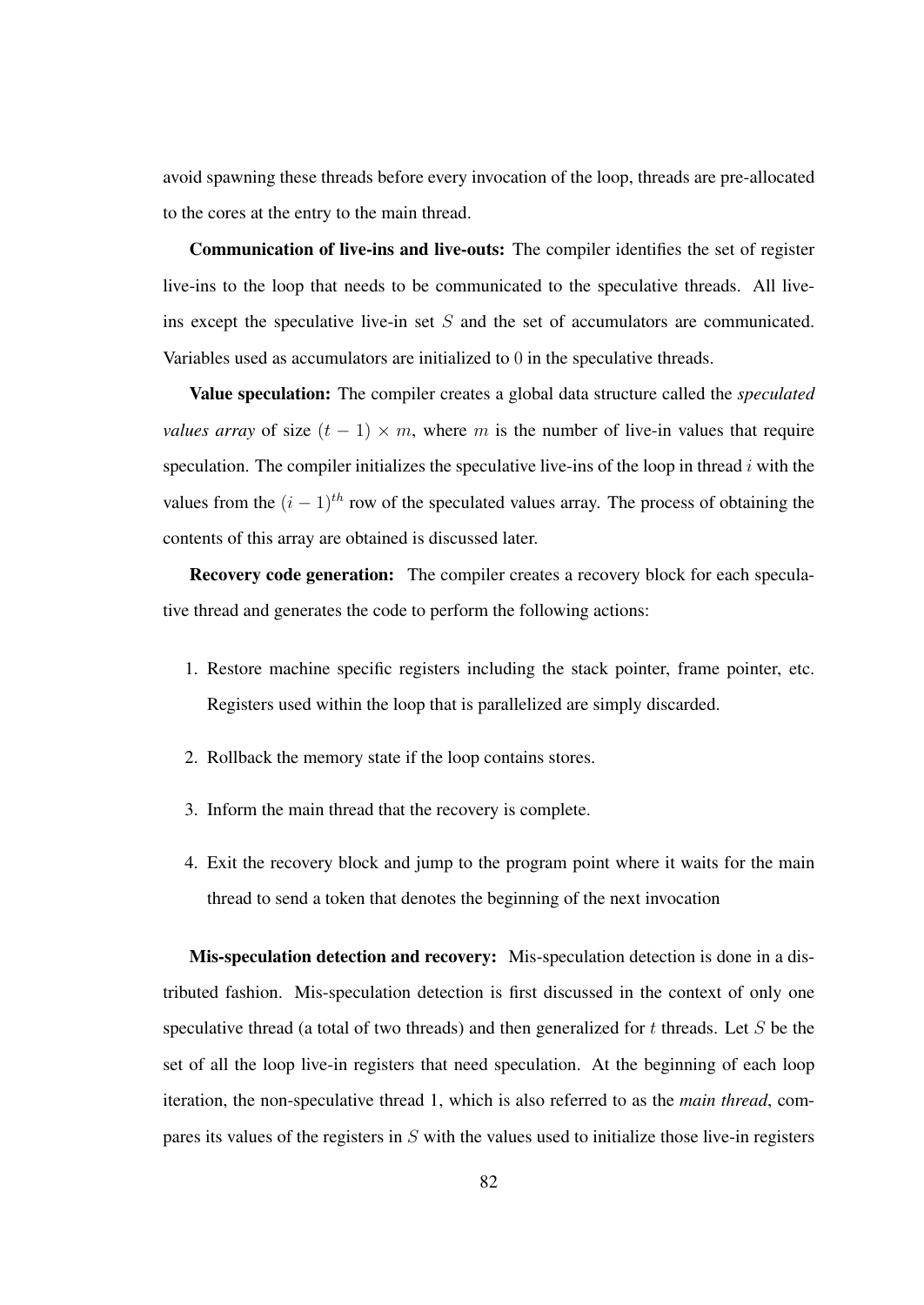in thread 2. If the values of all the registers in  $S$  match at the beginning of some iteration  $j$ , it implies that thread 2 started its execution from iteration  $j$  of the loop with correctly speculated live-in values. In that case, thread 1 stops executing the loop before executing iteration  $j$  and waits for thread 2 to communicate its live-outs at the end of the loop. On the other hand, if the values never match, thread 1 eventually exits the loop by taking the original exit branch of the loop. Since it has executed all the iterations of the loop and exited the loop normally, it concludes that thread 2 has mis-speculated. In that case it executes a resteer instruction to redirect thread 2 to its mis-speculation recovery code.

Mis-speculation detection and recovery is now generalized for  $t$  threads. Thread  $i$  is responsible for detecting whether thread  $i+1$  has mis-speculated in a loop invocation. The compiler generates code in thread  $i$  at the beginning of each loop iteration to compare the values of all the registers in set S with the initial values of thread  $(i + 1)$ 's live-ins. Thread  $(i + 1)$ 's initial live-in values are loaded from the  $i<sup>th</sup>$  row of the speculated values array. It then inserts code that sets a flag indicating successful speculation, followed by a branch to exit the loop, if the values match. Outside the loop, the compiler emits code to check this flag and take the necessary recovery action.

To recover from mis-speculation, the compiler generates code to perform the following actions. The thread detecting mis-speculation, if it is not the main thread, communicates this information to the main thread. The main thread re-steers all mis-speculated threads to execute their recovery code. It then waits for an acknowledgment token from each of the speculative threads indicating that they have successfully rolled back the memory state. Finally, after all the tokens are received, the main thread commits the current memory state.

Mis-speculation detection is illustrated in Figure 5.6. Figure 5.6(a) shows the traversal of a list with eight nodes. Three threads participate in the traversal of this list. The first thread traverses the nodes enclosed by the solid rectangle, the second thread traverses the nodes enclosed by the dotted rectangle and the nodes of the last thread are enclosed by the dashed rectangle. SVA denotes the speculated values array whose elements contain the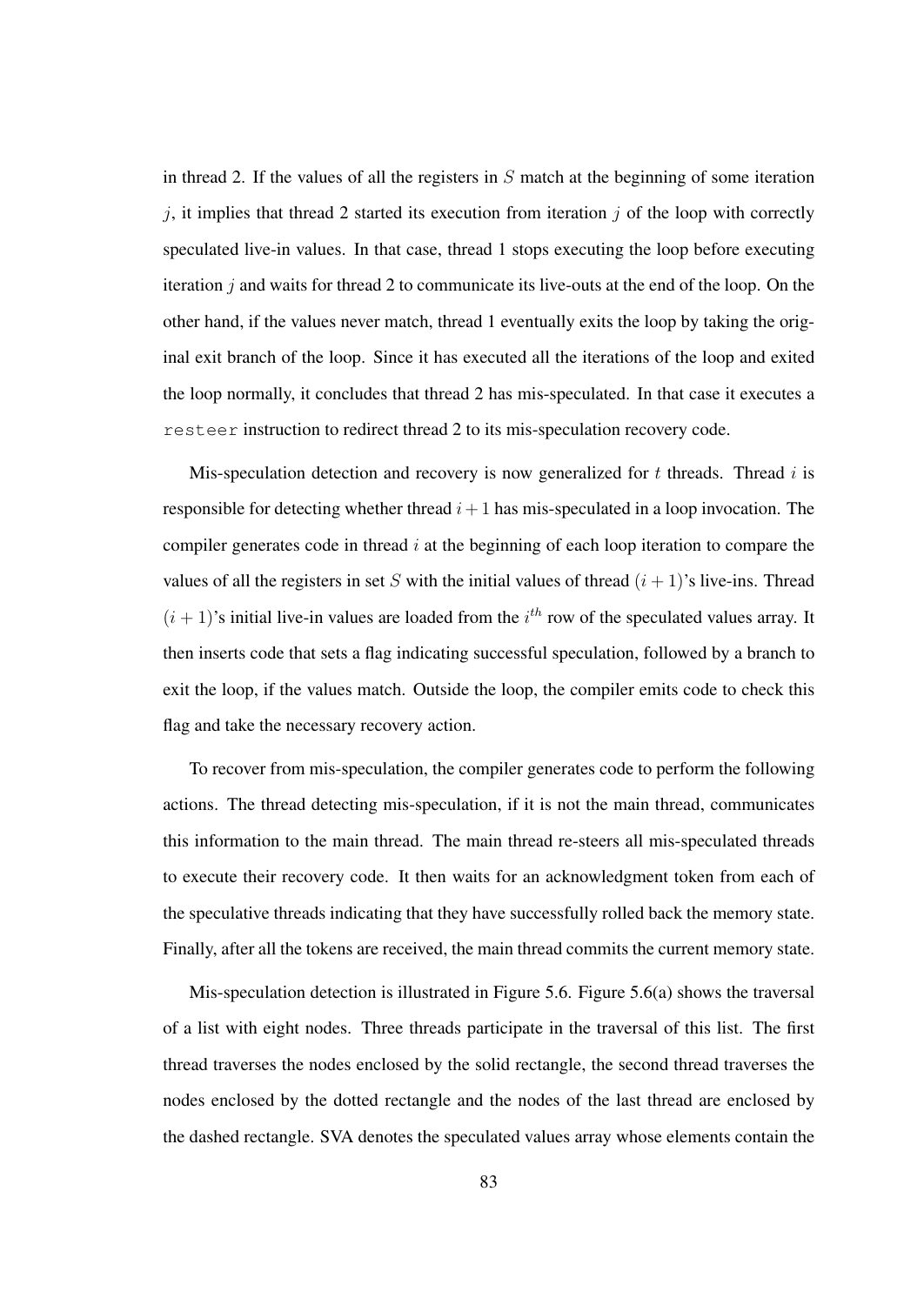

(b) After removal of node 4 from the list

Figure 5.6: Figure illustrating the effects of the removal of a node on Spice value prediction.

addresses of list nodes which are live-in to the list. Assume that after the first invocation, node 4 is removed from the list as in Figure 5.6(b). The SVA entry still points to the removed node. During the next invocation, it compares the nodes it traverses with the node in the SVA. Since it never finds that node, it traverses the entire list. The second thread starts from the removed node and, depending on the contents of its next pointer field, will either stop the traversal, loop forever, or cause memory faults by accessing some invalid memory location. Thread 3 starts from node 6 and traverses till the end of the list, repeating the work done by thread 1. When thread 1 reaches the end of the list, it concludes that thread 2 has mis-speculated and squashes threads 2 and 3. Note that if thread 1 compares its live-in registers with the speculated live-ins of both threads 2 and 3, then it needs to squash only thread 2 and not thread 3. However, this increases the overhead in thread 1 due to the additional comparisons and hence the compiler limits the comparisons to only one set of live-ins. If thread 2 goes into an infinite loop, the resteer issued by thread 1 makes it jump to the correct recovery code. The recovery code rolls back its memory state to undo speculative updates to its memory state.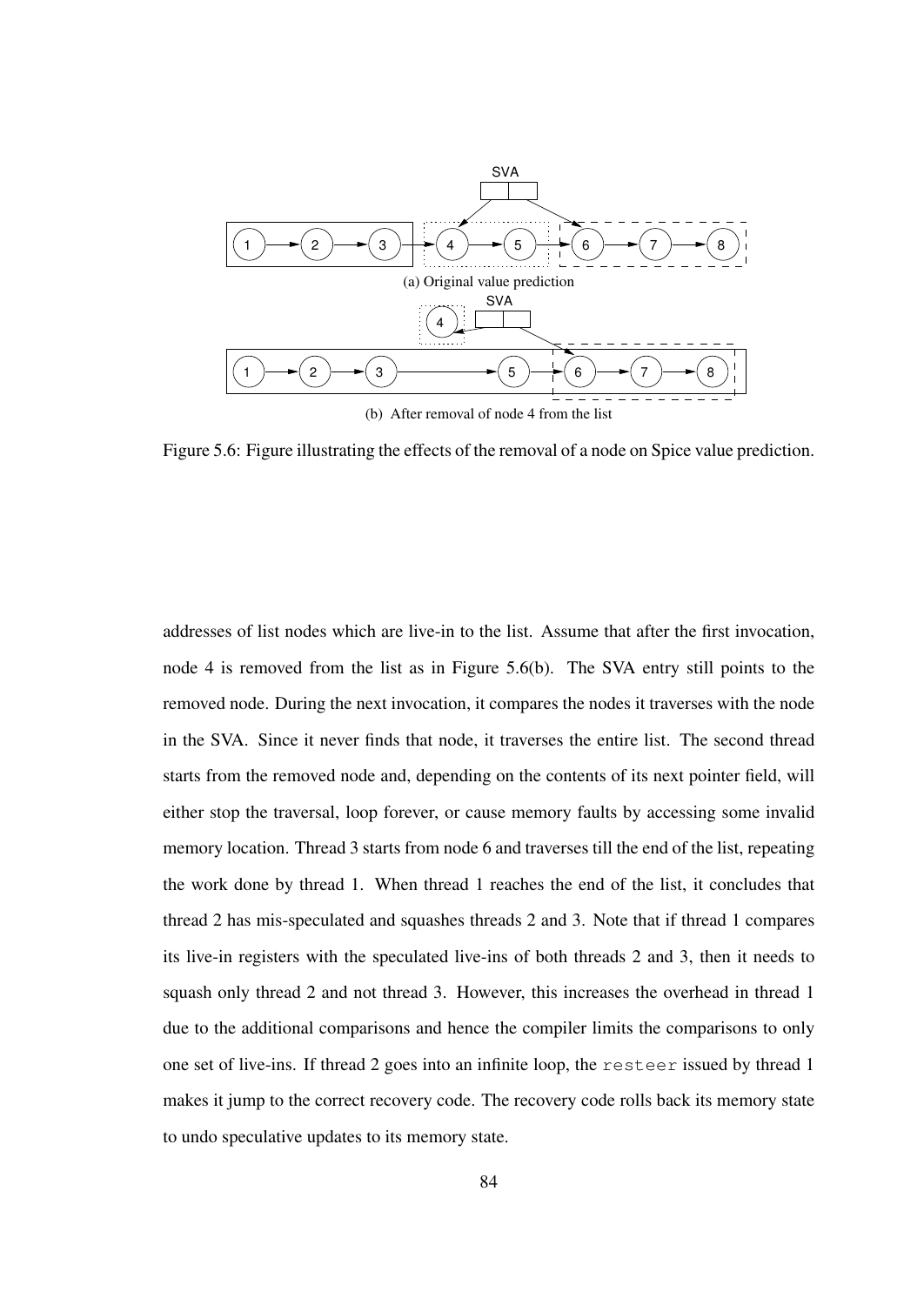#### Value predictor insertion

The compiler inserts a software value predictor that fills the contents of the speculated values array on every loop invocation. A simple value prediction strategy is to *memoize* or remember the live-ins from  $t - 1$  different iterations during the first invocation. These  $t-1$  set of live-ins can be used as the predicted values in all subsequent invocations. This approach does not adapt to change in program behavior and hence is not effective. For instance, if the values that are memoized are addresses of the nodes of a linked list, and if a memoized node is removed from the list, all subsequent invocations will mis-speculate even if there are no further changes to the list.

A better approach is to make the predictor memoize the values not just during the first invocation, but on every invocation of the loop. Values memoized in one invocation are used as predicted values only in the next invocation. This approach adapts itself better to changes to the loop structure. Moreover, if the list grows or shrinks, nodes can be memoized in such a way that the work done by speculative threads in the next invocation is balanced.

The value predictor has two components. The first component of the value predictor writes to the speculated values array, and its implementation is distributed across all the threads. To implement this component, the compiler first creates a set of data structures used by the predictor. A list called svai is created per thread. The entries of this array for thread i contain the indices of the speculated values array ( $sva$ ) to which thread i should write to. Another per-thread list called svat contains work thresholds that determine which values are memoized. The compiler also creates an array called  $w \circ r$ k whose entries contain the amount of work done by each thread. This is used in dynamic load balancing.

The compiler generates the code corresponding to Algorithm 7 in each thread to memoize the values. Each thread maintains a counter my-work that is a measure of the amount of work done by that thread. In the implementation described in this dissertation, the threads increment the counter once per loop iteration. A more accurate measure of the work done could be obtained by making use of hardware performance counters. If the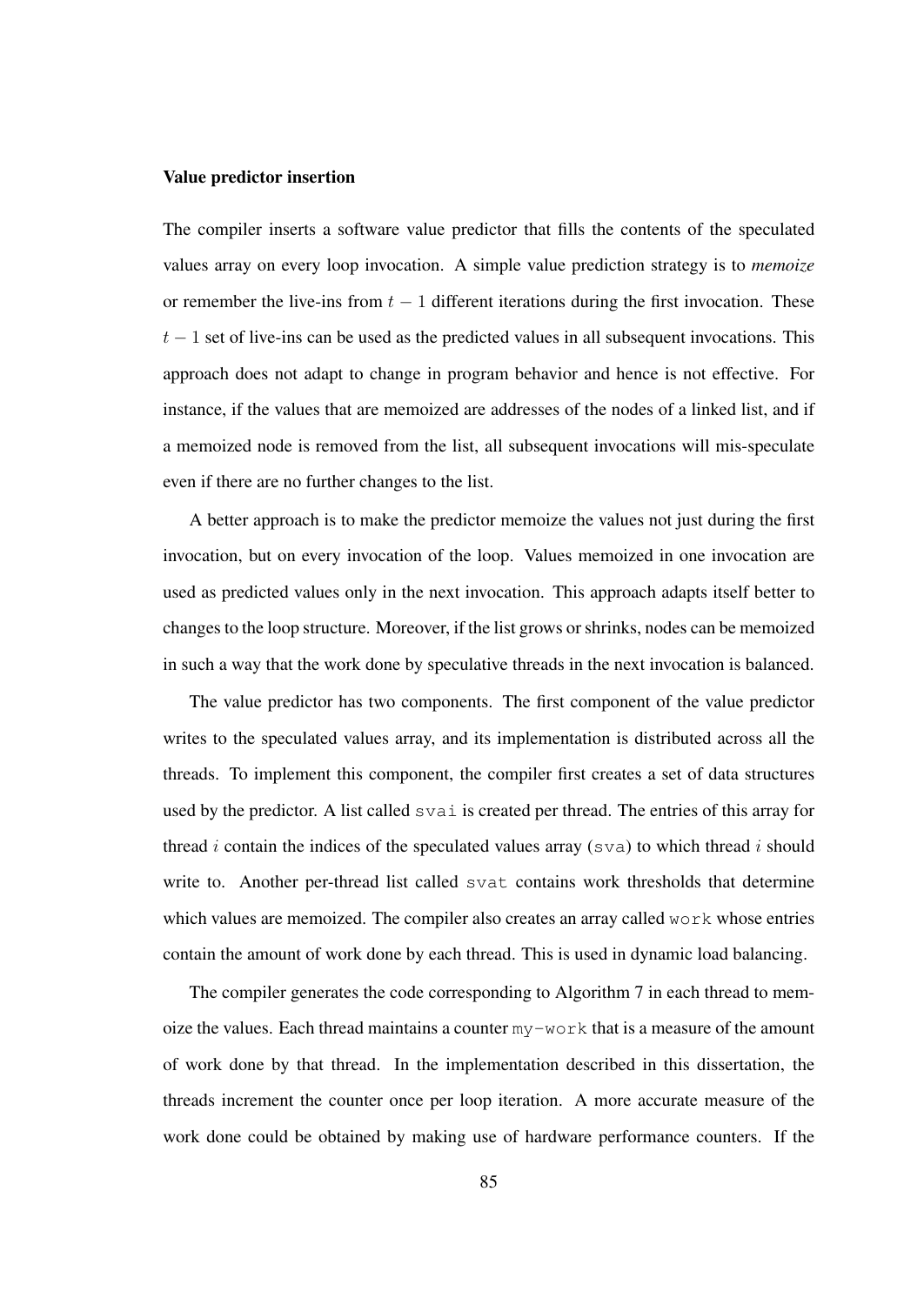| <b>Algorithm 7</b> Spice value prediction                             |
|-----------------------------------------------------------------------|
| $my$ -work = 0                                                        |
| for each iteration of the loop do                                     |
| $my$ -work = my-work + 1                                              |
| <b>if</b> my-work $>$ svat[list-index] <b>then</b>                    |
| $sval[sval[list-index]] = loop carried live-ins in current iteration$ |
| $list$ -index = list-index+1                                          |
| end if                                                                |
| end for                                                               |
| $work[my-thread-id] = my-word$                                        |

work done so far exceeds the threshold found at the head of the svat list for this thread, then the current loop live-in values are recorded in the sva array. The index to the sva array location to which the value must be written is given by the value at the head of the svai list. After writing to the sva array, the head pointers of both the lists are incremented. After exiting the loop, the thread writes the total work done in that invocation to the global work array.

The other component of the value predictor is centrally implemented in a separate procedure. This component is executed at the end of each loop invocation. It collects the amount of work done by each thread in that invocation and decides the iterations of the next loop invocation whose live-in values are memoized. Depending on which threads execute those iterations, it generates the entries of the svai list. The partitioning of the iterations among the threads in the next invocation cannot be decided a priori at the end of current invocation since it depends on the program state. Hence, the predictor makes the following assumptions:

- 1. In future invocations, the total amount of work done will remain the same as in the current invocation.
- 2. In the immediately following invocation, all the threads will execute the same amount of work.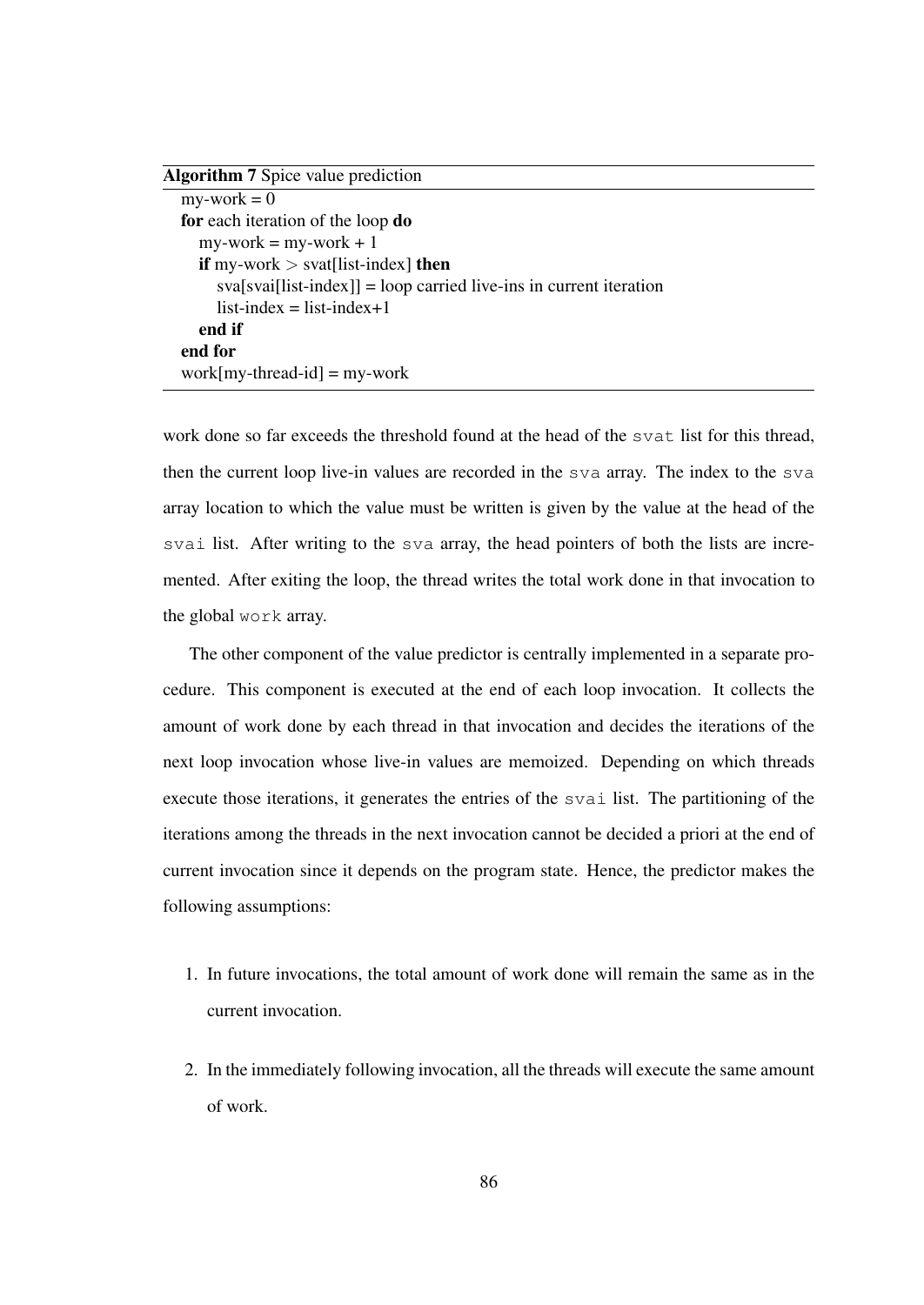These assumptions enable the predictor to orchestrate the memoization in a way that results in load balancing. This is best illustrated with an example. Consider the case where there are three threads and the work done by each thread in a particular invocation are 10, 1 and 1 units respectively. Based on the first assumption, the subsequent invocations will also perform a total of twelve units of work. Hence the predictor wants to collect the liveins when the total work done in a sequential execution are four and eight. It then uses the second assumption to determine which threads have to write those values. In this example, the work done by the first thread in the next invocation is assumed to be ten and so both the rows of the sva are written to by the first thread after iterations four and eight and the other two threads do not write into the sva. Hence the svat list of the first thread is set to [4, 8] and its svai list is set to [0,1]. For the other two threads, the head element of svat is set to  $\infty$  so that they never write to the sva array.

### 5.4 Related Work

Marcuello *et al.* [37] proposed the use of value prediction for speculative multi-threaded architectures. They investigated both instruction based predictors and trace based predictors, in which the predictor uses the loop iteration trace as the prediction context. Steffan *et al.* [64] propose the use of value prediction as part of a suite of techniques to improve value communication in thread level speculation. They use a hybrid predictor that chooses between a stride predictor and a context based predictor. Cintra and Torellas [10] also propose value prediction as a mechanism to improve TLS. They use a simple *silent store predictor* that predicts the value of a load to be the last value written to that location in the main memory. Liu *et al.* [32] predicts only the values of variables that look like induction variables. Oplinger [43] also incorporates value prediction in TLS design, with a particular focus on function return values. The focus of this work is a compiler based technique that predicts a few values with high accuracy to extract thread level parallelism.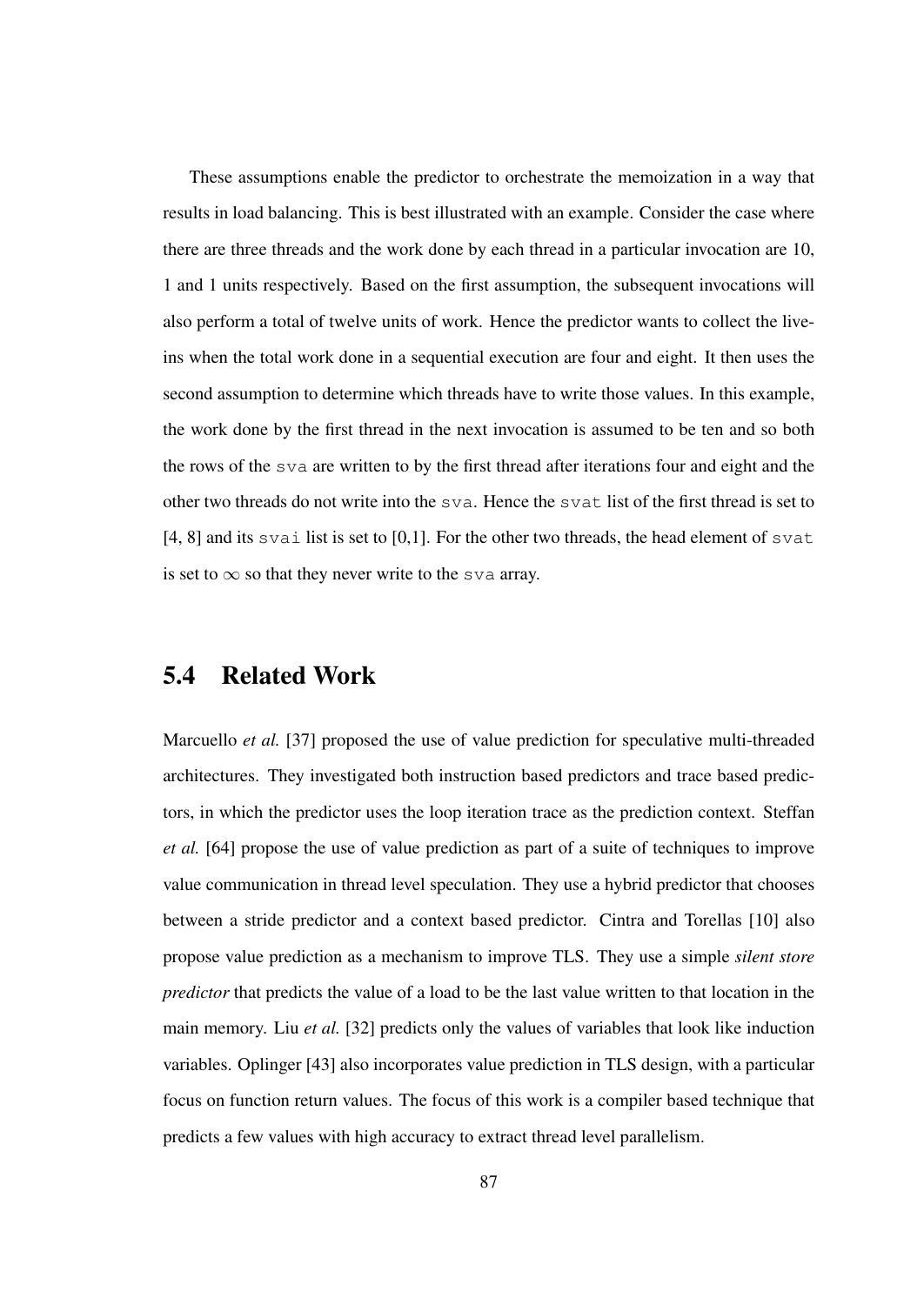Zilles [78] proposed Master/Slave speculative parallelization(MSSP), which is a speculative multi-threading technique that uses value speculation. The prediction in MSSP is made by a *distilled program*, which executes the speculative backward slice of the loop live-ins. The software value predictor used in Spice predicts based on values seen in the past and does not execute a separate thread for prediction.

Some TLS techniques [9, 10, 48, 49] have also proposed the use of iteration chunking. These chunks are iterations of fixed size, while in our case the number of chunks equals the number of processor cores and the chunk size is determined at runtime by the load balancing algorithm. The LRPD test [57] and the R-LRPD test [13] are also speculative parallelization techniques that chunk the iteration space, but they use memory dependence speculation and not value speculation.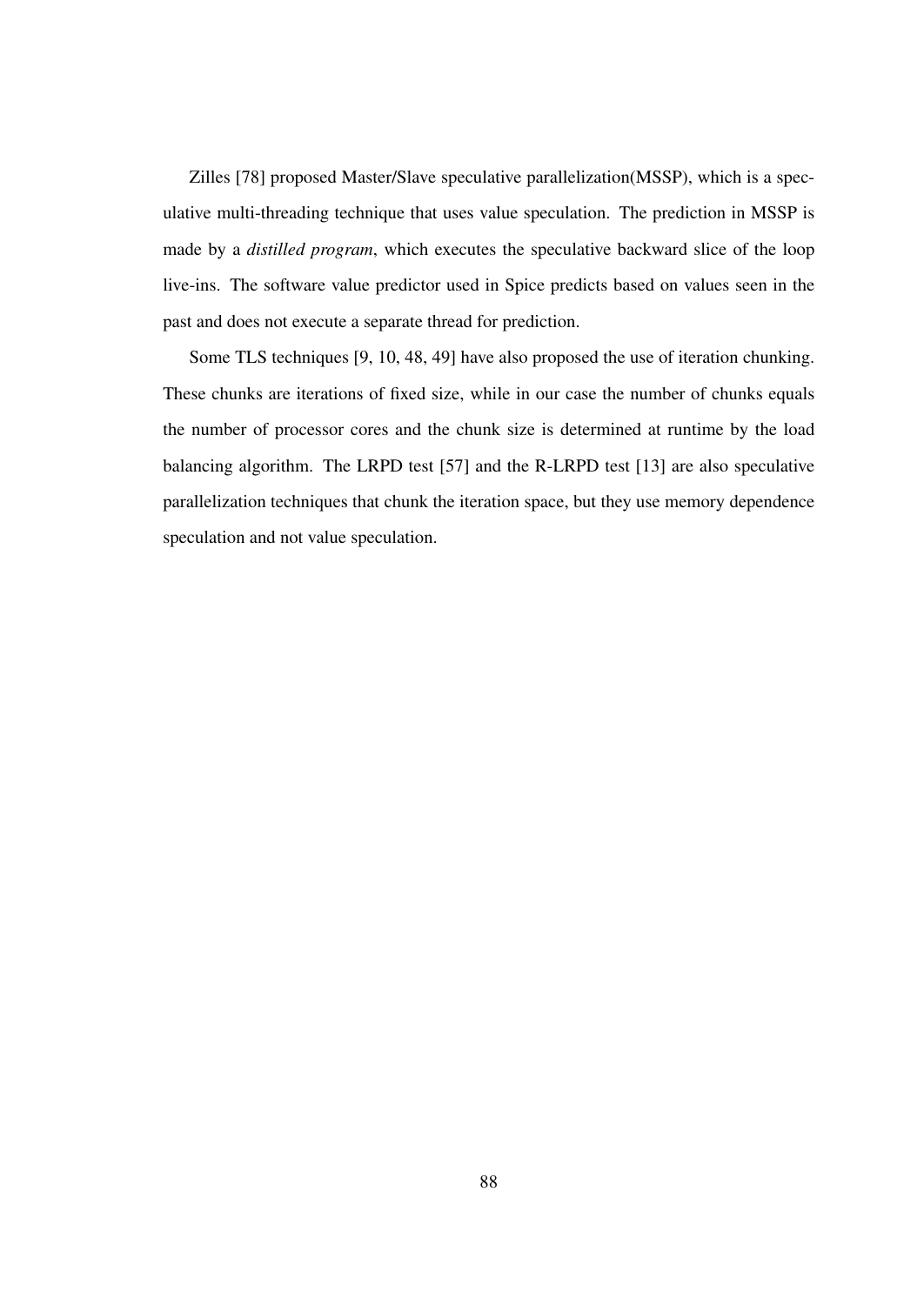# Chapter 6

# Experimental Evaluation

This chapter performs a quantitative evaluation of the transformations proposed in this dissertation. The compilation framework, simulation methodology and a description of the benchmarks are first presented. Then this chapter presents an evaluation of PS-DSWP and speculative PS-DSWP and makes a performance comparison with DSWP and TLS. Finally, an evaluation of Spice is presented.

# 6.1 Compilation Framework

The transformations described in this dissertation are implemented as part of the VELOC-ITY compiler [69]. The application is first compiled into a low-level intermediate representation to which a series of classical optimizations are applied. Then, the parallelization transformation is applied. The parallelized code is again subjected to a round of classical optimizations and then lowered into IA64 assembly code. This is followed by a first pass of scheduling, register allocation and a final scheduling pass. Performance comparisons are made with respect to a single-threaded code which is subjected to the exact sequence of transformations described above, except the parallelization step.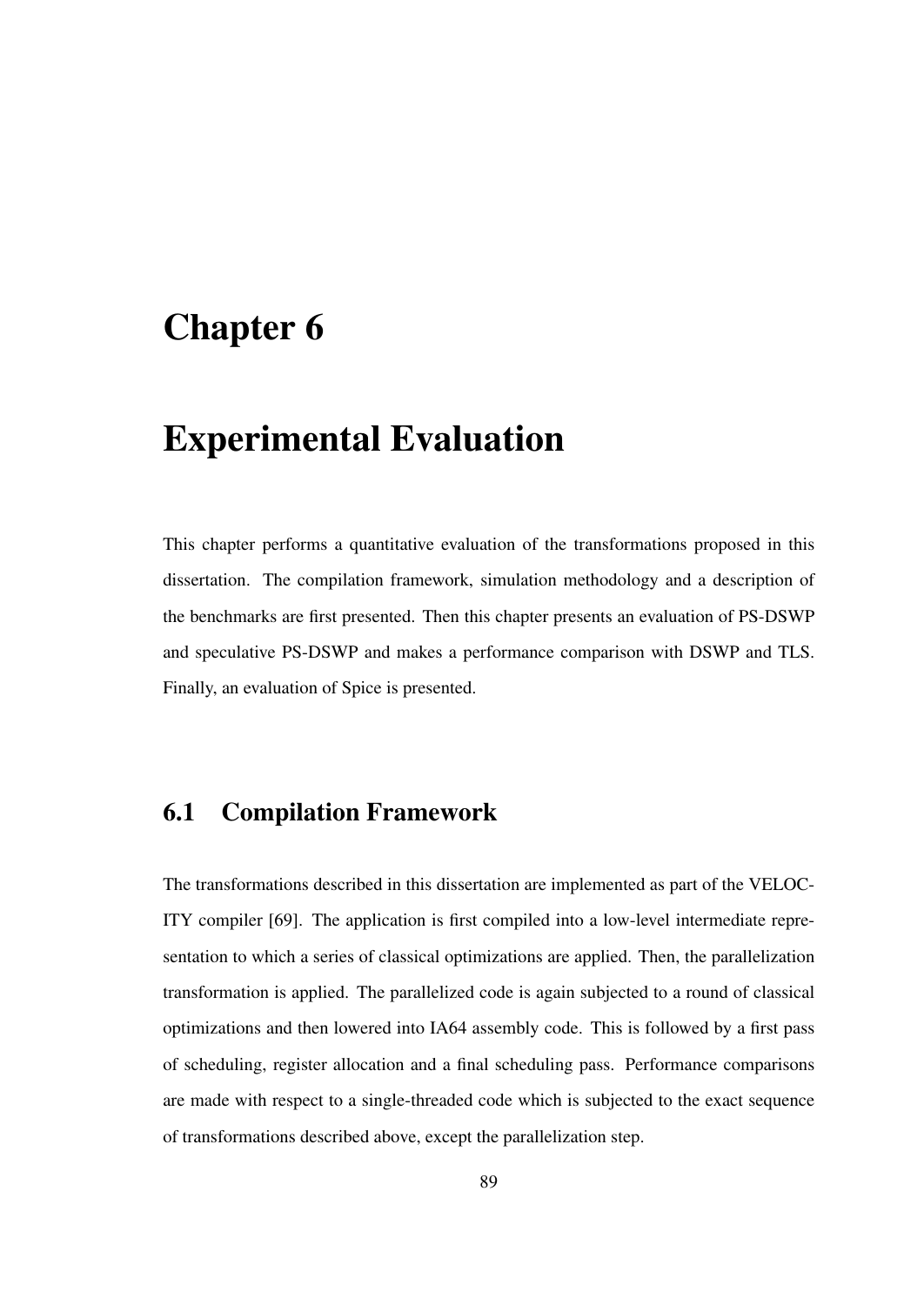| Processor Core     | Functional Units: 6 issue, 6 ALU, 4 memory, 2 FP, 3 branch   |
|--------------------|--------------------------------------------------------------|
|                    | L1I Cache: 1 cycle, 16 KB, 4-way, 64B lines                  |
|                    | L1D Cache: 1 cycle, 16 KB, 4-way, 64B lines, write-through   |
|                    | L2 Cache: 5,7,9 cycles, 256KB, 8-way, 128B lines, write-back |
|                    | Maximum Outstanding Loads: 16                                |
| Shared L3 Cache    | $> 12$ cycles, 1.5 MB, 12-way, 128B lines, write-back        |
| Main Memory        | Latency: 141 cycles                                          |
| Coherence          | Snoop-based, write-invalidate protocol                       |
| L <sub>3</sub> Bus | 16-byte, 1-cycle, 3-stage pipelined, split-transaction       |
|                    | bus with round robin arbitration                             |

Table 6.1: Details of the multi-core machine model used in simulations.

# 6.2 Simulation Methodology

Since the compiler transformations described in this dissertation require special hardware support in the form of communication queues, multi-threaded transactions and ISA support to program these hardware structures, they cannot be implemented on commodity multiprocessor systems. Hence simulation of a multi-processor with the necessary hardware modifications is employed to evaluate the techniques. This dissertation employs two different simulation approaches that are described below.

#### 6.2.1 Cycle Accurate Simulation

Suitable candidates for non-speculative PS-DSWP and Spice are typically hot inner loops that account for significant fraction of a program's execution. At the granularity of outermost loops in a general-purpose program, there are usually many complex memory dependences, whose dependence distance is hard to detect by static analysis. PS-DSWP typically does not work well on such loops since those dependences have to be conservatively treated as loop-carried, preventing large parallel stages from being formed. The applicability of Spice to such loops is limited by the fact that the memory locations involved in such dependences typically cannot be register promoted.

For inner loops with relatively short per-iteration execution time, cycle-accurate simulation of a multi-core IA-64 processor is used. Table 6.1 lists some of the important parameters of the processor model. The individual cores of this processor are validated, with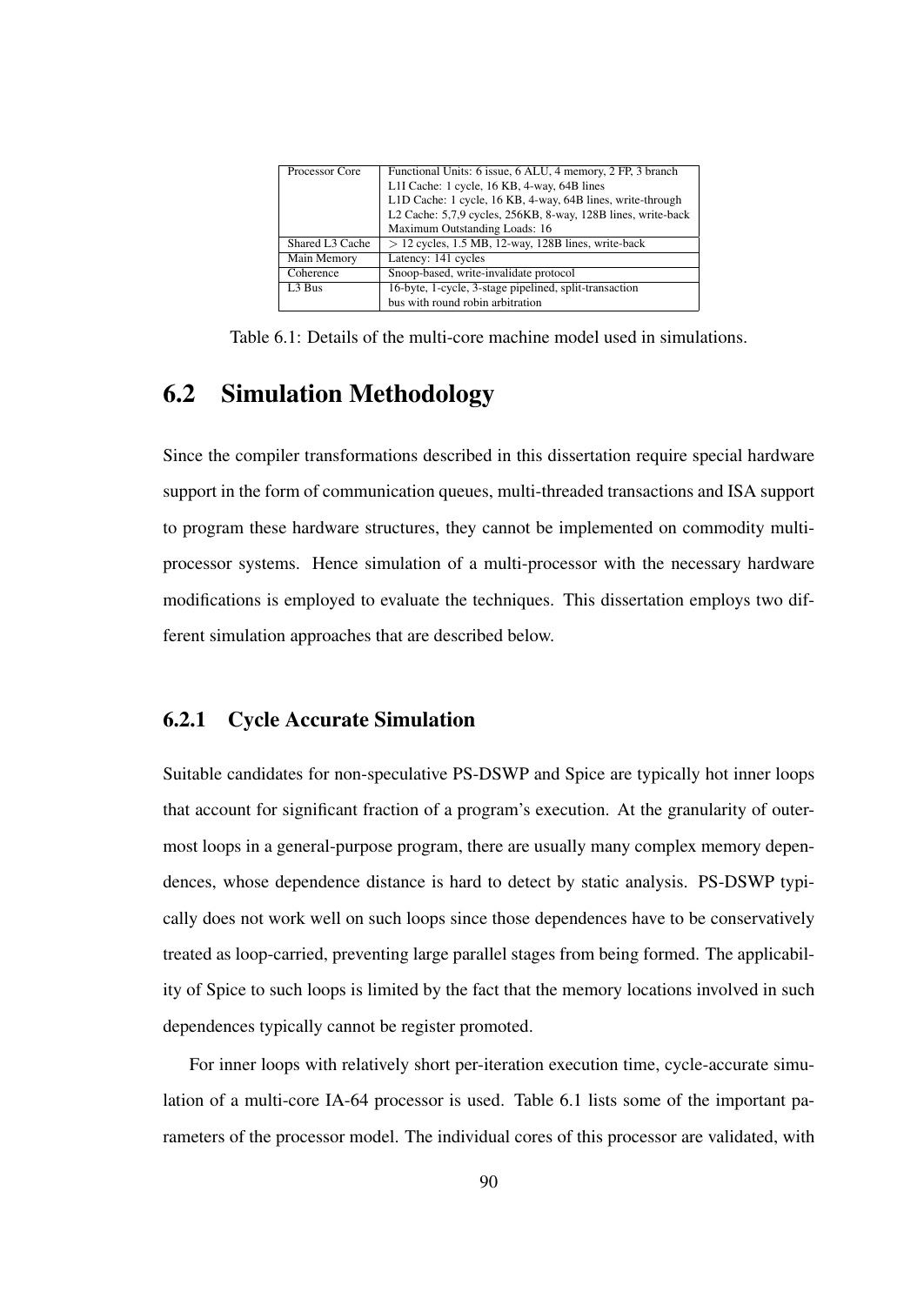

Figure 6.1: Block diagram illustrating native-execution based simulation.

IPC and constituent error components accurate to within 6% of real hardware for measured benchmarks [47]. The simulator is built using the Liberty Simulation Environment [71].

Even if a loop is innermost, its simulation cost could be prohibitive if it is a hot loop. To keep simulation costs realistic, invocations of the loop are randomly sampled with some specified probability and simulated in detail. Except for the loops that are sampled, the rest of the program is executed by the simulator in a *fast-forward* mode that maintains only the correct architectural state without a cycle-accurate simulation.

#### 6.2.2 Native Execution Based Simulation

A cycle-accurate structural simulator of a modern uni-processor can simulate less than forty thousands of cycles per second [46]. Assuming a linear decrease in simulation throughput when simulating a CMP, an eight core CMP can be simulated at the rate of around five thousand cycles per second. This makes it prohibitively expensive to simulate outer loop iterations of most programs in the SPEC2000 and SPEC2006 benchmark suites. Since a primary advantage of speculative PS-DSWP is the ability to extend the scope of applicability to outer-most loops in programs, it is impractical to use the cycle-accurate simulation methodology to evaluate speculative PS-DSWP. Hence a native-execution based simulation methodology proposed by Bridges [5] is used to evaluate speculative PS-DSWP.

Figure 6.1 gives an overview of the simulation framework. Measuring the performance of a parallelized loop consists of the following steps:

1. The parallelized application is first emulated on a native multi-processor machine by replacing the MTX (multi-threaded transactions) and communication operations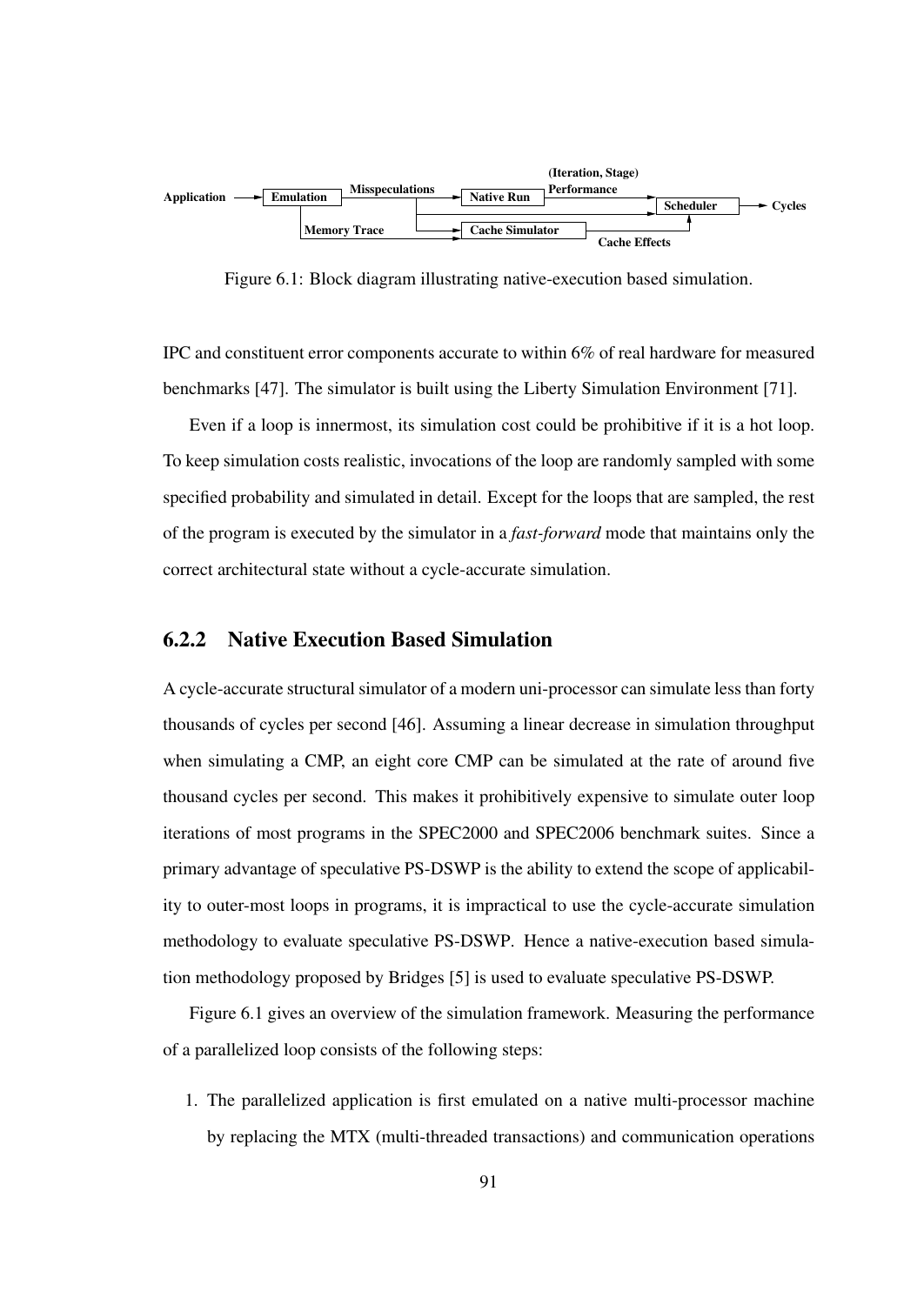

Figure 6.2: Construction of PS-DSWP schedule from per-iteration, per-stage native execution times.

with calls to a library that emulates the corresponding functionality in software. This multi-threaded binary is instrumented to collect the memory trace and a *misspeculation* trace that contains information on which iterations of the loop misspeculate

- 2. A separate binary is generated to collect native execution times of the loop iterations. This avoids the use of MTX by inserting additional synchronizations into this binary. These synchronizations ensure that a stage executes an iteration only when all the prior iterations and all the prior stages in the current iteration have been executed. The information from the mis-speculation trace is used to determine the iterations that mis-speculate and sequential execution is used to execute those iterations. This restricted execution model ensures correctness even in the absence of MTX and hence can run directly on native hardware. The IA64 performance counters are used to collect cycle counts for each stage for every iteration.
- 3. The per-iteration, per-stage cycle counts computed in the previous step does not reflect the additional overhead associated with MTX. To compensate for this, a MTX simulator is used to find additional costs of memory accesses. This simulator uses the memory trace and the mis-speculation trace generated in the first step and adds the MTX overhead to the per-iteration, per-stage execution times. The MTX simulator is described by Vachharajani [72].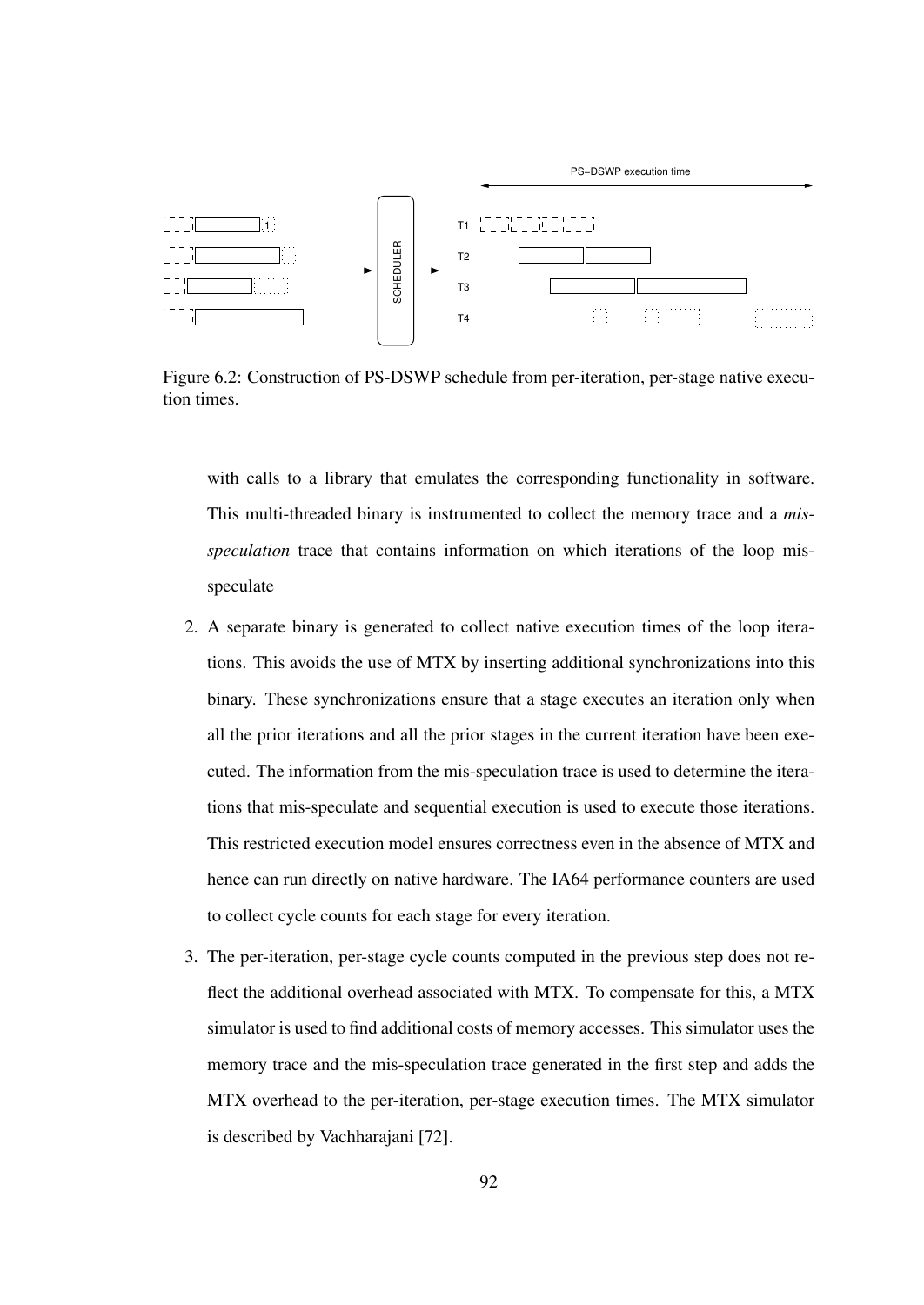4. The augmented per-iteration, per-stage cycle counts and the mis-speculation trace are fed into a PS-DSWP scheduler that "schedules" these individual cycle counts as well as the mis-speculation trace to compute the execution time of the parallelized loop. This is depicted in Figure 6.2. In this example, the pipeline has three stages with the second stage being a parallel stage with a replication factor of two. The first stage is shown by a dashed rectangle, the second by a solid rectangle and the third stage by a dotted rectangle. The loop is assumed to execute for four iterations. The data from the native run is visually represented on the left side of the scheduler, which constructs a valid PS-DSWP schedule as depicted on the right.

# 6.3 Benchmarks

The techniques presented in this dissertation are evaluated on a variety of programs from different benchmark suites. All of these applications are written in C and contain characteristics of many general-purpose applications such as complex control flow and irregular memory access patterns. The benchmarks used to evaluate PS-DSWP and speculative PS-DSWP are those that show promising improvement using the performance estimation framework described in Chapter 4. The benchmarks used to evaluate Spice are chosen by manually identifying loops with characteristics that can be exploited by Spice. Table 6.2 contains the descriptions of all the benchmarks used in the evaluation.

# 6.4 Non-speculative PS-DSWP

PS-DSWP is evaluated on a set of loops which cannot be parallelized by DOALL and which contribute to at least 15% of the application's execution time. The loops that are selected are those whose estimated speedup exceeds 50%. The details of the selected loops are presented in Table 6.3. The loop in  $300 \cdot twol \text{f}$  had to be manually annotated to indicate the absence of a memory dependence, since the current pointer analysis used in VELOCITY is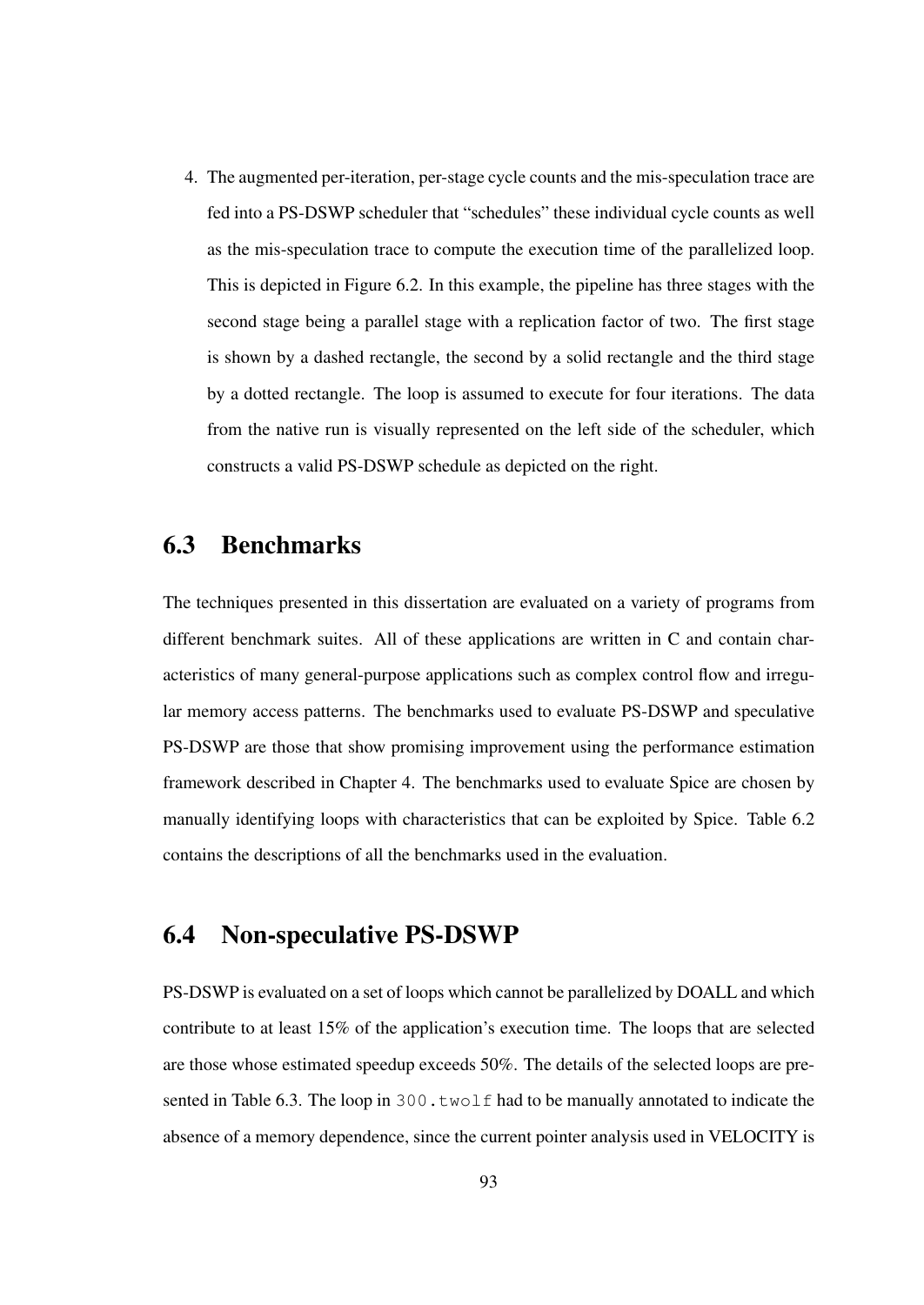| <b>Benchmark</b> | Suite            | Description                                                |  |
|------------------|------------------|------------------------------------------------------------|--|
| 052.alvinn       | <b>SPEC 92</b>   | Trains a neural network called ALVINN (Autonomous Land     |  |
|                  |                  | Vehicle In a Neural Network) using back-propagation        |  |
| $175$ .vpr       | <b>SPEC 2000</b> | A placing and routing algorithm                            |  |
| $181$ .mcf       | <b>SPEC 2000</b> | Single-depot vehicle scheduling in public mass transporta- |  |
|                  |                  | tion                                                       |  |
| 197.parser       | <b>SPEC 2000</b> | A syntactic parser of English, based on link grammar       |  |
| 256.bzip2        | <b>SPEC 2000</b> | Data compression algorithm                                 |  |
| 300.twolf        | <b>SPEC 2000</b> | TimberWolfSC placement and global routing package          |  |
| 456.hmmer        | <b>SPEC 2006</b> | Profile Hidden Markov Model                                |  |
| 458.sjeng        | <b>SPEC 2006</b> | A program that plays chess and several chess variants      |  |
| swaptions        | Parsec           | Heath-Jarrow-Morton (HJM) framework to price a portfolio   |  |
|                  |                  | of swaption                                                |  |
| ks               |                  | Kernighan-Lin graph partitioning                           |  |
| otter            |                  | A theorem prover for first-order logic                     |  |

Table 6.2: A brief description of the benchmarks used in evaluation.

| Benchmark | Loop                     | Hotness | Pipeline stages                 |
|-----------|--------------------------|---------|---------------------------------|
| $\rm ks$  | FindMaxGpAndSwap (outer) | 98%     | $s \rightarrow p$               |
| otter     | find_lightest_geo_child  | 15%     | $s \rightarrow p \rightarrow s$ |
| 300.twolf | new_dbox_a (outer)       | 30%     | $s \rightarrow p$               |
| 456.hmmer | P7_Viterbi (inner)       | 85%     | $p \rightarrow s$               |
| 458.sjeng | std_eval                 | 26%     | $s \rightarrow p$               |

Table 6.3: Details of loops used to evaluate non-speculative PS-DSWP. The hotness column gives the execution time of the loop normalized with respect to the total execution time of the program. In the "pipeline stages" column, an s indicates a sequential stage and a p indicates a parallel stage.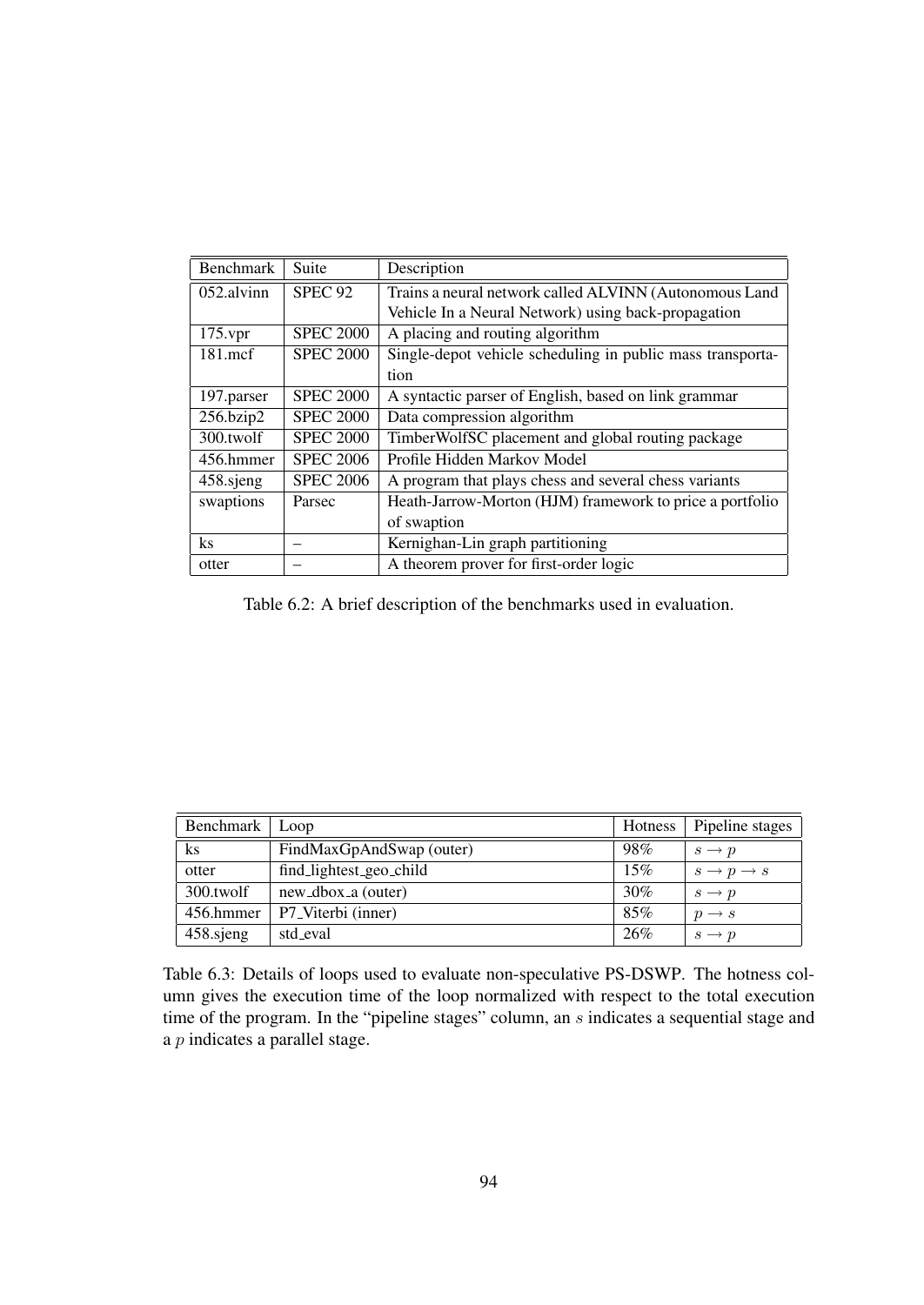

Figure 6.3: Speedup of non-speculative PS-DSWP and non-speculative DSWP over singlethreaded execution. Geometric mean speedup of PS-DSWP with 6 threads is 2.14. Geometric mean speedup of DSWP with 6 threads is 1.36.

not powerful enough to conclude that. The pipeline stages obtained as a result of applying the PS-DSWP transformation is also given in the final column of Table 6.3.

Figures 6.3(a)-(e) show the performance of the five selected loops after applying PS-DSWP. For each loop, the graphs compare the speedups obtained by DSWP and PS-DSWP for the same number of threads. Using up to 6 threads, PS-DSWP shows a geometric-mean speedup of 2.14 and a peak speedup of  $2.55$  in  $458$ . sjeng. On the same loops, with the same number of threads, DSWP yields a speedup of only 1.36. In all the benchmarks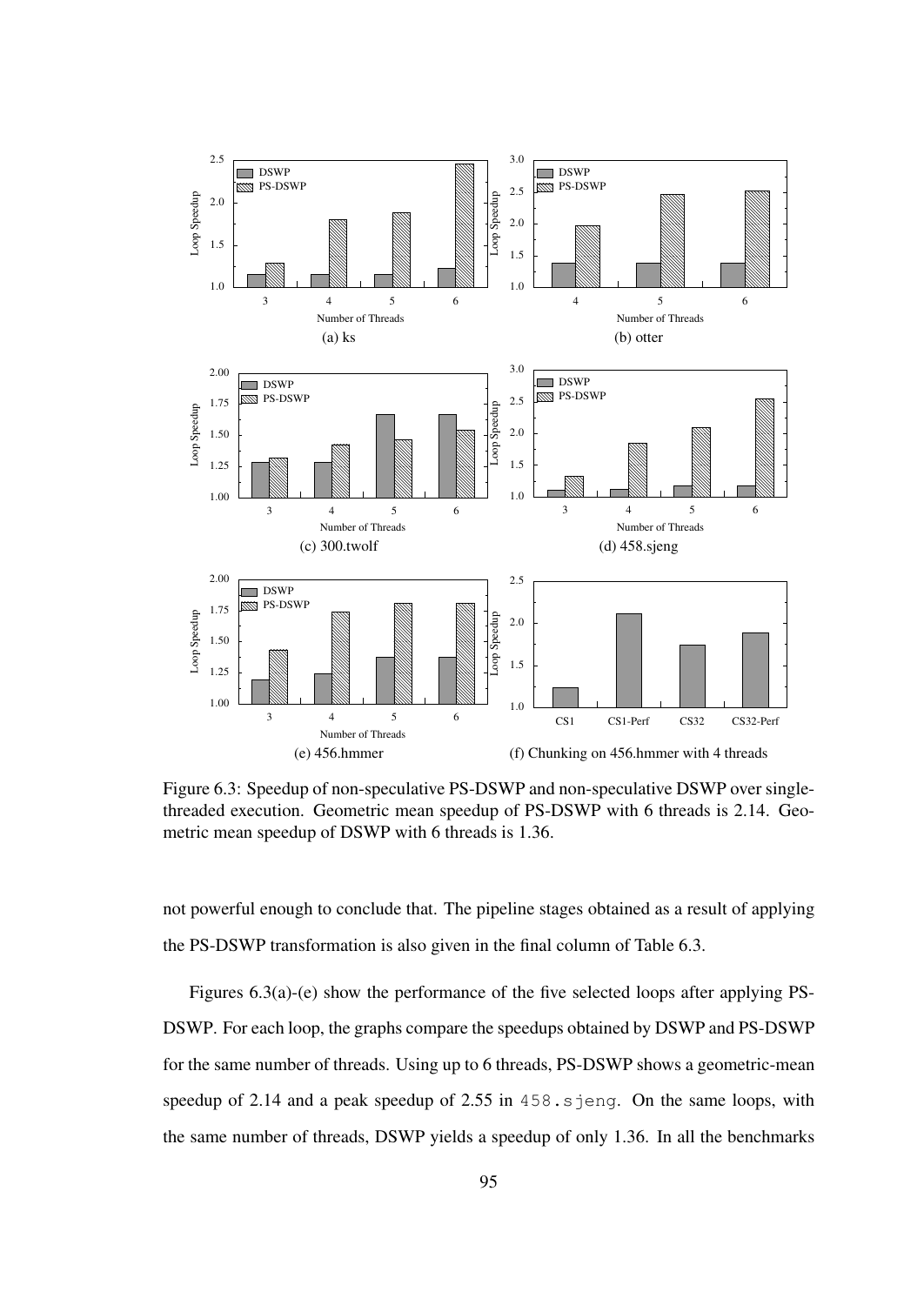except 300, twolf, PS-DSWP outperforms DSWP for any number of threads. The loop in 300.twolf executes only 3 or 4 iterations on average; hence executing the parallel stage in more than three threads results in diminishing returns. Since the body of the loop in 300.twolf is large with many SCCs, a good balanced DSWP partition is possible. The loop in 456.hmmer also shows poor scalability, even though the loop iterates 300 times per invocation. In 456.hmmer, the sequential stage takes a significant amount of time to execute and becomes the bottleneck after a replication factor of 3 for the parallel stage. In the other three loops, PS-DSWP scales up to six threads, while DSWP plateaus with fewer threads.

Figure 6.3(f) shows the effect of applying iteration chunking to the loop in 456.hmmer with four threads. The bar on the left shows the speedup obtained when iteration chunking was not applied. The second bar shows the speedup for the same code when all data accesses were assumed to always hit in the L1 cache. This speedup number is relative to a single-threaded baseline that was also simulated with a perfect cache. The difference in these speedups indicates that cache effects significantly influence the speedup of the multithreaded code in this loop. The third bar shows that most of this performance difference goes away using the cache parameters shown in Table 6.1 and a chunk size of 32. This suggests that chunking can be effective in mitigating the effects of false sharing. The final bar shows the speedup of the chunked code with a perfect data cache. This speedup is less than what can be obtained with a perfect cache when chunking is not applied, indicating that iteration chunking results in a loss of parallelism.

## 6.5 Speculative PS-DSWP

Table 6.4 lists the benchmarks used to evaluate speculative PS-DSWP. Most of the execution times of these benchmarks is spent in the loops chosen for parallelization. Figure 6.4 shows the performance of PS-DSWP with four and eight threads. The geometric mean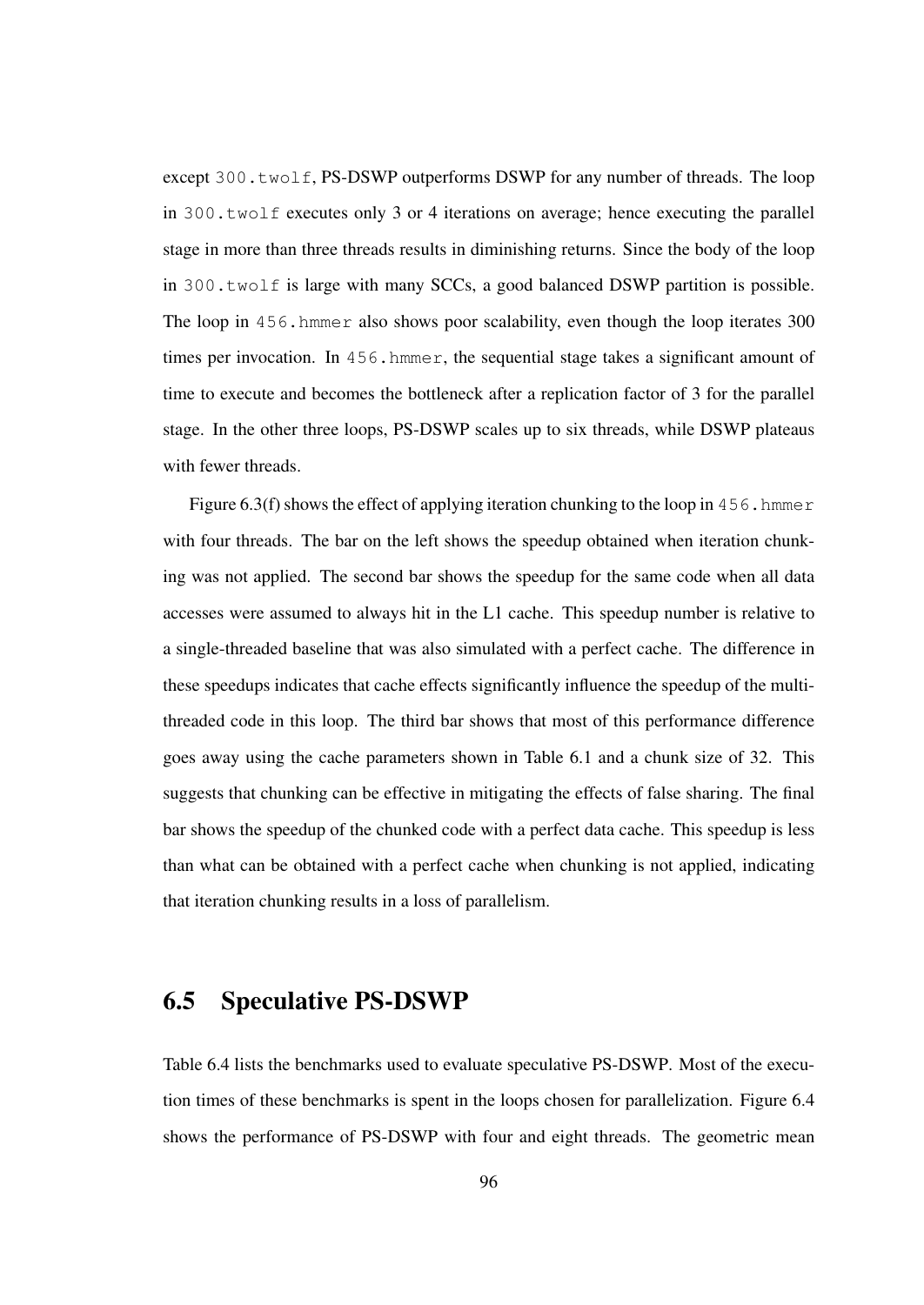| <b>Benchmark</b> | Function              | Hotness |
|------------------|-----------------------|---------|
| 052.alvinn       | main                  | 98%     |
| $175$ .vpr       | try_swap              | 99%     |
| 197.parser       | batch_process         | 99%     |
| 256.bzip2        | compressStream        | 99%     |
| 456.hmmer        | main_loop_serial      | 98%     |
| swaptions        | HJM_Swaption_Blocking | 98%     |

Table 6.4: Details of the loops used to evaluate speculative PS-DSWP.

speedup with four threads is 2.17 and with eight threads is 3.67. For comparison, the speedup obtained by speculative DSWP on these benchmarks is also shown in the graphs in Figure 6.4. The same speculation thresholds are used for DSWP and PS-DSWP and the same simulation methodology is used in both the cases. DSWP performs poorly in most of these benchmarks with some significant *slowdown* relative to single-threaded execution in some of the loops. The rest of this section takes a closer look at the performance characteristics of some of the benchmarks used in the evaluation.

#### 6.5.1 A closer look: 197.parser and 256.bzip2

The benchmark  $197$ , parser performs syntactical parsing on an input consisting of English language sentences. The program's outermost loop, which processes each sentence of the loop, is parallelized. Since the grammatical structure of a sentence does not depend on other sentences, this loop is a good candidate for PS-DSWP. The partitioner divides the loop into three stages, with the middle parallel stage contributing to a large fraction of the execution time. The PS-DSWP speedup scales well as long as there is enough work for all the threads to process.

The DSWP speedup of this loop is 1.14 with both four and eight threads. The speedup is limited by a large SCC which accounts for a little more than 80% of the total profile weight of the loop. This SCC roughly consists of most operations in the body of the inner loop that parses a single sentence. This underscores one of the main advantages of PS-DSWP: its ability to distinguish inter-iteration dependences *with respect to the loop being*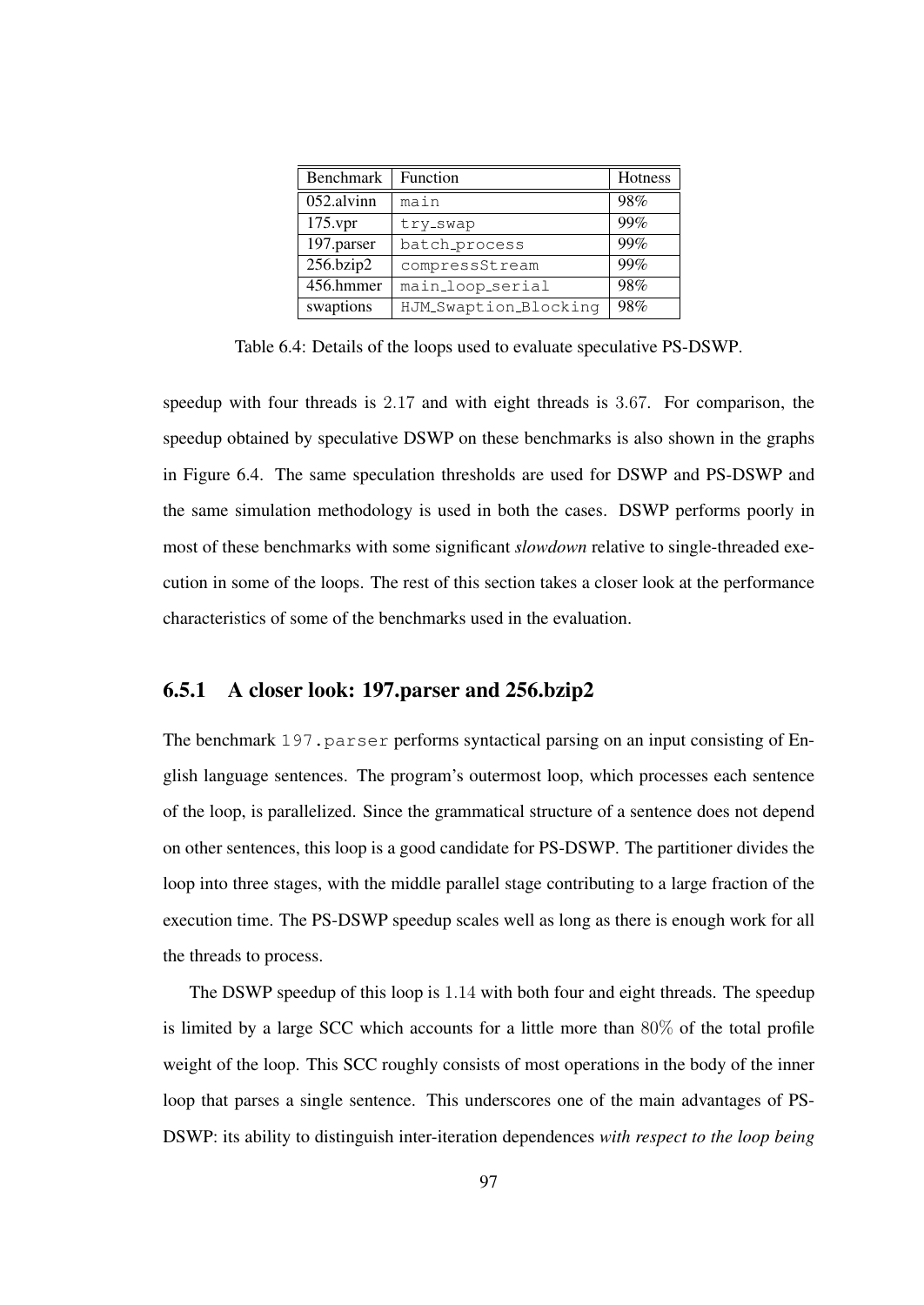

Figure 6.4: Speedup of speculative PS-DSWP and speculative DSWP over single-threaded execution. The horizontal dashed line corresponds to a speedup of 1.0.

*parallelized* from inter-iteration dependences in inner loops. These inner loop dependences may contribute to large SCCs that limit the performance of DSWP, but not that of PS-DSWP.

The performance characteristics of the loop in 256.bzip2 is similar to the one in 197.parser. The loop being parallelized is the outer-most loop of the compresser. The bzip2 algorithm divides the data into fixed size blocks and compresses them. Since the compression of one block is independent of another, PS-DSWP is well suited for this benchmark. Again, the performance of DSWP suffers because of the presence of a large SCC due to inter-iteration dependences with respect to an inner loop.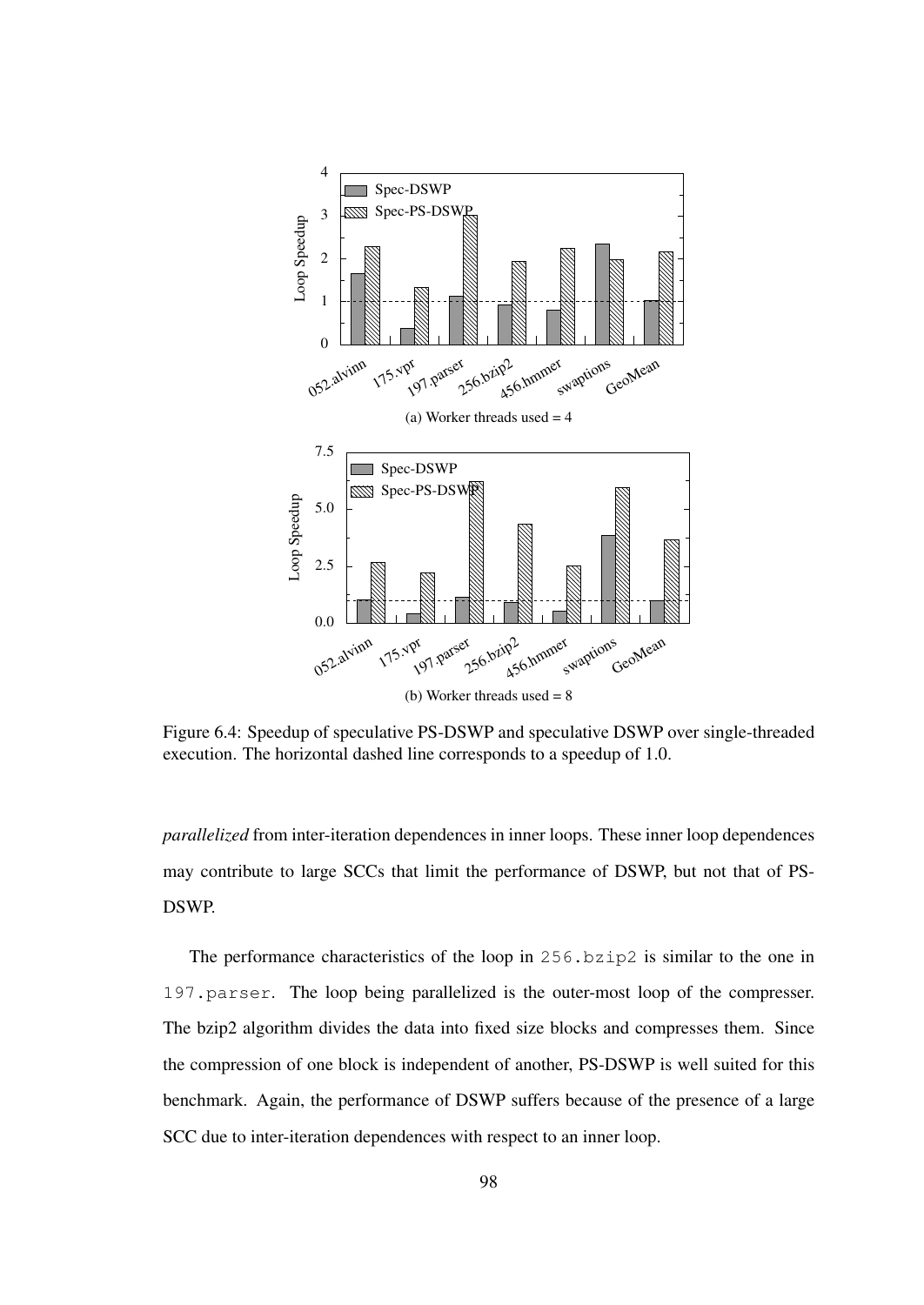In both these benchmarks, the speculated dependences are the memory dependences that never manifest, but whose absence cannot be established by static memory analysis. Furthermore, both of these benchmarks benefit from the privatization effect provided by multi-threaded transactions.

#### 6.5.2 A closer look: swaptions

In swaptions, the non-trivial SCCs contribute to only a small portion of the execution time of the loop body. Hence, the DSWP partitioner is able to divide it into stages of roughly equal weight. However, it introduces a large number of communication operations in the process. This communication overhead significantly affects the speedup of DSWP. In the case of PS-DSWP, a three stage partition similar to 197. parser, with most of the time spent in the middle stage. Hence, its speedup is determined by the number of threads executing the parallel stage and not the total number of threads. Thus, in the four thread case, speedup obtained by PS-DSWP is 1.98, which is less than the speedup obtained by DSWP. However, as the number of available threads increase to eight, the speedup obtained by PS-DSWP becomes close to 6, which is the number of threads that execute the parallel stage. In the case of DSWP, an eight stage partition results in more communication operations resulting in a lower speedup than PS-DSWP.

#### 6.5.3 A closer look: 175.vpr and 456.hmmer

The main bottleneck for performance in 175. vpr is the number of mis-speculations and the associated cost in recovering from them. This affects the performance of both PS-DSWP and DSWP. A high mis-speculation rate affects performance in several ways. First, the mis-speculated iteration is executed sequentially. There is also an additional cost associated with re-executing the mis-speculated iteration since the commit thread has to communicate the live values of the subsequent iteration to the threads executing the stages. Finally, the assumption that pipeline fill and drain costs are negligible no longer holds true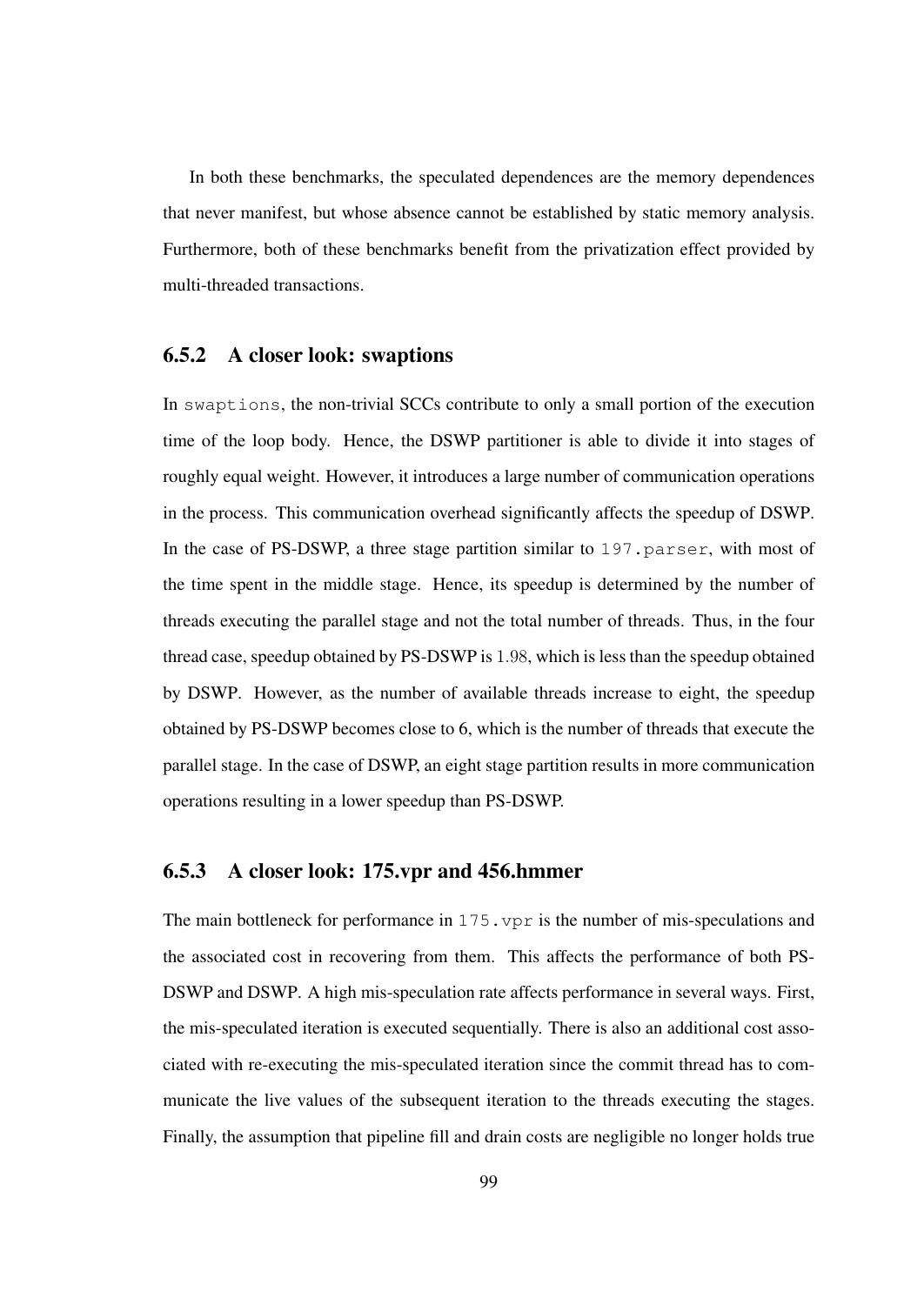since the recovery iteration can be executed only after all prior iterations complete, and so each mis-speculation necessitates draining of the pipeline.

The main contributor to the significant slowdown experienced by DSWP over singlethreaded execution is the high variance in execution times that is not accounted for during thread partitioning. The execution times of the stages vary widely from one iteration to another. In the absence of mis-speculations, the decoupling between the threads helps to tolerate this variance to a certain degree. However, the frequent mis-speculations and the consequent draining of the pipeline counteract the decoupling effect.

456.hmmer also suffers from mis-speculation, but the mis-speculation rate is lower than 175.vpr and hence the effects are reduced. The presence of a large SCC in an inner loop further hurts the performance of DSWP.

## 6.6 Comparison of Speculative PS-DSWP and TLS

This section presents a quantitative comparison between speculative PS-DSWP and TLS to better understand the differences between these two techniques. There are many different TLS proposals with varying approaches to speculation and synchronization of dependences. The results presented in this chapter are based on a TLS system described in Zhai [75]. This particular proposal is chosen for comparing PS-DSWP because this TLS system relies primarily on the compiler to do the synchronization and does not delegate that task entirely to hardware like many other TLS proposals. Faithfully implementing an existing TLS system for comparison is not feasible because of the significant effort required, non-availability of many of the implementation details and the differences in architectural and micro-architectural details between the processor used to evaluate speculative PS-DSWP and existing TLS systems. Hence, this work uses a native-execution based simulation similar to the one used to evaluate speculative PS-DSWP.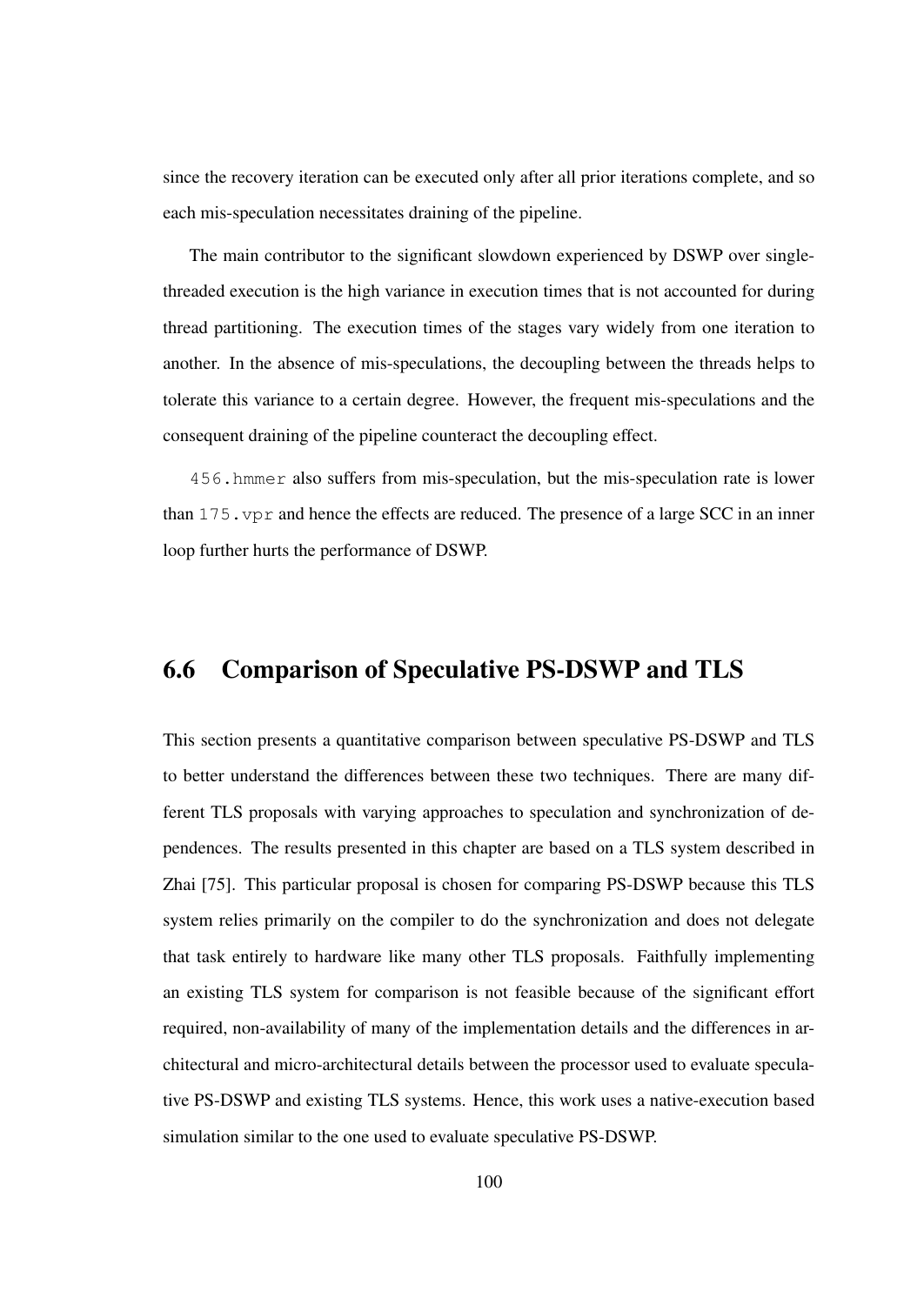- 1. The first step is to identify all inter-iteration dependences and classify them into those that need to be synchronized and those that are speculated. All register dependences are synchronized. The choice between speculation and synchronization for memory dependences is based on the profile information obtained from LAMP. The information about speculated dependences are annotated into the program IR.
- 2. For dependences that need synchronization, the optimal points to insert the synchronization are inserted based on the analysis described in Zhai *et al.* [76]. These analyses are implemented in the VELOCITY compiler.
- 3. A special profiler is used to obtain a trace of the iterations during which the speculated dependences manifest. This trace records the loop invocation, loop iteration and dependence distance for each occurrence of a speculated dependence.
- 4. The single-threaded program is instrumented to record the cycles from the beginning of each iteration at which the synchronization points identified in Step 2 are executed. In addition the cycle at which the *home free token* [75] has to be inserted is also recorded.
- 5. In the final step, a TLS scheduler similar to the PS-DSWP scheduler described earlier uses the cycle counts from step 4 and the speculated-dependences from step 3 to obtain the TLS execution time of the loop.

Figure 6.5 shows the speedup obtained by TLS using the methodology described above. For comparison, the speculative PS-DSWP speedups are also given. Speculative PS-DSWP uses eight worker threads and a commit thread, while the TLS results are obtained using nine threads. In all benchmarks except swaptions, speculative PS-DSWP outperforms TLS. Some major factors which contribute to the performance advantage of speculative PS-DSWP and an analysis of the performance difference in swaptions are discussed next.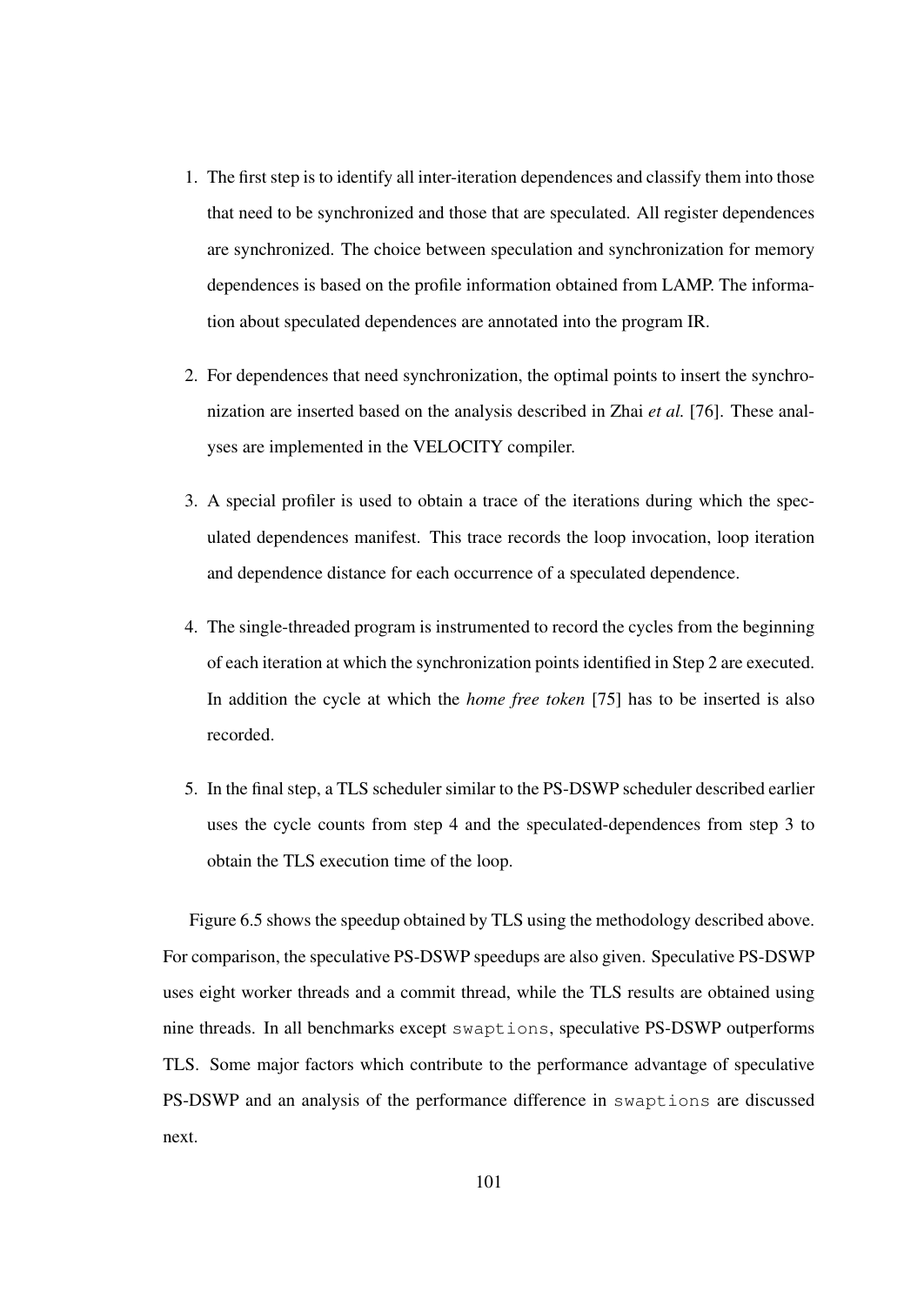

Figure 6.5: Comparison of TLS and speculative PS-DSWP. Worker threads used in speculative PS-DSWP = 8. Threads used by  $TLS = 9$ .

### Synchronization stalls

Consider a strongly connected component in the PDG of a loop. Speculative PS-DSWP assigns this SCC to a sequential stage, thereby limiting the parallelism. TLS synchronizes the loop carried dependences in this SCC using *wait* and *signal* primitives. A signal has to be inserted after the source of the dependence and the wait has to be inserted before the destination. For every scalar variable or an abstract memory location, exactly one signal and wait has to be executed per iteration of the loop that is parallelized. A naïve approach to synchronization is to insert all the signals at the end of a loop iteration and all the waits at the beginning of an iteration, but this serializes the execution of the entire loop. Zhai *et al.* [76] propose a data-flow analysis and a scheduling algorithm to optimize the placement of the wait and signal primitives. There are two situations in which the placement according to this algorithm still results in significant stall cycles.

The first case is the inefficient placement of the synchronization primitives in the presence of complex control flow. The code in Figure 6.6 is based on a code fragment in the loop in 197. parser. The variable errors is loop carried and is hence synchronized. The position of wait and signal shown in the figure is as determined by the synchronization optimization algorithms. As a result of this synchronization, the calls to foo which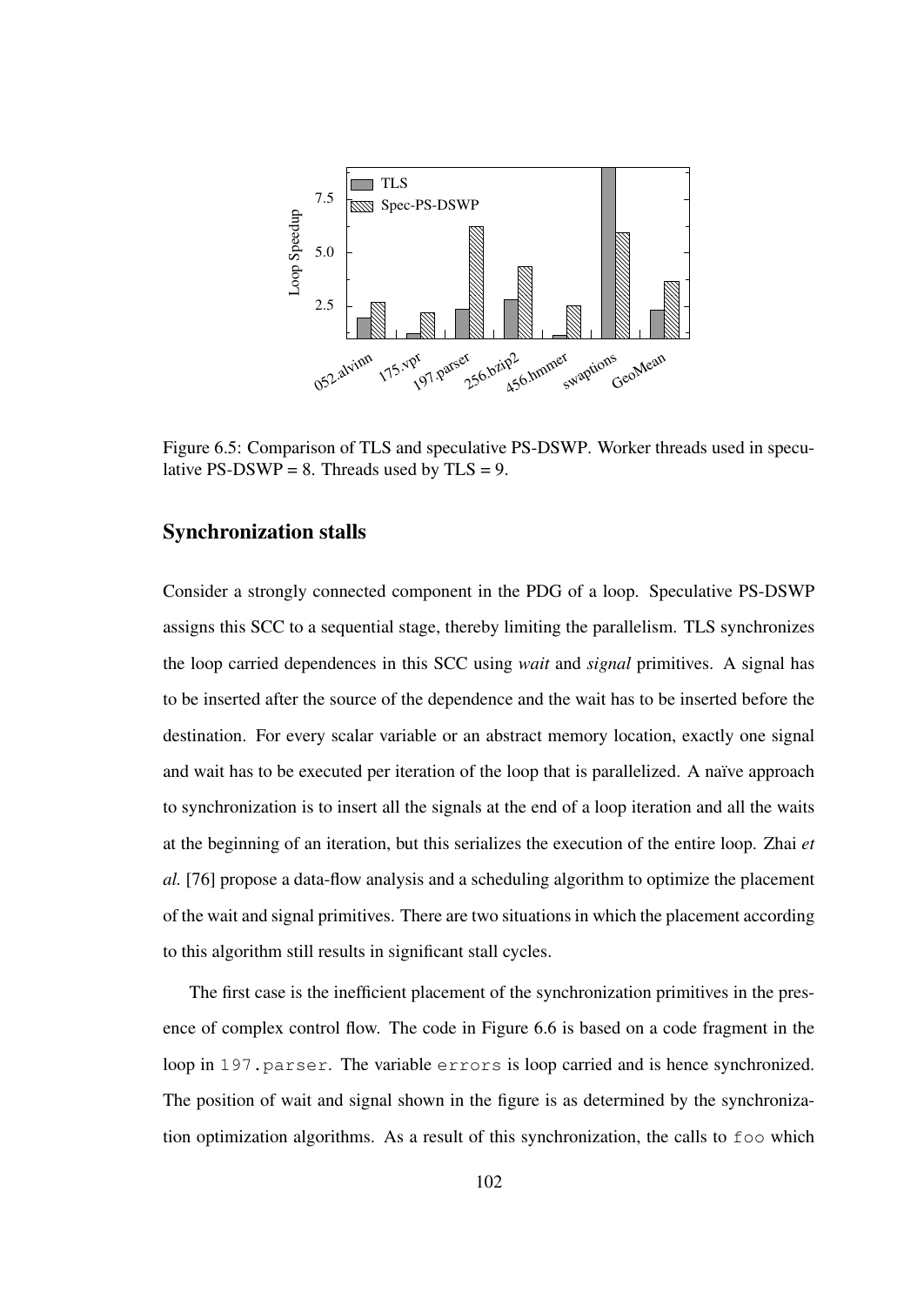```
for (\ldots) {
  wait(errors);
  if(condition1){
    errors++;
  }
  foo() //expensive computation
  if(condition2){
    errors++;
  }
  signal(errors);
}
```
Figure 6.6: Insertion of TLS synchronization in the presence of control flow.

```
for(i = 0; i < 10; i ++){
    wait(k);
    while(...){
         a[i] = foo(a[i]);
        k++;}
    signal(k);
}
```
Figure 6.7: Synchronization of an inter-iteration dependence inside an inner loop by TLS.

are sandwiched between the two if statements are also serialized even though they are completely independent of the two if statements. In comparison, speculative PS-DSWP assigns only the if statements to a sequential stage and the calls to a parallel stage since they are in two different SCCs. The speedup of  $197$ , parser increases from 2.38 to 2.81 if the calls are outside the synchronized region.

The problem in this specific example can be mitigated by applying an aggressive scheduling algorithm proposed by Zhai et al. [76]. The aggressive algorithm uses control and memory speculation in conjunction with data-flow analysis and scheduling. Since in this example, the error conditions are false with high frequency, the signal gets moved above the call in the common case. However, if the branches are not biased, the aggressive scheduling algorithm also produces the same synchronization shown in Figure 6.6, whereas the SCC based approach works irrespective of whether the branch is biased or not.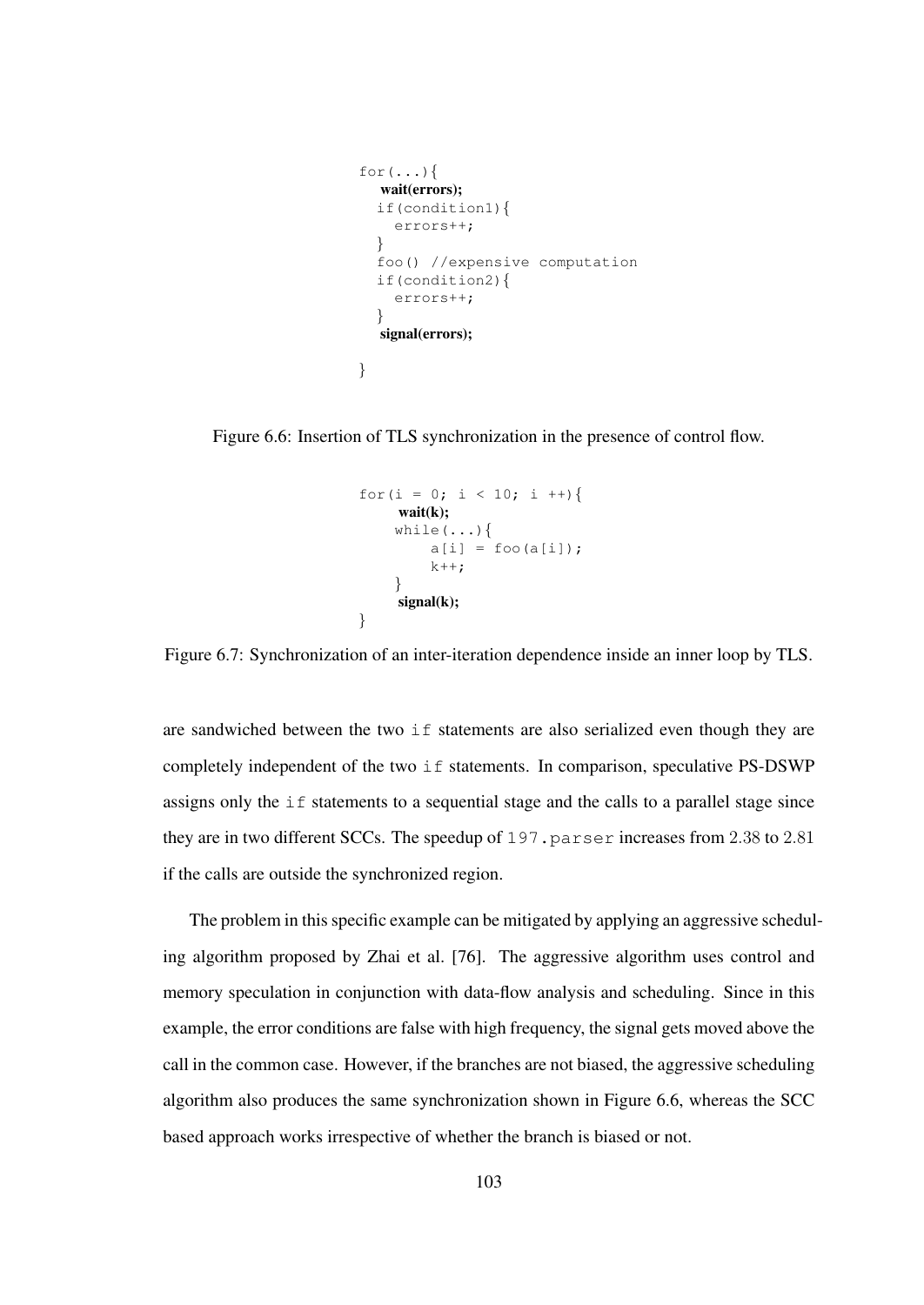

Figure 6.8: An execution schedule of TLS showing the steps involved in committing an iteration.

The second case is that of inter-iteration dependences whose source and destination operations are contained in some inner loop. Consider the loop in Figure 6.7, where the execution of foo in different iterations of the outer loop are assumed to be speculatively independent. The variable  $k$  is synchronized using signal and wait primitives. This synchronization effectively serializes the execution of the entire loop, even though the inner loop invocations can execute concurrently with the exception of the addition of the variable k. As in the previous example, the SCC based approach of speculative PS-DSWP assigns foo to a parallel stage. Unlike the previous example, even the aggressive scheduling approach does not help in this case.

All the loops that are used in this evaluation have at least one dependence which is contained within some inner loop. Their impact on performance depends on how much of parallelizable portion is serialized due to the synchronizations. For instance, in  $052$ . alvinn, ignoring just one such inner-loop dependence can increase the speedup obtained by TLS from 1.95 to 7.38. Note that even an optimal placement of signal and wait for this dependence would incur some synchronization cost making this speedup unrealizable, but this shows the potential cost due to the synchronization of inner-loop dependences. Another such example is seen in 256.bzip2. By ignoring inner-loop dependences in three different functions  $-$  spec qetc, spec putc and  $bsW$  — the speedup increases to 6.14.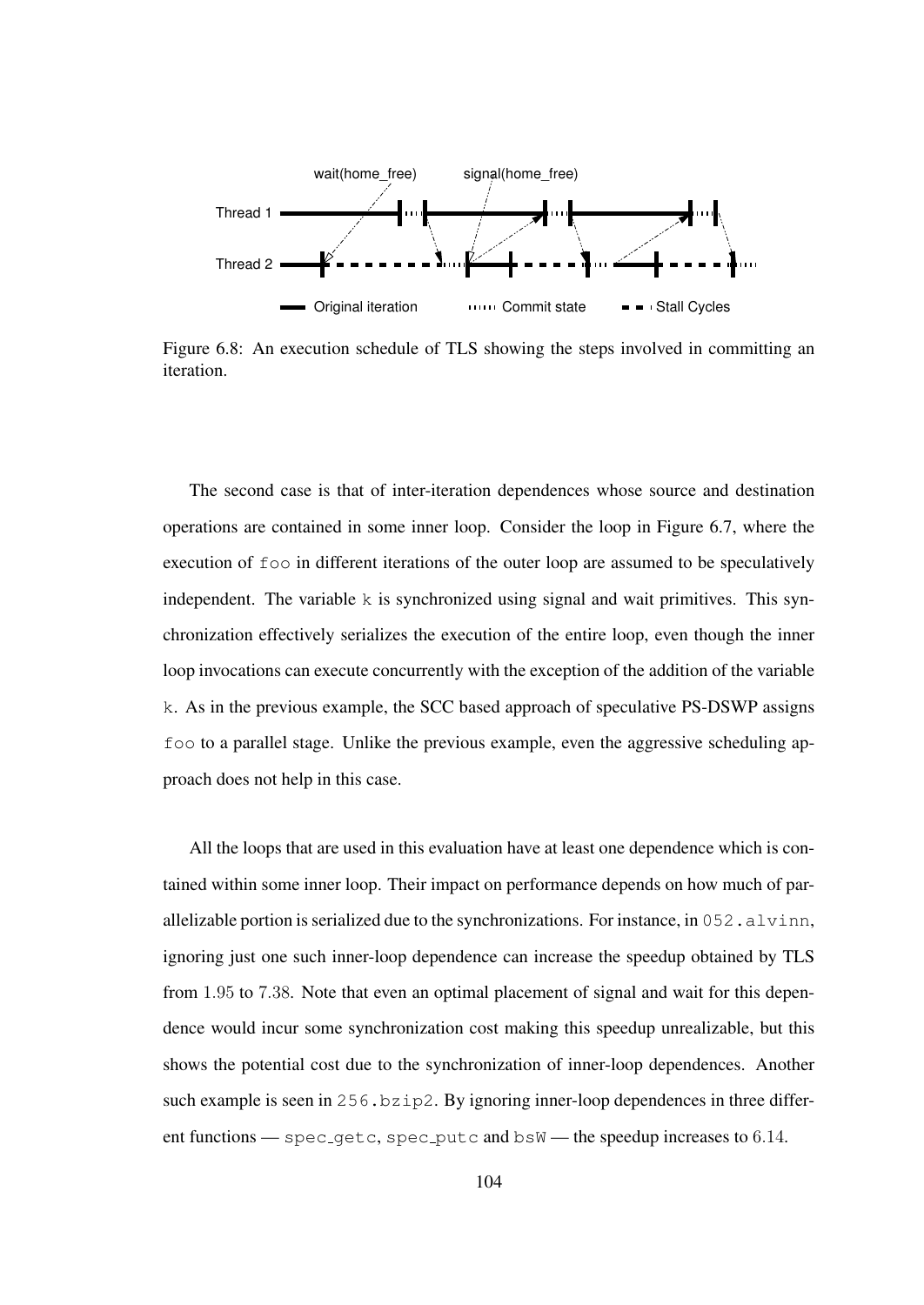#### Assignment of iterations to cores

The ability to dynamically map iterations to cores gives speculative PS-DSWP a significant advantage over TLS. Such a dynamic assignment is not possible in TLS. In TLS execution, a token called *home-free* token is passed among the cores. After executing the original loop iteration, a thread waits for the home-free token from the thread executing the preceding iteration. After receiving the home-free token, a thread commits its speculative state and then signals the token to the next thread. This is illustrated in Figure 6.8. An important observation is that even if a thread has executed the original iteration, it cannot start executing the next iteration till the immediately previous iteration has committed. This restriction prevents TLS from dynamically mapping iterations to threads.

In the benchmarks that are used to compare TLS and speculative PS-DSWP, 197.parser suffers heavily to the lack of dynamic assignment in TLS. Even if *all* synchronizations are ignored, and no mis-speculation occurs, the speedup achievable by TLS is only 2.81 – much less than the 6.23 speedup obtained by speculative PS-DSWP. This gap can be wholly attributed to dynamic assignment of iterations to threads. The presence of a few long sentences and many shorter sentences in the input set causes many stalls to be introduced in TLS.

#### Performance analysis of swaptions

In swaptions, there are only three dependences that need to be synchronized. Even though they are inside an inner loop, that inner loop's execution constitutes a small fraction of the execution time of the loop that is parallelized. Hence, the cost of synchronizing the dependences is hidden by the execution of the rest of the loop body. The loop never mis-speculates and the execution times of the different iterations are more or less the same. All of these factors result in TLS obtaining almost 9 times speedup with nine threads. In the case of speculative PS-DSWP, the loop is partitioned into a three stage pipeline with a sequential first and third stage and a parallel second stage. Both the sequential stages are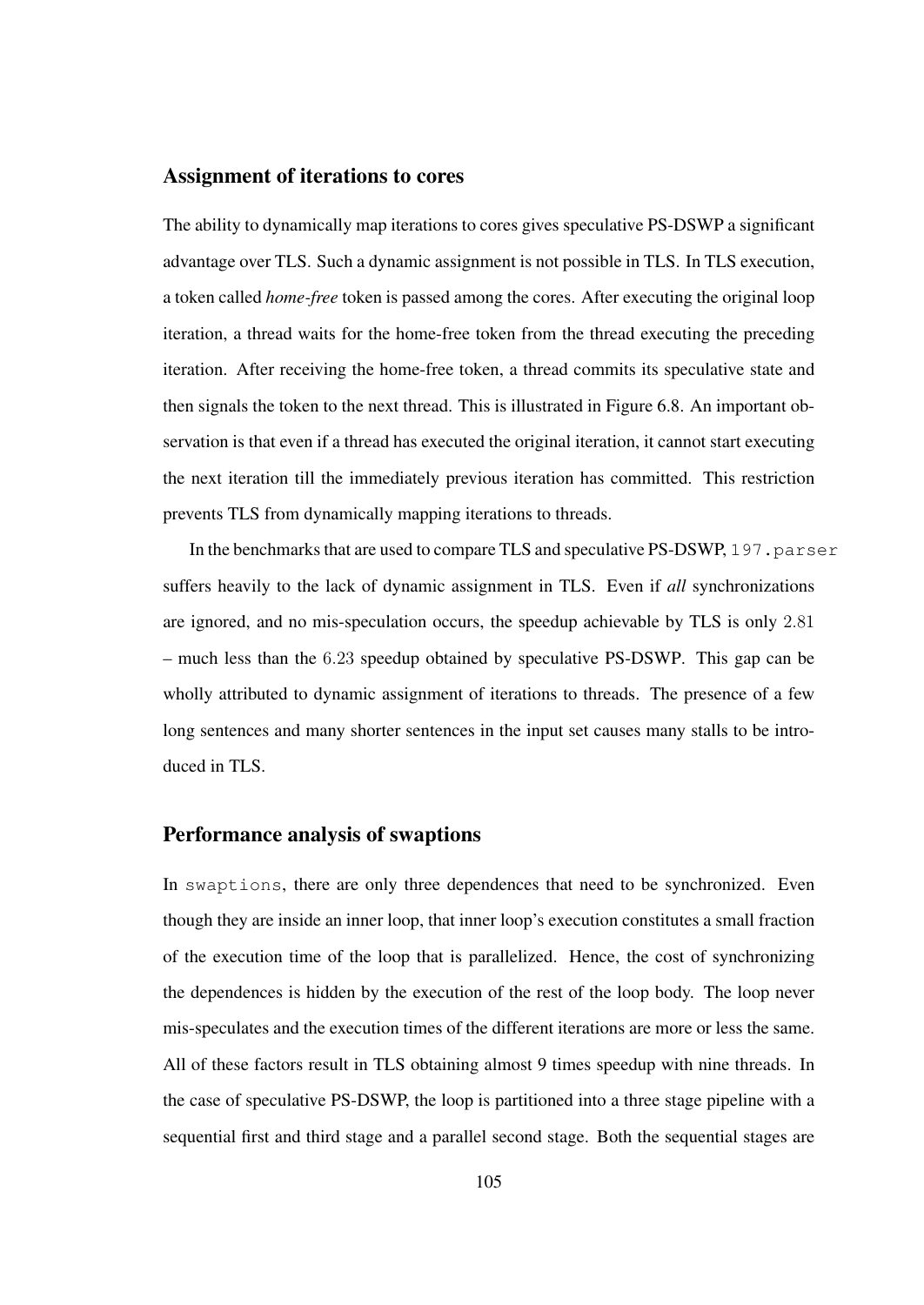

Figure 6.9: Performance of swaptions with TLS and speculative PS-DSWP for threads ranging from 8 to 256.

negligible in terms of execution time. Hence the speedup with nine total threads is very close to 6, which is the number of threads executing the parallel stage.

The harmful effects of cyclic communication in TLS starts to affect the performance as the number of threads exceeds a limit. Figure 6.9 shows how the performance of TLS and speculative PS-DSWP changes with an exponential increase in the number of threads. The speedup of TLS peaks at 72 after which an increase in the available number of threads does not improve the performance. This is because the length of the dependence cycle between the threadsincrease with the number of threads, asshown in the performance characteristics discussion of DOACROSS in Section 2.2.2 shows. The performance of speculative PS-DSWP continues to increase even when the TLS performance saturates since there is no cyclic communication.

## 6.7 Spice

Spice is also evaluated with the cycle-accurate simulation methodology described in Section 6.2.1. Spice is evaluated on the benchmarks in Table 6.5. These loops were chosen manually from a set of non-DOALL loops that are found to be good candidates for this technique. Among these loops, only those which account for significant fraction of the program's execution are retained.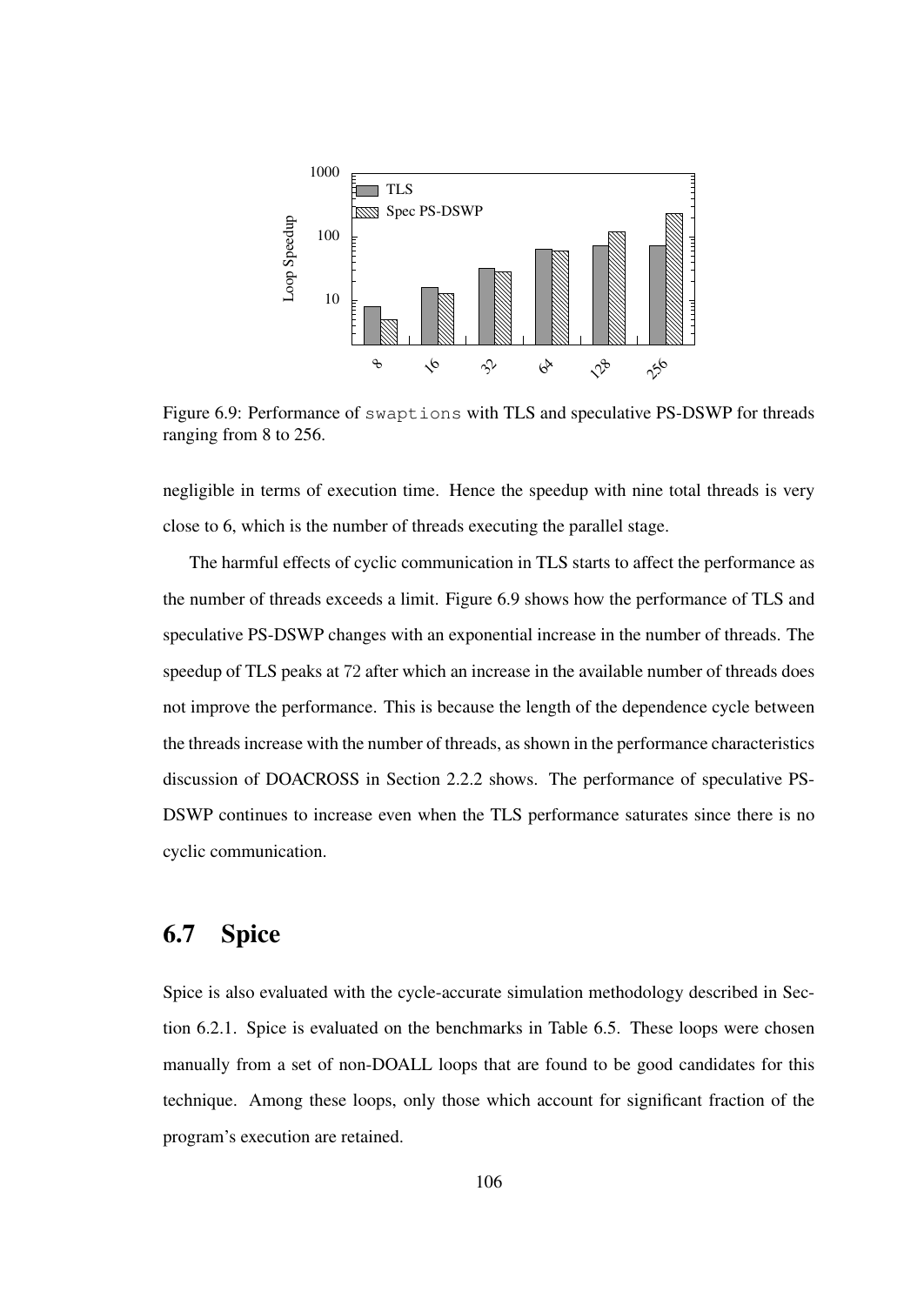| Benchmark   Loop |                         | <b>Hotness</b> |
|------------------|-------------------------|----------------|
| ks               | FindMaxGpAndSwap (inner | 98%            |
|                  | loop)                   |                |
| otter            | find_lightest_cl        | 20%            |
| $181$ .mcf       | refresh_potential       | 30%            |
| 458 sjeng        | std eval                | 26%            |

Table 6.5: Details of the loops used to evaluate Spice.



Figure 6.10: Performance improvement of Spice over single-threaded execution.

Figure 6.10 shows the speedups obtained on these four loops. The speedup numbers are shown for both the two threads and the four threads cases. The loop speedups range from 1.24 in 458.sjeng with two threads to as high as 2.57 on the loop in ks with four threads. There are several factors that prevent the actual speedup from being in line with the ideal linear speedup expected from threads executing in a DOALL fashion:

- Mis-speculations 458.sjeng is the only benchmark in which performance suffers heavily due to mis-speculation. Around 25% of the invocations mis-speculate in this benchmark. In the other three loops, the mis-speculation rate is less than 1%.
- Load imbalance The number of iterations per invocation varies in otter due to insertions to the linked list. Load balancing plays an important role in speeding up the loop's execution. Since the dynamic load balancing strategy does not exactly divide the work equally among the different cores, it results in some slowdown compared to the ideal case. In 458.s jeng, even though the variance in the number of itera-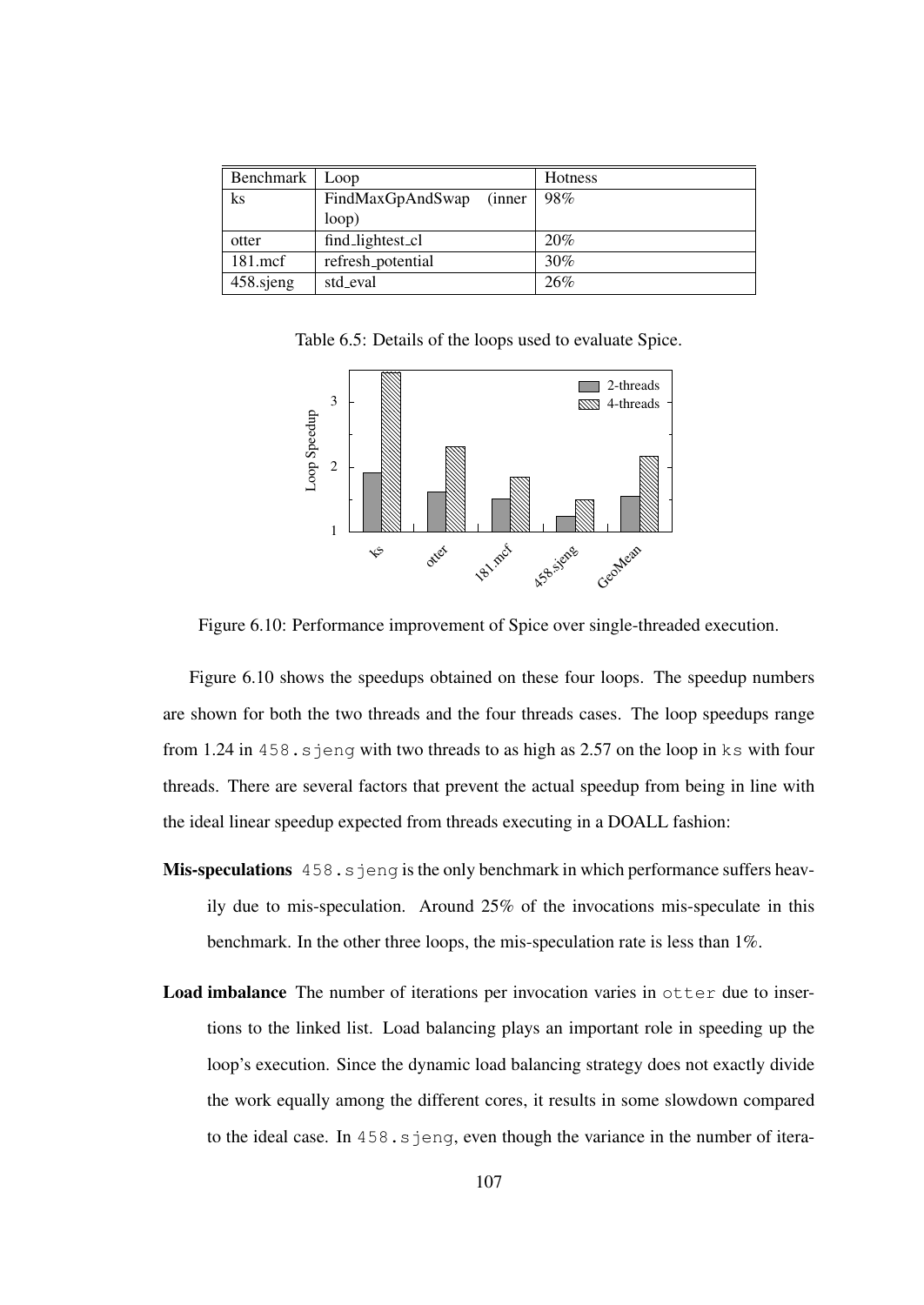tions per invocation is not very high, the actual number of instructions executed per iteration varies across iterations. A load balancing metric better than simple iteration counts would improve the speedup. Load balancing is also an issue in 181.mcf due to the variability in the number of iterations of the inner loop per outer loop iteration.

Speculation overhead Even when there is no mis-speculation, there is an overhead in checking for mis-speculation every iteration. In otter, the time to execute the loop body per iteration is low and hence the overhead, as a fraction of useful execution time, is high. In  $458 \cdot s$  jeng, the overhead is high because there are 8 distinct livein values that are compared with the memoized values of the next thread and ANDed together to determine whether the speculation is successful.

# 6.8 Summary

The results presented in this chapters validates the qualitative claims of performance advantages made in prior chapters. The techniques presented in this dissertation complement each other by efficiently parallelizing loops with different characteristics. This can be observed from the fact that there is little overlap between the set of loops that show significant performance improvement under each of the three techniques evaluated in this chapter.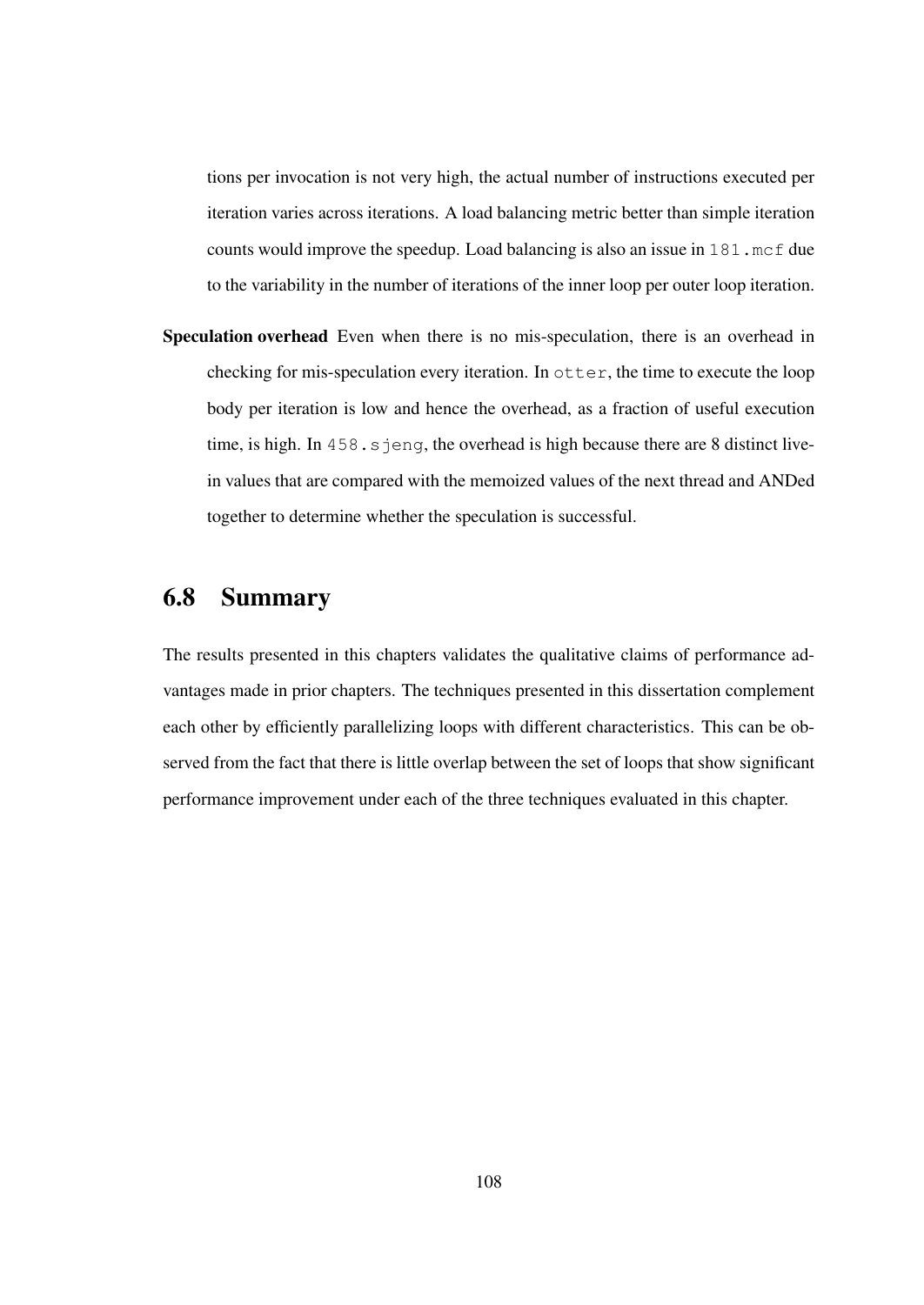# Chapter 7

# Future Directions and Conclusions

In the multi-core era, the responsibility for improving single-threaded application performance shifts to the programmer or the compiler. Leaving that responsibility with the programmer is likely to act as a hindrance to the goal of providing a rich end-user experience. Additionally, this solution does not address the large body of legacy sequential codes. By proposing two new parallelization transformations, this dissertation demonstrates that a compiler based approach could be a viable solution to the problem of improving singlethreaded performance on multi-core processors.

## 7.1 Future Directions

While the two transformations presented in this dissertation show significant advantages over related techniques on the selected benchmarks, there is significant scope for extending and improving them. This section discusses some future research directions related to the the two proposed transformations.

### Decision Heuristics

Many heuristic based optimizations can potentially *increase* the execution time of a piece of code. PS-DSWP and Spice are no exceptions to this effect. Thus it is important to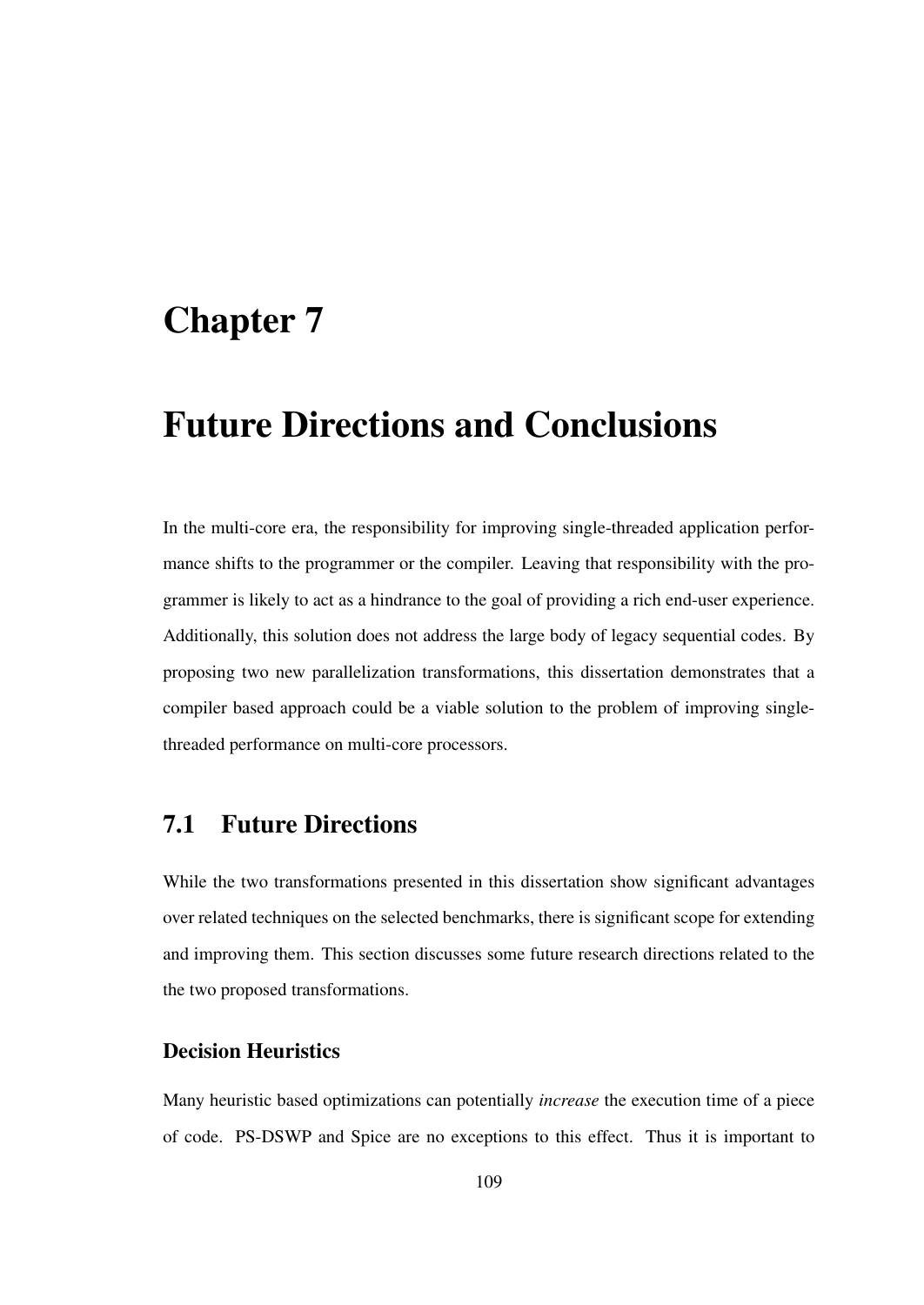

Figure 7.1: Value predictability of loops in applications. Each loop is placed into 4 predictability bins (low, average, good and high) and the percentage of loops in each bin is shown.

develop heuristics to decide which loops to optimize, which transformation to apply and how much speculation to use. For a static compiler to perform these steps, it needs a good model to estimate the performance. While the performance model used by PS-DSWP thread partitioning algorithms is a good starting point, a more realistic processor model could significantly improve performance.

An alternative is to implement the transformations in a dynamic optimizer where a more realistic performance estimation can be made by monitoring the execution using hardware performance counters. This requires significant advancements in reducing the compilation time of these transformations.

### Improved Exploitation of Value Predictability

The experimental evaluation of Spice in this dissertation indicates that its applicability is limited. However, analysis of value profiles shows that many applications exhibit a similar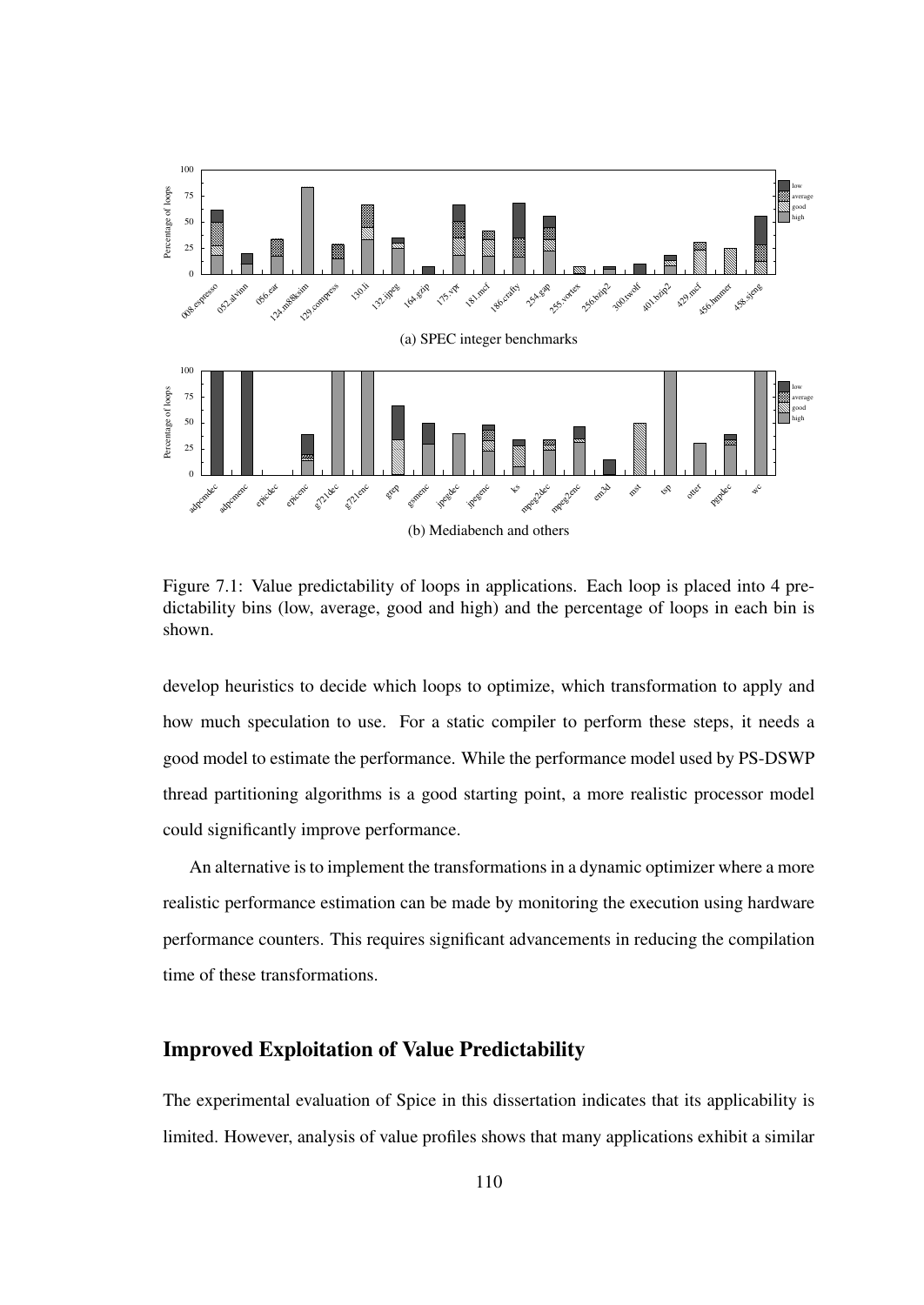kind of predictability that Spice can exploit. The value profiler computes a hash of loop live-ins every iteration, after ignoring infrequent memory dependences. If more than half such hashes in an invocation are found in the preceding invocation, the loop live-ins of that invocation is deemed predictable by Spice. Each loop is then classified according to the percentage of its invocations that are predictable: low  $(1-25\%)$ , average  $(26-50\%)$ , good (51-75%), and high (76-100%). The number of loops in each benchmark that fall under each of these categories is shown in Figure 7.1. The results indicate that the Spice does not fully leverage the predictability of values across loop invocations.

The following extensions to Spice are required in order to deliver performance improvements from value predictability:

- 1. Supporting memory alias speculation in addition to value speculation is necessary to handle those infrequent inter-iteration memory dependences whose values do not show predictability across invocations. This could be accomplished by using either TLS-style hardware support for alias mis-speculation detection or an extension of the software based memory mis-speculation detection approach proposed by Vachharajani [72].
- 2. Most of the predictability shown in Figure 7.1 stems from inter-iteration memory dependences whose values are predictable across invocations. Unlike dependences through registers, the dependence distance of these memory dependences can be greater than 1 and hard to determine statically. The value prediction used in Spice does not directly work under these circumstances. Value prediction must be capable of handling varying dependence distances in order to realize performance gains.

### Synergistic combination of PS-DSWP and Spice

Modern optimizing ILP compilers include a suite of optimizations, many of which interact in a synergistic fashion. A similar interaction between various parallelizing transformations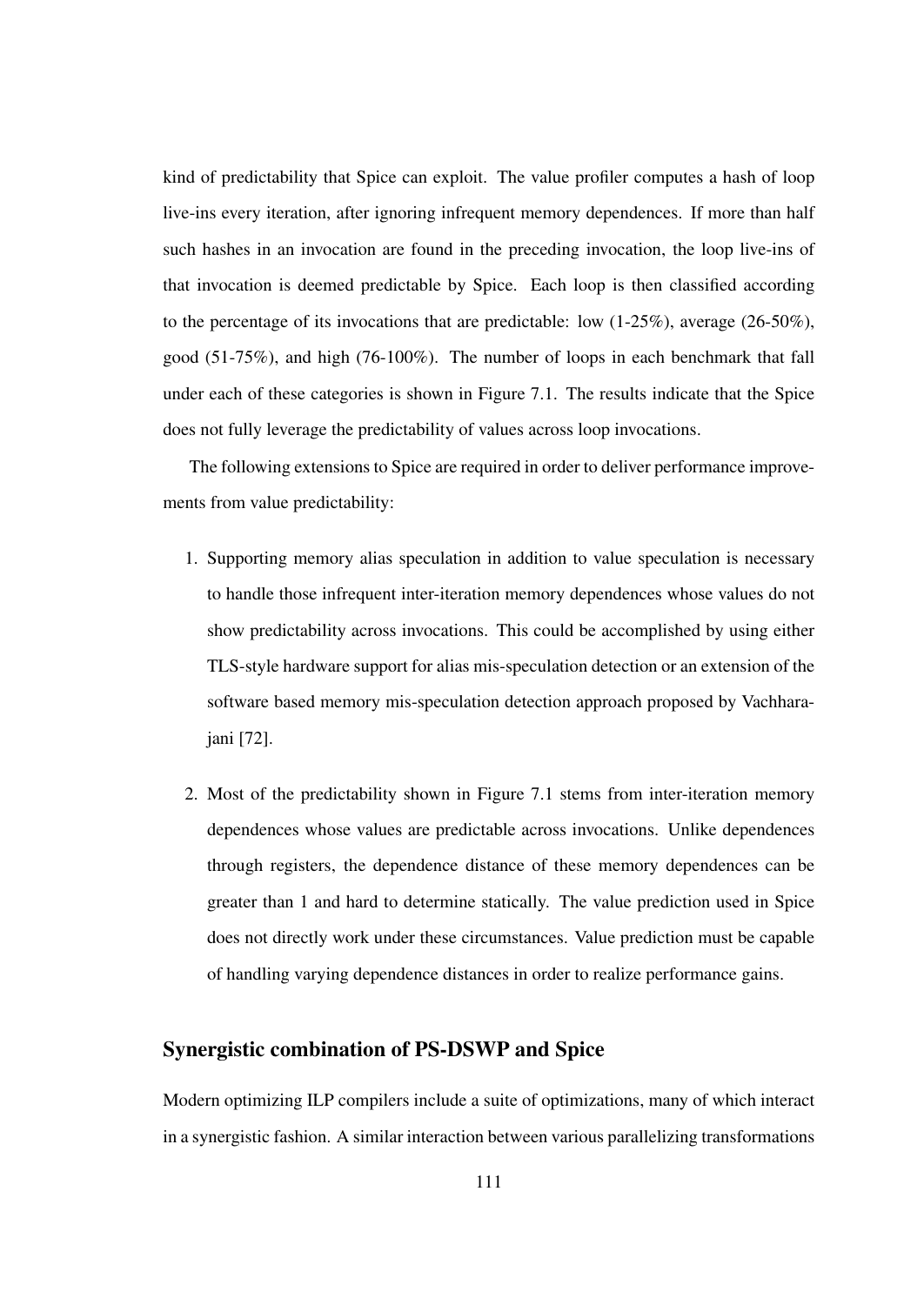

Figure 7.2: Speedup obtained by applying PS-DSWP to the inner loop in FindMaxGpAndSwap method from ks. Beyond eight threads, the sequential stage becomes the limiting factor.

may be essential to exploit parallelism across a wide spectrum of applications. The results in Section 6.5 demonstrate that the combination of speculative DSWP and PS-DSWP is better than the sum of the two individual components. Integrating Spice and PS-DSWP is an important area of future research.

One approach to combine Spice and PS-DSWP is to apply Spice to the sequential stages generated by PS-DSWP. The potential benefit of such a combination is demonstrated by the parallelization of the inner loop in the FindMaxGpAndSwap method from ks. The graph in Figure 7.2 shows the speedup obtained by applying PS-DSWP to that loop. This loop has a sequential first stage followed by a parallel stage. The performance due to PS-DSWP flattens after an eight thread parallelization. Adding more threads does not improve the performance since the sequential stage is the bottleneck. Since this sequential stage is a list traversal loop, Spice can be applied to parallelize that stage. Spice delivers a 1.45 speedup with two threads and a 2.2 speedup with four threads on the sequential stage. By reducing the sequential execution time using Spice, more threads can be used to execute the parallel stage, thereby increasing the overall speedup over single-threaded execution.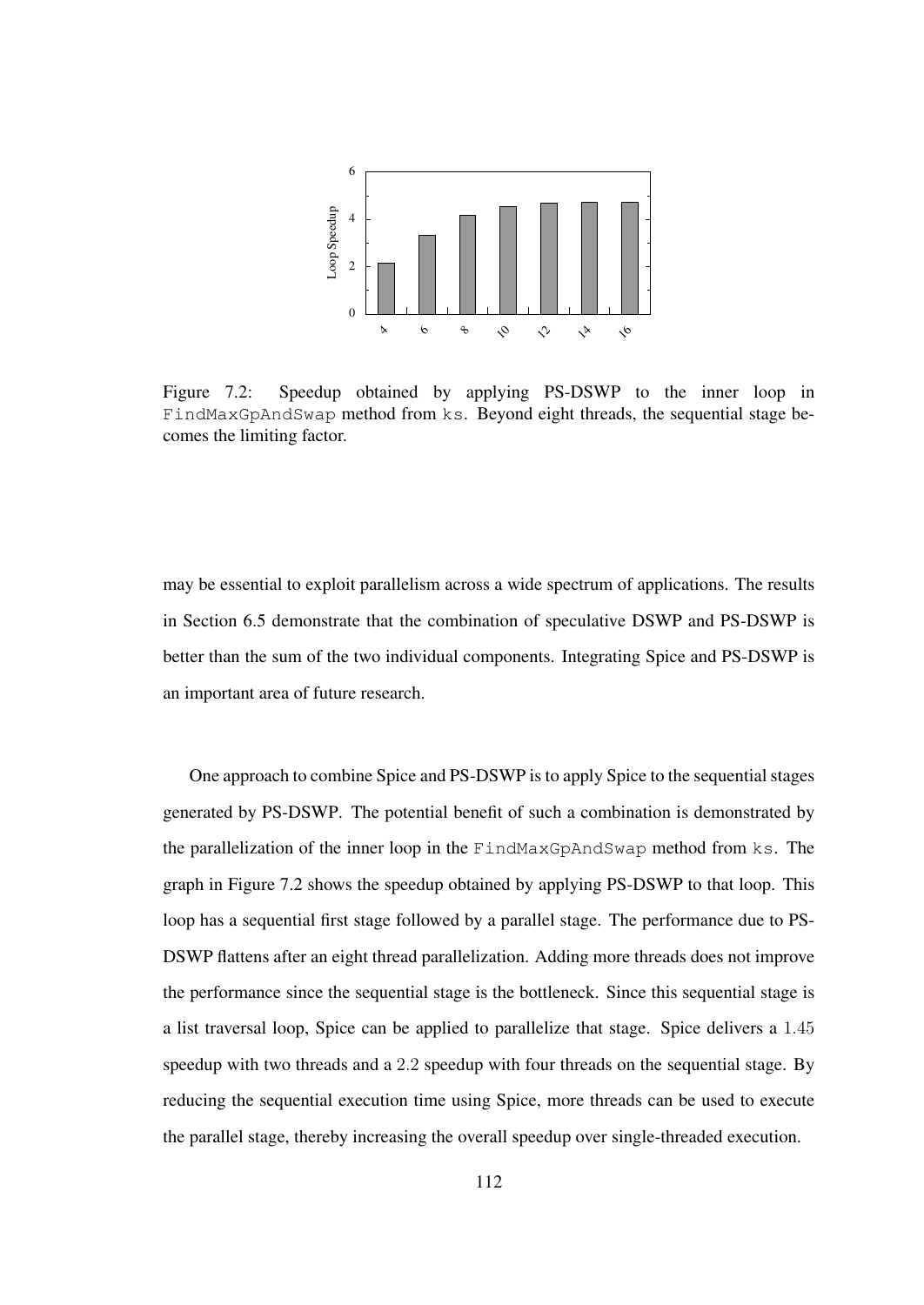## 7.2 Summary and Conclusions

This dissertation presented two automatic parallelization transformations: PS-DSWP and Spice. Both of these techniques can extract parallelism from general purpose applications with complex control flow and irregular memory access patterns. PS-DSWP and Spice show promising performance advantages over existing techniques.

The implementation and applications of PS-DSWP are presented in this dissertation. PS-DSWP combines the pipelined parallelism of DSWP with the iteration-level parallelism of DOALL. It has improved applicability when compared to DOALL and improved performance when compared to DSWP. PS-DSWP results in a geometric mean loop speedup of 2.13 over single-threaded performance with five threads when applied to loops from a set of five benchmarks.

The applicability and performance of PS-DSWP improves significantly when combined with speculative DSWP [73]. The combined technique outperforms either of the techniques when applied alone. Speculative PS-DSWP results in a geometric mean loop speedup of 3.67 over single-threaded performance when applied to loops from a set of 6 benchmarks. A quantitative comparison of speculative PS-DSWP and TLS is presented demonstrating significant advantages of speculative PS-DSWP over TLS.

Spice speculatively extracts thread level parallelism by making use of a novel value prediction mechanism. The software value prediction mechanism is based on two new insights on the differences between value speculation for ILP and TLP. Spice is evaluated on a set of 4 loops from general-purpose applications with complex control flow and memory access patterns. Spice shows a geometric mean loop speedup of 2.01 over single-threaded performance on the set of loops to which it is applied.

Bridges *et al.* [6] showed that application performance can be brought back to the historical performance trendline using automatic parallelization. They proposed a framework that brings together various parallelization techniques, with a few simple source-level annotations, to improve the performance of SPEC CINT2000 benchmark suite by a factor of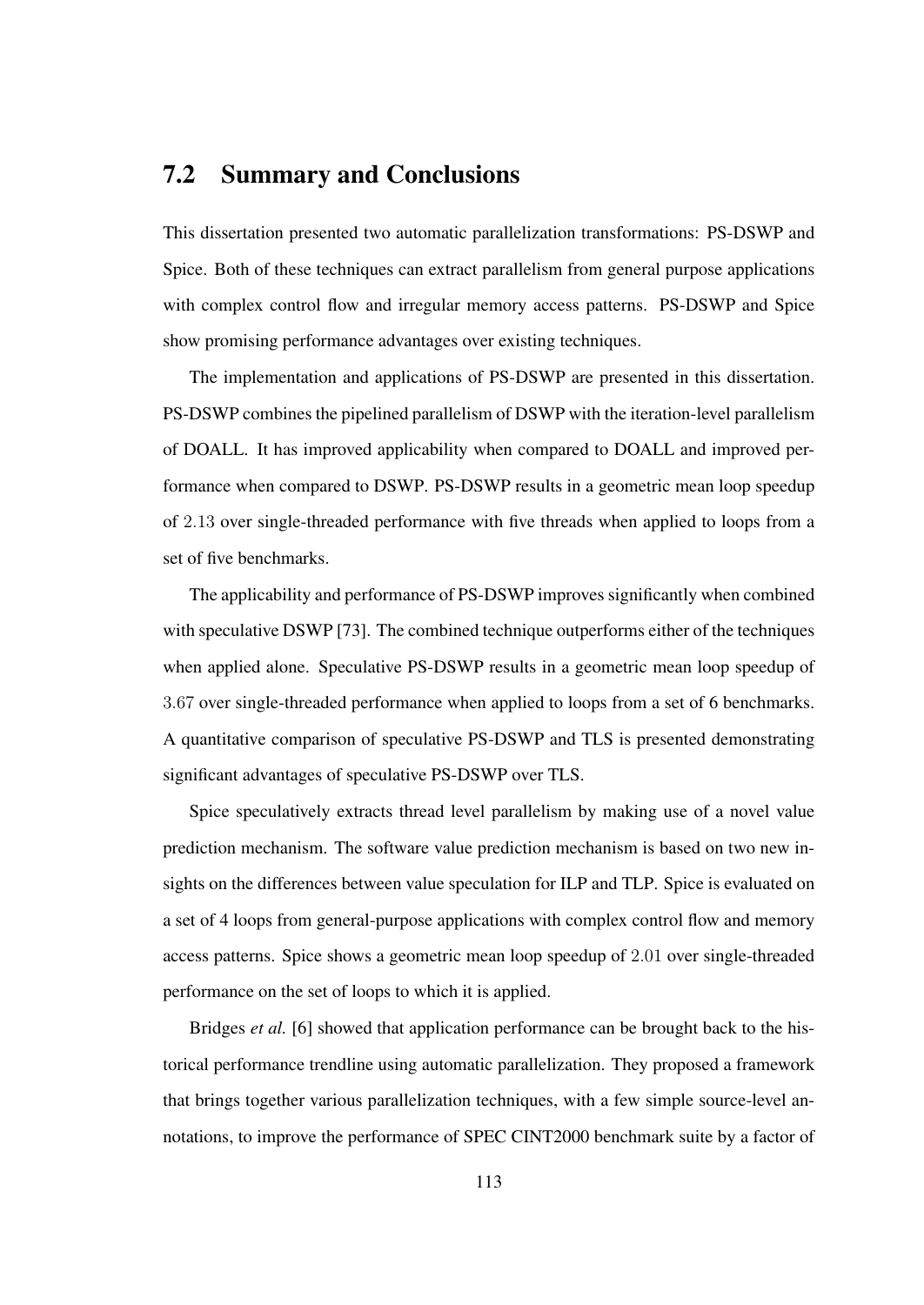5.54. This dissertation provides further support to the thesis that automatic parallelization is a viable and effective solution to the challenges posed by multi-core processors. The techniques presented in this dissertation may not by themselves be sufficient to extract scalable parallelism from a wide range of applications. However, as the integration of speculative DSWP and PS-DSWP suggests, a combination of various techniques capable of optimizing codes with different dependence patterns has the potential to unlock of parallelism across a wide range of applications.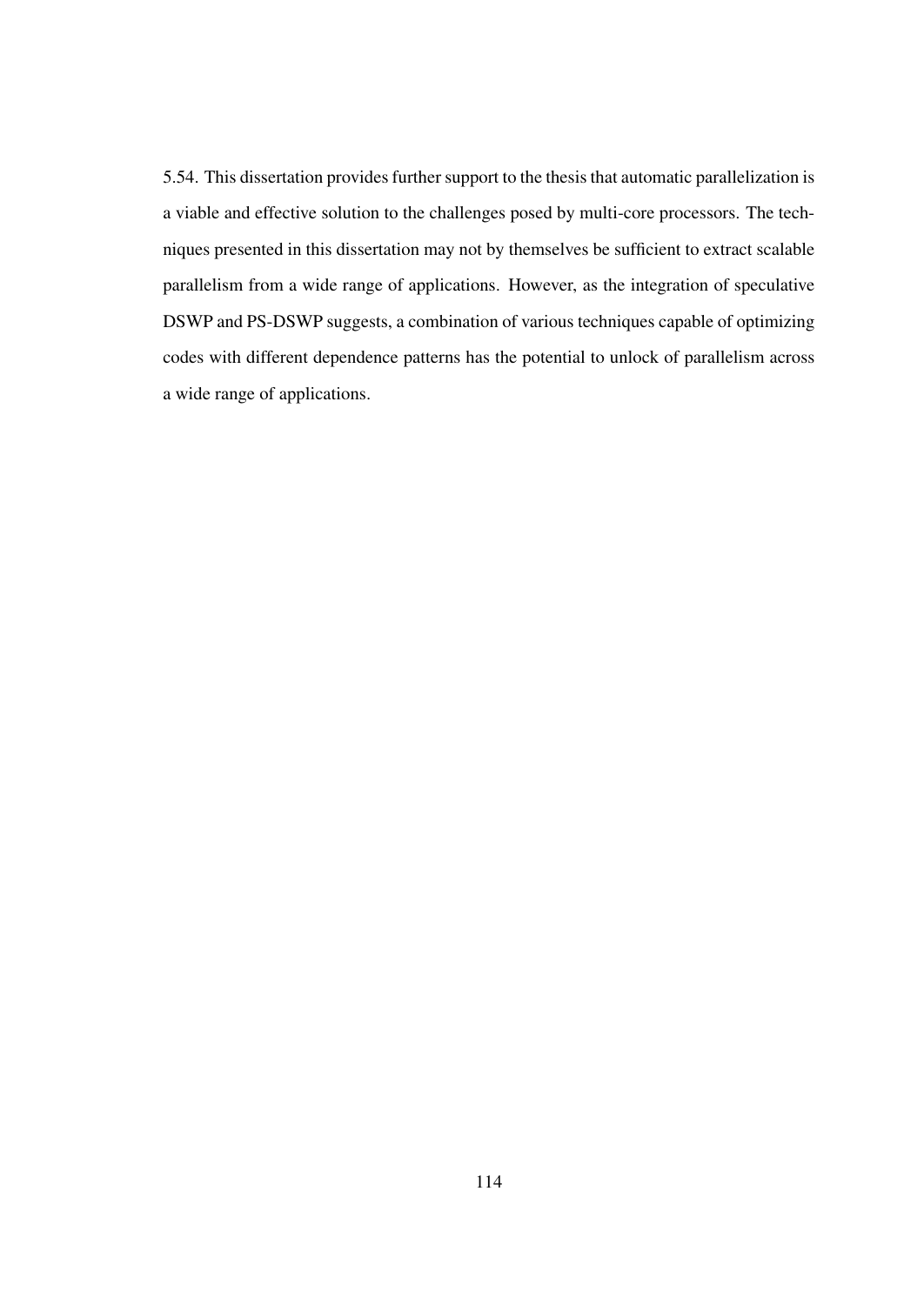# Bibliography

- [1] R. Allen and K. Kennedy. *Optimizing compilers for modern architectures: A dependence-based approach*. Morgan Kaufmann Publishers Inc., 2002.
- [2] X. Berenguer and J. Diaz. The weighted sperner's set problem. In *Lecture Notes in Computer Science*, volume 88, pages 137–141. Springer-Verlag, 1980.
- [3] A. Bhowmik and M. Franklin. A general compiler framework for speculative multithreading. In *Proceedings of the 14th ACM Symposium on Parallel Algorithms and Architectures*, pages 99–108, August 2002.
- [4] B. Blume, R. Eigenmann, K. Faigin, J. Grout, J. Hoeflinger, D. Padua, P. Petersen, B. Pottenger, L. Rauchwerger, P. Tu, and S. Weatherford. Polaris: The next generation in parallelizing compilers. In *Proceedings of the Workshop on Languages and Compilers for Parallel Computing*, pages 10–1. Springer-Verlag, Berlin/Heidelberg, August 1994.
- [5] M. J. Bridges. *The VELOCITY Compiler: Extracting Efficient Multicore Execution from Legacy Sequential Codes*. PhD thesis, Department of Computer Science, Princeton University, Princeton, New Jersey, United States, November 2008.
- [6] M. J. Bridges, N. Vachharajani, Y. Zhang, T. Jablin, and D. I. August. Revisiting the sequential programming model for multi-core. In *Proceedings of the 40th Annual ACM/IEEE International Symposium on Microarchitecture*, pages 69–81, December 2007.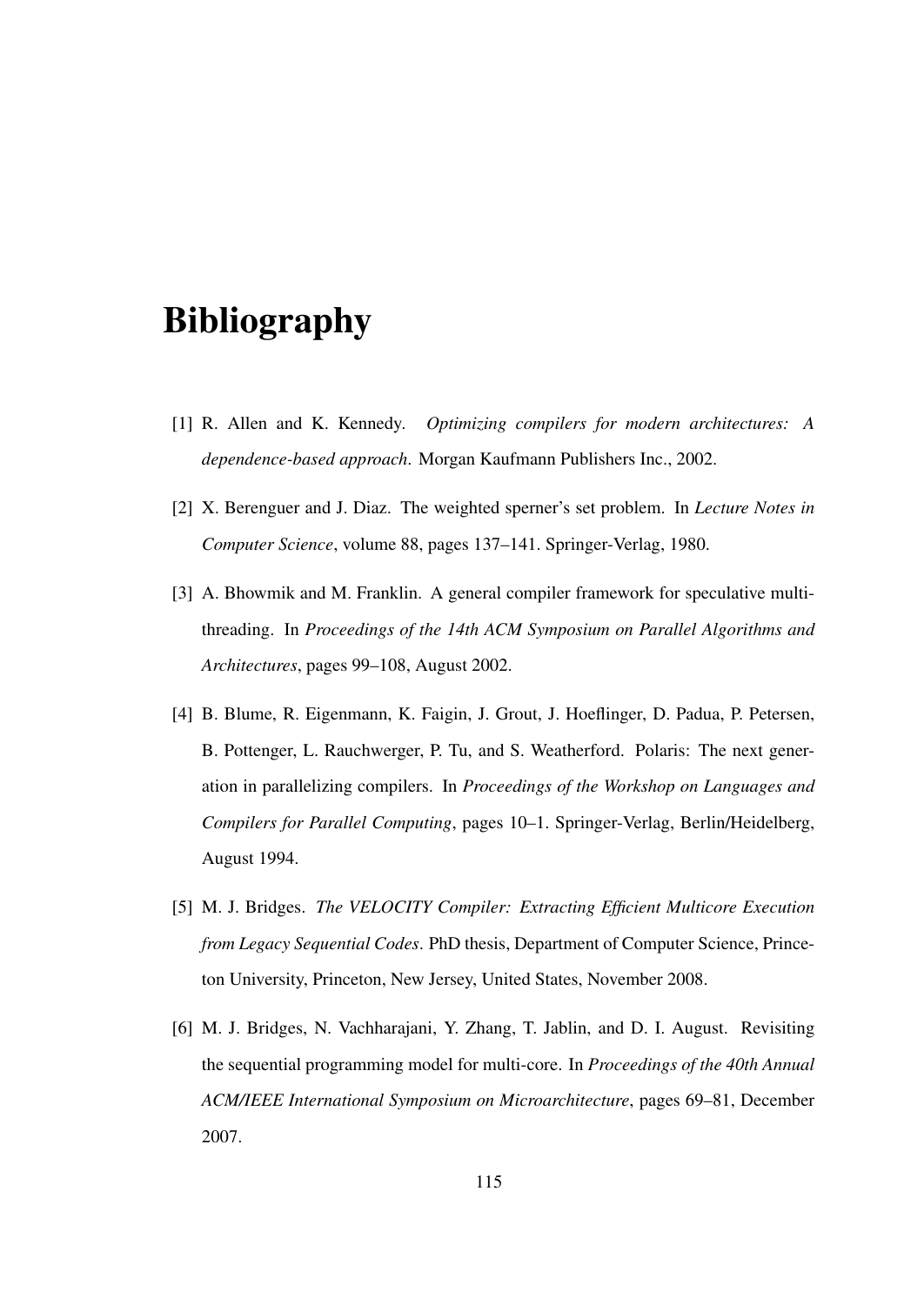- [7] B. D. Carlstrom, A. McDonald, H. Chafi, J. Chung, C. C. Minh, C. Kozyrakis, and K. Olukotun. The Atomos transactional programming language. In *Proceedings of the 2006 ACM SIGPLAN conference on Programming language design and implementation*, pages 1–13, New York, NY, USA, 2006. ACM Press.
- [8] D.-K. Chen and P.-C. Yew. Redundant synchronization elimination for doacross loops. *IEEE Transactions on Parallel and Distributed Systems*, 10(5):459–470, 1999.
- [9] M. Cintra, J. F. Martínez, and J. Torrellas. Architectural support for scalable speculative parallelization in shared-memory multiprocessors. In *Proceedings of the 27th Annual International Symposium on Computer Architecture*, pages 13–24, New York, NY, USA, 2000. ACM Press.
- [10] M. Cintra and J. Torrellas. Eliminating squashes through learning cross-thread violations in speculative parallelization for multiprocessors. In *HPCA '02: Proceedings of the 8th International Symposium on High-Performance Computer Architecture*, page 43. IEEE Computer Society, 2002.
- [11] J. C. Corbett. Evaluating deadlock detection methods for concurrent software. *IEEE Transactions on Software Engineering*, 22(3):161–180, 1996.
- [12] R. Cytron. DOACROSS: Beyond vectorization for multiprocessors. In *Proceedings of the International Conference on Parallel Processing*, pages 836–884, August 1986.
- [13] F. H. Dang, H. Yu, and L. Rauchwerger. The R-LRPD test: Speculative parallelization of partially parallel loops. In *IPDPS '02: Proceedings of the 16th International Parallel and Distributed Processing Symposium*, page 318, 2002.
- [14] J. R. B. Davies. Parallel loop constructs for multiprocessors. Master's thesis, Department of Computer Science, University of Illinois, Urbana, IL, May 1981.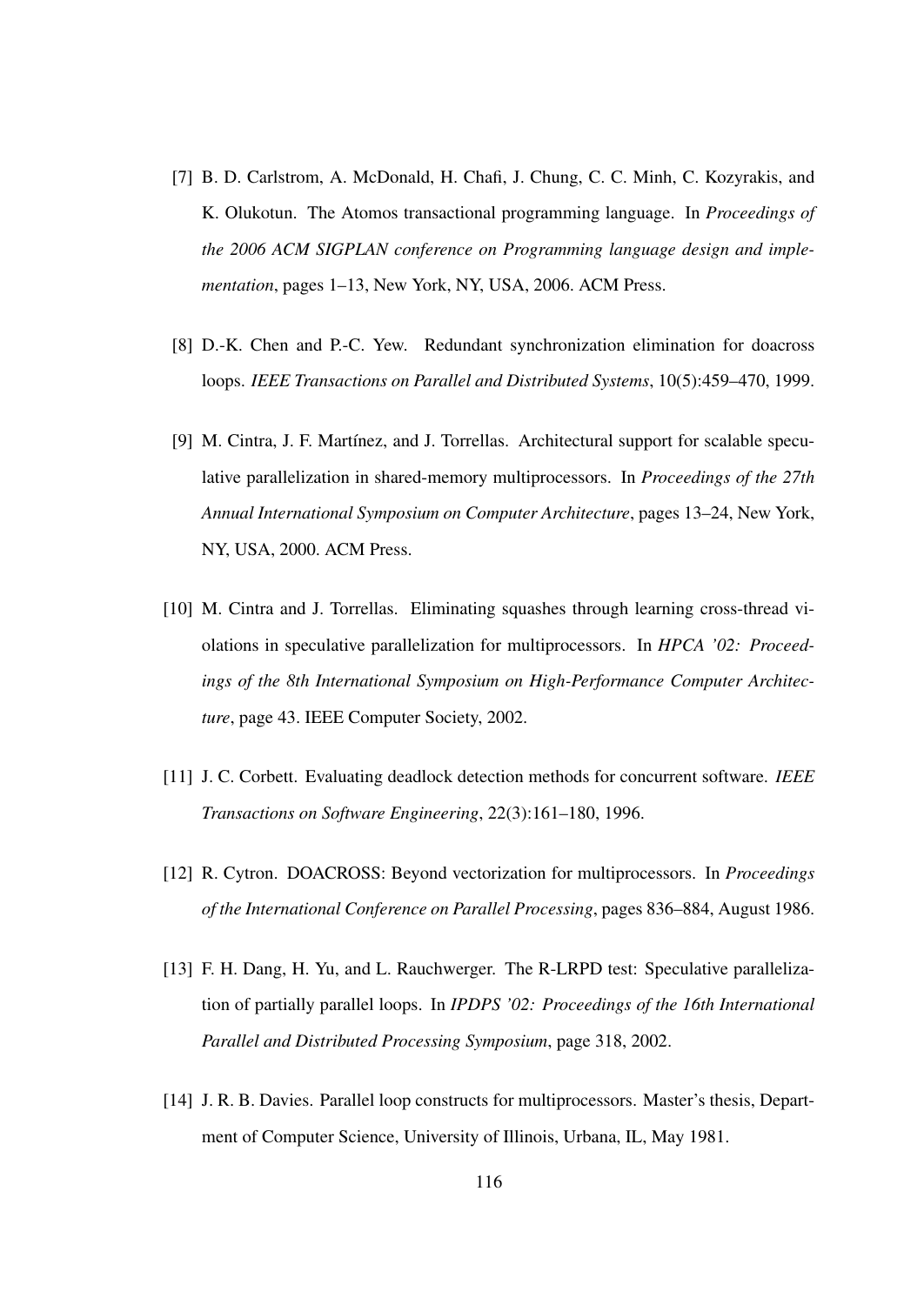- [15] C. Demartini, R. Iosif, and R. Sisto. A deadlock detection tool for concurrent Java programs. *Software: Practice and Experience*, 29(7):577–603, 1999.
- [16] J. Edmonds and R. M. Karp. Theoretical improvements in algorithmic efficiency for network flow problems. *J. ACM*, 19(2):248–264, 1972.
- [17] P. A. Emrath and D. A. Padua. Automatic detection of nondeterminacy in parallel programs. In *Proceedings of the 1988 ACM SIGPLAN and SIGOPS Workshop on Parallel and Distributed Debugging*, pages 89–99, 1988.
- [18] J. Ferrante, K. J. Ottenstein, and J. D. Warren. The program dependence graph and its use in optimization. *ACM Transactions on Programming Languages and Systems*, 9:319–349, July 1987.
- [19] M. Frigo, C. E. Leiserson, and K. H. Randall. The implementation of the Cilk-5 multithreaded language. In *Proceedings of the ACM SIGPLAN 1998 conference on Programming language design and implementation*, pages 212–223, New York, NY, USA, 1998. ACM Press.
- [20] M. R. Garey and D. S. Johnson. *Computers and Intractability: A Guide to the Theory of NP-Completeness*. W. H. Freeman & Co., New York, NY, 1979.
- [21] M. W. Hall, S. P. Amarasinghe, B. R. Murphy, S.-W. Liao, and M. S. Lam. Interprocedural parallelization analysis in SUIF. *ACM Trans. Program. Lang. Syst.*, 27(4):662–731, 2005.
- [22] L. Hammond, B. A. Hubbert, M. Siu, M. K. Prabhu, M. Chen, and K. Olukotun. The Stanford Hydra CMP. *IEEE Micro*, 20(2):71–84, January 2000.
- [23] M. Herlihy and J. E. B. Moss. Transactional memory: Architectural support for lockfree data structures. In *Proceedings of the 20th Annual International Symposium on Computer Architecture*, pages 289–300, 1993.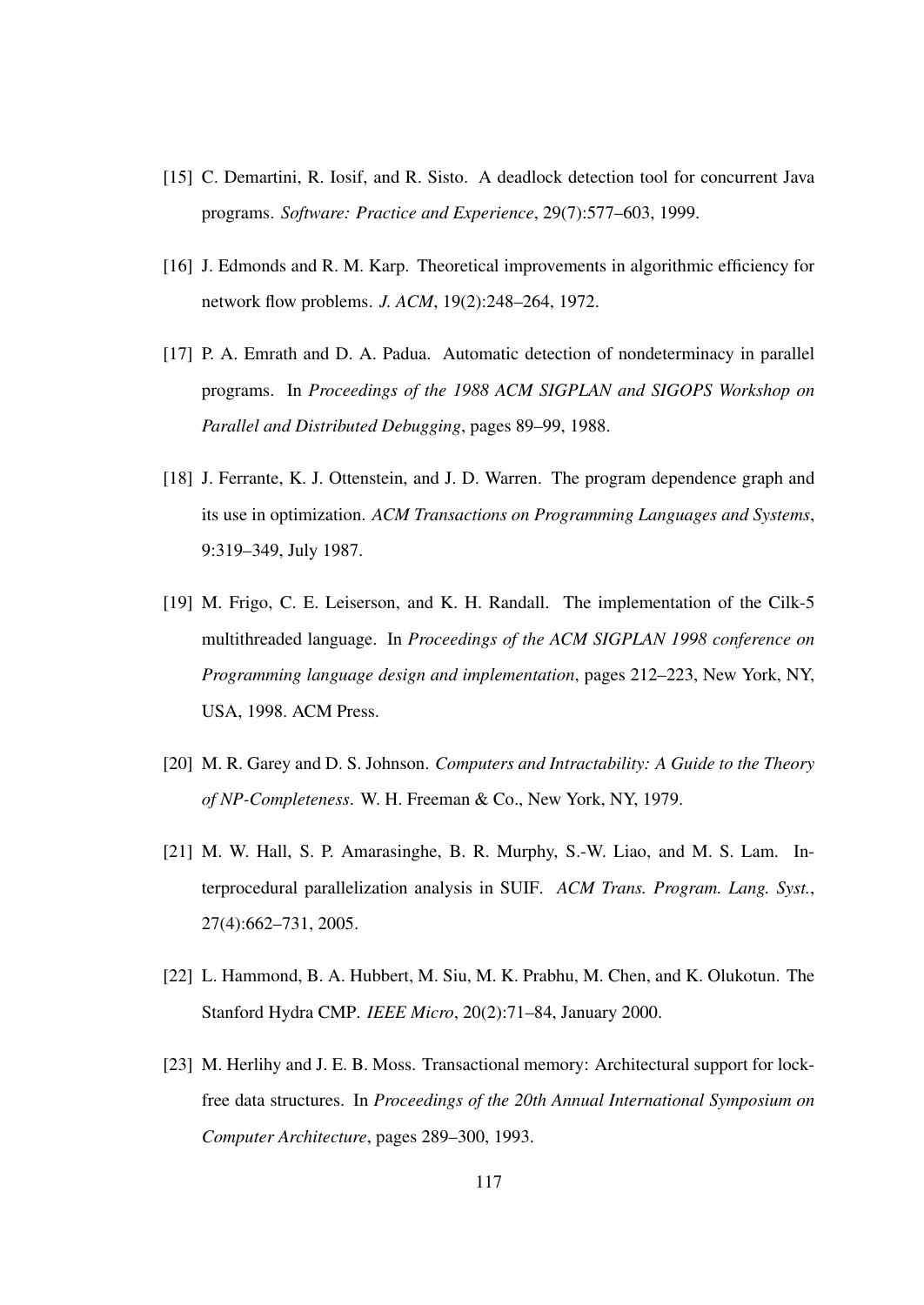- [24] S. Hiranandani, K. Kennedy, and C.-W. Tseng. Preliminary experiences with the fortran d compiler. 1993.
- [25] S. Horwitz, T. Reps, and D. Binkley. Interprocedural slicing using dependence graphs. *ACM Transactions on Programming Languages and Systems*, 12(1):26–60, 1990.
- [26] Intel Corporation. PRESS KIT Moore's Law 40th Anniversary. http://www. intel.com/pressroom/kits/events/moores\_law\_40th.
- [27] T. A. Johnson, R. Eigenmann, and T. N. Vijaykumar. Min-cut program decomposition for thread-level speculation. In *Proceedings of the ACM SIGPLAN 2004 Conference on Programming Language Design and Implementation*, pages 59–70, June 2004.
- [28] D. J. Kuck, R. H. Kuhn, D. A. Padua, B. Leasure, and M. Wolfe. Dependence graphs and compiler optimizations. In *Proceedings of the 8th ACM Symposium on Principles of Programming Languages*, pages 207–218, January 1981.
- [29] C. Lee, M. Potkonjak, and W. Mangione-Smith. Mediabench: A tool for evaluating and synthesizing multimedia and communicationssystems. In *Proceedings of the 30th Annual International Symposium on Microarchitecture*, pages 330–335, December 1997.
- [30] M. H. Lipasti and J. P. Shen. Exceeding the dataflow limit via value prediction. In *Proceedings of the 29th International Symposium on Microarchitecture*, pages 226– 237, December 1996.
- [31] M. H. Lipasti, C. B. Wilkerson, and J. P. Shen. Value locality and load value prediction. In *Proceedings of 7th International Conference on Architectural Support for Programming Languages and Operating Systems*, pages 138–147, September 1996.
- [32] W. Liu, J. Tuck, L. Ceze, W. Ahn, K. Strauss, J. Renau, and J. Torrellas. Posh: a tls compiler that exploits program structure. In *PPoPP '06: Proceedings of the*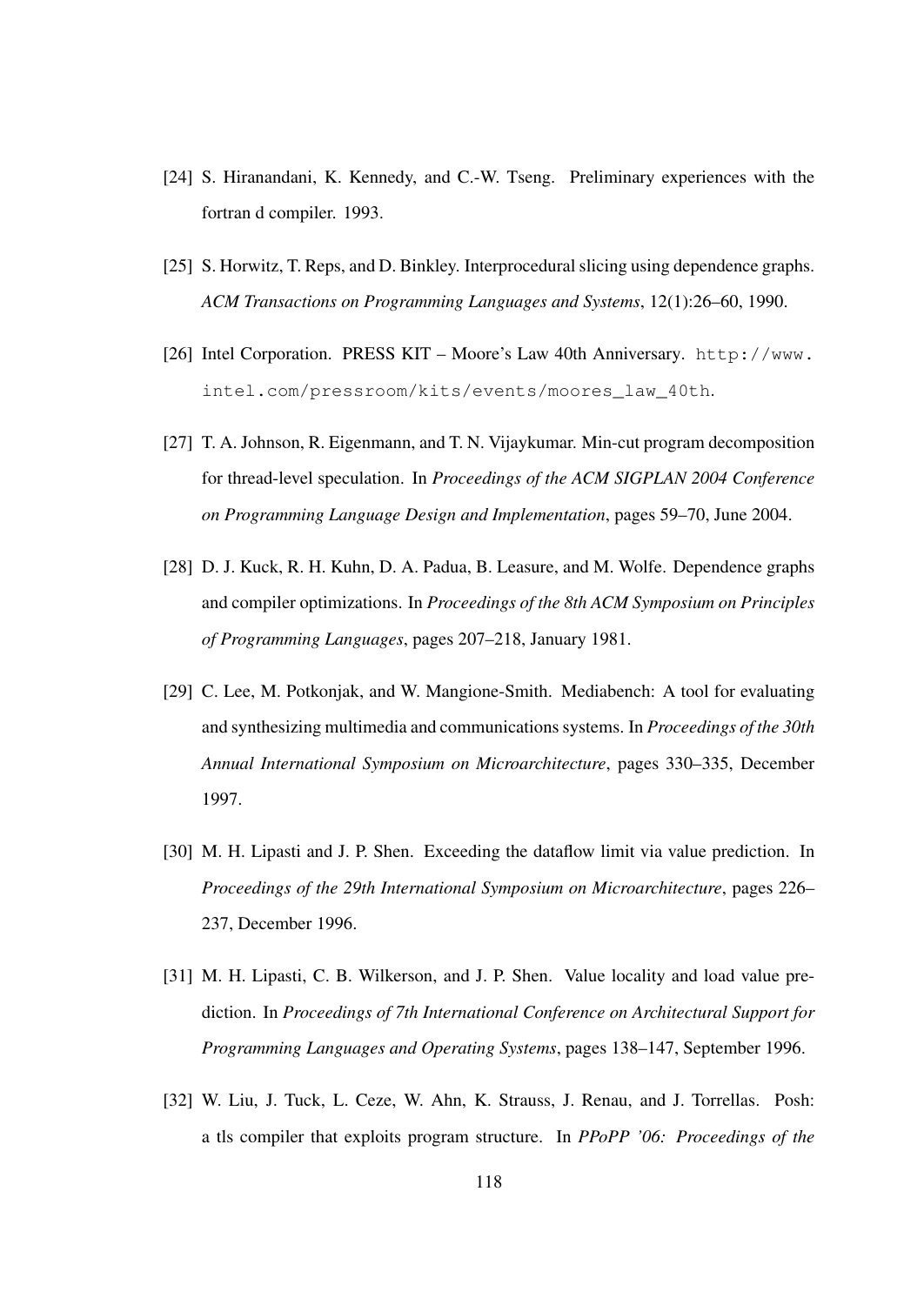*eleventh ACM SIGPLAN symposium on Principles and practice of parallel programming*, pages 158–167, 2006.

- [33] D. B. Loveman. High performance fortran. *IEEE Parallel and Distributed Technology*, pages 25–42, February 1993.
- [34] G. R. Luecke, Y. Zou, J. Coyle, J. Hoekstra, and M. Kraeva. Deadlock detection in MPI programs. *Concurrency and Computation: Practice and Experience*, 14(11):911–932, 2002.
- [35] S. F. Lundstorm and G. H. Barnes. A controllable MIMD architecture. In *Proceedings of the International Conference on Parallel Processing*, pages 19–27, August 1980.
- [36] P. Marcuello and A. González. Clustered speculative multithreaded processors. In *Proceedings of the 13th International Conference on Supercomputing*, pages 365– 372, New York, NY, USA, 1999. ACM Press.
- [37] P. Marcuello, J. Tubella, and A. Gonzalez. Value prediction for speculative multithreaded architectures. In *Proceedings of the 32nd annual ACM/IEEE International Symposium on Microarchitecture*. ACM Press, 1999.
- [38] M. Mock, M. Das, C. Chambers, and S. J. Eggers. Dynamic points-to sets: a comparison with static analyses and potential applications in program understanding and optimization. In *PASTE '01: Proceedings of the 2001 ACM SIGPLAN-SIGSOFT workshop on Program analysis for software tools and engineering*, pages 66–72, New York, NY, USA, 2001. ACM.
- [39] G. Moore. Cramming more components onto integrated circuits. *Electronics Magazine*, 38(8), April 1965.
- [40] The message passing interface (MPI) standard. http://www-unix.mcs.anl.gov/mpi/.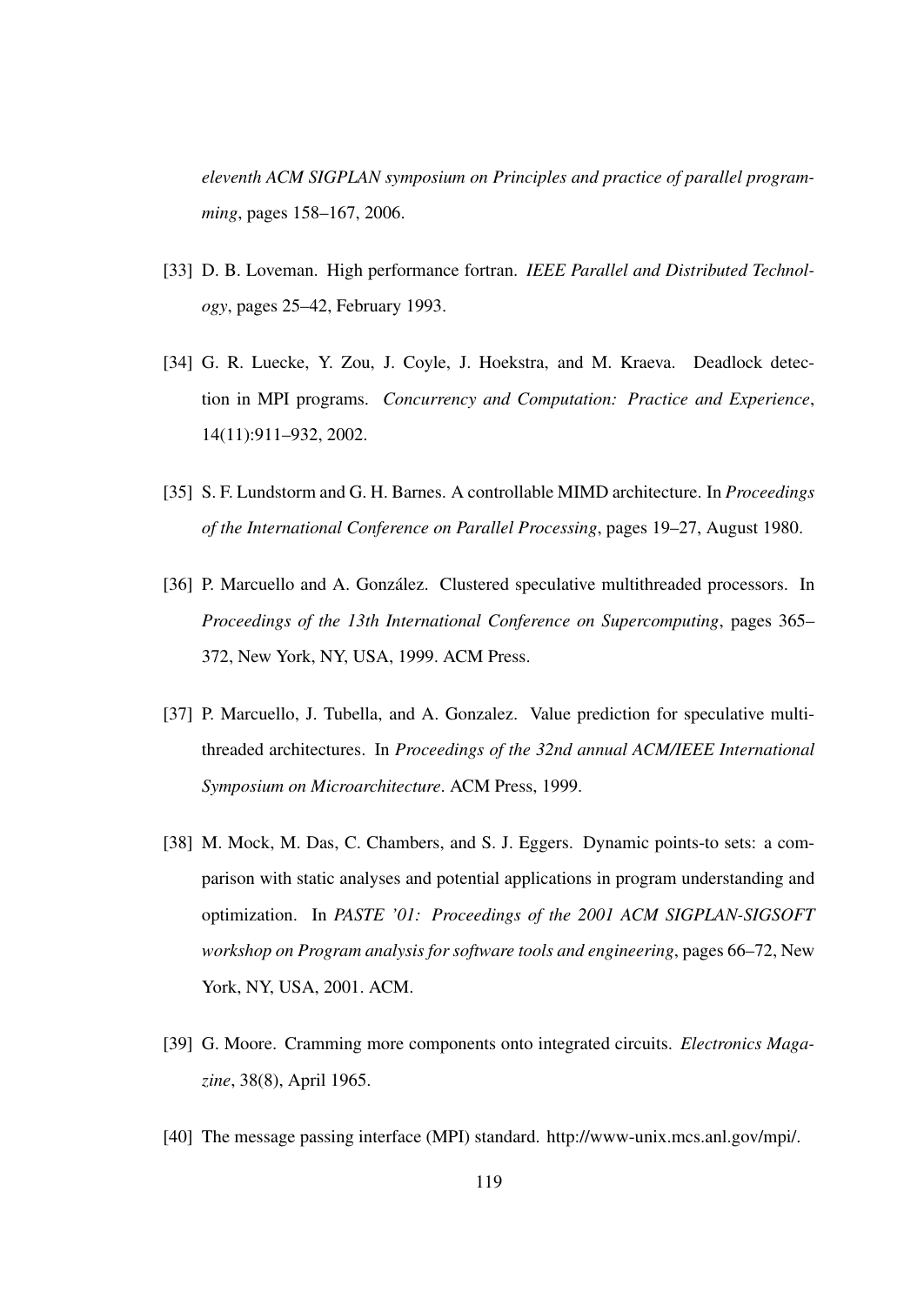- [41] T. Mudge. Power: A first-class architectural design constraint. *Computer*, 34(4):52– 58, 2001.
- [42] The OpenMP API specification for parallel programming. http://www.openmp.org.
- [43] J. T. Oplinger, D. L. Heine, and M. S. Lam. In search of speculative thread-level parallelism. In *PACT '99: Proceedings of the 1999 International Conference on Parallel Architectures and Compilation Techniques*, page 303, Washington, DC, USA, 1999. IEEE Computer Society.
- [44] G. Ottoni, R. Rangan, A. Stoler, and D. I. August. Automatic thread extraction with decoupled software pipelining. In *Proceedings of the 38th IEEE/ACM International Symposium on Microarchitecture*, pages 105–116, November 2005.
- [45] D. A. Padua. *Multiprocessors: Discussion of some theoretical and practical problems*. PhD thesis, Department of Computer Science, University of Illinois, Urbana, IL, United States, November 1979.
- [46] D. A. Penry, D. Fay, D. Hodgdon, R. Wells, G. Schelle, D. I. August, and D. Connors. Exploiting parallelism and structure to accelerate the simulation of chip multi-processors. In *Proceedings of the Twelfth International Symposium on High-Performance Computer Architecture (HPCA)*, pages 29–40, February 2006.
- [47] D. A. Penry, M. Vachharajani, and D. I. August. Rapid development of a flexible validated processor model. In *Proceedings of the 2005 Workshop on Modeling, Benchmarking, and Simulation*, June 2005.
- [48] M. K. Prabhu and K. Olukotun. Using thread-level speculation to simplify manual parallelization. In *Proceedings of the Ninth ACM SIGPLAN Symposium on Principles and Practice of Parallel Programming*, pages 1–12, New York, NY, USA, 2003. ACM Press.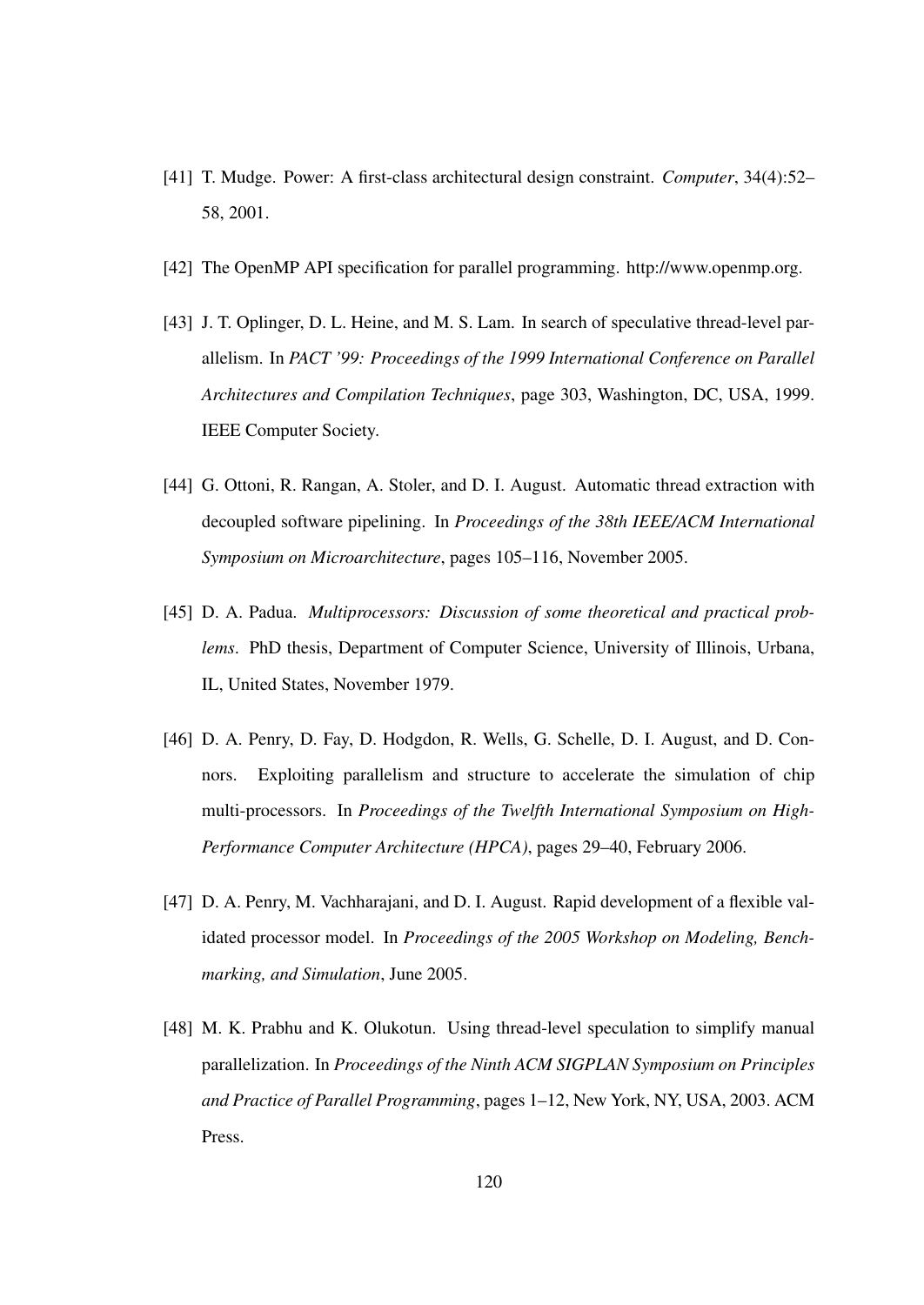- [49] M. K. Prabhu and K. Olukotun. Exposing speculative thread parallelism in SPEC2000. In *Proceedings of the Tenth ACM SIGPLAN Symposium on Principles and Practice of Parallel Programming*, pages 142–152, New York, NY, USA, 2005. ACM Press.
- [50] R. Rajamony and A. L. Cox. Optimally synchronizing doacross loops on shared memory multiprocessors. In *Proceedings of the 1997 International Conference on Parallel Architectures and Compilation Techniques*, 1997.
- [51] R. Rajwar and J. R. Goodman. Transactional execution: Toward reliable, highperformance multithreading. *IEEE Micro*, 23(6):117–125, Nov-Dec 2003.
- [52] E. Raman, G. Ottoni, A. Raman, M. Bridges, and D. I. August. Parallel-stage decoupled software pipelining. In *Proceedings of the 2008 International Symposium on Code Generation and Optimization*, April 2008.
- [53] E. Raman, N. Vachharajani, R. Rangan, and D. I. August. Spice: Speculative parallel iteration chunk execution. In *Proceedings of the 2008 International Symposium on Code Generation and Optimization*, 2008.
- [54] R. Rangan and D. I. August. Amortizing software queue overhead for pipelined interthread communication. In *Proceedings of the Workshop on Programming Models for Ubiquitous Parallelism (PMUP)*, pages 1–5, September 2006.
- [55] R. Rangan, N. Vachharajani, A. Stoler, G. Ottoni, D. I. August, and G. Z. N. Cai. Support for high-frequency streaming in CMPs. In *Proceedings of the 39th International Symposium on Microarchitecture*, pages 259–269, December 2006.
- [56] R. Rangan, N. Vachharajani, M. Vachharajani, and D. I. August. Decoupled software pipelining with the synchronization array. In *Proceedings of the 13th International Conference on Parallel Architectures and Compilation Techniques*, pages 177–188, September 2004.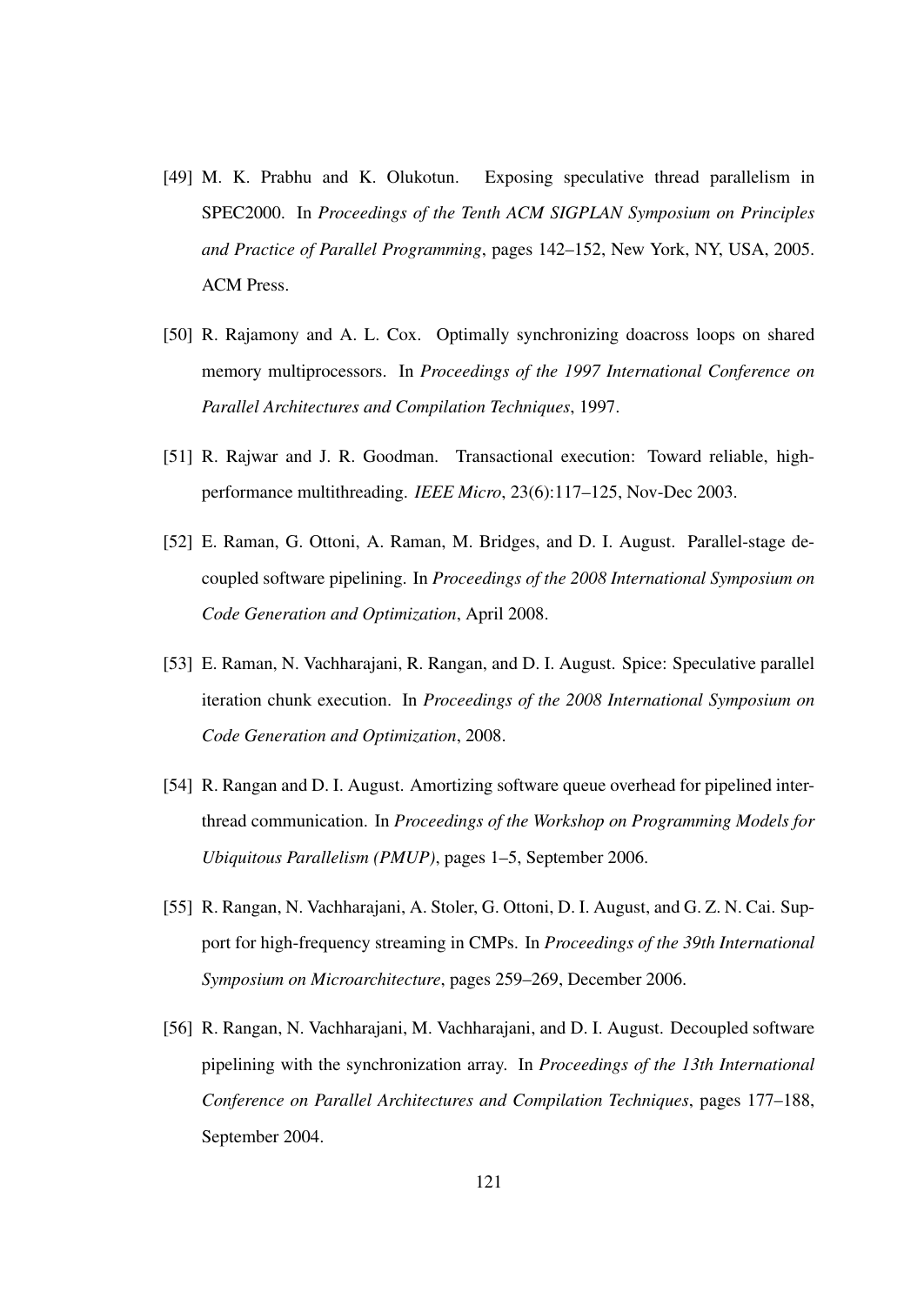- [57] L. Rauchwerger and D. A. Padua. The LRPD test: Speculative run-time parallelization of loops with privatization and reduction parallelization. *IEEE Transactions on Parallel and Distributed Systems*, 10(2):160–180, 1999.
- [58] S. Savage, M. Burrows, G. Nelson, P. Sobalvarro, and T. Anderson. Eraser: A dynamic data race detector for multithreaded programs. *ACM Transactions on Computer Systems*, 15(4):391–411, 1997.
- [59] G. S. Sohi, S. Breach, and T. N. Vijaykumar. Multiscalar processors. In *Proceedings of the 22th International Symposium on Computer Architecture*, June 1995.
- [60] Standard Performance Evaluation Corporation (SPEC). http://www.spec.org.
- [61] Stanford Compiler Group. SUIF: A parallelizing and optimizing research compiler. Technical Report CSL-TR-94-620, Stanford University, Computer Systems Laboratory, May 1994.
- [62] J. G. Steffan. *Hardware Support for Thread-Level Speculation*. PhD thesis, School of Computer Science, Carnegie Mellon University, Pittsburgh, PA, United States, April 2003.
- [63] J. G. Steffan, C. Colohan, A. Zhai, and T. C. Mowry. The STAMPede approach to thread-level speculation. *ACM Transactions on Computer Systems*, 23(3):253–300, February 2005.
- [64] J. G. Steffan, C. B. Colohan, A. Zhai, and T. C. Mowry. Improving value communication for thread-level speculation. In *Proceedings of the 8th International Symposium on High Performance Computer Architecture*, pages 65–80, February 2002.
- [65] M. Takabatake, H. Honda, and T. Yuba1. Performance measurements on sandglasstype parallelization of doacross loops. In *Lecture Notes in Computer Science*, volume 1593, pages 663–672. Springer-Verlag, 1999.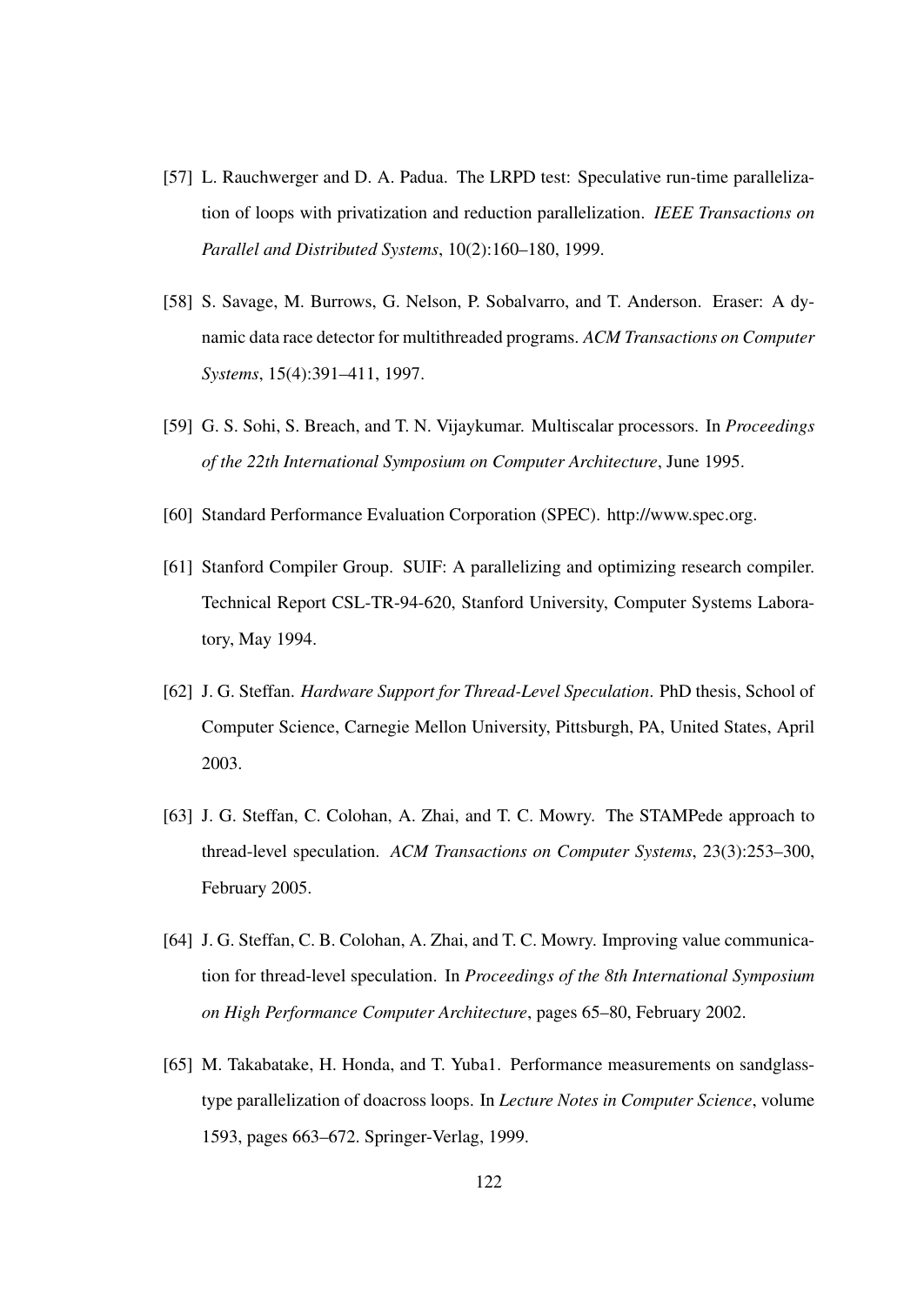- [66] R. E. Tarjan. Depth-first search and linear graph algorithms. *SIAM Journal on Computing*, 1(2):146–160, 1972.
- [67] M. B. Taylor, W. Lee, S. P. Amarasinghe, and A. Agarwal. Scalar operand networks. *IEEE Transactions on Parallel and Distributed Systems*, 16(2):145–162, February 2005.
- [68] W. Thies, M. Karczmarek, and S. Amarasinghe. StreamIt: A language for streaming applications. In *Proceedings of the 12th International Conference on Compiler Construction*, 2002.
- [69] S. Triantafyllis, M. J. Bridges, E. Raman, G. Ottoni, and D. I. August. A framework for unrestricted whole-program optimization. In *Proceedings of the ACM SIGPLAN Conference on Programming Language Design and Implementation*, pages 61–71, June 2006.
- [70] J. Tsai, J. Huang, C. Amlo, D. J. Lilja, and P.-C. Yew. The superthreaded processor architecture. *IEEE Transactions on Computers*, 48(9):881–902, 1999.
- [71] M. Vachharajani, N. Vachharajani, D. A. Penry, J. A. Blome, and D. I. August. Microarchitectural exploration with Liberty. In *Proceedings of the 35th International Symposium on Microarchitecture*, pages 271–282, November 2002.
- [72] N. Vachharajani. *Intelligent Speculation for Pipelined Multithreading*. PhD thesis, Department of Computer Science, Princeton University, Princeton, New Jersey, United States, November 2008.
- [73] N. Vachharajani, R. Rangan, E. Raman, M. J. Bridges, G. Ottoni, and D. I. August. Speculative decoupled software pipelining. In *Proceedings of the 16th International Conference on Parallel Architectures and Compilation Techniques*, September 2007.